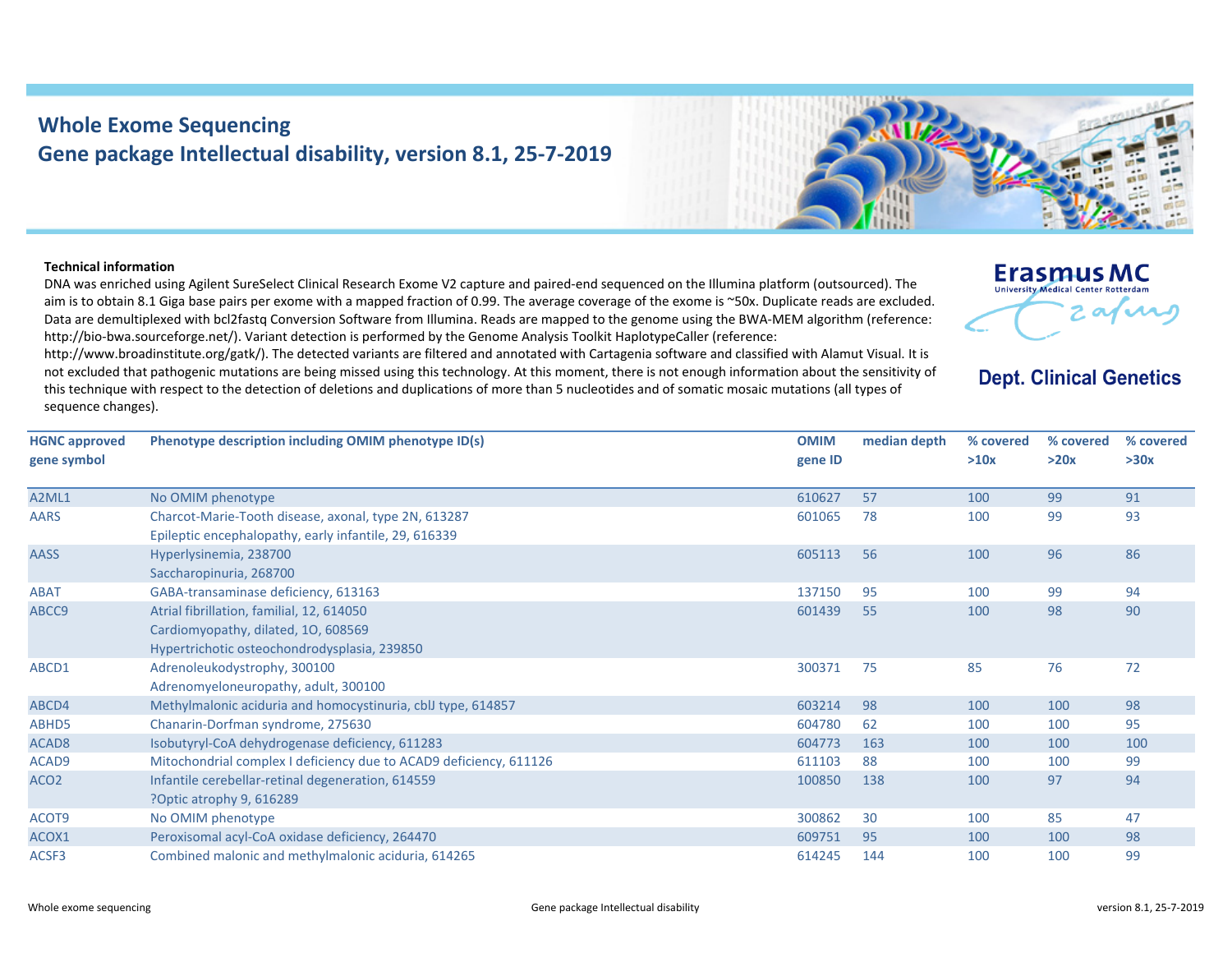| <b>HGNC approved</b><br>gene symbol | Phenotype description including OMIM phenotype ID(s)                           | <b>OMIM</b><br>gene ID | median depth | % covered<br>>10x | % covered<br>>20x | % covered<br>>30x |
|-------------------------------------|--------------------------------------------------------------------------------|------------------------|--------------|-------------------|-------------------|-------------------|
| ACSL4                               | Mental retardation, X-linked 63, 300387                                        | 300157                 | 49           | 100               | 98                | 83                |
| <b>ACTB</b>                         | Baraitser-Winter syndrome 1, 243310                                            | 102630                 | 208          | 100               | 100               | 100               |
|                                     | ?Dystonia, juvenile-onset, 607371                                              |                        |              |                   |                   |                   |
| ACTG1                               | Baraitser-Winter syndrome 2, 614583                                            | 102560                 | 174          | 100               | 100               | 100               |
|                                     | Deafness, autosomal dominant 20/26, 604717                                     |                        |              |                   |                   |                   |
| ACVR1                               | Fibrodysplasia ossificans progressiva, 135100                                  | 102576                 | 65           | 100               | 100               | 96                |
| ACY1                                | Aminoacylase 1 deficiency, 609924                                              | 104620                 | 99           | 100               | 100               | 100               |
| ADA2                                | Polyarteritis nodosa, childhood-onset, 615688                                  | 607575                 | 91           | 100               | 100               | 97                |
|                                     | ?Sneddon syndrome, 182410                                                      |                        |              |                   |                   |                   |
| ADAM22                              | ?Epileptic encephalopathy, early infantile, 61, 617933                         | 603709                 | 58           | 100               | 98                | 86                |
| <b>ADAR</b>                         | Aicardi-Goutieres syndrome 6, 615010                                           | 146920                 | 79           | 100               | 100               | 98                |
|                                     | Dyschromatosis symmetrica hereditaria, 127400                                  |                        |              |                   |                   |                   |
| ADAT3                               | Mental retardation, autosomal recessive 36, 615286                             | 615302                 | 126          | 100               | 100               | 100               |
| ADGRG1                              | Polymicrogyria, bilateral frontoparietal, 606854                               | 604110                 | 112          | 100               | 100               | 99                |
|                                     | Polymicrogyria, bilateral perisylvian, 615752                                  |                        |              |                   |                   |                   |
| <b>ADK</b>                          | Hypermethioninemia due to adenosine kinase deficiency, 614300                  | 102750                 | 44           | 100               | 91                | 70                |
| <b>ADNP</b>                         | Helsmoortel-van der Aa syndrome, 615873                                        | 611386                 | 66           | 100               | 100               | 100               |
| <b>ADSL</b>                         | Adenylosuccinase deficiency, 103050                                            | 608222                 | 78           | 100               | 99                | 92                |
| AFF <sub>2</sub>                    | Mental retardation, X-linked, FRAXE type, 309548                               | 300806                 | 46           | 100               | 98                | 82                |
| AFF4                                | CHOPS syndrome, 616368                                                         | 604417                 | 59           | 100               | 98                | 89                |
| AFG3L2                              | Spastic ataxia 5, autosomal recessive, 614487                                  | 604581                 | 65           | 100               | 95                | 87                |
|                                     | Spinocerebellar ataxia 28, 610246                                              |                        |              |                   |                   |                   |
| <b>AGA</b>                          | Aspartylglucosaminuria, 208400                                                 | 613228                 | 62           | 100               | 99                | 92                |
| AGAP2                               | No OMIM phenotype                                                              | 605476                 | 115          | 100               | 99                | 96                |
| AGO1                                | No OMIM phenotype                                                              | 606228                 | 71           | 100               | 100               | 98                |
| AGO <sub>2</sub>                    | No OMIM phenotype                                                              | 606229                 | 77           | 99                | 95                | 87                |
| AGPAT2                              | Lipodystrophy, congenital generalized, type 1, 608594                          | 603100                 | 128          | 100               | 100               | 99                |
| AGTR2                               | No OMIM phenotype                                                              | 300034                 | 48           | 100               | 100               | 98                |
| <b>AHCY</b>                         | Hypermethioninemia with deficiency of S-adenosylhomocysteine hydrolase, 613752 | 180960                 | 143          | 96                | 96                | 96                |
| AHDC1                               | Xia-Gibbs syndrome, 615829                                                     | 615790                 | 133          | 100               | 99                | 97                |
| AHI1                                | Joubert syndrome 3, 608629                                                     | 608894                 | 58           | 100               | 96                | 82                |
| AIFM1                               | Combined oxidative phosphorylation deficiency 6, 300816                        | 300169                 | 45           | 100               | 95                | 78                |
|                                     | Cowchock syndrome, 310490                                                      |                        |              |                   |                   |                   |
|                                     | Deafness, X-linked 5, 300614                                                   |                        |              |                   |                   |                   |
| AIMP1                               | Leukodystrophy, hypomyelinating, 3, 260600                                     | 603605                 | 69           | 100               | 100               | 95                |
| AK1                                 | Hemolytic anemia due to adenylate kinase deficiency, 612631                    | 103000                 | 119          | 100               | 100               | 100               |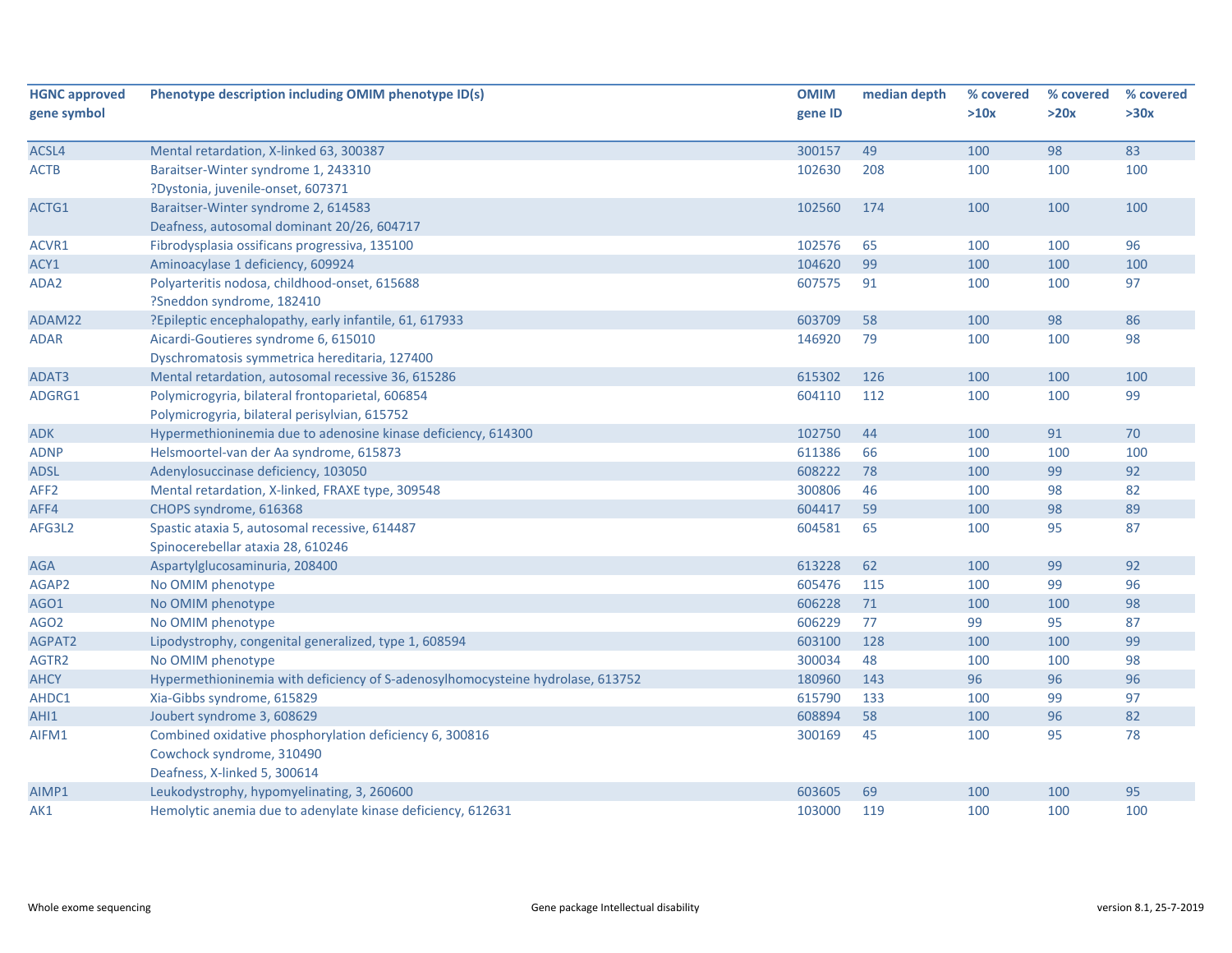| <b>HGNC approved</b><br>gene symbol | Phenotype description including OMIM phenotype ID(s)                                 | <b>OMIM</b><br>gene ID | median depth | % covered<br>>10x | % covered<br>>20x | % covered<br>>30x |
|-------------------------------------|--------------------------------------------------------------------------------------|------------------------|--------------|-------------------|-------------------|-------------------|
|                                     |                                                                                      |                        |              |                   |                   |                   |
| AKT1                                | Breast cancer, somatic, 114480<br>Colorectal cancer, somatic, 114500                 | 164730                 | 136          | 100               | 100               | 100               |
|                                     | Cowden syndrome 6, 615109                                                            |                        |              |                   |                   |                   |
|                                     | Ovarian cancer, somatic, 167000                                                      |                        |              |                   |                   |                   |
|                                     | Proteus syndrome, somatic, 176920                                                    |                        |              |                   |                   |                   |
|                                     | {Schizophrenia, susceptibility to}, 181500                                           |                        |              |                   |                   |                   |
| AKT3                                | Megalencephaly-polymicrogyria-polydactyly-hydrocephalus syndrome 2, 615937           | 611223                 | 59           | 100               | 97                | 82                |
| ALDH18A1                            | Cutis laxa, autosomal dominant 3, 616603                                             | 138250                 | 68           | 100               | 100               | 95                |
|                                     | Cutis laxa, autosomal recessive, type IIIA, 219150                                   |                        |              |                   |                   |                   |
|                                     | Spastic paraplegia 9A, autosomal dominant, 601162                                    |                        |              |                   |                   |                   |
|                                     | Spastic paraplegia 9B, autosomal recessive, 616586                                   |                        |              |                   |                   |                   |
| ALDH3A2                             | Sjogren-Larsson syndrome, 270200                                                     | 609523                 | 58           | 100               | 98                | 92                |
| ALDH4A1                             | Hyperprolinemia, type II, 239510                                                     | 606811                 | 115          | 100               | 100               | 100               |
| ALDH5A1                             | Succinic semialdehyde dehydrogenase deficiency, 271980                               | 610045                 | 61           | 100               | 97                | 91                |
| ALG1                                | Congenital disorder of glycosylation, type Ik, 608540                                | 605907                 | 59           | 91                | 79                | 72                |
| <b>ALG11</b>                        | Congenital disorder of glycosylation, type Ip, 613661                                | 613666                 | 61           | 100               | 100               | 97                |
| <b>ALG12</b>                        | Congenital disorder of glycosylation, type Ig, 607143                                | 607144                 | 152          | 100               | 100               | 100               |
| ALG13                               | ?Congenital disorder of glycosylation, type Is, 300884                               | 300776                 | 41           | 100               | 93                | 68                |
|                                     | Epileptic encephalopathy, early infantile, 36, 300884                                |                        |              |                   |                   |                   |
| ALG <sub>2</sub>                    | ?Congenital disorder of glycosylation, type Ii, 607906                               | 607905                 | 70           | 100               | 100               | 97                |
|                                     | Myasthenic syndrome, congenital, 14, with tubular aggregates, 616228                 |                        |              |                   |                   |                   |
| ALG3                                | Congenital disorder of glycosylation, type Id, 601110                                | 608750                 | 78           | 100               | 100               | 100               |
| ALG6                                | Congenital disorder of glycosylation, type Ic, 603147                                | 604566                 | 63           | 100               | 100               | 90                |
| ALG8                                | Congenital disorder of glycosylation, type Ih, 608104                                | 608103                 | 54           | 100               | 99                | 88                |
|                                     | Polycystic liver disease 3 with or without kidney cysts, 617874                      |                        |              |                   |                   |                   |
| ALG9                                | Congenital disorder of glycosylation, type II, 608776                                | 606941                 | 54           | 100               | 99                | 89                |
|                                     | Gillessen-Kaesbach-Nishimura syndrome, 263210                                        |                        |              |                   |                   |                   |
| ALMS1                               | Alstrom syndrome, 203800                                                             | 606844                 | 84           | 100               | 99                | 97                |
| ALX1                                | ?Frontonasal dysplasia 3, 613456                                                     | 601527                 | 68           | 100               | 100               | 98                |
| ALX4                                | {Craniosynostosis 5, susceptibility to}, 615529                                      | 605420                 | 137          | 100               | 100               | 100               |
|                                     | Frontonasal dysplasia 2, 613451                                                      |                        |              |                   |                   |                   |
|                                     | Parietal foramina 2, 609597                                                          |                        |              |                   |                   |                   |
| AMMECR1                             | Midface hypoplasia, hearing impairment, elliptocytosis, and nephrocalcinosis, 300990 | 300195                 | 46           | 99                | 85                | 73                |
| AMPD2                               | Pontocerebellar hypoplasia, type 9, 615809                                           | 102771                 | 136          | 100               | 100               | 100               |
|                                     | ?Spastic paraplegia 63, 615686                                                       |                        |              |                   |                   |                   |
| <b>AMT</b>                          | Glycine encephalopathy, 605899                                                       | 238310                 | 108          | 100               | 100               | 100               |
| ANK3                                | ?Mental retardation, autosomal recessive, 37, 615493                                 | 600465                 | 60           | 100               | 100               | 96                |
| ANKEF1                              | No OMIM phenotype                                                                    | No id                  | 67           | 100               | 99                | 94                |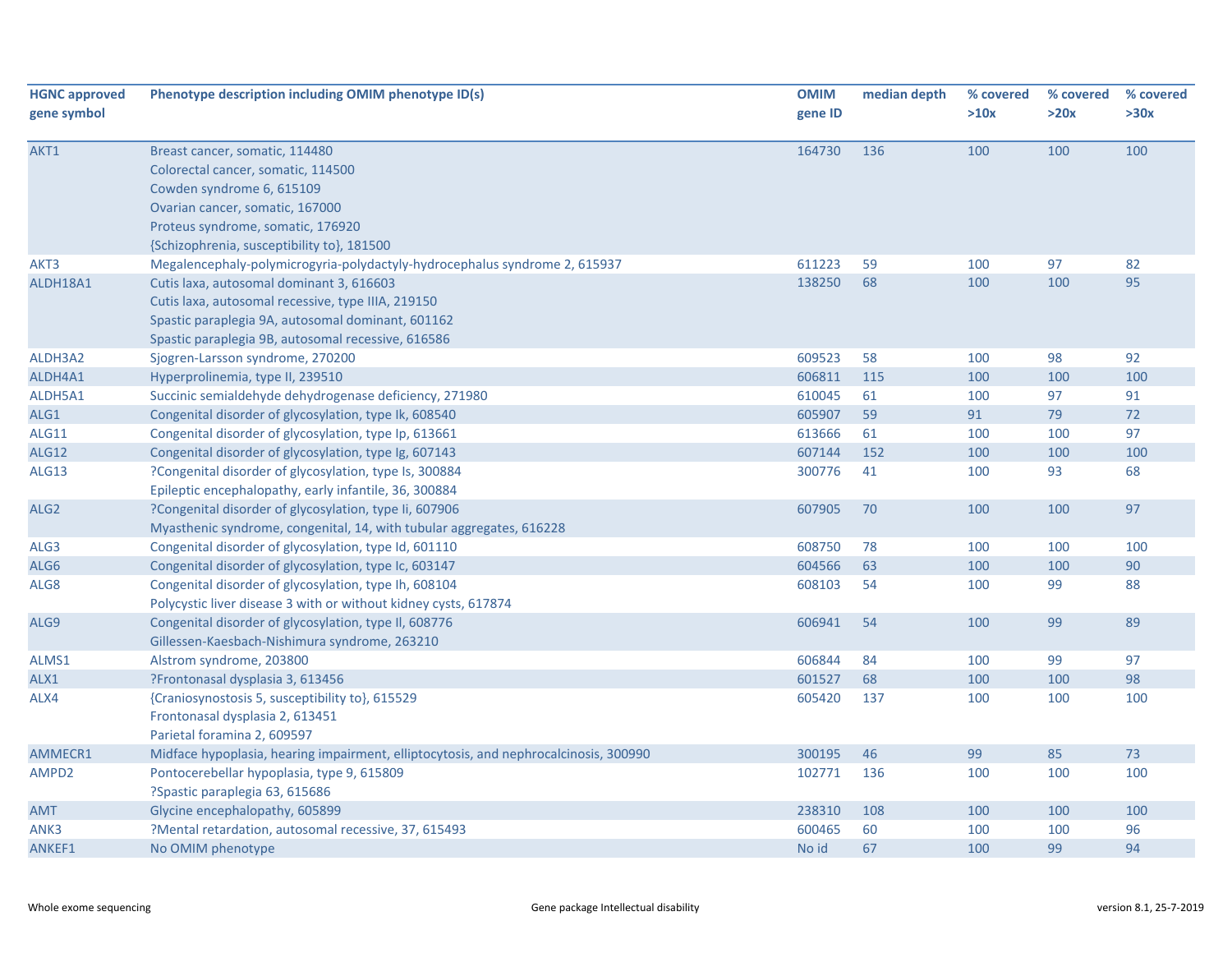| <b>HGNC approved</b> | Phenotype description including OMIM phenotype ID(s)                     | <b>OMIM</b> | median depth | % covered | % covered | % covered |
|----------------------|--------------------------------------------------------------------------|-------------|--------------|-----------|-----------|-----------|
| gene symbol          |                                                                          | gene ID     |              | >10x      | >20x      | >30x      |
|                      |                                                                          |             |              |           |           |           |
| <b>ANKH</b>          | Chondrocalcinosis 2, 118600                                              | 605145      | 79           | 100       | 100       | 99        |
|                      | Craniometaphyseal dysplasia, 123000                                      |             |              |           |           |           |
| ANKLE2               | ?Microcephaly 16, primary, autosomal recessive, 616681                   | 616062      | 96           | 100       | 98        | 94        |
| ANKRD11              | KBG syndrome, 148050                                                     | 611192      | 111          | 100       | 100       | 98        |
| <b>ANO10</b>         | Spinocerebellar ataxia, autosomal recessive 10, 613728                   | 613726      | 49           | 100       | 96        | 81        |
| ANTXR1               | GAPO syndrome, 230740                                                    | 606410      | 49           | 98        | 96        | 84        |
|                      | {?Hemangioma, capillary infantile, susceptibility to}, 602089            |             |              |           |           |           |
| AP1S1                | MEDNIK syndrome, 609313                                                  | 603531      | 73           | 100       | 97        | 96        |
| <b>AP1S2</b>         | Mental retardation, X-linked syndromic 5, 304340                         | 300629      | 40           | 100       | 87        | 62        |
| AP3B1                | Hermansky-Pudlak syndrome 2, 608233                                      | 603401      | 57           | 100       | 96        | 80        |
| AP3B2                | Epileptic encephalopathy, early infantile, 48, 617276                    | 602166      | 97           | 100       | 100       | 98        |
| AP4B1                | Spastic paraplegia 47, autosomal recessive, 614066                       | 607245      | 70           | 100       | 100       | 98        |
| AP4E1                | Spastic paraplegia 51, autosomal recessive, 613744                       | 607244      | 55           | 100       | 99        | 90        |
|                      | Stuttering, familial persistent, 1, 184450                               |             |              |           |           |           |
| AP4M1                | Spastic paraplegia 50, autosomal recessive, 612936                       | 602296      | 117          | 100       | 100       | 99        |
| AP4S1                | Spastic paraplegia 52, autosomal recessive, 614067                       | 607243      | 38           | 100       | 97        | 74        |
| APC <sub>2</sub>     | ?Sotos syndrome 3, 617169                                                | 612034      | 116          | 100       | 97        | 94        |
| <b>APTX</b>          | Ataxia, early-onset, with oculomotor apraxia and hypoalbuminemia, 208920 | 606350      | 67           | 100       | 98        | 87        |
| ARFGEF2              | Periventricular heterotopia with microcephaly, 608097                    | 605371      | 74           | 100       | 99        | 92        |
| ARG1                 | Argininemia, 207800                                                      | 608313      | 63           | 100       | 100       | 92        |
| ARHGAP31             | Adams-Oliver syndrome 1, 100300                                          | 610911      | 89           | 100       | 100       | 98        |
| ARHGAP4              | No OMIM phenotype                                                        | 300023      | 70           | 100       | 99        | 96        |
| ARHGEF33             | No OMIM phenotype                                                        | No id       | 66           | 99        | 94        | 85        |
| ARHGEF6              | ?Mental retardation, X-linked 46, 300436                                 | 300267      | 39           | 100       | 93        | 75        |
| ARHGEF9              | Epileptic encephalopathy, early infantile, 8, 300607                     | 300429      | 44           | 100       | 96        | 71        |
| ARID1A               | Coffin-Siris syndrome 2, 614607                                          | 603024      | 99           | 100       | 99        | 95        |
| ARID1B               | Coffin-Siris syndrome 1, 135900                                          | 614556      | 87           | 100       | 99        | 97        |
| ARID <sub>2</sub>    | Coffin-Siris syndrome 6, 617808                                          | 609539      | 65           | 100       | 99        | 92        |
| ARL13B               | Joubert syndrome 8, 612291                                               | 608922      | 53           | 100       | 99        | 90        |
| ARL6                 | {Bardet-Biedl syndrome 1, modifier of}, 209900                           | 608845      | 35           | 96        | 93        | 71        |
|                      | Bardet-Biedl syndrome 3, 600151                                          |             |              |           |           |           |
|                      | ?Retinitis pigmentosa 55, 613575                                         |             |              |           |           |           |
| ARNT <sub>2</sub>    | ?Webb-Dattani syndrome, 615926                                           | 606036      | 81           | 100       | 100       | 94        |
| <b>ARSA</b>          | Metachromatic leukodystrophy, 250100                                     | 607574      | 136          | 100       | 100       | 100       |
| ARSE                 | Chondrodysplasia punctata, X-linked recessive, 302950                    | 300180      | 69           | 100       | 97        | 83        |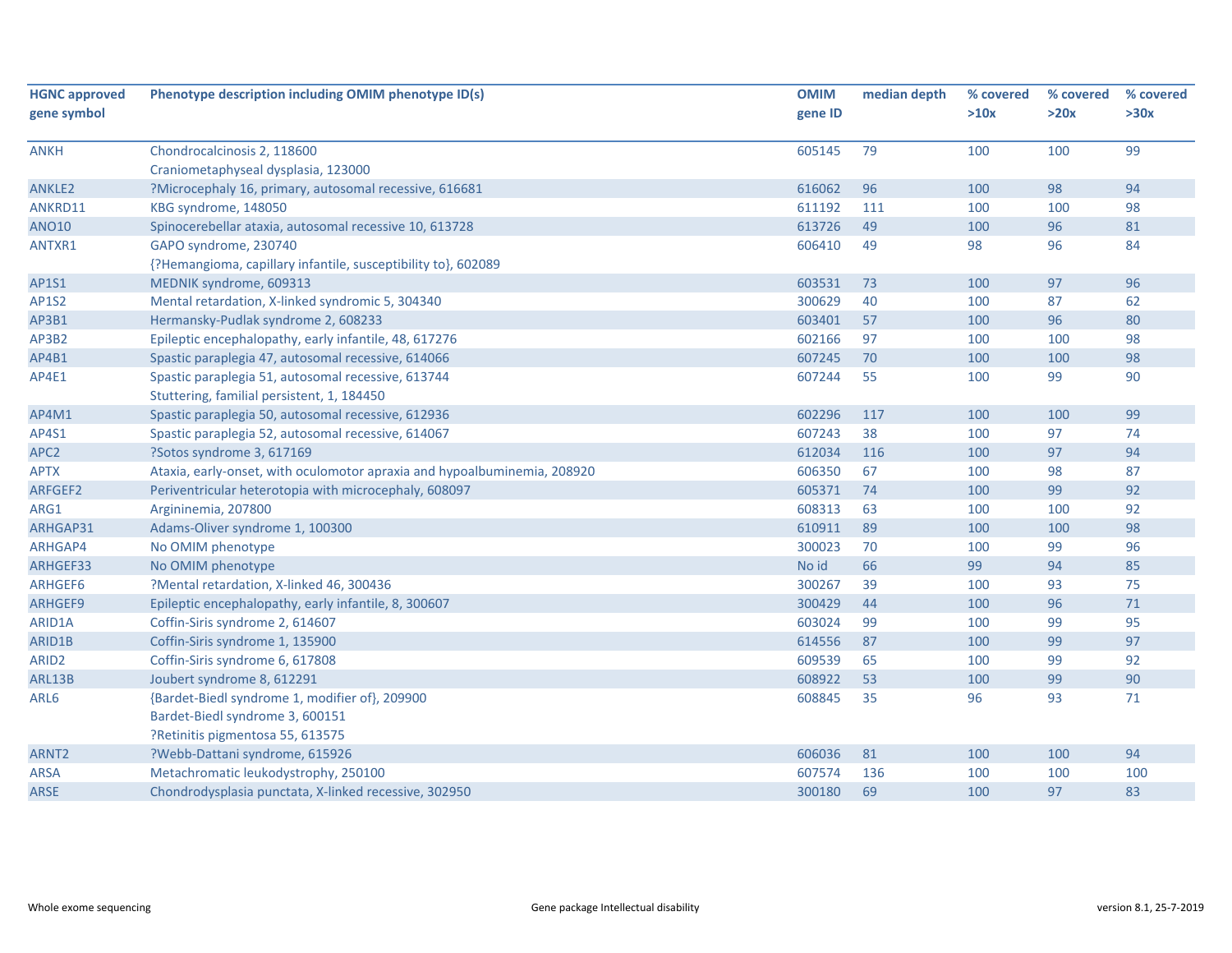| <b>HGNC approved</b> | Phenotype description including OMIM phenotype ID(s)                                                           | <b>OMIM</b> | median depth | % covered | % covered | % covered |
|----------------------|----------------------------------------------------------------------------------------------------------------|-------------|--------------|-----------|-----------|-----------|
| gene symbol          |                                                                                                                | gene ID     |              | >10x      | >20x      | >30x      |
|                      |                                                                                                                |             |              |           |           |           |
| <b>ARX</b>           | Epileptic encephalopathy, early infantile, 1, 308350<br>Hydranencephaly with abnormal genitalia, 300215        | 300382      | 46           | 91        | 81        | 72        |
|                      | Lissencephaly, X-linked 2, 300215<br>Mental retardation, X-linked 29 and others, 300419                        |             |              |           |           |           |
|                      | Partington syndrome, 309510                                                                                    |             |              |           |           |           |
|                      | Proud syndrome, 300004                                                                                         |             |              |           |           |           |
| ASAH1                | Farber lipogranulomatosis, 228000                                                                              | 613468      | 57           | 100       | 98        | 85        |
|                      | Spinal muscular atrophy with progressive myoclonic epilepsy, 159950                                            |             |              |           |           |           |
| ASCL1                | Central hypoventilation syndrome, congenital, 209880                                                           | 100790      | 230          | 100       | 100       | 100       |
|                      | Haddad syndrome, 209880                                                                                        |             |              |           |           |           |
| <b>ASL</b>           | Argininosuccinic aciduria, 207900                                                                              | 608310      | 110          | 100       | 100       | 98        |
| <b>ASNS</b>          | Asparagine synthetase deficiency, 615574                                                                       | 108370      | 64           | 100       | 99        | 90        |
| <b>ASPA</b>          | Canavan disease, 271900                                                                                        | 608034      | 49           | 100       | 98        | 86        |
| ASPM                 | Microcephaly 5, primary, autosomal recessive, 608716                                                           | 605481      | 61           | 100       | 100       | 95        |
| ASS1                 | Citrullinemia, 215700                                                                                          | 603470      | 111          | 100       | 97        | 88        |
| ASXL1                | Bohring-Opitz syndrome, 605039                                                                                 | 612990      | 94           | 100       | 100       | 98        |
|                      | Myelodysplastic syndrome, somatic, 614286                                                                      |             |              |           |           |           |
| ASXL <sub>2</sub>    | Shashi-Pena syndrome, 617190                                                                                   | 612991      | 79           | 100       | 98        | 93        |
| ASXL3                | Bainbridge-Ropers syndrome, 615485                                                                             | 615115      | 59           | 99        | 98        | 95        |
| ATAD3A               | Harel-Yoon syndrome, 617183                                                                                    | 612316      | 128          | 99        | 98        | 97        |
| ATAD3B               | No OMIM phenotype                                                                                              | 612317      | 130          | 99        | 98        | 95        |
| <b>ATCAY</b>         | Ataxia, cerebellar, Cayman type, 601238                                                                        | 608179      | 104          | 100       | 98        | 96        |
| <b>ATIC</b>          | AICA-ribosiduria due to ATIC deficiency, 608688                                                                | 601731      | 54           | 100       | 99        | 93        |
| ATN1                 | Dentatorubro-pallidoluysian atrophy, 125370                                                                    | 607462      | 131          | 100       | 100       | 98        |
| ATP1A2               | Alternating hemiplegia of childhood 1, 104290                                                                  | 182340      | 119          | 100       | 100       | 100       |
|                      | Migraine, familial basilar, 602481                                                                             |             |              |           |           |           |
|                      | Migraine, familial hemiplegic, 2, 602481                                                                       |             |              |           |           |           |
| ATP1A3               | Alternating hemiplegia of childhood 2, 614820                                                                  | 182350      | 134          | 100       | 100       | 100       |
|                      | CAPOS syndrome, 601338                                                                                         |             |              |           |           |           |
|                      | Dystonia-12, 128235                                                                                            |             |              |           |           |           |
| ATP2A2               | Acrokeratosis verruciformis, 101900                                                                            | 108740      | 83           | 100       | 100       | 99        |
|                      | Darier disease, 124200                                                                                         |             |              |           |           |           |
| ATP6AP2              | Mental retardation, X-linked, syndromic, Hedera type, 300423                                                   | 300556      | 41           | 100       | 87        | 60        |
|                      | ?Parkinsonism with spasticity, X-linked, 300911                                                                |             |              |           |           |           |
| ATP6V0A2             | Cutis laxa, autosomal recessive, type IIA, 219200                                                              | 611716      | 70           | 100       | 99        | 94        |
|                      | Wrinkly skin syndrome, 278250                                                                                  |             |              |           |           |           |
| ATP6V1B2             | Deafness, congenital, with onychodystrophy, autosomal dominant, 124480<br>Zimmermann-Laband syndrome 2, 616455 | 606939      | 68           | 100       | 100       | 98        |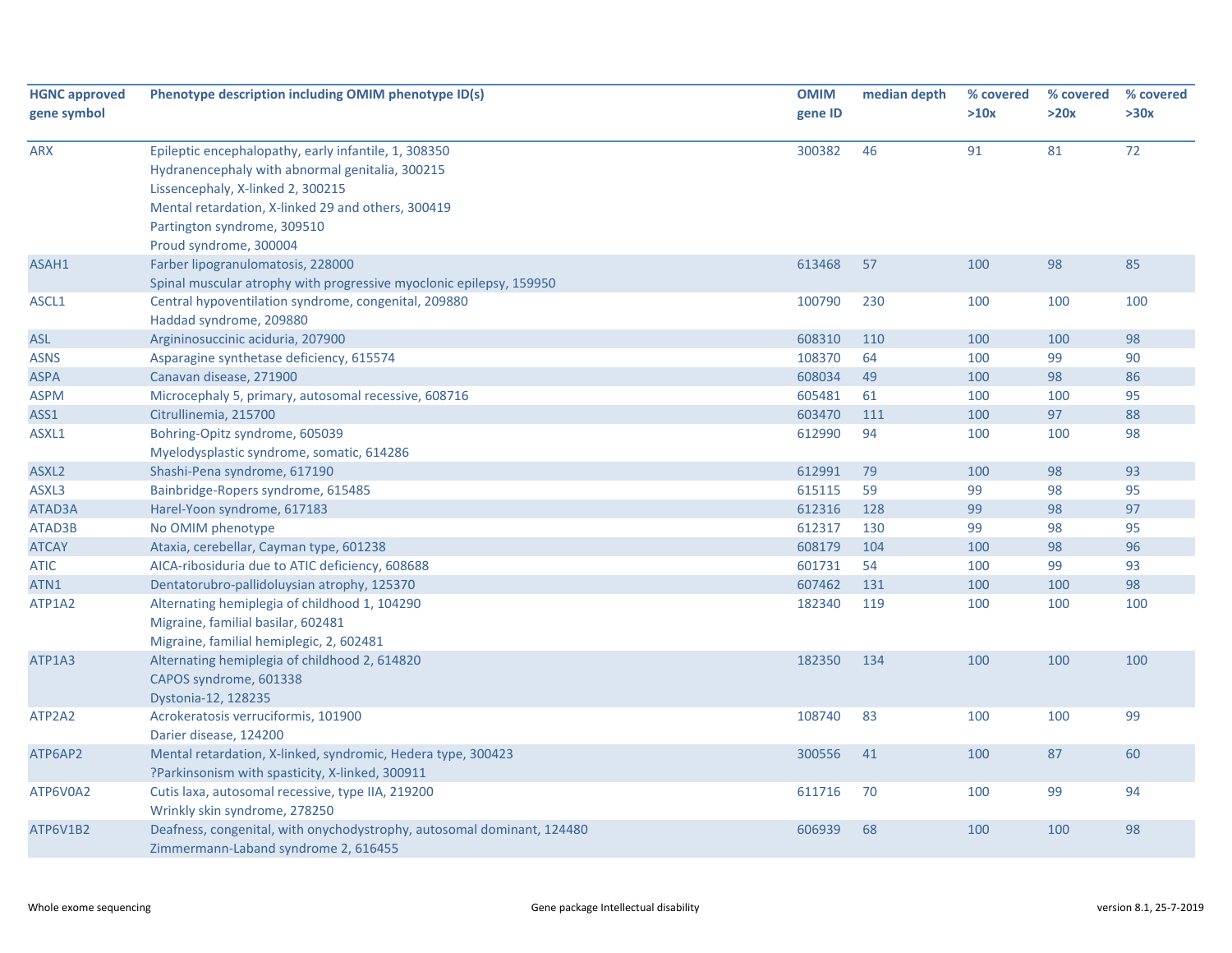| <b>HGNC approved</b> | Phenotype description including OMIM phenotype ID(s)                                                | <b>OMIM</b> | median depth | % covered | % covered | % covered |
|----------------------|-----------------------------------------------------------------------------------------------------|-------------|--------------|-----------|-----------|-----------|
| gene symbol          |                                                                                                     | gene ID     |              | >10x      | >20x      | >30x      |
| ATP7A                | Menkes disease, 309400                                                                              | 300011      | 40           | 100       | 95        | 71        |
|                      | Occipital horn syndrome, 304150                                                                     |             |              |           |           |           |
|                      | Spinal muscular atrophy, distal, X-linked 3, 300489                                                 |             |              |           |           |           |
| ATP8A2               | ?Cerebellar ataxia, mental retardation, and dysequilibrium syndrome 4, 615268                       | 605870      | 62           | 100       | 98        | 89        |
| ATPAF2               | ?Mitochondrial complex V (ATP synthase) deficiency, nuclear type 1, 604273                          | 608918      | 68           | 100       | 100       | 98        |
| <b>ATR</b>           | ?Cutaneous telangiectasia and cancer syndrome, familial, 614564                                     | 601215      | 79           | 100       | 97        | 85        |
|                      | Seckel syndrome 1, 210600                                                                           |             |              |           |           |           |
| <b>ATRIP</b>         | No OMIM phenotype                                                                                   | 606605      | 97           | 100       | 100       | 96        |
| <b>ATRX</b>          | Alpha-thalassemia myelodysplasia syndrome, somatic, 300448                                          | 300032      | 33           | 100       | 90        | 59        |
|                      | Alpha-thalassemia/mental retardation syndrome, 301040                                               |             |              |           |           |           |
|                      | Mental retardation-hypotonic facies syndrome, X-linked, 309580                                      |             |              |           |           |           |
| <b>AUH</b>           | 3-methylglutaconic aciduria, type I, 250950                                                         | 600529      | 84           | 100       | 100       | 95        |
| AUTS2                | Mental retardation, autosomal dominant 26, 615834                                                   | 607270      | 95           | 100       | 99        | 95        |
| AVPR <sub>2</sub>    | Diabetes insipidus, nephrogenic, 304800                                                             | 300538      | 77           | 100       | 100       | 98        |
|                      | Nephrogenic syndrome of inappropriate antidiuresis, 300539                                          |             |              |           |           |           |
| <b>B3GALNT2</b>      | Muscular dystrophy-dystroglycanopathy (congenital with brain and eye anomalies, type A, 11, 615181  | 610194      | 52           | 100       | 99        | 89        |
| <b>B3GALT6</b>       | Ehlers-Danlos syndrome, spondylodysplastic type, 2, 615349                                          | 615291      | 66           | 79        | 75        | 72        |
|                      | Spondyloepimetaphyseal dysplasia with joint laxity, type 1, with or without fractures, 271640       |             |              |           |           |           |
| <b>B3GLCT</b>        | Peters-plus syndrome, 261540                                                                        | 610308      | 60           | 100       | 95        | 79        |
| B4GALNT1             | Spastic paraplegia 26, autosomal recessive, 609195                                                  | 601873      | 108          | 100       | 100       | 100       |
| B4GALT1              | Congenital disorder of glycosylation, type IId, 607091                                              | 137060      | 98           | 100       | 100       | 98        |
| B4GALT7              | Ehlers-Danlos syndrome, spondylodysplastic type, 1, 130070                                          | 604327      | 129          | 100       | 100       | 98        |
| B4GAT1               | Muscular dystrophy-dystroglycanopathy (congenital with brain and eye anomalies), type A, 13, 615287 | 605517      | 160          | 100       | 100       | 100       |
| BBS1                 | Bardet-Biedl syndrome 1, 209900                                                                     | 209901      | 109          | 100       | 100       | 100       |
| <b>BBS10</b>         | Bardet-Biedl syndrome 10, 615987                                                                    | 610148      | 57           | 100       | 100       | 99        |
| <b>BBS12</b>         | Bardet-Biedl syndrome 12, 615989                                                                    | 610683      | 51           | 100       | 100       | 98        |
| BBS2                 | Bardet-Biedl syndrome 2, 615981                                                                     | 606151      | 68           | 100       | 100       | 93        |
|                      | Retinitis pigmentosa 74, 616562                                                                     |             |              |           |           |           |
| BBS4                 | Bardet-Biedl syndrome 4, 615982                                                                     | 600374      | 68           | 100       | 99        | 91        |
| BBS5                 | Bardet-Biedl syndrome 5, 615983                                                                     | 603650      | 57           | 100       | 97        | 83        |
| BBS7                 | Bardet-Biedl syndrome 7, 615984                                                                     | 607590      | 56           | 100       | 99        | 92        |
| BBS9                 | Bardet-Biedl syndrome 9, 615986                                                                     | 607968      | 49           | 96        | 93        | 85        |
| BCAP31               | Deafness, dystonia, and cerebral hypomyelination, 300475                                            | 300398      | 77           | 100       | 100       | 95        |
| <b>BCKDHA</b>        | Maple syrup urine disease, type Ia, 248600                                                          | 608348      | 146          | 100       | 100       | 99        |
| <b>BCKDHB</b>        | Maple syrup urine disease, type lb, 248600                                                          | 248611      | 56           | 100       | 98        | 89        |
| BCL11A               | Dias-Logan syndrome, 617101                                                                         | 606557      | 106          | 100       | 100       | 99        |
| <b>BCOR</b>          | Microphthalmia, syndromic 2, 300166                                                                 | 300485      | 69           | 100       | 98        | 91        |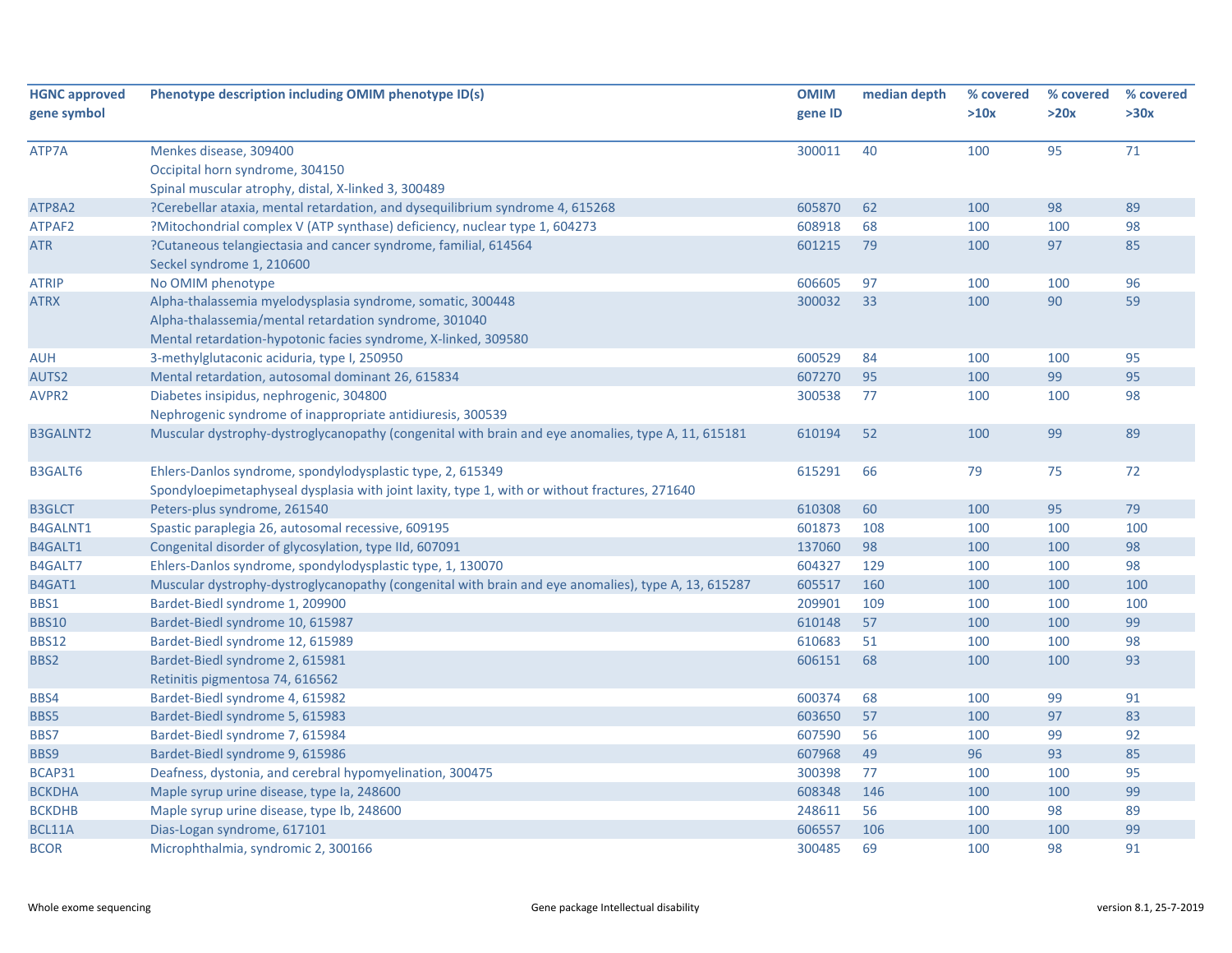| <b>HGNC approved</b>                       | Phenotype description including OMIM phenotype ID(s)                                      | <b>OMIM</b> | median depth | % covered | % covered | % covered |
|--------------------------------------------|-------------------------------------------------------------------------------------------|-------------|--------------|-----------|-----------|-----------|
| gene symbol                                |                                                                                           | gene ID     |              | >10x      | >20x      | >30x      |
|                                            |                                                                                           |             |              |           |           |           |
| <b>BCORL1</b>                              | No OMIM phenotype                                                                         | 300688      | 100          | 100       | 100       | 96        |
| BCS1L                                      | Bjornstad syndrome, 262000                                                                | 603647      | 165          | 100       | 100       | 100       |
|                                            | GRACILE syndrome, 603358                                                                  |             |              |           |           |           |
|                                            | Leigh syndrome, 256000                                                                    |             |              |           |           |           |
|                                            | Mitochondrial complex III deficiency, nuclear type 1, 124000                              |             |              |           |           |           |
| <b>BLM</b>                                 | Bloom syndrome, 210900                                                                    | 604610      | 71           | 100       | 99        | 92        |
| <b>BRAF</b>                                | Adenocarcinoma of lung, somatic, 211980                                                   | 164757      | 60           | 100       | 99        | 90        |
|                                            | Cardiofaciocutaneous syndrome, 115150                                                     |             |              |           |           |           |
|                                            | Colorectal cancer, somatic                                                                |             |              |           |           |           |
|                                            | LEOPARD syndrome 3, 613707                                                                |             |              |           |           |           |
|                                            | Melanoma, malignant, somatic                                                              |             |              |           |           |           |
|                                            | Nonsmall cell lung cancer, somatic                                                        |             |              |           |           |           |
|                                            | Noonan syndrome 7, 613706                                                                 |             |              |           |           |           |
| BRAT1                                      | Rigidity and multifocal seizure syndrome, lethal neonatal, 614498                         | 614506      | 121          | 100       | 100       | 100       |
| BRF1                                       | Cerebellofaciodental syndrome, 616202                                                     | 604902      | 106          | 100       | 100       | 99        |
| BRPF1                                      | Intellectual developmental disorder with dysmorphic facies and ptosis, 617333             | 602410      | 119          | 100       | 100       | 99        |
| BRWD3                                      | Mental retardation, X-linked 93, 300659                                                   | 300553      | 39           | 100       | 94        | 69        |
| <b>BSCL2</b>                               | Encephalopathy, progressive, with or without lipodystrophy, 615924                        | 606158      | 90           | 100       | 100       | 99        |
|                                            | Lipodystrophy, congenital generalized, type 2, 269700                                     |             |              |           |           |           |
|                                            | Neuropathy, distal hereditary motor, type VA, 600794                                      |             |              |           |           |           |
|                                            | Silver spastic paraplegia syndrome, 270685                                                |             |              |           |           |           |
| <b>BTD</b>                                 | Biotinidase deficiency, 253260                                                            | 609019      | 82           | 100       | 100       | 98        |
| <b>BUB1B</b>                               | Colorectal cancer, somatic, 114500                                                        | 602860      | 60           | 100       | 98        | 89        |
|                                            | Mosaic variegated aneuploidy syndrome 1, 257300                                           |             |              |           |           |           |
|                                            | [Premature chromatid separation trait], 176430                                            |             |              |           |           |           |
| c12orf4                                    | No OMIM phenotype                                                                         | 616082      | 67           | 100       | 99        | 91        |
| C12orf57                                   | Temtamy syndrome, 218340                                                                  | 615140      | 140          | 100       | 100       | 100       |
| C12orf65                                   | Combined oxidative phosphorylation deficiency 7, 613559                                   | 613541      | 69           | 100       | 100       | 99        |
|                                            | Spastic paraplegia 55, autosomal recessive, 615035                                        |             |              |           |           |           |
| C1orf167                                   | No OMIM phenotype                                                                         | No id       | 97           | 100       | 98        | 95        |
| C <sub>2</sub> C <sub>D</sub> <sub>3</sub> | ?Orofaciodigital syndrome XIV, 615948                                                     | 615944      | 67           | 100       | 100       | 96        |
| CA <sub>2</sub>                            | Osteopetrosis, autosomal recessive 3, with renal tubular acidosis, 259730                 | 611492      | 80           | 100       | 100       | 99        |
| CA5A                                       | Hyperammonemia due to carbonic anhydrase VA deficiency, 615751                            | 114761      | 164          | 100       | 100       | 100       |
| CA <sub>8</sub>                            | Cerebellar ataxia and mental retardation with or without quadrupedal locomotion 3, 613227 | 114815      | 66           | 100       | 99        | 86        |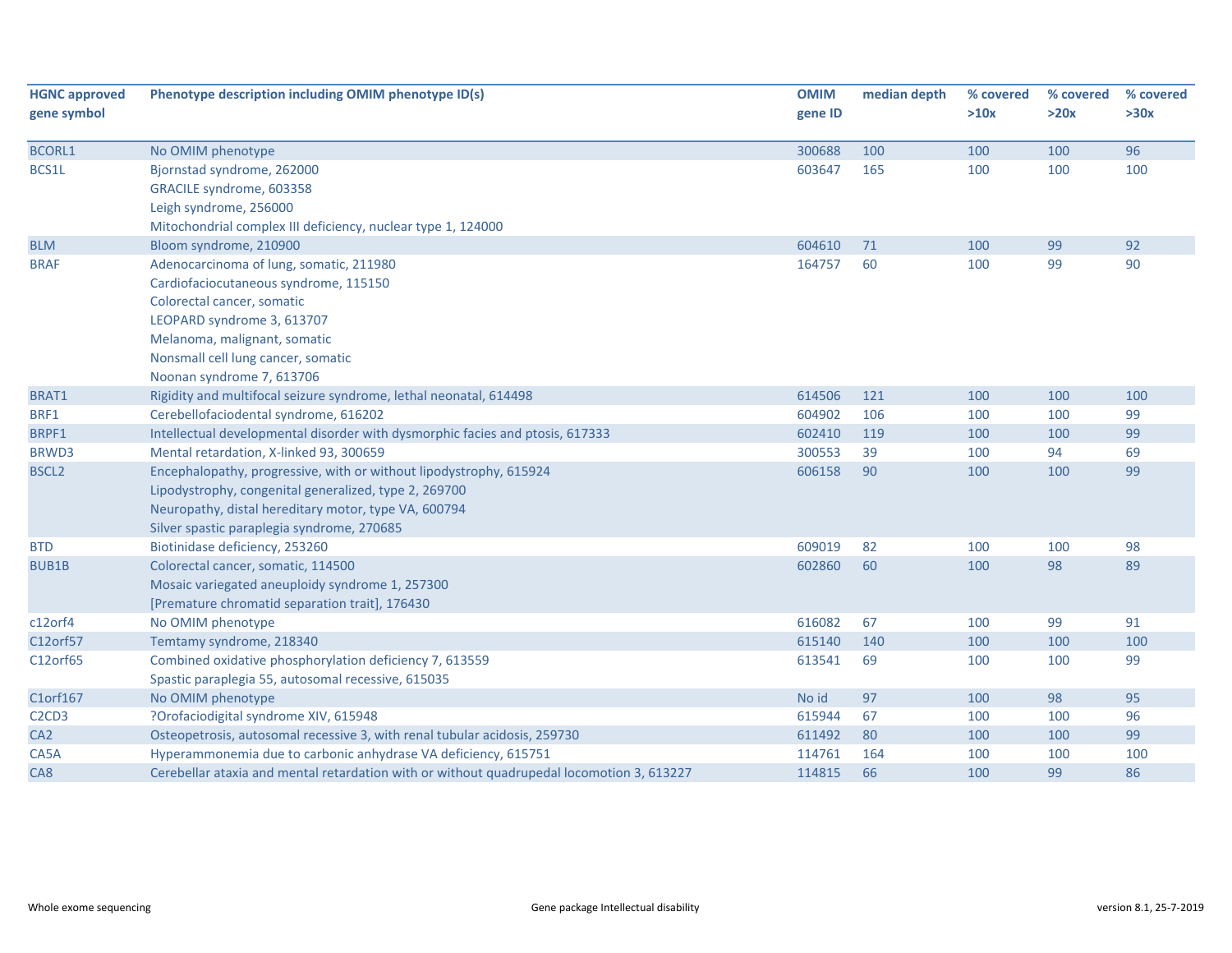| <b>HGNC approved</b> | Phenotype description including OMIM phenotype ID(s)                                   | <b>OMIM</b> | median depth | % covered | % covered | % covered |
|----------------------|----------------------------------------------------------------------------------------|-------------|--------------|-----------|-----------|-----------|
| gene symbol          |                                                                                        | gene ID     |              | >10x      | >20x      | >30x      |
| CACNA1A              | Epileptic encephalopathy, early infantile, 42, 617106                                  | 601011      | 80           | 100       | 98        | 92        |
|                      | Episodic ataxia, type 2, 108500                                                        |             |              |           |           |           |
|                      | Migraine, familial hemiplegic, 1, 141500                                               |             |              |           |           |           |
|                      | Migraine, familial hemiplegic, 1, with progressive cerebellar ataxia, 141500           |             |              |           |           |           |
|                      | Spinocerebellar ataxia 6, 183086                                                       |             |              |           |           |           |
| CACNA1C              | Brugada syndrome 3, 611875                                                             | 114205      | 108          | 100       | 99        | 98        |
|                      | Timothy syndrome, 601005                                                               |             |              |           |           |           |
| CACNA2D1             | No OMIM phenotype                                                                      | 114204      | 53           | 100       | 98        | 86        |
| CACNG <sub>2</sub>   | ?Mental retardation, autosomal dominant 10, 614256                                     | 602911      | 92           | 100       | 100       | 98        |
| <b>CAD</b>           | Epileptic encephalopathy, early infantile, 50, 616457                                  | 114010      | 109          | 100       | 100       | 100       |
| CAMK2A               | Mental retardation, autosomal dominant 53, 617798                                      | 114078      | 69           | 100       | 98        | 93        |
| CAMK2B               | Mental retardation, autosomal dominant 54, 617799                                      | 607707      | 88           | 100       | 98        | 96        |
| CAMTA1               | Cerebellar ataxia, nonprogressive, with mental retardation, 614756                     | 611501      | 142          | 100       | 99        | 96        |
| CAPN10               | {Diabetes mellitus, noninsulin-dependent 1}, 601283                                    | 605286      | 107          | 100       | 100       | 100       |
| <b>CASK</b>          | FG syndrome 4, 300422                                                                  | 300172      | 44           | 100       | 94        | 67        |
|                      | Mental retardation and microcephaly with pontine and cerebellar hypoplasia, 300749     |             |              |           |           |           |
|                      | Mental retardation, with or without nystagmus, 300422                                  |             |              |           |           |           |
| <b>CBL</b>           | ?Juvenile myelomonocytic leukemia, 607785                                              | 165360      | 69           | 100       | 100       | 99        |
|                      | Noonan syndrome-like disorder with or without juvenile myelomonocytic leukemia, 613563 |             |              |           |           |           |
| <b>CBS</b>           | Homocystinuria, B6-responsive and nonresponsive types, 236200                          | 613381      | 122          | 100       | 100       | 100       |
|                      | Thrombosis, hyperhomocysteinemic, 236200                                               |             |              |           |           |           |
| CC2D1A               | Mental retardation, autosomal recessive 3, 608443                                      | 610055      | 124          | 100       | 100       | 100       |
| CC2D2A               | COACH syndrome, 216360                                                                 | 612013      | 56           | 100       | 99        | 90        |
|                      | Joubert syndrome 9, 612285                                                             |             |              |           |           |           |
|                      | Meckel syndrome 6, 612284                                                              |             |              |           |           |           |
| CCBE1                | Hennekam lymphangiectasia-lymphedema syndrome 1, 235510                                | 612753      | 71           | 100       | 98        | 95        |
| CCDC13               | No OMIM phenotype                                                                      | No id       | 77           | 100       | 100       | 98        |
| CCDC14               | No OMIM phenotype                                                                      | 617147      | 66           | 100       | 99        | 91        |
| <b>CCDC174</b>       | Hypotonia, infantile, with psychomotor retardation, 616816                             | 616735      | 54           | 100       | 95        | 77        |
| CCDC22               | Ritscher-Schinzel syndrome 2, 300963                                                   | 300859      | 73           | 100       | 94        | 92        |
| CCDC78               | ?Centronuclear myopathy 4, 614807                                                      | 614666      | 121          | 100       | 100       | 100       |
| CCDC88C              | Hydrocephalus, nonsyndromic, autosomal recessive, 236600                               | 611204      | 104          | 100       | 99        | 97        |
|                      | ?Spinocerebellar ataxia 40, 616053                                                     |             |              |           |           |           |
| CCND <sub>2</sub>    | Megalencephaly-polymicrogyria-polydactyly-hydrocephalus syndrome 3, 615938             | 123833      | 98           | 100       | 100       | 97        |
| CDC5L                | No OMIM phenotype                                                                      | 602868      | 47           | 100       | 97        | 85        |
| CDH15                | Mental retardation, autosomal dominant 3, 612580                                       | 114019      | 114          | 100       | 100       | 99        |
| <b>CDK16</b>         | No OMIM phenotype                                                                      | 311550      | 61           | 100       | 100       | 95        |
| CDK5                 | ?Lissencephaly 7 with cerebellar hypoplasia, 616342                                    | 123831      | 102          | 100       | 100       | 100       |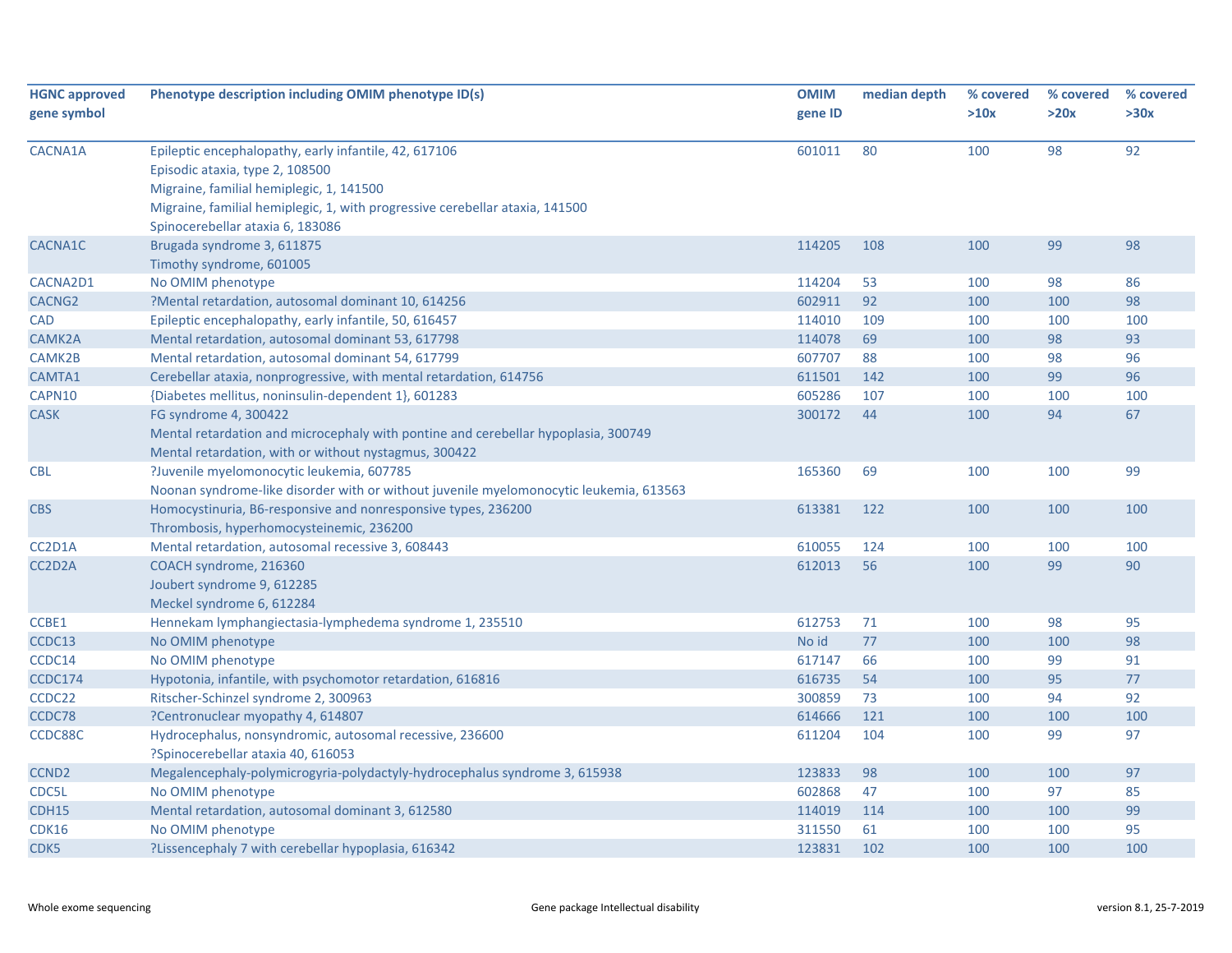| <b>HGNC approved</b> | Phenotype description including OMIM phenotype ID(s)            | <b>OMIM</b> | median depth | % covered | % covered | % covered |
|----------------------|-----------------------------------------------------------------|-------------|--------------|-----------|-----------|-----------|
| gene symbol          |                                                                 | gene ID     |              | >10x      | >20x      | >30x      |
|                      |                                                                 |             |              |           |           |           |
| CDK5RAP2             | Microcephaly 3, primary, autosomal recessive, 604804            | 608201      | 63           | 100       | 98        | 88        |
| CDK6                 | ?Microcephaly 12, primary, autosomal recessive, 616080          | 603368      | 70           | 100       | 100       | 94        |
| CDKL5                | Epileptic encephalopathy, early infantile, 2, 300672            | 300203      | 48           | 100       | 95        | 79        |
| CDKN1C               | Beckwith-Wiedemann syndrome, 130650<br>IMAGE syndrome, 614732   | 600856      | 80           | 92        | 85        | 78        |
| <b>CDON</b>          | Holoprosencephaly 11, 614226                                    | 608707      | 76           | 100       | 100       | 96        |
| <b>CENPJ</b>         | Microcephaly 6, primary, autosomal recessive, 608393            | 609279      | 64           | 100       | 100       | 95        |
|                      | ?Seckel syndrome 4, 613676                                      |             |              |           |           |           |
| <b>CEP104</b>        | Joubert syndrome 25, 616781                                     | 616690      | 64           | 100       | 97        | 88        |
| <b>CEP135</b>        | Microcephaly 8, primary, autosomal recessive, 614673            | 611423      | 72           | 100       | 97        | 86        |
| <b>CEP152</b>        | Microcephaly 9, primary, autosomal recessive, 614852            | 613529      | 57           | 100       | 97        | 89        |
|                      | Seckel syndrome 5, 613823                                       |             |              |           |           |           |
| <b>CEP290</b>        | ?Bardet-Biedl syndrome 14, 615991                               | 610142      | 59           | 100       | 96        | 81        |
|                      | Joubert syndrome 5, 610188                                      |             |              |           |           |           |
|                      | Leber congenital amaurosis 10, 611755                           |             |              |           |           |           |
|                      | Meckel syndrome 4, 611134                                       |             |              |           |           |           |
|                      | Senior-Loken syndrome 6, 610189                                 |             |              |           |           |           |
| <b>CEP41</b>         | Joubert syndrome 15, 614464                                     | 610523      | 61           | 100       | 99        | 92        |
| <b>CEP63</b>         | ?Seckel syndrome 6, 614728                                      | 614724      | 61           | 100       | 97        | 84        |
| <b>CEP89</b>         | No OMIM phenotype                                               | 615470      | 60           | 100       | 96        | 84        |
| CHAMP1               | Mental retardation, autosomal dominant 40, 616579               | 616327      | 117          | 100       | 100       | 100       |
| CHD <sub>2</sub>     | Epileptic encephalopathy, childhood-onset, 615369               | 602119      | 60           | 100       | 99        | 91        |
| CHD <sub>3</sub>     | No OMIM phenotype                                               | 602120      | 75           | 98        | 95        | 89        |
| CHD4                 | Sifrim-Hitz-Weiss syndrome, 617159                              | 603277      | 60           | 100       | 100       | 96        |
| CHD7                 | CHARGE syndrome, 214800                                         | 608892      | 74           | 100       | 99        | 94        |
|                      | Hypogonadotropic hypogonadism 5 with or without anosmia, 612370 |             |              |           |           |           |
| CHD <sub>8</sub>     | {Autism, susceptibility to, 18}, 615032                         | 610528      | 76           | 100       | 100       | 95        |
| <b>CHKB</b>          | Muscular dystrophy, congenital, megaconial type, 602541         | 612395      | 104          | 100       | 100       | 100       |
| CHMP1A               | Pontocerebellar hypoplasia, type 8, 614961                      | 164010      | 91           | 100       | 100       | 100       |
| CHRNA4               | Epilepsy, nocturnal frontal lobe, 1, 600513                     | 118504      | 132          | 100       | 100       | 96        |
|                      | {Nicotine addiction, susceptibility to}, 188890                 |             |              |           |           |           |
| <b>CIC</b>           | Mental retardation, autosomal dominant 45, 617600               | 612082      | 119          | 100       | 100       | 98        |
| <b>CIT</b>           | Microcephaly 17, primary, autosomal recessive, 617090           | 605629      | 85           | 100       | 99        | 94        |
| <b>CKAP2L</b>        | Filippi syndrome, 272440                                        | 616174      | 69           | 100       | 100       | 99        |
| CLCN4                | Mental retardation, X-linked 49/15, 300114                      | 302910      | 64           | 100       | 100       | 92        |
| <b>CLCNKB</b>        | Bartter syndrome, type 3, 607364                                | 602023      | 147          | 100       | 100       | 100       |
|                      | Bartter syndrome, type 4b, digenic, 613090                      |             |              |           |           |           |
| CLIC <sub>2</sub>    | ?Mental retardation, X-linked, syndromic 32, 300886             | 300138      | 32           | 100       | 85        | 56        |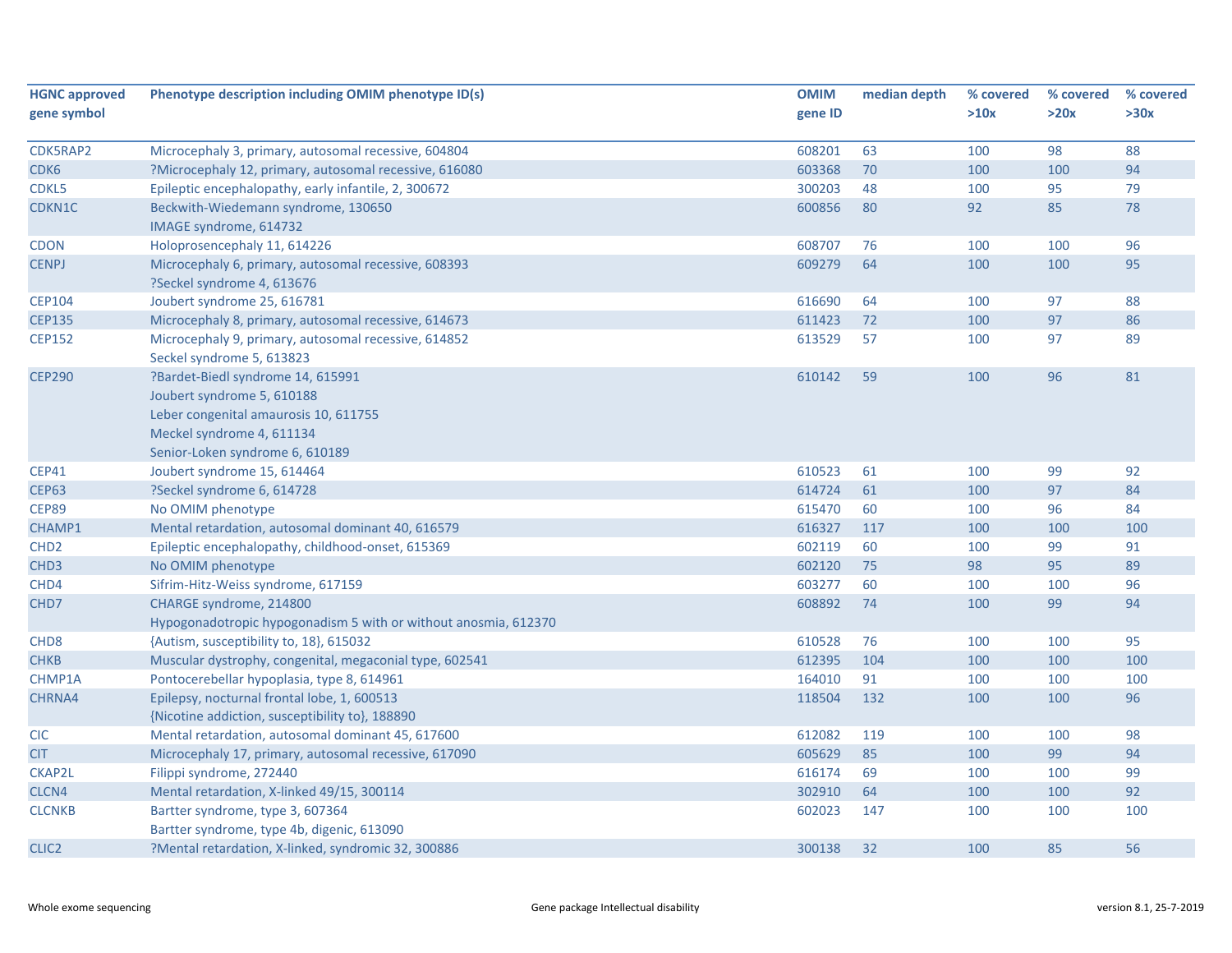| <b>HGNC approved</b> | Phenotype description including OMIM phenotype ID(s)                                                  | <b>OMIM</b> | median depth | % covered | % covered | % covered |
|----------------------|-------------------------------------------------------------------------------------------------------|-------------|--------------|-----------|-----------|-----------|
| gene symbol          |                                                                                                       | gene ID     |              | >10x      | >20x      | >30x      |
| CLIP1                | No OMIM phenotype                                                                                     | 179838      | 72           | 100       | 98        | 90        |
| CLN <sub>3</sub>     | Ceroid lipofuscinosis, neuronal, 3, 204200                                                            | 607042      | 101          | 100       | 100       | 99        |
| CLN <sub>5</sub>     | Ceroid lipofuscinosis, neuronal, 5, 256731                                                            | 608102      | 62           | 100       | 100       | 99        |
| CLN <sub>6</sub>     | Ceroid lipofuscinosis, neuronal, 6, 601780                                                            | 606725      | 117          | 100       | 100       | 99        |
|                      | Ceroid lipofuscinosis, neuronal, Kufs type, adult onset, 204300                                       |             |              |           |           |           |
| CLN <sub>8</sub>     | Ceroid lipofuscinosis, neuronal, 8, 600143                                                            | 607837      | 123          | 100       | 100       | 100       |
|                      | Ceroid lipofuscinosis, neuronal, 8, Northern epilepsy variant, 610003                                 |             |              |           |           |           |
| CLP1                 | Pontocerebellar hypoplasia, type 10, 615803                                                           | 608757      | 83           | 100       | 100       | 100       |
| <b>CLPB</b>          | 3-methylglutaconic aciduria, type VII, with cataracts, neurologic involvement and neutropenia, 616271 | 616254      | 110          | 100       | 100       | 99        |
| <b>CLTC</b>          | Mental retardation, autosomal dominant 56, 617854                                                     | 118955      | 55           | 100       | 97        | 90        |
| <b>CNKSR2</b>        | Mental retardation, X-linked, syndromic, Houge type, 301008                                           | 300724      | 46           | 100       | 93        | 79        |
| CNNM <sub>2</sub>    | Hypomagnesemia 6, renal, 613882                                                                       | 607803      | 148          | 100       | 100       | 97        |
|                      | Hypomagnesemia, seizures, and mental retardation, 616418                                              |             |              |           |           |           |
| CNTNAP2              | {Autism susceptibility 15}, 612100                                                                    | 604569      | 60           | 100       | 100       | 96        |
|                      | Cortical dysplasia-focal epilepsy syndrome, 610042                                                    |             |              |           |           |           |
|                      | Pitt-Hopkins like syndrome 1, 610042                                                                  |             |              |           |           |           |
| <b>COASY</b>         | Neurodegeneration with brain iron accumulation 6, 615643                                              | 609855      | 129          | 100       | 100       | 100       |
| COG1                 | Congenital disorder of glycosylation, type IIg, 611209                                                | 606973      | 89           | 100       | 99        | 95        |
| COG4                 | Congenital disorder of glycosylation, type IIj, 613489                                                | 606976      | 75           | 100       | 100       | 96        |
| COG5                 | Congenital disorder of glycosylation, type IIi, 613612                                                | 606821      | 58           | 100       | 98        | 87        |
| COG <sub>6</sub>     | Congenital disorder of glycosylation, type III, 614576                                                | 606977      | 58           | 100       | 98        | 82        |
|                      | Shaheen syndrome, 615328                                                                              |             |              |           |           |           |
| COG7                 | Congenital disorder of glycosylation, type IIe, 608779                                                | 606978      | 77           | 100       | 100       | 96        |
| COG8                 | Congenital disorder of glycosylation, type IIh, 611182                                                | 606979      | 120          | 100       | 100       | 100       |
| <b>COL11A1</b>       | Fibrochondrogenesis 1, 228520                                                                         | 120280      | 53           | 100       | 98        | 84        |
|                      | {Lumbar disc herniation, susceptibility to}, 603932                                                   |             |              |           |           |           |
|                      | Marshall syndrome, 154780                                                                             |             |              |           |           |           |
|                      | Stickler syndrome, type II, 604841                                                                    |             |              |           |           |           |
| <b>COL18A1</b>       | Knobloch syndrome, type 1, 267750                                                                     | 120328      | 138          | 100       | 100       | 98        |
| COL4A1               | Angiopathy, hereditary, with nephropathy, aneurysms, and muscle cramps, 611773                        | 120130      | 80           | 100       | 100       | 96        |
|                      | Brain small vessel disease with or without ocular anomalies, 607595                                   |             |              |           |           |           |
|                      | {Hemorrhage, intracerebral, susceptibility to}, 614519                                                |             |              |           |           |           |
|                      | Porencephaly 1, 175780                                                                                |             |              |           |           |           |
|                      | ?Retinal arteries, tortuosity of, 180000                                                              |             |              |           |           |           |
|                      | Schizencephaly, 269160                                                                                |             |              |           |           |           |
| COL4A2               | {Hemorrhage, intracerebral, susceptibility to}, 614519                                                | 120090      | 97           | 100       | 100       | 98        |
|                      | Porencephaly 2, 614483                                                                                |             |              |           |           |           |
| COL4A3BP             | Mental retardation, autosomal dominant 34, 616351                                                     | 604677      | 55           | 99        | 94        | 82        |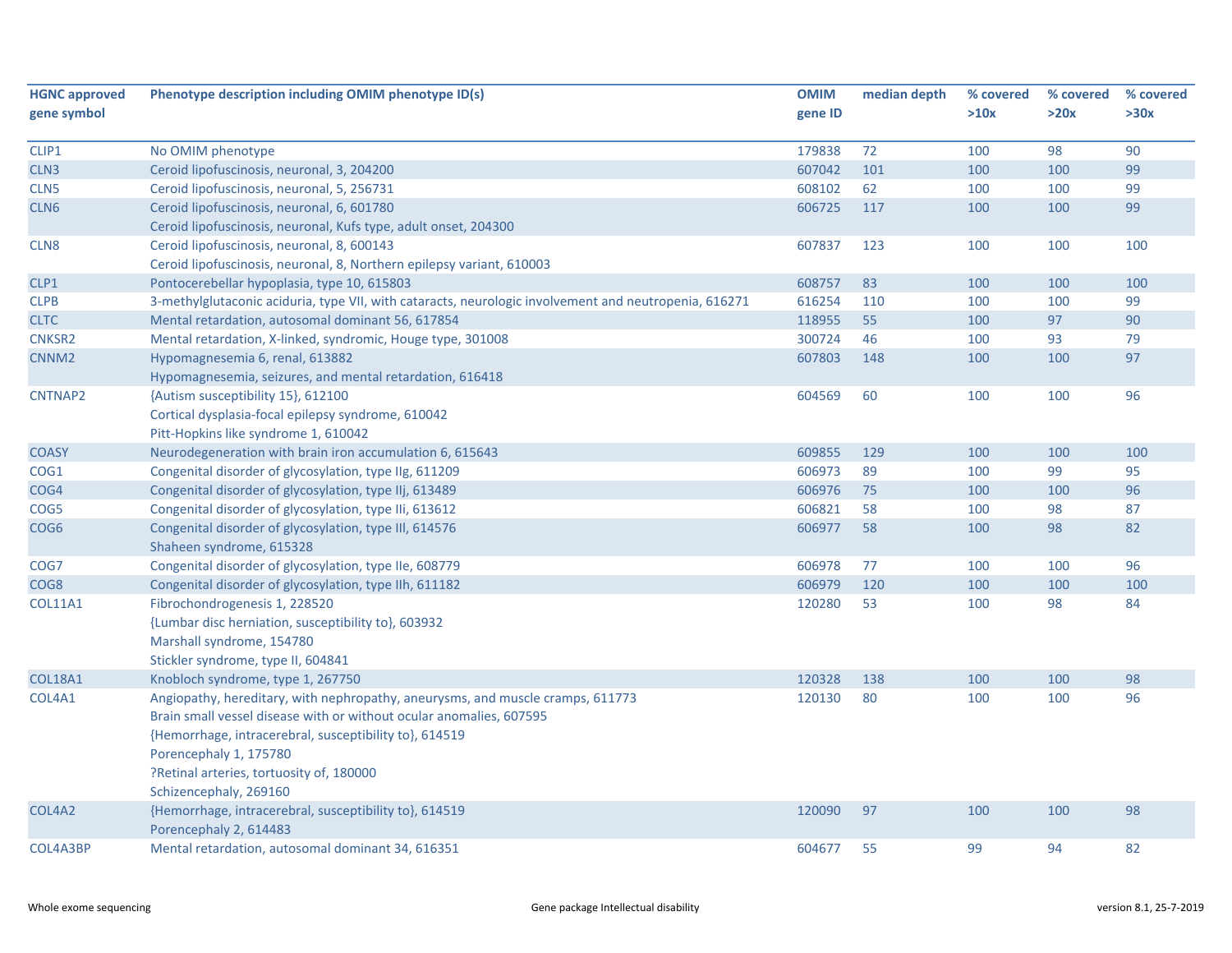| <b>HGNC approved</b> | Phenotype description including OMIM phenotype ID(s)                                       | <b>OMIM</b> | median depth | % covered | % covered | % covered |
|----------------------|--------------------------------------------------------------------------------------------|-------------|--------------|-----------|-----------|-----------|
| gene symbol          |                                                                                            | gene ID     |              | >10x      | >20x      | >30x      |
|                      |                                                                                            |             |              |           |           |           |
| COLEC11              | 3MC syndrome 2, 265050                                                                     | 612502      | 158          | 100       | 100       | 100       |
| COQ <sub>2</sub>     | Coenzyme Q10 deficiency, primary, 1, 607426                                                | 609825      | 60           | 100       | 99        | 89        |
|                      | {Multiple system atrophy, susceptibility to}, 146500                                       |             |              |           |           |           |
| COQ4                 | Coenzyme Q10 deficiency, primary, 7, 616276                                                | 612898      | 112          | 100       | 100       | 100       |
| COQ8A                | Coenzyme Q10 deficiency, primary, 4, 612016                                                | 606980      | 125          | 100       | 100       | 99        |
| COQ9                 | Coenzyme Q10 deficiency, primary, 5, 614654                                                | 612837      | 109          | 100       | 100       | 100       |
| <b>COX10</b>         | Leigh syndrome due to mitochondrial COX4 deficiency, 256000                                | 602125      | 131          | 100       | 100       | 96        |
|                      | Mitochondrial complex IV deficiency, 220110                                                |             |              |           |           |           |
| <b>COX15</b>         | Cardioencephalomyopathy, fatal infantile, due to cytochrome c oxidase deficiency 2, 615119 | 603646      | 56           | 100       | 97        | 87        |
|                      | Leigh syndrome due to cytochrome c oxidase deficiency, 256000                              |             |              |           |           |           |
| COX6B1               | Mitochondrial complex IV deficiency, 220110                                                | 124089      | 87           | 100       | 100       | 100       |
| <b>CPLANE1</b>       | Joubert syndrome 17, 614615                                                                | 614571      | 59           | 100       | 98        | 90        |
|                      | Orofaciodigital syndrome VI, 277170                                                        |             |              |           |           |           |
| CPS1                 | Carbamoylphosphate synthetase I deficiency, 237300                                         | 608307      | 52           | 100       | 99        | 91        |
|                      | {Pulmonary hypertension, neonatal, susceptibility to}, 615371                              |             |              |           |           |           |
|                      | {Venoocclusive disease after bone marrow transplantation}                                  |             |              |           |           |           |
| <b>CRADD</b>         | Mental retardation, autosomal recessive 34, with variant lissencephaly, 614499             | 603454      | 139          | 100       | 100       | 100       |
| CRB <sub>2</sub>     | Focal segmental glomerulosclerosis 9, 616220                                               | 609720      | 120          | 100       | 100       | 100       |
|                      | Ventriculomegaly with cystic kidney disease, 219730                                        |             |              |           |           |           |
| <b>CRBN</b>          | Mental retardation, autosomal recessive 2, 607417                                          | 609262      | 60           | 100       | 98        | 84        |
| <b>CREBBP</b>        | Rubinstein-Taybi syndrome 1, 180849                                                        | 600140      | 82           | 100       | 98        | 93        |
| CRLF1                | Cold-induced sweating syndrome 1, 272430                                                   | 604237      | 104          | 95        | 90        | 87        |
| CSNK2A1              | Okur-Chung neurodevelopmental syndrome, 617062                                             | 115440      | 63           | 100       | 92        | 80        |
| CSPP1                | Joubert syndrome 21, 615636                                                                | 611654      | 73           | 100       | 99        | 93        |
| <b>CSTB</b>          | Epilepsy, progressive myoclonic 1A (Unverricht and Lundborg), 254800                       | 601145      | 75           | 100       | 100       | 100       |
| CTBP1                | Hypotonia, ataxia, developmental delay, and tooth enamel defect syndrome, 617915           | 602618      | 90           | 96        | 87        | 82        |
| CTC1                 | Cerebroretinal microangiopathy with calcifications and cysts, 612199                       | 613129      | 90           | 100       | 100       | 99        |
| <b>CTCF</b>          | Mental retardation, autosomal dominant 21, 615502                                          | 604167      | 88           | 100       | 100       | 100       |
| CTDP1                | Congenital cataracts, facial dysmorphism, and neuropathy, 604168                           | 604927      | 119          | 99        | 91        | 88        |
| CTNNB1               | Colorectal cancer, somatic, 114500                                                         | 116806      | 52           | 100       | 99        | 94        |
|                      | Exudative vitreoretinopathy 7, 617572                                                      |             |              |           |           |           |
|                      | Hepatocellular carcinoma, somatic, 114550                                                  |             |              |           |           |           |
|                      | Medulloblastoma, somatic, 155255                                                           |             |              |           |           |           |
|                      | Mental retardation, autosomal dominant 19, 615075                                          |             |              |           |           |           |
|                      | Ovarian cancer, somatic, 167000                                                            |             |              |           |           |           |
|                      | Pilomatricoma, somatic, 132600                                                             |             |              |           |           |           |
| CTNND1               | Blepharocheilodontic syndrome 2, 617681                                                    | 601045      | 61           | 100       | 99        | 93        |
| CTNND <sub>2</sub>   | No OMIM phenotype                                                                          | 604275      | 81           | 96        | 92        | 85        |
|                      |                                                                                            |             |              |           |           |           |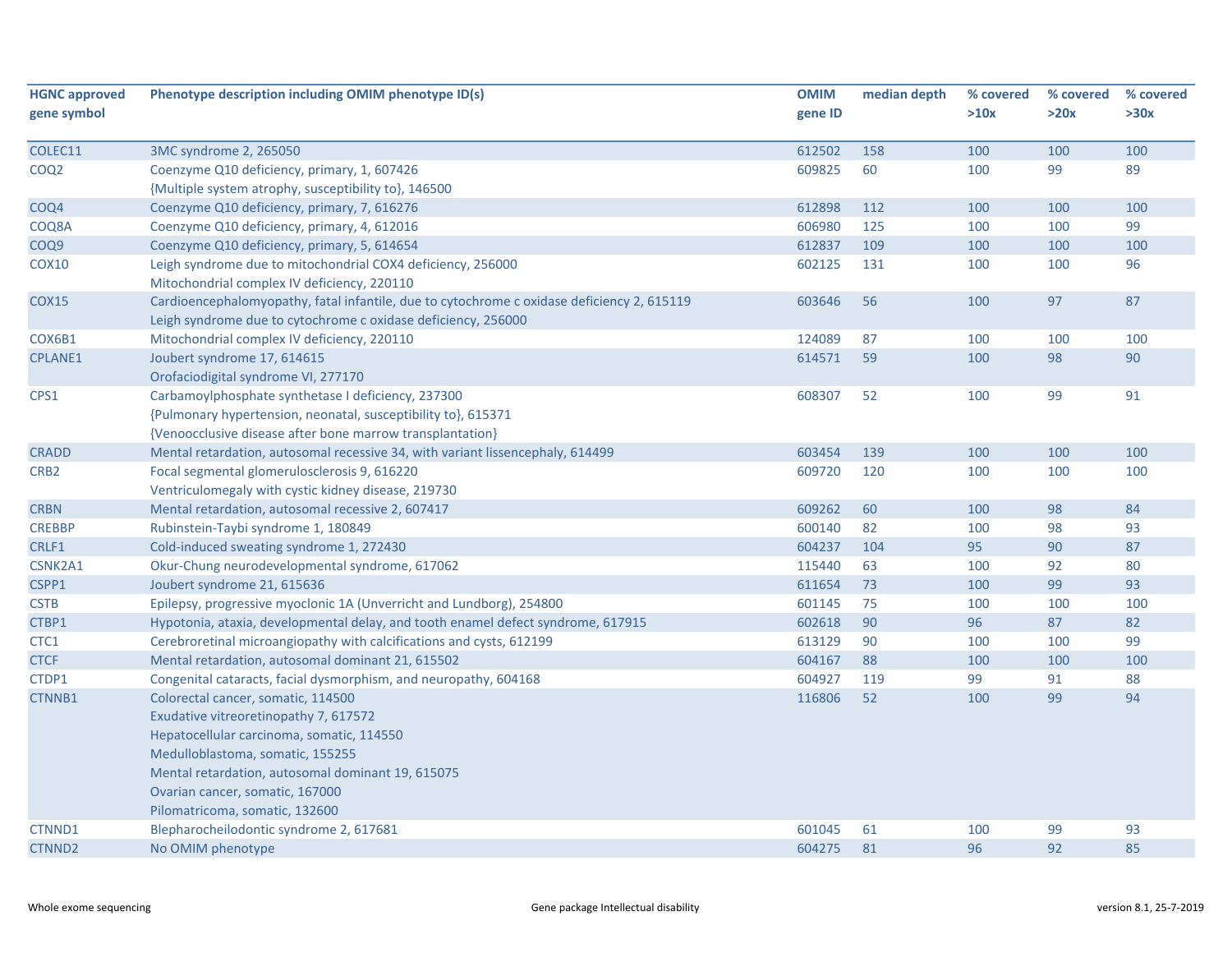| <b>HGNC approved</b> | Phenotype description including OMIM phenotype ID(s)                                               | <b>OMIM</b> | median depth | % covered | % covered | % covered |
|----------------------|----------------------------------------------------------------------------------------------------|-------------|--------------|-----------|-----------|-----------|
| gene symbol          |                                                                                                    | gene ID     |              | >10x      | >20x      | >30x      |
| <b>CTSA</b>          | Galactosialidosis, 256540                                                                          | 613111      | 118          | 100       | 100       | 100       |
| <b>CTSD</b>          | Ceroid lipofuscinosis, neuronal, 10, 610127                                                        | 116840      | 138          | 100       | 100       | 100       |
| CTTNBP2              | No OMIM phenotype                                                                                  | 609772      | 86           | 100       | 99        | 94        |
| <b>CUBN</b>          | Megaloblastic anemia-1, Finnish type, 261100                                                       | 602997      | 71           | 100       | 99        | 90        |
| CUL3                 | Pseudohypoaldosteronism, type IIE, 614496                                                          | 603136      | 62           | 100       | 94        | 83        |
| CUL4B                | Mental retardation, X-linked, syndromic 15 (Cabezas type), 300354                                  | 300304      | 44           | 100       | 93        | 74        |
| <b>CWF19L1</b>       | Spinocerebellar ataxia, autosomal recessive 17, 616127                                             | 616120      | 51           | 100       | 98        | 83        |
| CYB5R3               | Methemoglobinemia, type I, 250800                                                                  | 613213      | 120          | 100       | 100       | 100       |
|                      | Methemoglobinemia, type II, 250800                                                                 |             |              |           |           |           |
| <b>CYP27A1</b>       | Cerebrotendinous xanthomatosis, 213700                                                             | 606530      | 126          | 100       | 100       | 100       |
| CYP2U1               | Spastic paraplegia 56, autosomal recessive, 615030                                                 | 610670      | 58           | 100       | 100       | 95        |
| D2HGDH               | D-2-hydroxyglutaric aciduria, 600721                                                               | 609186      | 148          | 100       | 100       | 100       |
| DAB1                 | Spinocerebellar ataxia 37, 615945                                                                  | 603448      | 61           | 100       | 100       | 95        |
| DAG1                 | Muscular dystrophy-dystroglycanopathy (congenital with brain and eye anomalies), type A, 9, 616538 | 128239      | 136          | 100       | 100       | 100       |
|                      | Muscular dystrophy-dystroglycanopathy (limb-girdle), type C, 9, 613818                             |             |              |           |           |           |
| DARS <sub>2</sub>    | Leukoencephalopathy with brain stem and spinal cord involvement and lactate elevation, 611105      | 610956      | 53           | 100       | 100       | 92        |
| <b>DBT</b>           | Maple syrup urine disease, type II, 248600                                                         | 248610      | 99           | 100       | 100       | 98        |
| DCAF17               | Woodhouse-Sakati syndrome, 241080                                                                  | 612515      | 66           | 100       | 98        | 91        |
| DCC                  | Colorectal cancer, somatic, 114500                                                                 | 120470      | 58           | 100       | 100       | 95        |
|                      | Esophageal carcinoma, somatic, 133239                                                              |             |              |           |           |           |
|                      | Gaze palsy, familial horizontal, with progressive scoliosis, 2, 617542                             |             |              |           |           |           |
|                      | Mirror movements 1 and/or agenesis of the corpus callosum, 157600                                  |             |              |           |           |           |
| DCHS1                | Mitral valve prolapse 2, 607829                                                                    | 603057      | 118          | 100       | 100       | 100       |
|                      | Van Maldergem syndrome 1, 601390                                                                   |             |              |           |           |           |
| <b>DCPS</b>          | Al-Raqad syndrome, 616459                                                                          | 610534      | 112          | 100       | 100       | 100       |
| <b>DCX</b>           | Lissencephaly, X-linked, 300067                                                                    | 300121      | 48           | 100       | 97        | 87        |
|                      | Subcortical laminal heterotopia, X-linked, 300067                                                  |             |              |           |           |           |
| DDC                  | Aromatic L-amino acid decarboxylase deficiency, 608643                                             | 107930      | 75           | 100       | 97        | 89        |
| DDHD <sub>2</sub>    | Spastic paraplegia 54, autosomal recessive, 615033                                                 | 615003      | 66           | 100       | 100       | 94        |
| <b>DDX11</b>         | Warsaw breakage syndrome, 613398                                                                   | 601150      | 250          | 100       | 100       | 100       |
| DDX3X                | Mental retardation, X-linked 102, 300958                                                           | 300160      | 67           | 100       | 99        | 96        |
| DEAF1                | ?Dyskinesia, seizures, and intellectual developmental disorder, 617171                             | 602635      | 86           | 100       | 96        | 87        |
|                      | Mental retardation, autosomal dominant 24, 615828                                                  |             |              |           |           |           |
| <b>DENND5A</b>       | Epileptic encephalopathy, early infantile, 49, 617281                                              | 617278      | 54           | 100       | 97        | 89        |
| DEPDC5               | Epilepsy, familial focal, with variable foci 1, 604364                                             | 614191      | 76           | 100       | 99        | 94        |
| DHCR24               | Desmosterolosis, 602398                                                                            | 606418      | 113          | 100       | 100       | 100       |
| DHCR7                | Smith-Lemli-Opitz syndrome, 270400                                                                 | 602858      | 98           | 100       | 100       | 100       |
| <b>DHFR</b>          | Megaloblastic anemia due to dihydrofolate reductase deficiency, 613839                             | 126060      | 74           | 100       | 100       | 97        |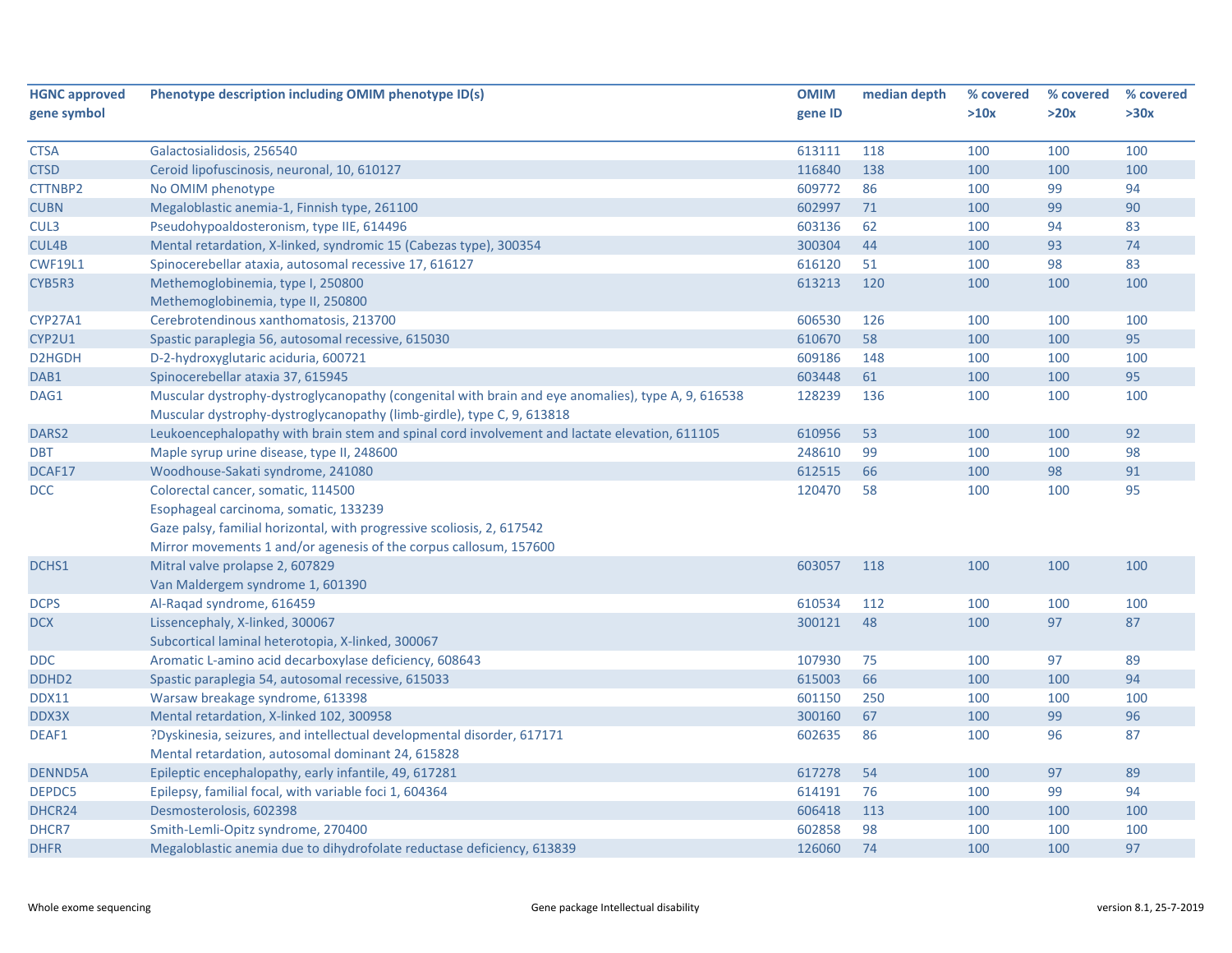| <b>HGNC approved</b> | Phenotype description including OMIM phenotype ID(s)                                 | <b>OMIM</b> | median depth | % covered | % covered | % covered |
|----------------------|--------------------------------------------------------------------------------------|-------------|--------------|-----------|-----------|-----------|
| gene symbol          |                                                                                      | gene ID     |              | >10x      | >20x      | >30x      |
| DHTKD1               | 2-aminoadipic 2-oxoadipic aciduria, 204750                                           | 614984      | 76           | 100       | 100       | 96        |
|                      | ?Charcot-Marie-Tooth disease, axonal, type 2Q, 615025                                |             |              |           |           |           |
| DIAPH1               | Deafness, autosomal dominant 1, 124900                                               | 602121      | 77           | 100       | 98        | 88        |
|                      | Seizures, cortical blindness, microcephaly syndrome, 616632                          |             |              |           |           |           |
| DIP2B                | Mental retardation, FRA12A type, 136630                                              | 611379      | 57           | 100       | 99        | 93        |
| DKC1                 | Dyskeratosis congenita, X-linked, 305000                                             | 300126      | 43           | 100       | 97        | 79        |
| <b>DLD</b>           | Dihydrolipoamide dehydrogenase deficiency, 246900                                    | 238331      | 66           | 100       | 100       | 94        |
| DLG3                 | Mental retardation, X-linked 90, 300850                                              | 300189      | 57           | 100       | 96        | 80        |
| DLG4                 | No OMIM phenotype                                                                    | 602887      | 110          | 100       | 100       | 100       |
| <b>DMD</b>           | Becker muscular dystrophy, 300376                                                    | 300377      | 37           | 100       | 92        | 67        |
|                      | Cardiomyopathy, dilated, 3B, 302045                                                  |             |              |           |           |           |
|                      | Duchenne muscular dystrophy, 310200                                                  |             |              |           |           |           |
| <b>DMPK</b>          | Myotonic dystrophy 1, 160900                                                         | 605377      | 109          | 100       | 100       | 99        |
| DNAJC12              | Hyperphenylalaninemia, mild, non-BH4-deficient, 617384                               | 606060      | 60           | 100       | 94        | 85        |
| DNAJC19              | 3-methylglutaconic aciduria, type V, 610198                                          | 608977      | 65           | 100       | 100       | 89        |
| DNM1                 | Epileptic encephalopathy, early infantile, 31, 616346                                | 602377      | 122          | 100       | 100       | 95        |
| DNMT3A               | Acute myeloid leukemia, somatic, 601626                                              | 602769      | 111          | 100       | 100       | 99        |
|                      | Tatton-Brown-Rahman syndrome, 615879                                                 |             |              |           |           |           |
| DNMT3B               | Immunodeficiency-centromeric instability-facial anomalies syndrome 1, 242860         | 602900      | 105          | 100       | 100       | 97        |
| DOCK6                | Adams-Oliver syndrome 2, 614219                                                      | 614194      | 101          | 100       | 98        | 95        |
| DOCK7                | Epileptic encephalopathy, early infantile, 23, 615859                                | 615730      | 49           | 100       | 98        | 85        |
| DOCK8                | Hyper-IgE recurrent infection syndrome, autosomal recessive, 243700                  | 611432      | 64           | 100       | 98        | 91        |
| <b>DOLK</b>          | Congenital disorder of glycosylation, type Im, 610768                                | 610746      | 123          | 100       | 100       | 100       |
| <b>DONSON</b>        | Microcephaly, short stature, and limb abnormalities, 617604                          | 611428      | 39           | 100       | 91        | 71        |
|                      | Microcephaly-micromelia syndrome, 251230                                             |             |              |           |           |           |
| DPAGT1               | Congenital disorder of glycosylation, type Ij, 608093                                | 191350      | 66           | 100       | 100       | 97        |
|                      | Myasthenic syndrome, congenital, 13, with tubular aggregates, 614750                 |             |              |           |           |           |
| DPF <sub>2</sub>     | Coffin-Siris syndrome 7, 618027                                                      | 601671      | 72           | 100       | 98        | 93        |
| DPH1                 | Developmental delay with short stature, dysmorphic features, and sparse hair, 616901 | 603527      | 115          | 100       | 100       | 100       |
| DPM1                 | Congenital disorder of glycosylation, type Ie, 608799                                | 603503      | 70           | 93        | 89        | 83        |
| DPP6                 | Mental retardation, autosomal dominant 33, 616311                                    | 126141      | 72           | 100       | 96        | 85        |
|                      | {Ventricular fibrillation, paroxysmal familial, 2}, 612956                           |             |              |           |           |           |
| <b>DPYD</b>          | Dihydropyrimidine dehydrogenase deficiency, 274270                                   | 612779      | 54           | 100       | 99        | 90        |
|                      | 5-fluorouracil toxicity, 274270                                                      |             |              |           |           |           |
| <b>DPYS</b>          | Dihydropyrimidinuria, 222748                                                         | 613326      | 63           | 100       | 100       | 96        |
| <b>DST</b>           | Epidermolysis bullosa simplex, autosomal recessive 2, 615425                         | 113810      | 57           | 100       | 98        | 91        |
|                      | ?Neuropathy, hereditary sensory and autonomic, type VI, 614653                       |             |              |           |           |           |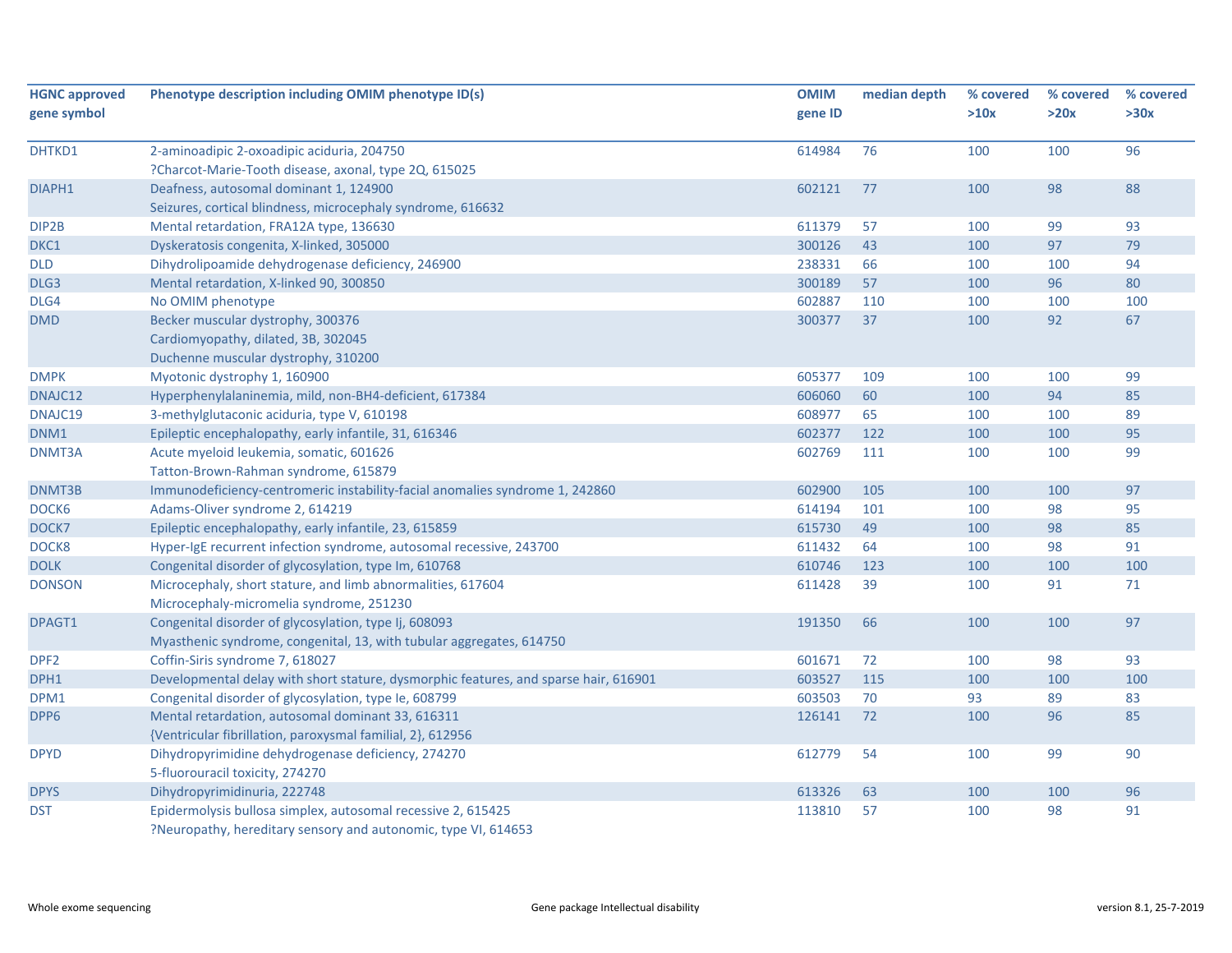| <b>HGNC approved</b> | Phenotype description including OMIM phenotype ID(s)                          | <b>OMIM</b> | median depth | % covered | % covered | % covered |
|----------------------|-------------------------------------------------------------------------------|-------------|--------------|-----------|-----------|-----------|
| gene symbol          |                                                                               | gene ID     |              | >10x      | >20x      | >30x      |
| <b>DYM</b>           | Dyggve-Melchior-Clausen disease, 223800                                       | 607461      | 56           | 100       | 96        | 81        |
|                      | Smith-McCort dysplasia, 607326                                                |             |              |           |           |           |
| DYNC1H1              | Charcot-Marie-Tooth disease, axonal, type 20, 614228                          | 600112      | 86           | 100       | 100       | 96        |
|                      | Mental retardation, autosomal dominant 13, 614563                             |             |              |           |           |           |
|                      | Spinal muscular atrophy, lower extremity-predominant 1, AD, 158600            |             |              |           |           |           |
| DYRK1A               | Mental retardation, autosomal dominant 7, 614104                              | 600855      | 64           | 100       | 100       | 94        |
| <b>EBP</b>           | Chondrodysplasia punctata, X-linked dominant, 302960<br>MEND syndrome, 300960 | 300205      | 76           | 100       | 100       | 100       |
| EDC3                 | ?Mental retardation, autosomal recessive 50, 616460                           | 609842      | 103          | 100       | 100       | 100       |
| <b>EDNRB</b>         | ABCD syndrome, 600501                                                         | 131244      | 86           | 100       | 100       | 99        |
|                      | {Hirschsprung disease, susceptibility to, 2}, 600155                          |             |              |           |           |           |
|                      | Waardenburg syndrome, type 4A, 277580                                         |             |              |           |           |           |
| EDRF1                | No OMIM phenotype                                                             | No id       | 56           | 100       | 99        | 90        |
| EEF1A2               | Epileptic encephalopathy, early infantile, 33, 616409                         | 602959      | 161          | 100       | 100       | 100       |
|                      | Mental retardation, autosomal dominant 38, 616393                             |             |              |           |           |           |
| EFCAB1               | No OMIM phenotype                                                             | No id       | 55           | 100       | 100       | 89        |
| EFTUD2               | Mandibulofacial dysostosis, Guion-Almeida type, 610536                        | 603892      | 76           | 100       | 100       | 95        |
| EHMT1                | Kleefstra syndrome 1, 610253                                                  | 607001      | 119          | 99        | 99        | 99        |
| EIF2AK3              | Wolcott-Rallison syndrome, 226980                                             | 604032      | 62           | 100       | 99        | 91        |
| EIF4A3               | Robin sequence with cleft mandible and limb anomalies, 268305                 | 608546      | 61           | 100       | 100       | 92        |
| EIF4G1               | {Parkinson disease 18}, 614251                                                | 600495      | 89           | 100       | 100       | 99        |
| ELAC2                | Combined oxidative phosphorylation deficiency 17, 615440                      | 605367      | 76           | 100       | 100       | 96        |
|                      | {Prostate cancer, hereditary, 2, susceptibility to}, 614731                   |             |              |           |           |           |
| ELOVL4               | Ichthyosis, spastic quadriplegia, and mental retardation, 614457              | 605512      | 61           | 100       | 100       | 93        |
|                      | Spinocerebellar ataxia 34, 133190                                             |             |              |           |           |           |
|                      | Stargardt disease 3, 600110                                                   |             |              |           |           |           |
| ELP <sub>2</sub>     | Mental retardation, autosomal recessive 58, 617270                            | 616054      | 66           | 100       | 100       | 95        |
| EMC1                 | Cerebellar atrophy, visual impairment, and psychomotor retardation, 616875    | 616846      | 110          | 100       | 100       | 97        |
| EMG1                 | Bowen-Conradi syndrome, 211180                                                | 611531      | 63           | 100       | 100       | 100       |
| EML1                 | Band heterotopia, 600348                                                      | 602033      | 64           | 100       | 99        | 91        |
| EMX2                 | Schizencephaly, 269160                                                        | 600035      | 143          | 100       | 100       | 100       |
| <b>ENTPD1</b>        | Spastic paraplegia 64, autosomal recessive, 615683                            | 601752      | 57           | 100       | 99        | 88        |
| <b>EOMES</b>         | No OMIM phenotype                                                             | 604615      | 84           | 100       | 100       | 100       |
| <b>EP300</b>         | Colorectal cancer, somatic, 114500                                            | 602700      | 89           | 100       | 99        | 95        |
|                      | Rubinstein-Taybi syndrome 2, 613684                                           |             |              |           |           |           |
| <b>EPB41L1</b>       | ?Mental retardation, autosomal dominant 11, 614257                            | 602879      | 114          | 100       | 100       | 99        |
| EPG5                 | Vici syndrome, 242840                                                         | 615068      | 61           | 100       | 99        | 93        |
| ERCC1                | Cerebrooculofacioskeletal syndrome 4, 610758                                  | 126380      | 69           | 100       | 100       | 93        |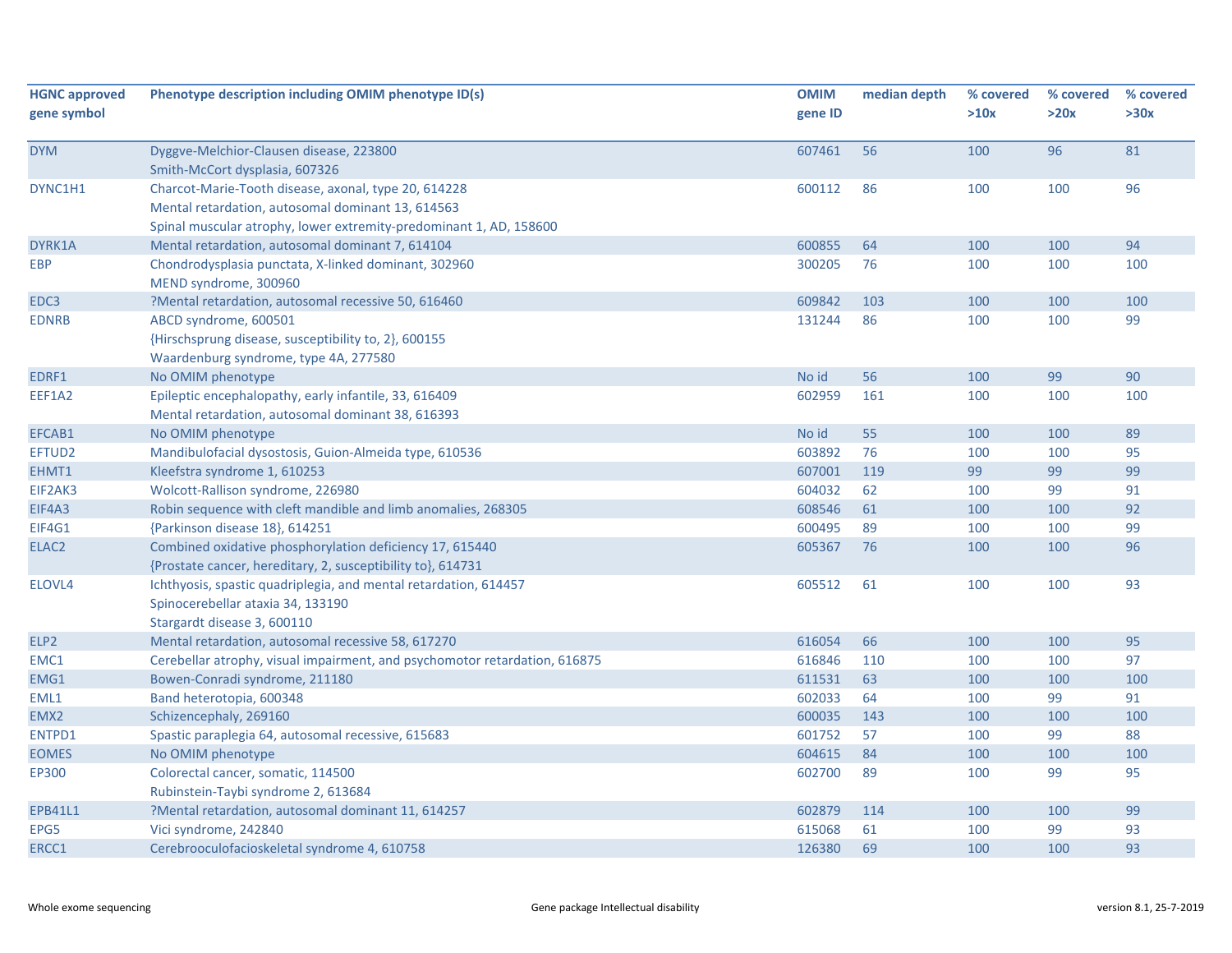| <b>HGNC approved</b><br>gene symbol | Phenotype description including OMIM phenotype ID(s)                                                                                                                                                                                                                                                                   | <b>OMIM</b><br>gene ID | median depth | % covered<br>>10x | % covered<br>>20x | % covered<br>>30x |
|-------------------------------------|------------------------------------------------------------------------------------------------------------------------------------------------------------------------------------------------------------------------------------------------------------------------------------------------------------------------|------------------------|--------------|-------------------|-------------------|-------------------|
| ERCC <sub>2</sub>                   | ?Cerebrooculofacioskeletal syndrome 2, 610756<br>Trichothiodystrophy 1, photosensitive, 601675<br>Xeroderma pigmentosum, group D, 278730                                                                                                                                                                               | 126340                 | 91           | 100               | 99                | 97                |
| ERCC3                               | Trichothiodystrophy 2, photosensitive, 616390<br>Xeroderma pigmentosum, group B, 610651                                                                                                                                                                                                                                | 133510                 | 70           | 100               | 100               | 96                |
| ERCC5                               | Cerebrooculofacioskeletal syndrome 3, 616570<br>Xeroderma pigmentosum, group G, 278780<br>Xeroderma pigmentosum, group G/Cockayne syndrome, 278780                                                                                                                                                                     | 133530                 | 75           | 100               | 100               | 96                |
| ERCC6                               | Cerebrooculofacioskeletal syndrome 1, 214150<br>Cockayne syndrome, type B, 133540<br>De Sanctis-Cacchione syndrome, 278800<br>{Lung cancer, susceptibility to}, 211980<br>{Macular degeneration, age-related, susceptibility to, 5}, 613761<br>Premature ovarian failure 11, 616946<br>UV-sensitive syndrome 1, 600630 | 609413                 | 74           | 100               | 99                | 94                |
| ERCC8                               | Cockayne syndrome, type A, 216400<br>UV-sensitive syndrome 2, 614621                                                                                                                                                                                                                                                   | 609412                 | 74           | 100               | 97                | 86                |
| ERLIN2                              | Spastic paraplegia 18, autosomal recessive, 611225                                                                                                                                                                                                                                                                     | 611605                 | 59           | 100               | 99                | 92                |
| <b>ERMARD</b>                       | ?Periventricular nodular heterotopia 6, 615544                                                                                                                                                                                                                                                                         | 615532                 | 59           | 100               | 99                | 90                |
| ESCO <sub>2</sub>                   | Roberts syndrome, 268300<br>SC phocomelia syndrome, 269000                                                                                                                                                                                                                                                             | 609353                 | 51           | 100               | 99                | 92                |
| <b>ETFB</b>                         | Glutaric acidemia IIB, 231680                                                                                                                                                                                                                                                                                          | 130410                 | 102          | 100               | 100               | 100               |
| ETHE1                               | Ethylmalonic encephalopathy, 602473                                                                                                                                                                                                                                                                                    | 608451                 | 108          | 100               | 100               | 93                |
| EXOSC2                              | Short stature, hearing loss, retinitis pigmentosa, and distinctive facies, 617763                                                                                                                                                                                                                                      | 602238                 | 61           | 100               | 100               | 95                |
| EXOSC3                              | Pontocerebellar hypoplasia, type 1B, 614678                                                                                                                                                                                                                                                                            | 606489                 | 93           | 100               | 100               | 88                |
| EZH <sub>2</sub>                    | Weaver syndrome, 277590                                                                                                                                                                                                                                                                                                | 601573                 | 69           | 100               | 100               | 94                |
| FA2H                                | Spastic paraplegia 35, autosomal recessive, 612319                                                                                                                                                                                                                                                                     | 611026                 | 73           | 100               | 100               | 95                |
| <b>FAM126A</b>                      | Leukodystrophy, hypomyelinating, 5, 610532                                                                                                                                                                                                                                                                             | 610531                 | 54           | 100               | 100               | 95                |
| FAR1                                | Peroxisomal fatty acyl-CoA reductase 1 disorder, 616154                                                                                                                                                                                                                                                                | 616107                 | 63           | 100               | 100               | 92                |
| FAT <sub>2</sub>                    | Spinocerebellar ataxia 45, 617769                                                                                                                                                                                                                                                                                      | 604269                 | 85           | 100               | 100               | 98                |
| FAT4                                | Hennekam lymphangiectasia-lymphedema syndrome 2, 616006<br>Van Maldergem syndrome 2, 615546                                                                                                                                                                                                                            | 612411                 | 78           | 100               | 100               | 98                |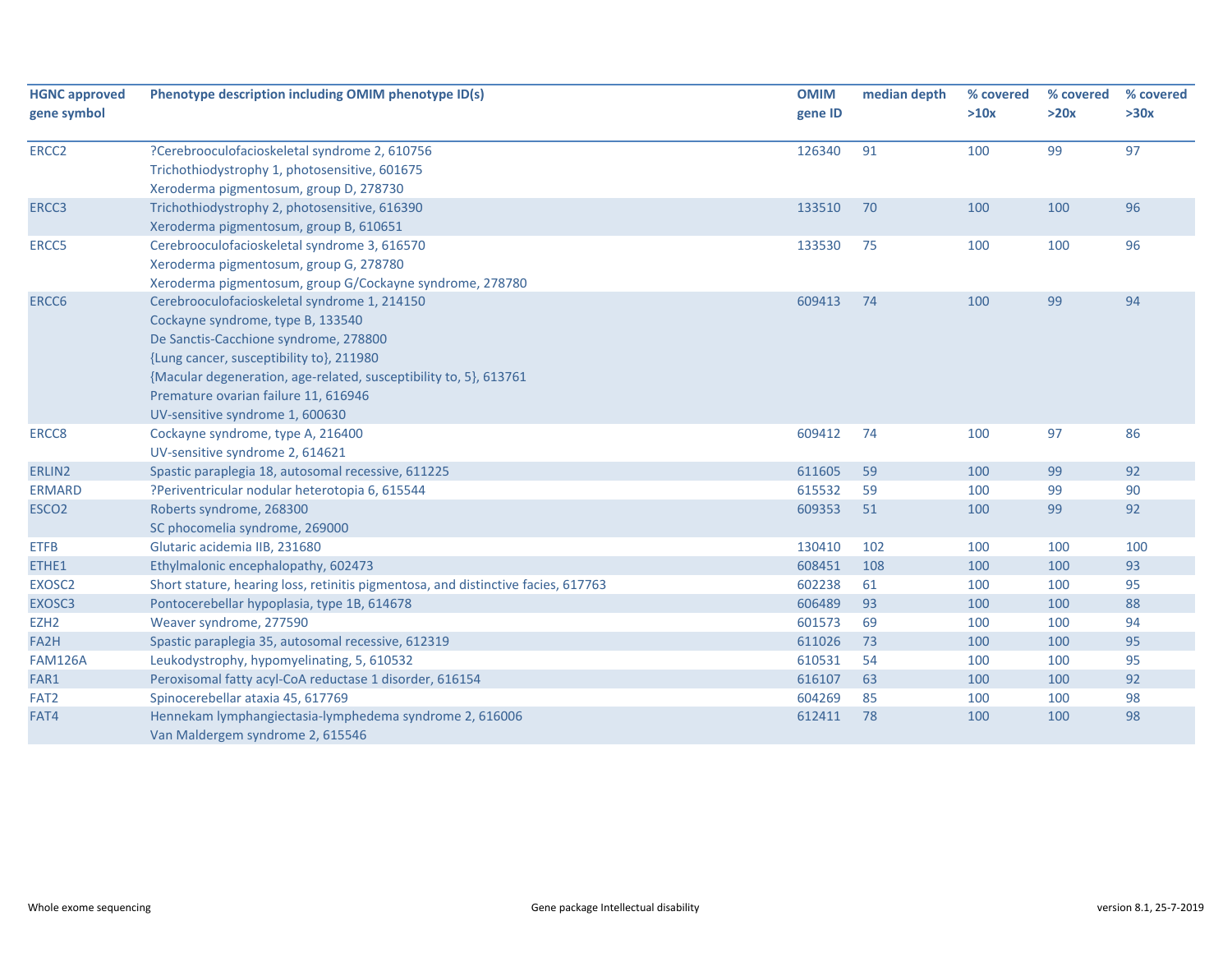| <b>HGNC approved</b><br>gene symbol | Phenotype description including OMIM phenotype ID(s)                                                                                                                                                                                                                                                                                                                                                                                                                                                                                                                                                             | <b>OMIM</b><br>gene ID | median depth | % covered<br>>10x | % covered<br>>20x | % covered<br>>30x |
|-------------------------------------|------------------------------------------------------------------------------------------------------------------------------------------------------------------------------------------------------------------------------------------------------------------------------------------------------------------------------------------------------------------------------------------------------------------------------------------------------------------------------------------------------------------------------------------------------------------------------------------------------------------|------------------------|--------------|-------------------|-------------------|-------------------|
| FBN1                                | Acromicric dysplasia, 102370<br>Ectopia lentis, familial, 129600<br>Geleophysic dysplasia 2, 614185<br>MASS syndrome, 604308<br>Marfan lipodystrophy syndrome, 616914<br>Marfan syndrome, 154700<br>Stiff skin syndrome, 184900<br>Weill-Marchesani syndrome 2, dominant, 608328                                                                                                                                                                                                                                                                                                                                 | 134797                 | 175          | 100               | 100               | 100               |
| FBN <sub>2</sub>                    | Contractural arachnodactyly, congenital, 121050<br>Macular degeneration, early-onset, 616118                                                                                                                                                                                                                                                                                                                                                                                                                                                                                                                     | 612570                 | 66           | 100               | 99                | 94                |
| FBXL4                               | Mitochondrial DNA depletion syndrome 13 (encephalomyopathic type), 615471                                                                                                                                                                                                                                                                                                                                                                                                                                                                                                                                        | 605654                 | 59           | 100               | 100               | 96                |
| <b>FBXO31</b>                       | ?Mental retardation, autosomal recessive 45, 615979                                                                                                                                                                                                                                                                                                                                                                                                                                                                                                                                                              | 609102                 | 98           | 100               | 99                | 96                |
| FGD1                                | Aarskog-Scott syndrome, 305400<br>Mental retardation, X-linked syndromic 16, 305400                                                                                                                                                                                                                                                                                                                                                                                                                                                                                                                              | 300546                 | 65           | 100               | 99                | 95                |
| <b>FGF12</b>                        | Epileptic encephalopathy, early infantile, 47, 617166                                                                                                                                                                                                                                                                                                                                                                                                                                                                                                                                                            | 601513                 | 48           | 100               | 95                | 76                |
| <b>FGF14</b>                        | Spinocerebellar ataxia 27, 609307                                                                                                                                                                                                                                                                                                                                                                                                                                                                                                                                                                                | 601515                 | 58           | 100               | 100               | 96                |
| FGFR1                               | Encephalocraniocutaneous lipomatosis, 613001<br>Hartsfield syndrome, 615465<br>Hypogonadotropic hypogonadism 2 with or without anosmia, 147950<br>Jackson-Weiss syndrome, 123150<br>Osteoglophonic dysplasia, 166250<br>Pfeiffer syndrome, 101600<br>Trigonocephaly 1, 190440                                                                                                                                                                                                                                                                                                                                    | 136350                 | 94           | 100               | 100               | 98                |
| FGFR2                               | Antley-Bixler syndrome without genital anomalies or disordered steroidogenesis, 207410<br>Apert syndrome, 101200<br>Beare-Stevenson cutis gyrata syndrome, 123790<br>Bent bone dysplasia syndrome, 614592<br>Craniofacial-skeletal-dermatologic dysplasia, 101600<br>Craniosynostosis, nonspecific<br>Crouzon syndrome, 123500<br>Gastric cancer, somatic, 613659<br>Jackson-Weiss syndrome, 123150<br>LADD syndrome, 149730<br>Pfeiffer syndrome, 101600<br>Saethre-Chotzen syndrome, 101400<br>Scaphocephaly and Axenfeld-Rieger anomaly<br>Scaphocephaly, maxillary retrusion, and mental retardation, 609579 | 176943                 | 63           | 100               | 99                | 90                |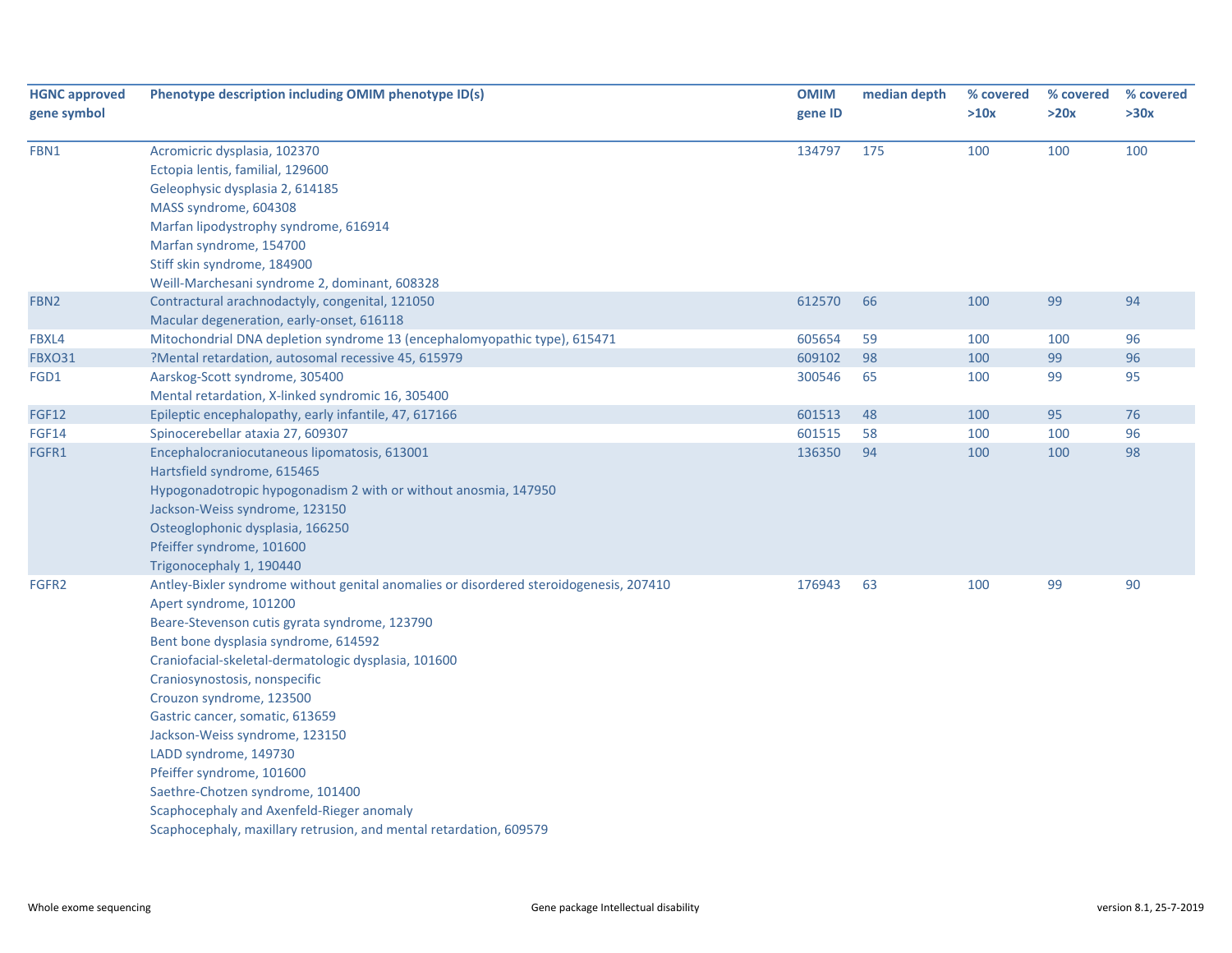| <b>HGNC approved</b><br>gene symbol | Phenotype description including OMIM phenotype ID(s)                                                                                                                                                                                                                                                                                                                                                                                                      | <b>OMIM</b><br>gene ID | median depth | % covered<br>>10x | % covered<br>>20x | % covered<br>>30x |
|-------------------------------------|-----------------------------------------------------------------------------------------------------------------------------------------------------------------------------------------------------------------------------------------------------------------------------------------------------------------------------------------------------------------------------------------------------------------------------------------------------------|------------------------|--------------|-------------------|-------------------|-------------------|
| FGFR3                               | Achondroplasia, 100800<br>Bladder cancer, somatic, 109800<br>CATSHL syndrome, 610474<br>Cervical cancer, somatic, 603956<br>Colorectal cancer, somatic, 114500<br>Crouzon syndrome with acanthosis nigricans, 612247<br>Hypochondroplasia, 146000<br>LADD syndrome, 149730<br>Muenke syndrome, 602849<br>Nevus, epidermal, somatic, 162900<br><b>SADDAN, 616482</b><br>Spermatocytic seminoma, somatic, 273300<br>Thanatophoric dysplasia, type I, 187600 | 134934                 | 112          | 100               | 100               | 99                |
|                                     | Thanatophoric dysplasia, type II, 187601                                                                                                                                                                                                                                                                                                                                                                                                                  |                        |              |                   |                   |                   |
| FGL1                                | No OMIM phenotype                                                                                                                                                                                                                                                                                                                                                                                                                                         | 605776                 | 48           | 100               | 98                | 85                |
| FH.                                 | Fumarase deficiency, 606812<br>Leiomyomatosis and renal cell cancer, 150800                                                                                                                                                                                                                                                                                                                                                                               | 136850                 | 70           | 99                | 94                | 86                |
| <b>FIBP</b>                         | Thauvin-Robinet-Faivre syndrome, 617107                                                                                                                                                                                                                                                                                                                                                                                                                   | 608296                 | 92           | 100               | 100               | 99                |
| FIG4                                | Amyotrophic lateral sclerosis 11, 612577<br>Charcot-Marie-Tooth disease, type 4J, 611228<br>?Polymicrogyria, bilateral temporooccipital, 612691<br>Yunis-Varon syndrome, 216340                                                                                                                                                                                                                                                                           | 609390                 | 53           | 100               | 99                | 88                |
| <b>FIGN</b>                         | No OMIM phenotype                                                                                                                                                                                                                                                                                                                                                                                                                                         | 605295                 | 77           | 100               | 100               | 99                |
| <b>FKRP</b>                         | Muscular dystrophy-dystroglycanopathy (congenital with brain and eye anomalies), type A, 5, 613153<br>Muscular dystrophy-dystroglycanopathy (congenital with or without mental retardation), type B, 5, 606612<br>Muscular dystrophy-dystroglycanopathy (limb-girdle), type C, 5, 607155                                                                                                                                                                  | 606596                 | 130          | 100               | 100               | 100               |
| <b>FKTN</b>                         | Cardiomyopathy, dilated, 1X, 611615<br>Muscular dystrophy-dystroglycanopathy (congenital with brain and eye anomalies), type A, 4, 253800<br>Muscular dystrophy-dystroglycanopathy (congenital without mental retardation), type B, 4, 613152<br>Muscular dystrophy-dystroglycanopathy (limb-girdle), type C, 4, 611588                                                                                                                                   | 607440                 | 72           | 100               | 100               | 98                |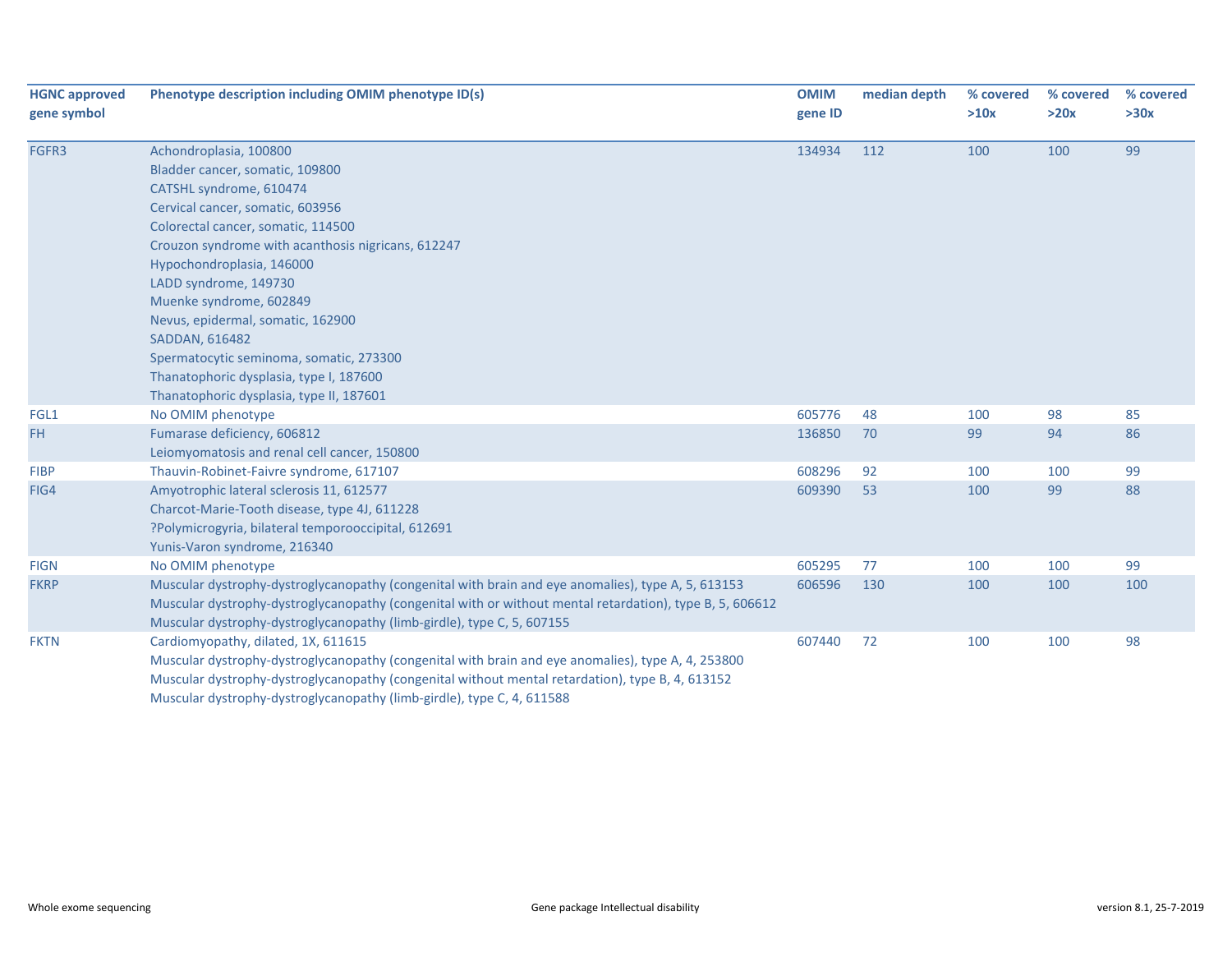| <b>HGNC approved</b><br>gene symbol | Phenotype description including OMIM phenotype ID(s)                                                                                                                                                                                                                                                                                                                                                            | <b>OMIM</b><br>gene ID | median depth | % covered<br>>10x | % covered<br>>20x | % covered<br>>30x |
|-------------------------------------|-----------------------------------------------------------------------------------------------------------------------------------------------------------------------------------------------------------------------------------------------------------------------------------------------------------------------------------------------------------------------------------------------------------------|------------------------|--------------|-------------------|-------------------|-------------------|
| <b>FLNA</b>                         | Cardiac valvular dysplasia, 314400<br>Congenital short bowel syndrome, 300048<br>?FG syndrome 2, 300321<br>Frontometaphyseal dysplasia 1, 305620<br>Heterotopia, periventricular, 300049<br>Intestinal pseudoobstruction, neuronal, 300048<br>Melnick-Needles syndrome, 309350<br>Otopalatodigital syndrome, type I, 311300<br>Otopalatodigital syndrome, type II, 304120<br>Terminal osseous dysplasia, 300244 | 300017                 | 98           | 100               | 100               | 99                |
| FLVCR1                              | Ataxia, posterior column, with retinitis pigmentosa, 609033                                                                                                                                                                                                                                                                                                                                                     | 609144                 | 87           | 100               | 99                | 93                |
| FMN <sub>2</sub>                    | Mental retardation, autosomal recessive 47, 616193                                                                                                                                                                                                                                                                                                                                                              | 606373                 | 86           | 99                | 92                | 86                |
| FMR1                                | Fragile X syndrome, 300624<br>Fragile X tremor/ataxia syndrome, 300623<br>Premature ovarian failure 1, 311360                                                                                                                                                                                                                                                                                                   | 309550                 | 34           | 100               | 89                | 59                |
| FOXG1                               | Rett syndrome, congenital variant, 613454                                                                                                                                                                                                                                                                                                                                                                       | 164874                 | 103          | 98                | 91                | 83                |
| FOXP1                               | Mental retardation with language impairment and with or without autistic features, 613670                                                                                                                                                                                                                                                                                                                       | 605515                 | 72           | 100               | 100               | 96                |
| FOXP2                               | Speech-language disorder-1, 602081                                                                                                                                                                                                                                                                                                                                                                              | 605317                 | 58           | 100               | 100               | 93                |
| FRAS1                               | Fraser syndrome 1, 219000                                                                                                                                                                                                                                                                                                                                                                                       | 607830                 | 70           | 100               | 99                | 94                |
| FREM2                               | Fraser syndrome 2, 617666                                                                                                                                                                                                                                                                                                                                                                                       | 608945                 | 93           | 100               | 100               | 98                |
| FRMD4A                              | ?Corpus callosum, agenesis of, with facial anomalies and cerebellar ataxia, 616819                                                                                                                                                                                                                                                                                                                              | 616305                 | 75           | 100               | 96                | 85                |
| FRMPD4                              | Mental retardation, X-linked 104, 300983                                                                                                                                                                                                                                                                                                                                                                        | 300838                 | 61           | 100               | 98                | 87                |
| <b>FRRS1L</b>                       | Epileptic encephalopathy, early infantile, 37, 616981                                                                                                                                                                                                                                                                                                                                                           | 604574                 | 39           | 84                | 71                | 58                |
| <b>FTCD</b>                         | Glutamate formiminotransferase deficiency, 229100                                                                                                                                                                                                                                                                                                                                                               | 606806                 | 93           | 99                | 96                | 93                |
| <b>FTO</b>                          | Growth retardation, developmental delay, facial dysmorphism, 612938<br>{Obesity, susceptibility to, BMIQ14}, 612460                                                                                                                                                                                                                                                                                             | 610966                 | 73           | 100               | 100               | 95                |
| FTSJ1                               | Mental retardation, X-linked 9/44, 309549                                                                                                                                                                                                                                                                                                                                                                       | 300499                 | 77           | 100               | 99                | 90                |
| <b>FUCA1</b>                        | Fucosidosis, 230000                                                                                                                                                                                                                                                                                                                                                                                             | 612280                 | 79           | 100               | 100               | 94                |
| GABRA1                              | {Epilepsy, childhood absence, susceptibility to, 4}, 611136<br>{Epilepsy, juvenile myoclonic, susceptibility to, 5}, 611136<br>Epileptic encephalopathy, early infantile, 19, 615744                                                                                                                                                                                                                            | 137160                 | 63           | 100               | 100               | 96                |
| GABRB1                              | Epileptic encephalopathy, early infantile, 45, 617153                                                                                                                                                                                                                                                                                                                                                           | 137190                 | 69           | 100               | 99                | 93                |
| GABRB3                              | {Epilepsy, childhood absence, susceptibility to, 5}, 612269<br>Epileptic encephalopathy, early infantile, 43, 617113                                                                                                                                                                                                                                                                                            | 137192                 | 85           | 100               | 99                | 97                |
| GAD1                                | ?Cerebral palsy, spastic quadriplegic, 1, 603513                                                                                                                                                                                                                                                                                                                                                                | 605363                 | 78           | 100               | 100               | 96                |
| <b>GALE</b>                         | Galactose epimerase deficiency, 230350                                                                                                                                                                                                                                                                                                                                                                          | 606953                 | 109          | 100               | 100               | 100               |
| <b>GALT</b>                         | Galactosemia, 230400                                                                                                                                                                                                                                                                                                                                                                                            | 606999                 | 146          | 100               | 100               | 100               |
| <b>GAMT</b>                         | Cerebral creatine deficiency syndrome 2, 612736                                                                                                                                                                                                                                                                                                                                                                 | 601240                 | 80           | 100               | 99                | 95                |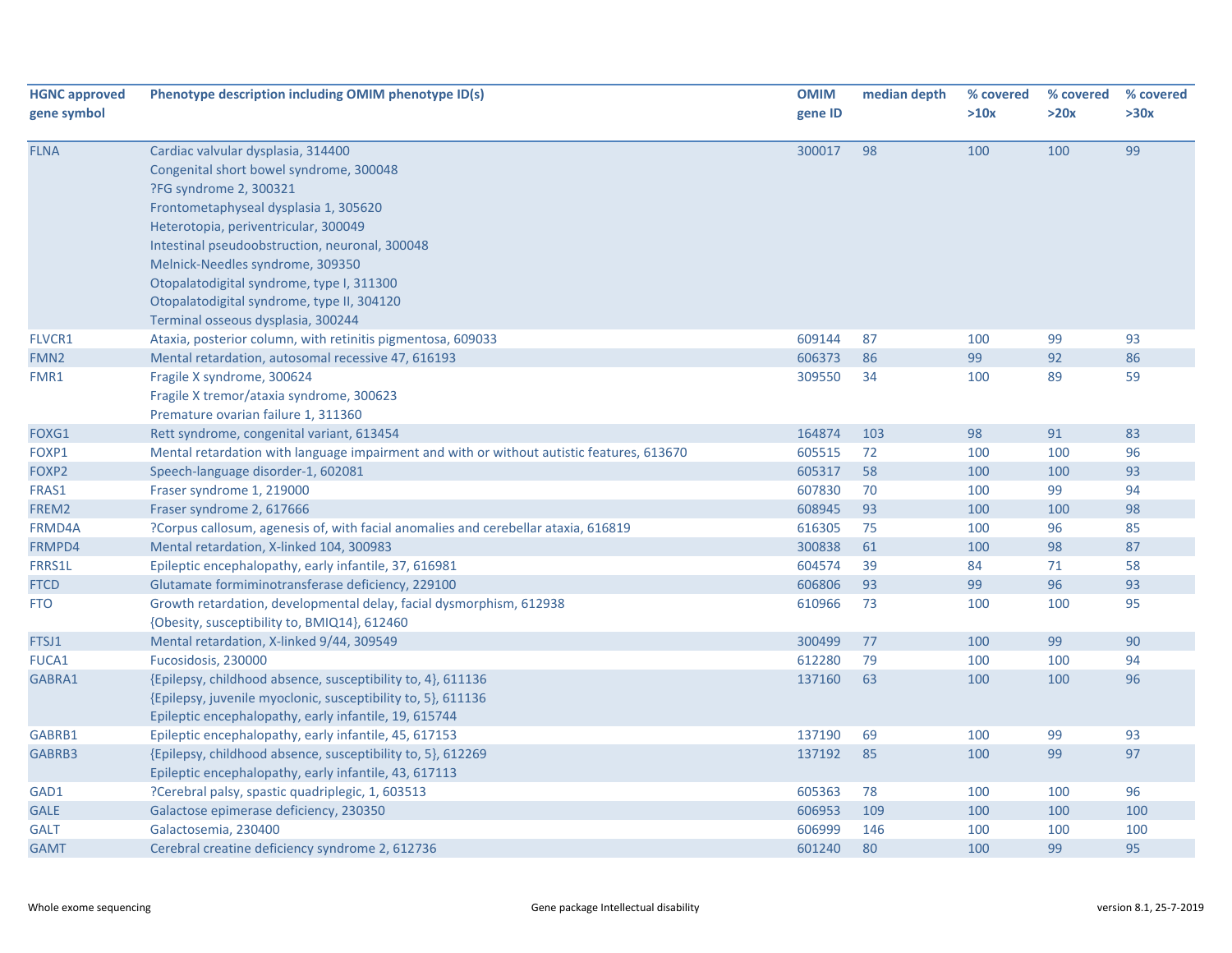| >20x<br>>30x<br>>10x<br>gene ID<br>600441<br>88<br>96<br>93<br>No OMIM phenotype<br>100<br>97<br>Mental retardation, autosomal dominant 18, 615074<br>614998<br>61<br>100<br>100<br>Cerebral creatine deficiency syndrome 3, 612718<br>602360<br>56<br>100<br>100<br>93<br><b>GATM</b><br>Glutaricaciduria, type I, 231670<br>608801<br>104<br>100<br>100<br>100<br>Dystonia, DOPA-responsive, with or without hyperphenylalaninemia, 128230<br>600225<br>49<br>100<br>91<br>100<br>Hyperphenylalaninemia, BH4-deficient, B, 233910<br>?Glycine encephalopathy, 605899<br>238330<br>88<br>100<br>91<br>63<br>300104<br>86<br>100<br>99<br>GDI1<br>Mental retardation, X-linked 41, 300849<br>100<br>99<br><b>GFAP</b><br>Alexander disease, 203450<br>137780<br>79<br>100<br>100<br>606544<br>54<br>97<br>86<br>No OMIM phenotype<br>100<br>97<br>GJA1<br>Atrioventricular septal defect 3, 600309<br>121014<br>82<br>100<br>100<br>Craniometaphyseal dysplasia, autosomal recessive, 218400<br>Erythrokeratodermia variabilis et progressiva 3, 617525<br>Hypoplastic left heart syndrome 1, 241550<br>Oculodentodigital dysplasia, 164200<br>Oculodentodigital dysplasia, autosomal recessive, 257850<br>Palmoplantar keratoderma with congenital alopecia, 104100 | <b>HGNC approved</b> | Phenotype description including OMIM phenotype ID(s) | <b>OMIM</b> | median depth | % covered | % covered | % covered |
|----------------------------------------------------------------------------------------------------------------------------------------------------------------------------------------------------------------------------------------------------------------------------------------------------------------------------------------------------------------------------------------------------------------------------------------------------------------------------------------------------------------------------------------------------------------------------------------------------------------------------------------------------------------------------------------------------------------------------------------------------------------------------------------------------------------------------------------------------------------------------------------------------------------------------------------------------------------------------------------------------------------------------------------------------------------------------------------------------------------------------------------------------------------------------------------------------------------------------------------------------------------------|----------------------|------------------------------------------------------|-------------|--------------|-----------|-----------|-----------|
| GAS6<br>GATAD2B<br><b>GCDH</b><br>GCH1<br><b>GCSH</b><br>GFM <sub>2</sub>                                                                                                                                                                                                                                                                                                                                                                                                                                                                                                                                                                                                                                                                                                                                                                                                                                                                                                                                                                                                                                                                                                                                                                                            | gene symbol          |                                                      |             |              |           |           |           |
|                                                                                                                                                                                                                                                                                                                                                                                                                                                                                                                                                                                                                                                                                                                                                                                                                                                                                                                                                                                                                                                                                                                                                                                                                                                                      |                      |                                                      |             |              |           |           |           |
|                                                                                                                                                                                                                                                                                                                                                                                                                                                                                                                                                                                                                                                                                                                                                                                                                                                                                                                                                                                                                                                                                                                                                                                                                                                                      |                      |                                                      |             |              |           |           |           |
|                                                                                                                                                                                                                                                                                                                                                                                                                                                                                                                                                                                                                                                                                                                                                                                                                                                                                                                                                                                                                                                                                                                                                                                                                                                                      |                      |                                                      |             |              |           |           |           |
|                                                                                                                                                                                                                                                                                                                                                                                                                                                                                                                                                                                                                                                                                                                                                                                                                                                                                                                                                                                                                                                                                                                                                                                                                                                                      |                      |                                                      |             |              |           |           |           |
|                                                                                                                                                                                                                                                                                                                                                                                                                                                                                                                                                                                                                                                                                                                                                                                                                                                                                                                                                                                                                                                                                                                                                                                                                                                                      |                      |                                                      |             |              |           |           |           |
|                                                                                                                                                                                                                                                                                                                                                                                                                                                                                                                                                                                                                                                                                                                                                                                                                                                                                                                                                                                                                                                                                                                                                                                                                                                                      |                      |                                                      |             |              |           |           |           |
|                                                                                                                                                                                                                                                                                                                                                                                                                                                                                                                                                                                                                                                                                                                                                                                                                                                                                                                                                                                                                                                                                                                                                                                                                                                                      |                      |                                                      |             |              |           |           |           |
|                                                                                                                                                                                                                                                                                                                                                                                                                                                                                                                                                                                                                                                                                                                                                                                                                                                                                                                                                                                                                                                                                                                                                                                                                                                                      |                      |                                                      |             |              |           |           |           |
|                                                                                                                                                                                                                                                                                                                                                                                                                                                                                                                                                                                                                                                                                                                                                                                                                                                                                                                                                                                                                                                                                                                                                                                                                                                                      |                      |                                                      |             |              |           |           |           |
|                                                                                                                                                                                                                                                                                                                                                                                                                                                                                                                                                                                                                                                                                                                                                                                                                                                                                                                                                                                                                                                                                                                                                                                                                                                                      |                      |                                                      |             |              |           |           |           |
|                                                                                                                                                                                                                                                                                                                                                                                                                                                                                                                                                                                                                                                                                                                                                                                                                                                                                                                                                                                                                                                                                                                                                                                                                                                                      |                      |                                                      |             |              |           |           |           |
|                                                                                                                                                                                                                                                                                                                                                                                                                                                                                                                                                                                                                                                                                                                                                                                                                                                                                                                                                                                                                                                                                                                                                                                                                                                                      |                      |                                                      |             |              |           |           |           |
|                                                                                                                                                                                                                                                                                                                                                                                                                                                                                                                                                                                                                                                                                                                                                                                                                                                                                                                                                                                                                                                                                                                                                                                                                                                                      |                      |                                                      |             |              |           |           |           |
|                                                                                                                                                                                                                                                                                                                                                                                                                                                                                                                                                                                                                                                                                                                                                                                                                                                                                                                                                                                                                                                                                                                                                                                                                                                                      |                      |                                                      |             |              |           |           |           |
|                                                                                                                                                                                                                                                                                                                                                                                                                                                                                                                                                                                                                                                                                                                                                                                                                                                                                                                                                                                                                                                                                                                                                                                                                                                                      |                      |                                                      |             |              |           |           |           |
|                                                                                                                                                                                                                                                                                                                                                                                                                                                                                                                                                                                                                                                                                                                                                                                                                                                                                                                                                                                                                                                                                                                                                                                                                                                                      |                      |                                                      |             |              |           |           |           |
|                                                                                                                                                                                                                                                                                                                                                                                                                                                                                                                                                                                                                                                                                                                                                                                                                                                                                                                                                                                                                                                                                                                                                                                                                                                                      |                      |                                                      |             |              |           |           |           |
|                                                                                                                                                                                                                                                                                                                                                                                                                                                                                                                                                                                                                                                                                                                                                                                                                                                                                                                                                                                                                                                                                                                                                                                                                                                                      |                      |                                                      |             |              |           |           |           |
|                                                                                                                                                                                                                                                                                                                                                                                                                                                                                                                                                                                                                                                                                                                                                                                                                                                                                                                                                                                                                                                                                                                                                                                                                                                                      |                      | Syndactyly, type III, 186100                         |             |              |           |           |           |
| 98<br>GJB1<br>Charcot-Marie-Tooth neuropathy, X-linked dominant, 1, 302800<br>304040<br>76<br>100<br>100                                                                                                                                                                                                                                                                                                                                                                                                                                                                                                                                                                                                                                                                                                                                                                                                                                                                                                                                                                                                                                                                                                                                                             |                      |                                                      |             |              |           |           |           |
| 608803<br>92<br>98<br>88<br>81<br>GJC <sub>2</sub><br>Leukodystrophy, hypomyelinating, 2, 608804                                                                                                                                                                                                                                                                                                                                                                                                                                                                                                                                                                                                                                                                                                                                                                                                                                                                                                                                                                                                                                                                                                                                                                     |                      |                                                      |             |              |           |           |           |
| Lymphedema, hereditary, IC, 613480                                                                                                                                                                                                                                                                                                                                                                                                                                                                                                                                                                                                                                                                                                                                                                                                                                                                                                                                                                                                                                                                                                                                                                                                                                   |                      |                                                      |             |              |           |           |           |
| Spastic paraplegia 44, autosomal recessive, 613206                                                                                                                                                                                                                                                                                                                                                                                                                                                                                                                                                                                                                                                                                                                                                                                                                                                                                                                                                                                                                                                                                                                                                                                                                   |                      |                                                      |             |              |           |           |           |
| 300474<br>40<br>99<br>86<br>60<br><b>GK</b><br>Glycerol kinase deficiency, 307030                                                                                                                                                                                                                                                                                                                                                                                                                                                                                                                                                                                                                                                                                                                                                                                                                                                                                                                                                                                                                                                                                                                                                                                    |                      |                                                      |             |              |           |           |           |
| 96<br>GLB1<br>GM1-gangliosidosis, type I, 230500<br>611458<br>96<br>100<br>100                                                                                                                                                                                                                                                                                                                                                                                                                                                                                                                                                                                                                                                                                                                                                                                                                                                                                                                                                                                                                                                                                                                                                                                       |                      |                                                      |             |              |           |           |           |
| GM1-gangliosidosis, type II, 230600                                                                                                                                                                                                                                                                                                                                                                                                                                                                                                                                                                                                                                                                                                                                                                                                                                                                                                                                                                                                                                                                                                                                                                                                                                  |                      |                                                      |             |              |           |           |           |
| GM1-gangliosidosis, type III, 230650                                                                                                                                                                                                                                                                                                                                                                                                                                                                                                                                                                                                                                                                                                                                                                                                                                                                                                                                                                                                                                                                                                                                                                                                                                 |                      |                                                      |             |              |           |           |           |
| Mucopolysaccharidosis type IVB (Morquio), 253010                                                                                                                                                                                                                                                                                                                                                                                                                                                                                                                                                                                                                                                                                                                                                                                                                                                                                                                                                                                                                                                                                                                                                                                                                     |                      |                                                      |             |              |           |           |           |
| 238300<br>61<br>87<br><b>GLDC</b><br>100<br>97<br>Glycine encephalopathy, 605899                                                                                                                                                                                                                                                                                                                                                                                                                                                                                                                                                                                                                                                                                                                                                                                                                                                                                                                                                                                                                                                                                                                                                                                     |                      |                                                      |             |              |           |           |           |
| Culler-Jones syndrome, 615849<br>98<br>GLI <sub>2</sub><br>165230<br>144<br>100<br>100                                                                                                                                                                                                                                                                                                                                                                                                                                                                                                                                                                                                                                                                                                                                                                                                                                                                                                                                                                                                                                                                                                                                                                               |                      |                                                      |             |              |           |           |           |
| Holoprosencephaly 9, 610829                                                                                                                                                                                                                                                                                                                                                                                                                                                                                                                                                                                                                                                                                                                                                                                                                                                                                                                                                                                                                                                                                                                                                                                                                                          |                      |                                                      |             |              |           |           |           |
| Greig cephalopolysyndactyly syndrome, 175700<br>100<br>98<br>GLI3<br>165240<br>102<br>100                                                                                                                                                                                                                                                                                                                                                                                                                                                                                                                                                                                                                                                                                                                                                                                                                                                                                                                                                                                                                                                                                                                                                                            |                      |                                                      |             |              |           |           |           |
| {Hypothalamic hamartomas, somatic}, 241800                                                                                                                                                                                                                                                                                                                                                                                                                                                                                                                                                                                                                                                                                                                                                                                                                                                                                                                                                                                                                                                                                                                                                                                                                           |                      |                                                      |             |              |           |           |           |
| Pallister-Hall syndrome, 146510                                                                                                                                                                                                                                                                                                                                                                                                                                                                                                                                                                                                                                                                                                                                                                                                                                                                                                                                                                                                                                                                                                                                                                                                                                      |                      |                                                      |             |              |           |           |           |
| Polydactyly, postaxial, types A1 and B, 174200                                                                                                                                                                                                                                                                                                                                                                                                                                                                                                                                                                                                                                                                                                                                                                                                                                                                                                                                                                                                                                                                                                                                                                                                                       |                      |                                                      |             |              |           |           |           |
| Polydactyly, preaxial, type IV, 174700                                                                                                                                                                                                                                                                                                                                                                                                                                                                                                                                                                                                                                                                                                                                                                                                                                                                                                                                                                                                                                                                                                                                                                                                                               |                      |                                                      |             |              |           |           |           |
| D-glyceric aciduria, 220120<br>610516<br>135<br>100<br>100<br>100<br><b>GLYCTK</b>                                                                                                                                                                                                                                                                                                                                                                                                                                                                                                                                                                                                                                                                                                                                                                                                                                                                                                                                                                                                                                                                                                                                                                                   |                      |                                                      |             |              |           |           |           |
| GM2-gangliosidosis, AB variant, 272750<br>613109<br>85<br>100<br>100<br>GM <sub>2</sub> A<br>100                                                                                                                                                                                                                                                                                                                                                                                                                                                                                                                                                                                                                                                                                                                                                                                                                                                                                                                                                                                                                                                                                                                                                                     |                      |                                                      |             |              |           |           |           |
| 99<br>99<br><b>GMPPA</b><br>Alacrima, achalasia, and mental retardation syndrome, 615510<br>615495<br>100<br>100                                                                                                                                                                                                                                                                                                                                                                                                                                                                                                                                                                                                                                                                                                                                                                                                                                                                                                                                                                                                                                                                                                                                                     |                      |                                                      |             |              |           |           |           |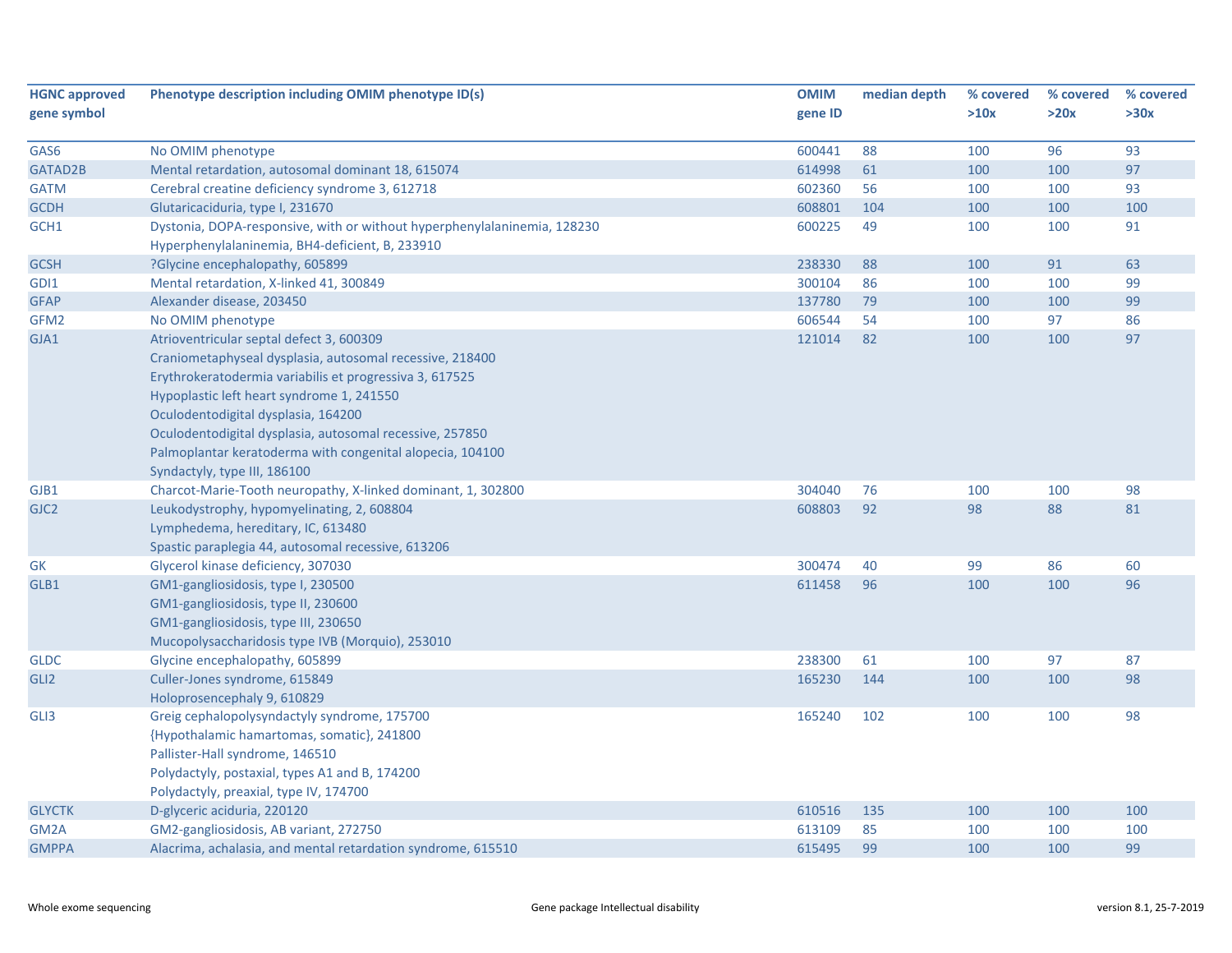| <b>HGNC approved</b><br>gene symbol | Phenotype description including OMIM phenotype ID(s)                                                                                                                                                                                                                                                                                                                               | <b>OMIM</b><br>gene ID | median depth | % covered<br>>10x | % covered<br>>20x | % covered<br>>30x |
|-------------------------------------|------------------------------------------------------------------------------------------------------------------------------------------------------------------------------------------------------------------------------------------------------------------------------------------------------------------------------------------------------------------------------------|------------------------|--------------|-------------------|-------------------|-------------------|
| <b>GMPPB</b>                        | Muscular dystrophy-dystroglycanopathy (congenital with brain and eye anomalies), type A, 14, 615350<br>Muscular dystrophy-dystroglycanopathy (congenital with mental retardation), type B, 14, 615351<br>Muscular dystrophy-dystroglycanopathy (limb-girdle), type C, 14, 615352                                                                                                   | 615320                 | 168          | 100               | 100               | 100               |
| GNAO1                               | Epileptic encephalopathy, early infantile, 17, 615473<br>Neurodevelopmental disorder with involuntary movements, 617493                                                                                                                                                                                                                                                            | 139311                 | 89           | 100               | 100               | 96                |
| <b>GNAQ</b>                         | Capillary malformations, congenital, 1, somatic, mosaic, 163000<br>Sturge-Weber syndrome, somatic, mosaic, 185300                                                                                                                                                                                                                                                                  | 600998                 | 85           | 100               | 100               | 100               |
| <b>GNAS</b>                         | ACTH-independent macronodular adrenal hyperplasia, 219080<br>McCune-Albright syndrome, somatic, mosaic, 174800<br>Osseous heteroplasia, progressive, 166350<br>Pituitary adenoma 3, multiple types, somatic, 617686<br>Pseudohypoparathyroidism Ia, 103580<br>Pseudohypoparathyroidism Ib, 603233<br>Pseudohypoparathyroidism Ic, 612462<br>Pseudopseudohypoparathyroidism, 612463 | 139320                 | 164          | 100               | 99                | 97                |
| GNB1                                | Leukemia, acute lymphoblastic, somatic, 613065<br>Mental retardation, autosomal dominant 42, 616973                                                                                                                                                                                                                                                                                | 139380                 | 81           | 100               | 100               | 94                |
| GNB5                                | Intellectual developmental disorder with cardiac arrhythmia, 617173<br>Language delay and ADHD/cognitive impairment with or without cardiac arrhythmia, 617182                                                                                                                                                                                                                     | 604447                 | 60           | 100               | 99                | 89                |
| <b>GNPAT</b>                        | Rhizomelic chondrodysplasia punctata, type 2, 222765                                                                                                                                                                                                                                                                                                                               | 602744                 | 66           | 100               | 99                | 91                |
| <b>GNPTAB</b>                       | Mucolipidosis II alpha/beta, 252500<br>Mucolipidosis III alpha/beta, 252600                                                                                                                                                                                                                                                                                                        | 607840                 | 54           | 100               | 98                | 89                |
| <b>GNS</b>                          | Mucopolysaccharidosis type IIID, 252940                                                                                                                                                                                                                                                                                                                                            | 607664                 | 60           | 100               | 100               | 96                |
| GPC3                                | Simpson-Golabi-Behmel syndrome, type 1, 312870<br>Wilms tumor, somatic, 194070                                                                                                                                                                                                                                                                                                     | 300037                 | 46           | 100               | 97                | 79                |
| <b>GPHN</b>                         | Molybdenum cofactor deficiency C, 615501                                                                                                                                                                                                                                                                                                                                           | 603930                 | 59           | 100               | 100               | 93                |
| GPT2                                | Mental retardation, autosomal recessive 49, 616281                                                                                                                                                                                                                                                                                                                                 | 138210                 | 84           | 100               | 99                | 89                |
| GRIA3                               | Mental retardation, X-linked 94, 300699                                                                                                                                                                                                                                                                                                                                            | 305915                 | 40           | 100               | 94                | 75                |
| GRID <sub>2</sub>                   | Spinocerebellar ataxia, autosomal recessive 18, 616204                                                                                                                                                                                                                                                                                                                             | 602368                 | 66           | 100               | 100               | 96                |
| GRIK <sub>2</sub>                   | Mental retardation, autosomal recessive, 6, 611092                                                                                                                                                                                                                                                                                                                                 | 138244                 | 79           | 100               | 100               | 96                |
| GRIN1                               | Neurodevelopmental disorder with or without hyperkinetic movements and seizures, autosomal dominant,<br>614254<br>Neurodevelopmental disorder with or without hyperkinetic movements and seizures, autosomal recessive,<br>617820                                                                                                                                                  | 138249                 | 126          | 100               | 100               | 100               |
| GRIN2A                              | Epilepsy, focal, with speech disorder and with or without mental retardation, 245570                                                                                                                                                                                                                                                                                               | 138253                 | 89           | 100               | 100               | 99                |
| GRIN2B                              | Epileptic encephalopathy, early infantile, 27, 616139<br>Mental retardation, autosomal dominant 6, 613970                                                                                                                                                                                                                                                                          | 138252                 | 113          | 100               | 100               | 98                |
| <b>GRIN3B</b>                       | No OMIM phenotype                                                                                                                                                                                                                                                                                                                                                                  | 606651                 | 128          | 92                | 89                | 83                |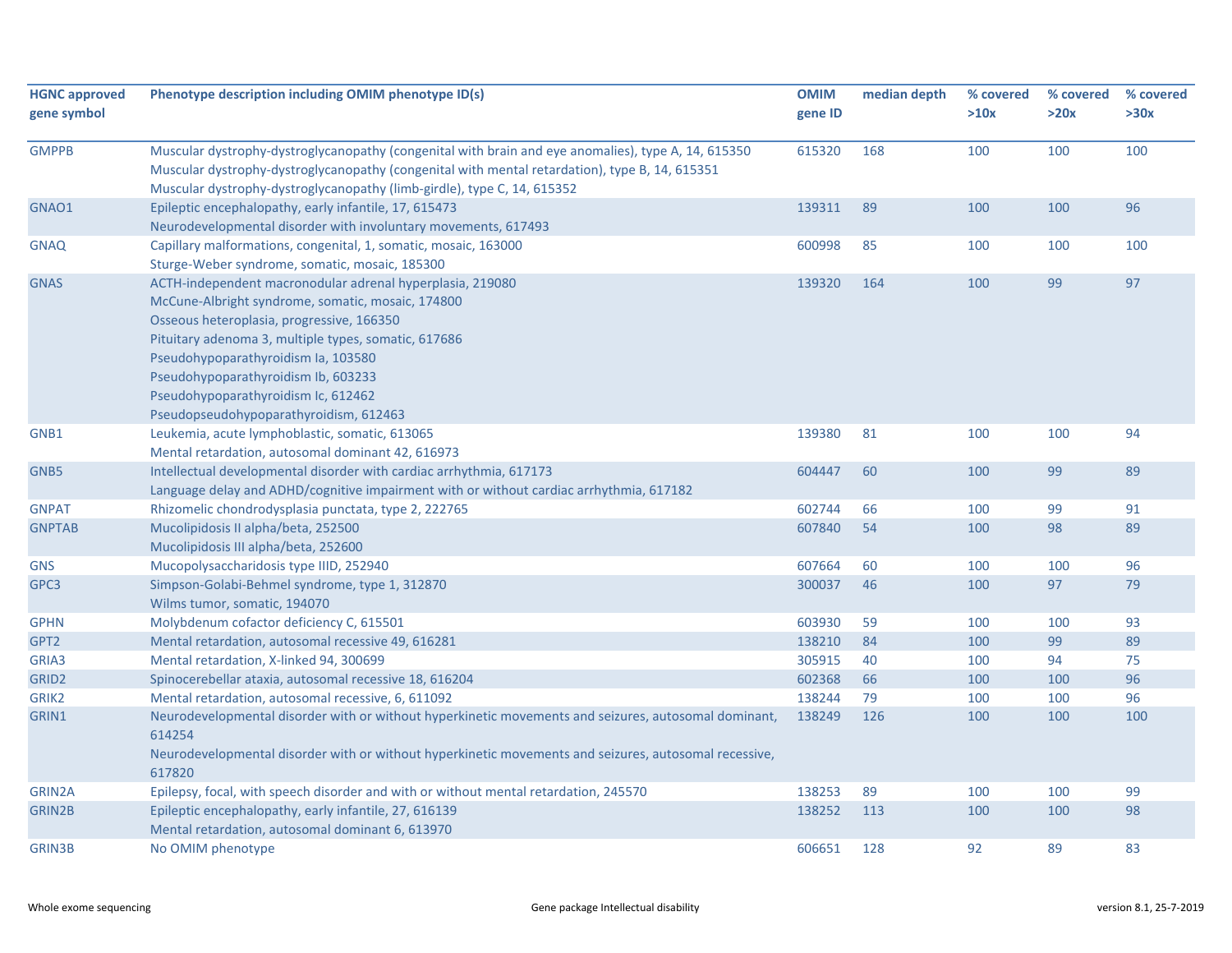| >20x<br>>30x<br>gene ID<br>>10x<br>75<br>94<br>GRIP1<br>Fraser syndrome 3, 617667<br>604597<br>100<br>100<br>GRM1<br>604473<br>100<br>100<br>98<br>Spinocerebellar ataxia 44, 617691<br>114<br>Spinocerebellar ataxia, autosomal recessive 13, 614831<br>No OMIM phenotype<br>616886<br>97<br>100<br>100<br>100<br>Glutathione synthetase deficiency, 266130<br>601002<br>82<br>98<br>100<br>100<br>Hemolytic anemia due to glutathione synthetase deficiency, 231900<br>90<br>Trichothiodystrophy 3, photosensitive, 616395<br>608780<br>44<br>100<br>100<br>Combined oxidative phosphorylation deficiency 23, 616198<br>608536<br>141<br>100<br>100<br>100<br>94<br>69<br>No OMIM phenotype<br>300041<br>36<br>100<br>611499<br>100<br>97<br>Mucopolysaccharidosis VII, 253220<br>100<br>100<br>Beckwith-Wiedemann syndrome, 130650<br>103280<br>No coverage data<br>Silver-Russell syndrome, 180860<br>Wilms tumor 2, 194071<br>Spastic paraplegia and psychomotor retardation with or without seizures, 616756<br>610876<br>69<br>99<br>90<br>100<br>90<br>98<br>605998<br>100<br>100<br>Neutropenia, severe congenital 3, autosomal recessive, 610738<br>Linear skin defects with multiple congenital anomalies 1, 309801<br>300056<br>36<br>75<br>100<br>95<br>Mental retardation, X-linked 3 (methylmalonic acidemia and homocysteinemia, cblX type), 309541<br>300019<br>98<br>89<br>71<br>100<br>602780<br>70<br>99<br>93<br>Epileptic encephalopathy, early infantile, 24, 615871<br>100<br>99<br>605314<br>104<br>100<br>100<br>No OMIM phenotype<br>99<br>91<br>?Chondrodysplasia with platyspondyly, distinctive brachydactyly, hydrocephaly, and microphthalmia, 300863 300272<br>71<br>100<br>97<br>Cornelia de Lange syndrome 5, 300882<br>300269<br>40<br>100<br>80<br>No id<br>No OMIM phenotype<br>48<br>100<br>94<br>83<br>617245<br>62<br>95<br>85<br>Neurodevelopmental disorder with hypotonia, seizures, and absent language, 617268<br>100<br>Megalencephalic leukoencephalopathy with subcortical cysts 2A, 613925<br>611642<br>86<br>100<br>100<br>97<br>Megalencephalic leukoencephalopathy with subcortical cysts 2B, remitting, with or without mental<br>retardation, 613926<br>Macrocephaly, dysmorphic facies, and psychomotor retardation, 617011<br>605109<br>54<br>100<br>98<br>88<br>Mental retardation, autosomal recessive 38, 615516<br>97<br>605837<br>100<br>100<br>100<br>[Skin/hair/eye pigmentation 1, blond/brown hair], 227220<br>[Skin/hair/eye pigmentation 1, blue/nonblue eyes], 227220<br>Growth hormone deficiency with pituitary anomalies, 182230<br>88<br>601802<br>60<br>100<br>100<br>Pituitary hormone deficiency, combined, 5, 182230<br>Septooptic dysplasia, 182230<br>GM2-gangliosidosis, several forms, 272800<br>606869<br>79<br>100<br>100<br>96<br>[Hex A pseudodeficiency], 272800<br>Tay-Sachs disease, 272800<br>Sandhoff disease, infantile, juvenile, and adult forms, 268800<br>100<br>100<br>95<br>606873<br>106 | <b>HGNC approved</b> | Phenotype description including OMIM phenotype ID(s) | <b>OMIM</b> | median depth | % covered | % covered | % covered |
|--------------------------------------------------------------------------------------------------------------------------------------------------------------------------------------------------------------------------------------------------------------------------------------------------------------------------------------------------------------------------------------------------------------------------------------------------------------------------------------------------------------------------------------------------------------------------------------------------------------------------------------------------------------------------------------------------------------------------------------------------------------------------------------------------------------------------------------------------------------------------------------------------------------------------------------------------------------------------------------------------------------------------------------------------------------------------------------------------------------------------------------------------------------------------------------------------------------------------------------------------------------------------------------------------------------------------------------------------------------------------------------------------------------------------------------------------------------------------------------------------------------------------------------------------------------------------------------------------------------------------------------------------------------------------------------------------------------------------------------------------------------------------------------------------------------------------------------------------------------------------------------------------------------------------------------------------------------------------------------------------------------------------------------------------------------------------------------------------------------------------------------------------------------------------------------------------------------------------------------------------------------------------------------------------------------------------------------------------------------------------------------------------------------------------------------------------------------------------------------------------------------------------------------------------------------------------------------------------------------------------------------------------------------------------------------------------------------------------------------------------------------------------------------------------------------------------------------------------------------------------------------------------------------------------------------------------------------------------------------------|----------------------|------------------------------------------------------|-------------|--------------|-----------|-----------|-----------|
|                                                                                                                                                                                                                                                                                                                                                                                                                                                                                                                                                                                                                                                                                                                                                                                                                                                                                                                                                                                                                                                                                                                                                                                                                                                                                                                                                                                                                                                                                                                                                                                                                                                                                                                                                                                                                                                                                                                                                                                                                                                                                                                                                                                                                                                                                                                                                                                                                                                                                                                                                                                                                                                                                                                                                                                                                                                                                                                                                                                            | gene symbol          |                                                      |             |              |           |           |           |
|                                                                                                                                                                                                                                                                                                                                                                                                                                                                                                                                                                                                                                                                                                                                                                                                                                                                                                                                                                                                                                                                                                                                                                                                                                                                                                                                                                                                                                                                                                                                                                                                                                                                                                                                                                                                                                                                                                                                                                                                                                                                                                                                                                                                                                                                                                                                                                                                                                                                                                                                                                                                                                                                                                                                                                                                                                                                                                                                                                                            |                      |                                                      |             |              |           |           |           |
|                                                                                                                                                                                                                                                                                                                                                                                                                                                                                                                                                                                                                                                                                                                                                                                                                                                                                                                                                                                                                                                                                                                                                                                                                                                                                                                                                                                                                                                                                                                                                                                                                                                                                                                                                                                                                                                                                                                                                                                                                                                                                                                                                                                                                                                                                                                                                                                                                                                                                                                                                                                                                                                                                                                                                                                                                                                                                                                                                                                            |                      |                                                      |             |              |           |           |           |
|                                                                                                                                                                                                                                                                                                                                                                                                                                                                                                                                                                                                                                                                                                                                                                                                                                                                                                                                                                                                                                                                                                                                                                                                                                                                                                                                                                                                                                                                                                                                                                                                                                                                                                                                                                                                                                                                                                                                                                                                                                                                                                                                                                                                                                                                                                                                                                                                                                                                                                                                                                                                                                                                                                                                                                                                                                                                                                                                                                                            |                      |                                                      |             |              |           |           |           |
|                                                                                                                                                                                                                                                                                                                                                                                                                                                                                                                                                                                                                                                                                                                                                                                                                                                                                                                                                                                                                                                                                                                                                                                                                                                                                                                                                                                                                                                                                                                                                                                                                                                                                                                                                                                                                                                                                                                                                                                                                                                                                                                                                                                                                                                                                                                                                                                                                                                                                                                                                                                                                                                                                                                                                                                                                                                                                                                                                                                            |                      |                                                      |             |              |           |           |           |
|                                                                                                                                                                                                                                                                                                                                                                                                                                                                                                                                                                                                                                                                                                                                                                                                                                                                                                                                                                                                                                                                                                                                                                                                                                                                                                                                                                                                                                                                                                                                                                                                                                                                                                                                                                                                                                                                                                                                                                                                                                                                                                                                                                                                                                                                                                                                                                                                                                                                                                                                                                                                                                                                                                                                                                                                                                                                                                                                                                                            | GSE1                 |                                                      |             |              |           |           |           |
|                                                                                                                                                                                                                                                                                                                                                                                                                                                                                                                                                                                                                                                                                                                                                                                                                                                                                                                                                                                                                                                                                                                                                                                                                                                                                                                                                                                                                                                                                                                                                                                                                                                                                                                                                                                                                                                                                                                                                                                                                                                                                                                                                                                                                                                                                                                                                                                                                                                                                                                                                                                                                                                                                                                                                                                                                                                                                                                                                                                            | <b>GSS</b>           |                                                      |             |              |           |           |           |
|                                                                                                                                                                                                                                                                                                                                                                                                                                                                                                                                                                                                                                                                                                                                                                                                                                                                                                                                                                                                                                                                                                                                                                                                                                                                                                                                                                                                                                                                                                                                                                                                                                                                                                                                                                                                                                                                                                                                                                                                                                                                                                                                                                                                                                                                                                                                                                                                                                                                                                                                                                                                                                                                                                                                                                                                                                                                                                                                                                                            |                      |                                                      |             |              |           |           |           |
|                                                                                                                                                                                                                                                                                                                                                                                                                                                                                                                                                                                                                                                                                                                                                                                                                                                                                                                                                                                                                                                                                                                                                                                                                                                                                                                                                                                                                                                                                                                                                                                                                                                                                                                                                                                                                                                                                                                                                                                                                                                                                                                                                                                                                                                                                                                                                                                                                                                                                                                                                                                                                                                                                                                                                                                                                                                                                                                                                                                            | GTF2H5               |                                                      |             |              |           |           |           |
|                                                                                                                                                                                                                                                                                                                                                                                                                                                                                                                                                                                                                                                                                                                                                                                                                                                                                                                                                                                                                                                                                                                                                                                                                                                                                                                                                                                                                                                                                                                                                                                                                                                                                                                                                                                                                                                                                                                                                                                                                                                                                                                                                                                                                                                                                                                                                                                                                                                                                                                                                                                                                                                                                                                                                                                                                                                                                                                                                                                            | GTPBP3               |                                                      |             |              |           |           |           |
|                                                                                                                                                                                                                                                                                                                                                                                                                                                                                                                                                                                                                                                                                                                                                                                                                                                                                                                                                                                                                                                                                                                                                                                                                                                                                                                                                                                                                                                                                                                                                                                                                                                                                                                                                                                                                                                                                                                                                                                                                                                                                                                                                                                                                                                                                                                                                                                                                                                                                                                                                                                                                                                                                                                                                                                                                                                                                                                                                                                            | GUCY2F               |                                                      |             |              |           |           |           |
|                                                                                                                                                                                                                                                                                                                                                                                                                                                                                                                                                                                                                                                                                                                                                                                                                                                                                                                                                                                                                                                                                                                                                                                                                                                                                                                                                                                                                                                                                                                                                                                                                                                                                                                                                                                                                                                                                                                                                                                                                                                                                                                                                                                                                                                                                                                                                                                                                                                                                                                                                                                                                                                                                                                                                                                                                                                                                                                                                                                            | <b>GUSB</b>          |                                                      |             |              |           |           |           |
|                                                                                                                                                                                                                                                                                                                                                                                                                                                                                                                                                                                                                                                                                                                                                                                                                                                                                                                                                                                                                                                                                                                                                                                                                                                                                                                                                                                                                                                                                                                                                                                                                                                                                                                                                                                                                                                                                                                                                                                                                                                                                                                                                                                                                                                                                                                                                                                                                                                                                                                                                                                                                                                                                                                                                                                                                                                                                                                                                                                            | H19                  |                                                      |             |              |           |           |           |
|                                                                                                                                                                                                                                                                                                                                                                                                                                                                                                                                                                                                                                                                                                                                                                                                                                                                                                                                                                                                                                                                                                                                                                                                                                                                                                                                                                                                                                                                                                                                                                                                                                                                                                                                                                                                                                                                                                                                                                                                                                                                                                                                                                                                                                                                                                                                                                                                                                                                                                                                                                                                                                                                                                                                                                                                                                                                                                                                                                                            |                      |                                                      |             |              |           |           |           |
|                                                                                                                                                                                                                                                                                                                                                                                                                                                                                                                                                                                                                                                                                                                                                                                                                                                                                                                                                                                                                                                                                                                                                                                                                                                                                                                                                                                                                                                                                                                                                                                                                                                                                                                                                                                                                                                                                                                                                                                                                                                                                                                                                                                                                                                                                                                                                                                                                                                                                                                                                                                                                                                                                                                                                                                                                                                                                                                                                                                            |                      |                                                      |             |              |           |           |           |
|                                                                                                                                                                                                                                                                                                                                                                                                                                                                                                                                                                                                                                                                                                                                                                                                                                                                                                                                                                                                                                                                                                                                                                                                                                                                                                                                                                                                                                                                                                                                                                                                                                                                                                                                                                                                                                                                                                                                                                                                                                                                                                                                                                                                                                                                                                                                                                                                                                                                                                                                                                                                                                                                                                                                                                                                                                                                                                                                                                                            | HACE1                |                                                      |             |              |           |           |           |
|                                                                                                                                                                                                                                                                                                                                                                                                                                                                                                                                                                                                                                                                                                                                                                                                                                                                                                                                                                                                                                                                                                                                                                                                                                                                                                                                                                                                                                                                                                                                                                                                                                                                                                                                                                                                                                                                                                                                                                                                                                                                                                                                                                                                                                                                                                                                                                                                                                                                                                                                                                                                                                                                                                                                                                                                                                                                                                                                                                                            | HAX1                 |                                                      |             |              |           |           |           |
|                                                                                                                                                                                                                                                                                                                                                                                                                                                                                                                                                                                                                                                                                                                                                                                                                                                                                                                                                                                                                                                                                                                                                                                                                                                                                                                                                                                                                                                                                                                                                                                                                                                                                                                                                                                                                                                                                                                                                                                                                                                                                                                                                                                                                                                                                                                                                                                                                                                                                                                                                                                                                                                                                                                                                                                                                                                                                                                                                                                            | <b>HCCS</b>          |                                                      |             |              |           |           |           |
|                                                                                                                                                                                                                                                                                                                                                                                                                                                                                                                                                                                                                                                                                                                                                                                                                                                                                                                                                                                                                                                                                                                                                                                                                                                                                                                                                                                                                                                                                                                                                                                                                                                                                                                                                                                                                                                                                                                                                                                                                                                                                                                                                                                                                                                                                                                                                                                                                                                                                                                                                                                                                                                                                                                                                                                                                                                                                                                                                                                            | HCFC1                |                                                      |             |              |           |           |           |
|                                                                                                                                                                                                                                                                                                                                                                                                                                                                                                                                                                                                                                                                                                                                                                                                                                                                                                                                                                                                                                                                                                                                                                                                                                                                                                                                                                                                                                                                                                                                                                                                                                                                                                                                                                                                                                                                                                                                                                                                                                                                                                                                                                                                                                                                                                                                                                                                                                                                                                                                                                                                                                                                                                                                                                                                                                                                                                                                                                                            | HCN1                 |                                                      |             |              |           |           |           |
|                                                                                                                                                                                                                                                                                                                                                                                                                                                                                                                                                                                                                                                                                                                                                                                                                                                                                                                                                                                                                                                                                                                                                                                                                                                                                                                                                                                                                                                                                                                                                                                                                                                                                                                                                                                                                                                                                                                                                                                                                                                                                                                                                                                                                                                                                                                                                                                                                                                                                                                                                                                                                                                                                                                                                                                                                                                                                                                                                                                            | HDAC4                |                                                      |             |              |           |           |           |
|                                                                                                                                                                                                                                                                                                                                                                                                                                                                                                                                                                                                                                                                                                                                                                                                                                                                                                                                                                                                                                                                                                                                                                                                                                                                                                                                                                                                                                                                                                                                                                                                                                                                                                                                                                                                                                                                                                                                                                                                                                                                                                                                                                                                                                                                                                                                                                                                                                                                                                                                                                                                                                                                                                                                                                                                                                                                                                                                                                                            | HDAC6                |                                                      |             |              |           |           |           |
|                                                                                                                                                                                                                                                                                                                                                                                                                                                                                                                                                                                                                                                                                                                                                                                                                                                                                                                                                                                                                                                                                                                                                                                                                                                                                                                                                                                                                                                                                                                                                                                                                                                                                                                                                                                                                                                                                                                                                                                                                                                                                                                                                                                                                                                                                                                                                                                                                                                                                                                                                                                                                                                                                                                                                                                                                                                                                                                                                                                            | HDAC8                |                                                      |             |              |           |           |           |
|                                                                                                                                                                                                                                                                                                                                                                                                                                                                                                                                                                                                                                                                                                                                                                                                                                                                                                                                                                                                                                                                                                                                                                                                                                                                                                                                                                                                                                                                                                                                                                                                                                                                                                                                                                                                                                                                                                                                                                                                                                                                                                                                                                                                                                                                                                                                                                                                                                                                                                                                                                                                                                                                                                                                                                                                                                                                                                                                                                                            | HECTD1               |                                                      |             |              |           |           |           |
|                                                                                                                                                                                                                                                                                                                                                                                                                                                                                                                                                                                                                                                                                                                                                                                                                                                                                                                                                                                                                                                                                                                                                                                                                                                                                                                                                                                                                                                                                                                                                                                                                                                                                                                                                                                                                                                                                                                                                                                                                                                                                                                                                                                                                                                                                                                                                                                                                                                                                                                                                                                                                                                                                                                                                                                                                                                                                                                                                                                            | HECW2                |                                                      |             |              |           |           |           |
|                                                                                                                                                                                                                                                                                                                                                                                                                                                                                                                                                                                                                                                                                                                                                                                                                                                                                                                                                                                                                                                                                                                                                                                                                                                                                                                                                                                                                                                                                                                                                                                                                                                                                                                                                                                                                                                                                                                                                                                                                                                                                                                                                                                                                                                                                                                                                                                                                                                                                                                                                                                                                                                                                                                                                                                                                                                                                                                                                                                            | <b>HEPACAM</b>       |                                                      |             |              |           |           |           |
|                                                                                                                                                                                                                                                                                                                                                                                                                                                                                                                                                                                                                                                                                                                                                                                                                                                                                                                                                                                                                                                                                                                                                                                                                                                                                                                                                                                                                                                                                                                                                                                                                                                                                                                                                                                                                                                                                                                                                                                                                                                                                                                                                                                                                                                                                                                                                                                                                                                                                                                                                                                                                                                                                                                                                                                                                                                                                                                                                                                            |                      |                                                      |             |              |           |           |           |
|                                                                                                                                                                                                                                                                                                                                                                                                                                                                                                                                                                                                                                                                                                                                                                                                                                                                                                                                                                                                                                                                                                                                                                                                                                                                                                                                                                                                                                                                                                                                                                                                                                                                                                                                                                                                                                                                                                                                                                                                                                                                                                                                                                                                                                                                                                                                                                                                                                                                                                                                                                                                                                                                                                                                                                                                                                                                                                                                                                                            |                      |                                                      |             |              |           |           |           |
|                                                                                                                                                                                                                                                                                                                                                                                                                                                                                                                                                                                                                                                                                                                                                                                                                                                                                                                                                                                                                                                                                                                                                                                                                                                                                                                                                                                                                                                                                                                                                                                                                                                                                                                                                                                                                                                                                                                                                                                                                                                                                                                                                                                                                                                                                                                                                                                                                                                                                                                                                                                                                                                                                                                                                                                                                                                                                                                                                                                            | HERC1                |                                                      |             |              |           |           |           |
|                                                                                                                                                                                                                                                                                                                                                                                                                                                                                                                                                                                                                                                                                                                                                                                                                                                                                                                                                                                                                                                                                                                                                                                                                                                                                                                                                                                                                                                                                                                                                                                                                                                                                                                                                                                                                                                                                                                                                                                                                                                                                                                                                                                                                                                                                                                                                                                                                                                                                                                                                                                                                                                                                                                                                                                                                                                                                                                                                                                            | HERC <sub>2</sub>    |                                                      |             |              |           |           |           |
|                                                                                                                                                                                                                                                                                                                                                                                                                                                                                                                                                                                                                                                                                                                                                                                                                                                                                                                                                                                                                                                                                                                                                                                                                                                                                                                                                                                                                                                                                                                                                                                                                                                                                                                                                                                                                                                                                                                                                                                                                                                                                                                                                                                                                                                                                                                                                                                                                                                                                                                                                                                                                                                                                                                                                                                                                                                                                                                                                                                            |                      |                                                      |             |              |           |           |           |
|                                                                                                                                                                                                                                                                                                                                                                                                                                                                                                                                                                                                                                                                                                                                                                                                                                                                                                                                                                                                                                                                                                                                                                                                                                                                                                                                                                                                                                                                                                                                                                                                                                                                                                                                                                                                                                                                                                                                                                                                                                                                                                                                                                                                                                                                                                                                                                                                                                                                                                                                                                                                                                                                                                                                                                                                                                                                                                                                                                                            |                      |                                                      |             |              |           |           |           |
|                                                                                                                                                                                                                                                                                                                                                                                                                                                                                                                                                                                                                                                                                                                                                                                                                                                                                                                                                                                                                                                                                                                                                                                                                                                                                                                                                                                                                                                                                                                                                                                                                                                                                                                                                                                                                                                                                                                                                                                                                                                                                                                                                                                                                                                                                                                                                                                                                                                                                                                                                                                                                                                                                                                                                                                                                                                                                                                                                                                            | HESX1                |                                                      |             |              |           |           |           |
|                                                                                                                                                                                                                                                                                                                                                                                                                                                                                                                                                                                                                                                                                                                                                                                                                                                                                                                                                                                                                                                                                                                                                                                                                                                                                                                                                                                                                                                                                                                                                                                                                                                                                                                                                                                                                                                                                                                                                                                                                                                                                                                                                                                                                                                                                                                                                                                                                                                                                                                                                                                                                                                                                                                                                                                                                                                                                                                                                                                            |                      |                                                      |             |              |           |           |           |
|                                                                                                                                                                                                                                                                                                                                                                                                                                                                                                                                                                                                                                                                                                                                                                                                                                                                                                                                                                                                                                                                                                                                                                                                                                                                                                                                                                                                                                                                                                                                                                                                                                                                                                                                                                                                                                                                                                                                                                                                                                                                                                                                                                                                                                                                                                                                                                                                                                                                                                                                                                                                                                                                                                                                                                                                                                                                                                                                                                                            |                      |                                                      |             |              |           |           |           |
|                                                                                                                                                                                                                                                                                                                                                                                                                                                                                                                                                                                                                                                                                                                                                                                                                                                                                                                                                                                                                                                                                                                                                                                                                                                                                                                                                                                                                                                                                                                                                                                                                                                                                                                                                                                                                                                                                                                                                                                                                                                                                                                                                                                                                                                                                                                                                                                                                                                                                                                                                                                                                                                                                                                                                                                                                                                                                                                                                                                            | <b>HEXA</b>          |                                                      |             |              |           |           |           |
|                                                                                                                                                                                                                                                                                                                                                                                                                                                                                                                                                                                                                                                                                                                                                                                                                                                                                                                                                                                                                                                                                                                                                                                                                                                                                                                                                                                                                                                                                                                                                                                                                                                                                                                                                                                                                                                                                                                                                                                                                                                                                                                                                                                                                                                                                                                                                                                                                                                                                                                                                                                                                                                                                                                                                                                                                                                                                                                                                                                            |                      |                                                      |             |              |           |           |           |
|                                                                                                                                                                                                                                                                                                                                                                                                                                                                                                                                                                                                                                                                                                                                                                                                                                                                                                                                                                                                                                                                                                                                                                                                                                                                                                                                                                                                                                                                                                                                                                                                                                                                                                                                                                                                                                                                                                                                                                                                                                                                                                                                                                                                                                                                                                                                                                                                                                                                                                                                                                                                                                                                                                                                                                                                                                                                                                                                                                                            |                      |                                                      |             |              |           |           |           |
|                                                                                                                                                                                                                                                                                                                                                                                                                                                                                                                                                                                                                                                                                                                                                                                                                                                                                                                                                                                                                                                                                                                                                                                                                                                                                                                                                                                                                                                                                                                                                                                                                                                                                                                                                                                                                                                                                                                                                                                                                                                                                                                                                                                                                                                                                                                                                                                                                                                                                                                                                                                                                                                                                                                                                                                                                                                                                                                                                                                            | <b>HEXB</b>          |                                                      |             |              |           |           |           |
|                                                                                                                                                                                                                                                                                                                                                                                                                                                                                                                                                                                                                                                                                                                                                                                                                                                                                                                                                                                                                                                                                                                                                                                                                                                                                                                                                                                                                                                                                                                                                                                                                                                                                                                                                                                                                                                                                                                                                                                                                                                                                                                                                                                                                                                                                                                                                                                                                                                                                                                                                                                                                                                                                                                                                                                                                                                                                                                                                                                            | HIVEP2               | Mental retardation, autosomal dominant 43, 616977    | 143054      | 90           | 100       | 99        | 97        |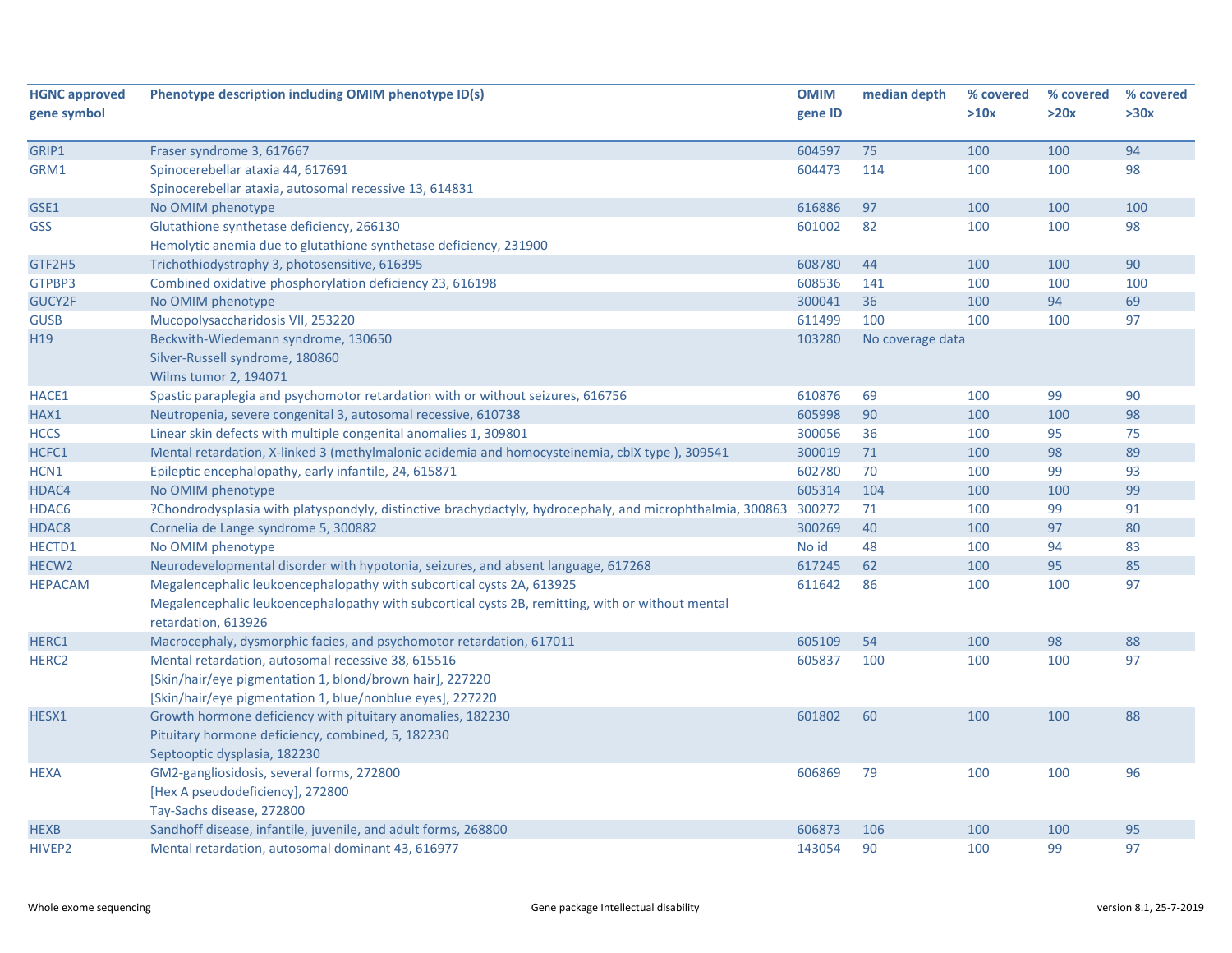| <b>HGNC approved</b> | Phenotype description including OMIM phenotype ID(s)                                        | <b>OMIM</b> | median depth | % covered | % covered | % covered |
|----------------------|---------------------------------------------------------------------------------------------|-------------|--------------|-----------|-----------|-----------|
| gene symbol          |                                                                                             | gene ID     |              | >10x      | >20x      | >30x      |
| <b>HLCS</b>          | Holocarboxylase synthetase deficiency, 253270                                               | 609018      | 85           | 100       | 100       | 97        |
| <b>HMGCL</b>         | HMG-CoA lyase deficiency, 246450                                                            | 613898      | 78           | 100       | 100       | 100       |
| <b>HNMT</b>          | {Asthma, susceptibility to}, 600807                                                         | 605238      | 64           | 100       | 100       | 96        |
|                      | Mental retardation, autosomal recessive 51, 616739                                          |             |              |           |           |           |
| HNRNPH2              | Mental retardation, X-linked, syndromic, Bain type, 300986                                  | 300610      | 64           | 100       | 100       | 100       |
| <b>HNRNPK</b>        | Au-Kline syndrome, 616580                                                                   | 600712      | 42           | 95        | 80        | 60        |
| <b>HNRNPU</b>        | Epileptic encephalopathy, early infantile, 54, 617391                                       | 602869      | 71           | 100       | 99        | 90        |
| HOXA1                | Athabaskan brainstem dysgenesis syndrome, 601536                                            | 142955      | 115          | 100       | 100       | 100       |
|                      | Bosley-Salih-Alorainy syndrome, 601536                                                      |             |              |           |           |           |
| <b>HPD</b>           | Hawkinsinuria, 140350                                                                       | 609695      | 94           | 100       | 100       | 96        |
|                      | Tyrosinemia, type III, 276710                                                               |             |              |           |           |           |
| HPRT1                | HPRT-related gout, 300323                                                                   | 308000      | 34           | 100       | 93        | 70        |
|                      | Lesch-Nyhan syndrome, 300322                                                                |             |              |           |           |           |
| <b>HRAS</b>          | {Bladder cancer, somatic}, 109800                                                           | 190020      | 178          | 100       | 100       | 100       |
|                      | Congenital myopathy with excess of muscle spindles, 218040                                  |             |              |           |           |           |
|                      | Costello syndrome, 218040                                                                   |             |              |           |           |           |
|                      | {Nevus sebaceous or woolly hair nevus, somatic}, 162900                                     |             |              |           |           |           |
|                      | Schimmelpenning-Feuerstein-Mims syndrome, somatic mosaic, 163200                            |             |              |           |           |           |
|                      | {Spitz nevus or nevus spilus, somatic}, 137550                                              |             |              |           |           |           |
|                      | {Thyroid carcinoma, follicular, somatic}, 188470                                            |             |              |           |           |           |
| <b>HSD17B10</b>      | HSD10 mitochondrial disease, 300438                                                         | 300256      | 62           | 100       | 100       | 100       |
| HSPA9                | Anemia, sideroblastic, 4, 182170                                                            | 600548      | 62           | 100       | 98        | 90        |
|                      | Even-plus syndrome, 616854                                                                  |             |              |           |           |           |
| HSPD1                | Leukodystrophy, hypomyelinating, 4, 612233                                                  | 118190      | 56           | 100       | 97        | 81        |
|                      | Spastic paraplegia 13, autosomal dominant, 605280                                           |             |              |           |           |           |
| HUWE1                | Mental retardation, X-linked syndromic, Turner type, 300706                                 | 300697      | 45           | 100       | 92        | 72        |
| <b>IARS</b>          | Growth retardation, intellectual developmental disorder, hypotonia, and hepatopathy, 617093 | 600709      | 42           | 100       | 96        | 79        |
| <b>IBA57</b>         | Multiple mitochondrial dysfunctions syndrome 3, 615330                                      | 615316      | 126          | 100       | 100       | 98        |
|                      | ?Spastic paraplegia 74, autosomal recessive, 616451                                         |             |              |           |           |           |
| <b>IDS</b>           | Mucopolysaccharidosis II, 309900                                                            | 300823      | 68           | 100       | 98        | 84        |
| <b>IDUA</b>          | Mucopolysaccharidosis Ih, 607014                                                            | 252800      | 127          | 100       | 99        | 94        |
|                      | Mucopolysaccharidosis Ih/s, 607015                                                          |             |              |           |           |           |
|                      | Mucopolysaccharidosis Is, 607016                                                            |             |              |           |           |           |
| IER3IP1              | Microcephaly, epilepsy, and diabetes syndrome, 614231                                       | 609382      | 65           | 100       | 98        | 76        |
| IFIH1                | Aicardi-Goutieres syndrome 7, 615846                                                        | 606951      | 74           | 100       | 99        | 93        |
|                      | Singleton-Merten syndrome 1, 182250                                                         |             |              |           |           |           |
| <b>IFT172</b>        | Retinitis pigmentosa 71, 616394                                                             | 607386      | 65           | 100       | 99        | 92        |
|                      | Short-rib thoracic dysplasia 10 with or without polydactyly, 615630                         |             |              |           |           |           |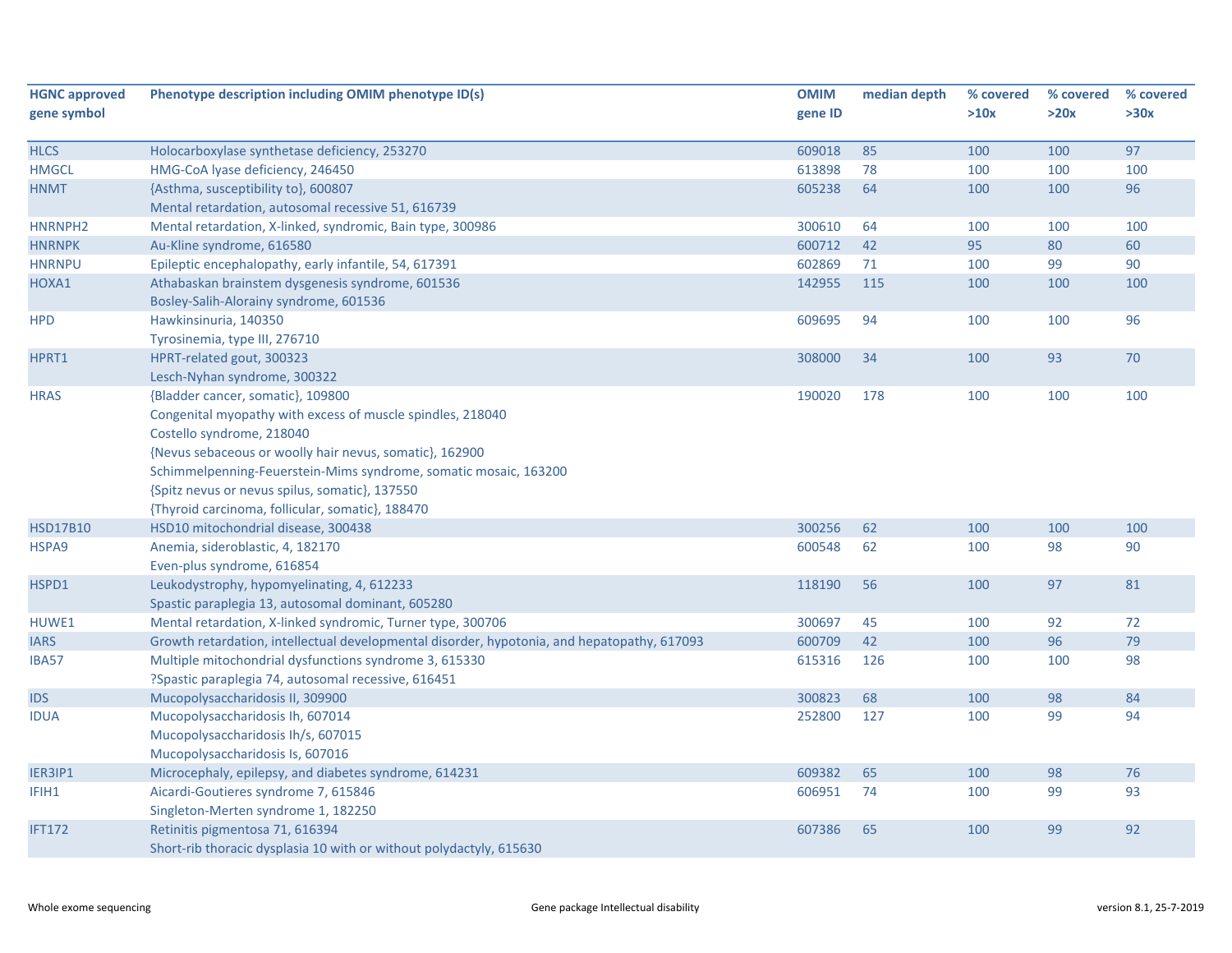| <b>HGNC approved</b><br>gene symbol | Phenotype description including OMIM phenotype ID(s)                                                                                                                                                                                                                                                                    | <b>OMIM</b><br>gene ID | median depth | % covered<br>>10x | % covered<br>>20x | % covered<br>>30x |
|-------------------------------------|-------------------------------------------------------------------------------------------------------------------------------------------------------------------------------------------------------------------------------------------------------------------------------------------------------------------------|------------------------|--------------|-------------------|-------------------|-------------------|
| IFT81                               | Short-rib thoracic dysplasia 19 with or without polydactyly, 617895                                                                                                                                                                                                                                                     | 605489                 | 39           | 99                | 91                | 72                |
| IGBP1                               | Corpus callosum, agenesis of, with mental retardation, ocular coloboma and micrognathia, 300472                                                                                                                                                                                                                         | 300139                 | 59           | 100               | 99                | 79                |
| IGF1                                | Growth retardation with deafness and mental retardation due to IGF1 deficiency, 608747                                                                                                                                                                                                                                  | 147440                 | 63           | 100               | 100               | 99                |
| <b>IKBKG</b>                        | Ectodermal dysplasia, hypohidrotic, with immune deficiency, 300291<br>Ectodermal, dysplasia, anhidrotic, lymphedema and immunodeficiency, 300301<br>Immunodeficiency 33, 300636<br>Immunodeficiency, isolated, 300584<br>Incontinentia pigmenti, 308300<br>Invasive pneumococcal disease, recurrent isolated, 2, 300640 | 300248                 | 77           | 100               | 100               | 96                |
| IL1RAPL1                            | Mental retardation, X-linked 21/34, 300143                                                                                                                                                                                                                                                                              | 300206                 | 42           | 100               | 96                | 81                |
| IMPA1                               | Mental retardation, autosomal recessive 59, 617323                                                                                                                                                                                                                                                                      | 602064                 | 48           | 99                | 88                | 66                |
| <b>INPP5B</b>                       | No OMIM phenotype                                                                                                                                                                                                                                                                                                       | 147264                 | 81           | 100               | 100               | 95                |
| <b>INPP5E</b>                       | Joubert syndrome 1, 213300<br>Mental retardation, truncal obesity, retinal dystrophy, and micropenis, 610156                                                                                                                                                                                                            | 613037                 | 115          | 100               | 100               | 98                |
| <b>INPP5K</b>                       | Muscular dystrophy, congenital, with cataracts and intellectual disability, 617404                                                                                                                                                                                                                                      | 607875                 | 64           | 100               | 100               | 96                |
| INTS1                               | No OMIM phenotype                                                                                                                                                                                                                                                                                                       | 611345                 | 102          | 100               | 99                | 96                |
| INTS8                               | No OMIM phenotype                                                                                                                                                                                                                                                                                                       | 611351                 | 44           | 100               | 94                | 74                |
| IQSEC2                              | Mental retardation, X-linked 1/78, 309530                                                                                                                                                                                                                                                                               | 300522                 | 57           | 98                | 92                | 84                |
| ISG15                               | Immunodeficiency 38, 616126                                                                                                                                                                                                                                                                                             | 147571                 | 135          | 100               | 100               | 100               |
| <b>ISPD</b>                         | Muscular dystrophy-dystroglycanopathy (congenital with brain and eye anomalies), type A, 7, 614643<br>Muscular dystrophy-dystroglycanopathy (limb-girdle), type C, 7, 616052                                                                                                                                            | 614631                 | 77           | 100               | 99                | 92                |
| <b>ITGA7</b>                        | Muscular dystrophy, congenital, due to ITGA7 deficiency, 613204                                                                                                                                                                                                                                                         | 600536                 | 108          | 99                | 97                | 96                |
| ITPR1                               | Gillespie syndrome, 206700<br>Spinocerebellar ataxia 15, 606658<br>Spinocerebellar ataxia 29, congenital nonprogressive, 117360                                                                                                                                                                                         | 147265                 | 79           | 100               | 100               | 96                |
| ITPR2                               | ?Anhidrosis, isolated, with normal sweat glands, 106190                                                                                                                                                                                                                                                                 | 600144                 | 48           | 100               | 93                | 77                |
| ITSN1                               | No OMIM phenotype                                                                                                                                                                                                                                                                                                       | 602442                 | 59           | 100               | 96                | 85                |
| <b>IVD</b>                          | Isovaleric acidemia, 243500                                                                                                                                                                                                                                                                                             | 607036                 | 105          | 100               | 100               | 98                |
| JAG1                                | Alagille syndrome 1, 118450<br>?Deafness, congenital heart defects, and posterior embryotoxon, 617992<br>Tetralogy of Fallot, 187500                                                                                                                                                                                    | 601920                 | 85           | 100               | 99                | 95                |
| JAM3                                | Hemorrhagic destruction of the brain, subependymal calcification, and cataracts, 613730                                                                                                                                                                                                                                 | 606871                 | 61           | 100               | 100               | 93                |
| JMJD1C                              | No OMIM phenotype                                                                                                                                                                                                                                                                                                       | 604503                 | 58           | 100               | 98                | 90                |
| <b>KALRN</b>                        | {Coronary heart disease, susceptibility to, 5}, 608901                                                                                                                                                                                                                                                                  | 604605                 | 79           | 100               | 98                | 93                |
| <b>KANK1</b>                        | Cerebral palsy, spastic quadriplegic, 2, 612900                                                                                                                                                                                                                                                                         | 607704                 | 89           | 100               | 100               | 97                |
| <b>KANSL1</b>                       | Koolen-De Vries syndrome, 610443                                                                                                                                                                                                                                                                                        | 612452                 | 79           | 100               | 100               | 96                |
| KAT6A                               | Mental retardation, autosomal dominant 32, 616268                                                                                                                                                                                                                                                                       | 601408                 | 81           | 100               | 100               | 97                |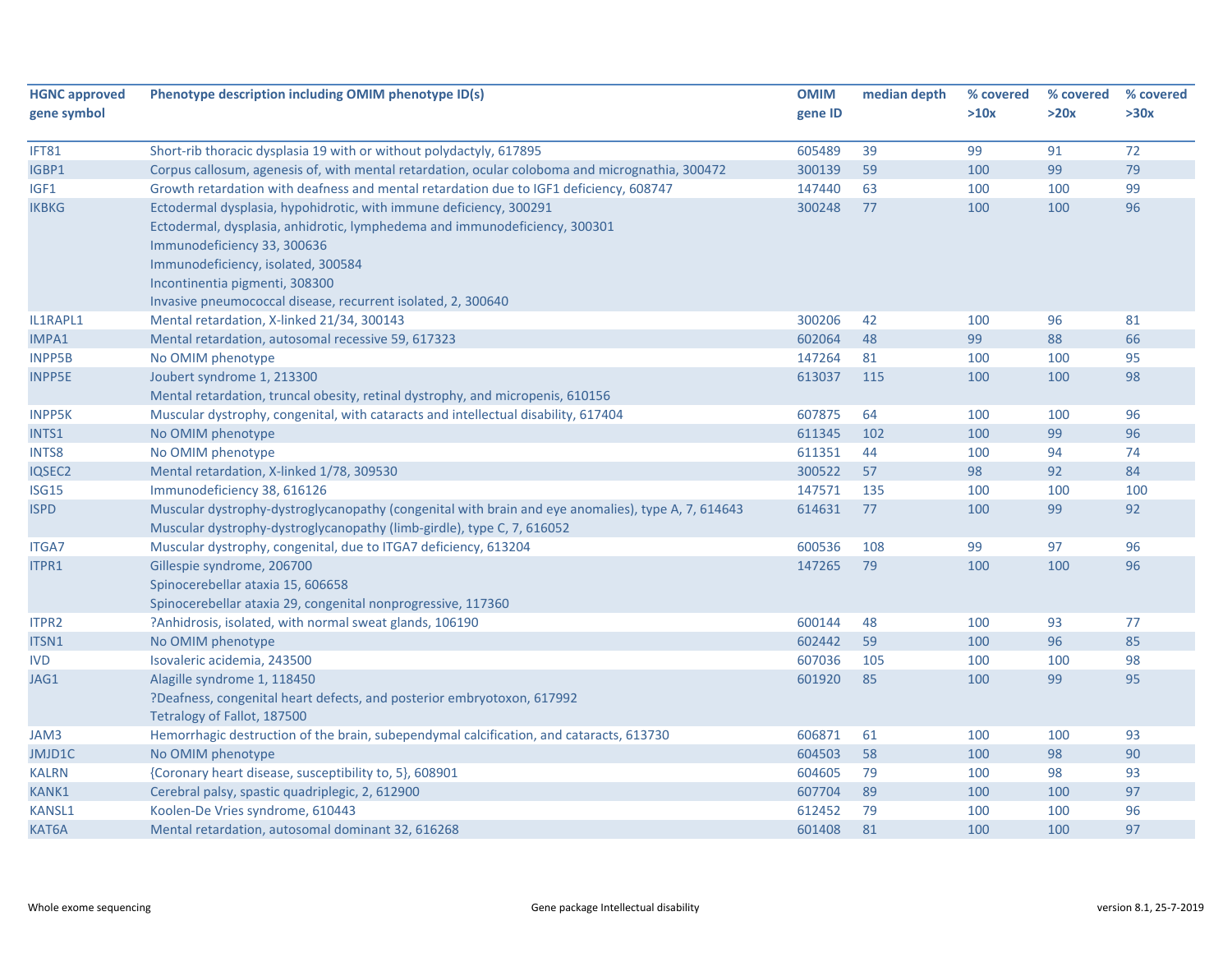| <b>HGNC approved</b> | Phenotype description including OMIM phenotype ID(s)                                  | <b>OMIM</b> | median depth     | % covered | % covered | % covered |
|----------------------|---------------------------------------------------------------------------------------|-------------|------------------|-----------|-----------|-----------|
| gene symbol          |                                                                                       | gene ID     |                  | >10x      | >20x      | >30x      |
|                      |                                                                                       |             |                  |           |           |           |
| KAT6B                | Genitopatellar syndrome, 606170                                                       | 605880      | 89               | 100       | 99        | 95        |
|                      | SBBYSS syndrome, 603736                                                               |             |                  |           |           |           |
| <b>KATNB1</b>        | Lissencephaly 6, with microcephaly, 616212                                            | 602703      | 133              | 100       | 100       | 100       |
| <b>KCNA2</b>         | Epileptic encephalopathy, early infantile, 32, 616366                                 | 176262      | 99               | 100       | 100       | 100       |
| KCNA4                | No OMIM phenotype                                                                     | 176266      | 77               | 100       | 100       | 100       |
| KCNB1                | Epileptic encephalopathy, early infantile, 26, 616056                                 | 600397      | 114              | 100       | 100       | 100       |
| KCNC3                | Spinocerebellar ataxia 13, 605259                                                     | 176264      | 83               | 94        | 79        | 63        |
| KCNH1                | Temple-Baraitser syndrome, 611816                                                     | 603305      | 109              | 100       | 100       | 97        |
|                      | Zimmermann-Laband syndrome 1, 135500                                                  |             |                  |           |           |           |
| KCNJ10               | Enlarged vestibular aqueduct, digenic, 600791                                         | 602208      | 155              | 100       | 100       | 100       |
|                      | SESAME syndrome, 612780                                                               |             |                  |           |           |           |
| KCNJ11               | Diabetes mellitus, transient neonatal, 3, 610582                                      | 600937      | 124              | 100       | 100       | 100       |
|                      | {Diabetes mellitus, type 2, susceptibility to}, 125853                                |             |                  |           |           |           |
|                      | Diabetes, permanent neonatal, with or without neurologic features, 606176             |             |                  |           |           |           |
|                      | Hyperinsulinemic hypoglycemia, familial, 2, 601820                                    |             |                  |           |           |           |
|                      | Maturity-onset diabetes of the young, type 13, 616329                                 |             |                  |           |           |           |
| KCNJ6                | Keppen-Lubinsky syndrome, 614098                                                      | 600877      | 79               | 100       | 100       | 99        |
| <b>KCNK9</b>         | Birk-Barel mental retardation dysmorphism syndrome, 612292                            | 605874      | 121              | 100       | 100       | 100       |
| <b>KCNMA1</b>        | ?Cerebellar atrophy, developmental delay, and seizures, 617643                        | 600150      | 80               | 100       | 99        | 93        |
|                      | Paroxysmal nonkinesigenic dyskinesia, 3, with or without generalized epilepsy, 609446 |             |                  |           |           |           |
| KCNQ1OT1             | Beckwith-Wiedemann syndrome, 130650                                                   | 604115      | No coverage data |           |           |           |
| <b>KCNQ2</b>         | Epileptic encephalopathy, early infantile, 7, 613720                                  | 602235      | 129              | 100       | 100       | 100       |
|                      | Myokymia, 121200                                                                      |             |                  |           |           |           |
|                      | Seizures, benign neonatal, 1, 121200                                                  |             |                  |           |           |           |
| KCNQ3                | Seizures, benign neonatal, 2, 121201                                                  | 602232      | 98               | 100       | 100       | 95        |
| <b>KCNQ5</b>         | Mental retardation, autosomal dominant 46, 617601                                     | 607357      | 70               | 100       | 99        | 94        |
| KCNT1                | Epilepsy, nocturnal frontal lobe, 5, 615005                                           | 608167      | 116              | 100       | 99        | 99        |
|                      | Epileptic encephalopathy, early infantile, 14, 614959                                 |             |                  |           |           |           |
| KCTD7                | Epilepsy, progressive myoclonic 3, with or without intracellular inclusions, 611726   | 611725      | 156              | 100       | 100       | 100       |
| KDM1A                | Cleft palate, psychomotor retardation, and distinctive facial features, 616728        | 609132      | 54               | 100       | 99        | 87        |
| KDM4B                | No OMIM phenotype                                                                     | 609765      | 113              | 100       | 100       | 98        |
| KDM5C                | Mental retardation, X-linked, syndromic, Claes-Jensen type, 300534                    | 314690      | 75               | 100       | 99        | 95        |
| KDM6A                | Kabuki syndrome 2, 300867                                                             | 300128      | 43               | 100       | 95        | 72        |
| KDM6B                | No OMIM phenotype                                                                     | 611577      | 119              | 100       | 97        | 94        |
| <b>KDSR</b>          | Erythrokeratodermia variabilis et progressiva 4, 617526                               | 136440      | 58               | 100       | 100       | 91        |
| <b>KIAA0586</b>      | Joubert syndrome 23, 616490                                                           | 610178      | 62               | 100       | 97        | 91        |
|                      | Short-rib thoracic dysplasia 14 with polydactyly, 616546                              |             |                  |           |           |           |
| <b>KIAA1109</b>      | Alkuraya-Kucinskas syndrome, 617822                                                   | 611565      | 66               | 100       | 99        | 93        |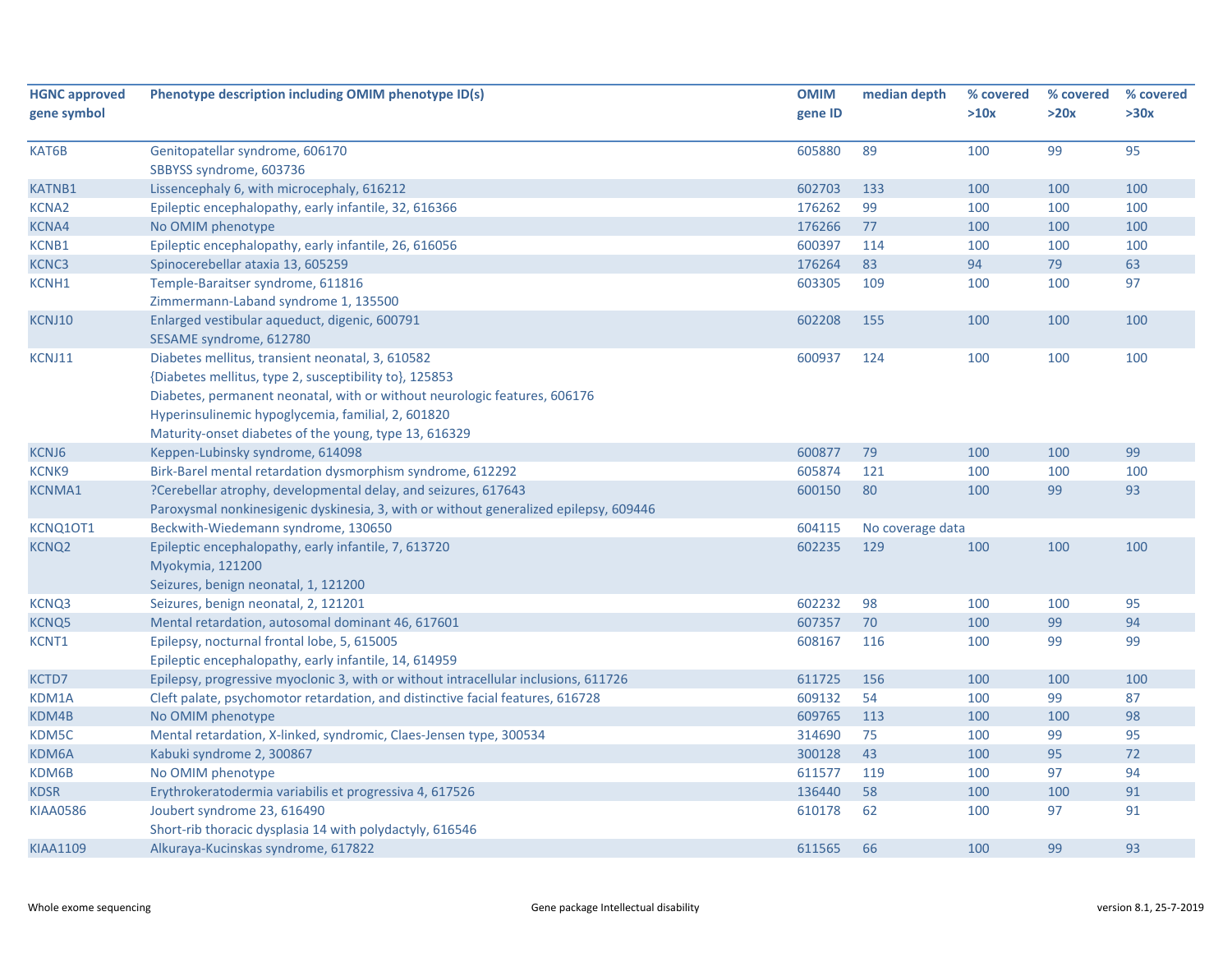| <b>HGNC approved</b><br>gene symbol | Phenotype description including OMIM phenotype ID(s)                                                                                                                                                                                                                                                                                                                                                                                                                                      | <b>OMIM</b><br>gene ID | median depth | % covered<br>>10x | % covered<br>>20x | % covered<br>>30x |
|-------------------------------------|-------------------------------------------------------------------------------------------------------------------------------------------------------------------------------------------------------------------------------------------------------------------------------------------------------------------------------------------------------------------------------------------------------------------------------------------------------------------------------------------|------------------------|--------------|-------------------|-------------------|-------------------|
| <b>KIAA1586</b>                     | No OMIM phenotype                                                                                                                                                                                                                                                                                                                                                                                                                                                                         | No id                  | 53           | 100               | 99                | 93                |
| KIDINS220                           | Spastic paraplegia, intellectual disability, nystagmus, and obesity, 617296                                                                                                                                                                                                                                                                                                                                                                                                               | 615759                 | 51           | 100               | 96                | 84                |
| <b>KIF11</b>                        | Microcephaly with or without chorioretinopathy, lymphedema, or mental retardation, 152950                                                                                                                                                                                                                                                                                                                                                                                                 | 148760                 | 63           | 100               | 98                | 86                |
| KIF1A                               | Mental retardation, autosomal dominant 9, 614255<br>Neuropathy, hereditary sensory, type IIC, 614213<br>Spastic paraplegia 30, autosomal recessive, 610357                                                                                                                                                                                                                                                                                                                                | 601255                 | 97           | 100               | 100               | 98                |
| KIF1BP                              | Goldberg-Shprintzen megacolon syndrome, 609460                                                                                                                                                                                                                                                                                                                                                                                                                                            | 609367                 | 69           | 100               | 100               | 96                |
| KIF2A                               | Cortical dysplasia, complex, with other brain malformations 3, 615411                                                                                                                                                                                                                                                                                                                                                                                                                     | 602591                 | 72           | 100               | 97                | 85                |
| KIF4A                               | ?Mental retardation, X-linked 100, 300923                                                                                                                                                                                                                                                                                                                                                                                                                                                 | 300521                 | 41           | 100               | 92                | 65                |
| KIF5C                               | Cortical dysplasia, complex, with other brain malformations 2, 615282                                                                                                                                                                                                                                                                                                                                                                                                                     | 604593                 | 59           | 100               | 98                | 87                |
| KIF7                                | Acrocallosal syndrome, 200990<br>?Al-Gazali-Bakalinova syndrome, 607131<br>?Hydrolethalus syndrome 2, 614120<br>Joubert syndrome 12, 200990                                                                                                                                                                                                                                                                                                                                               | 611254                 | 104          | 99                | 96                | 93                |
| KIRREL3                             | No OMIM phenotype                                                                                                                                                                                                                                                                                                                                                                                                                                                                         | 607761                 | 113          | 100               | 100               | 100               |
| KLHL15                              | Mental retardation, X-linked 103, 300982                                                                                                                                                                                                                                                                                                                                                                                                                                                  | 300980                 | 40           | 100               | 96                | 81                |
| KMT2A                               | Leukemia, myeloid/lymphoid or mixed-lineage, 159555<br>Wiedemann-Steiner syndrome, 605130                                                                                                                                                                                                                                                                                                                                                                                                 | 159555                 | 60           | 100               | 100               | 95                |
| KMT2B                               | Dystonia 28, childhood-onset, 617284                                                                                                                                                                                                                                                                                                                                                                                                                                                      | 606834                 | 130          | 97                | 95                | 93                |
| KMT2C                               | Kleefstra syndrome 2, 617768                                                                                                                                                                                                                                                                                                                                                                                                                                                              | 606833                 | 72           | 100               | 99                | 94                |
| KMT2D                               | Kabuki syndrome 1, 147920                                                                                                                                                                                                                                                                                                                                                                                                                                                                 | 602113                 | 106          | 100               | 100               | 99                |
| KNL1                                | Microcephaly 4, primary, autosomal recessive, 604321                                                                                                                                                                                                                                                                                                                                                                                                                                      | 609173                 | 51           | 100               | 98                | 93                |
| <b>KPTN</b>                         | Mental retardation, autosomal recessive 41, 615637                                                                                                                                                                                                                                                                                                                                                                                                                                        | 615620                 | 133          | 100               | 100               | 98                |
| <b>KRAS</b>                         | Arteriovenous malformation of the brain, somatic, 108010<br>Bladder cancer, somatic, 109800<br>Breast cancer, somatic, 114480<br>Cardiofaciocutaneous syndrome 2, 615278<br>Gastric cancer, somatic, 137215<br>Leukemia, acute myeloid, 601626<br>Lung cancer, somatic, 211980<br>Noonan syndrome 3, 609942<br>Pancreatic carcinoma, somatic, 260350<br>RAS-associated autoimmune leukoproliferative disorder, 614470<br>Schimmelpenning-Feuerstein-Mims syndrome, somatic mosaic, 163200 | 190070                 | 73           | 100               | 97                | 72                |
| <b>KRBOX4</b>                       | No OMIM phenotype                                                                                                                                                                                                                                                                                                                                                                                                                                                                         | 300585                 | 58           | 100               | 100               | 89                |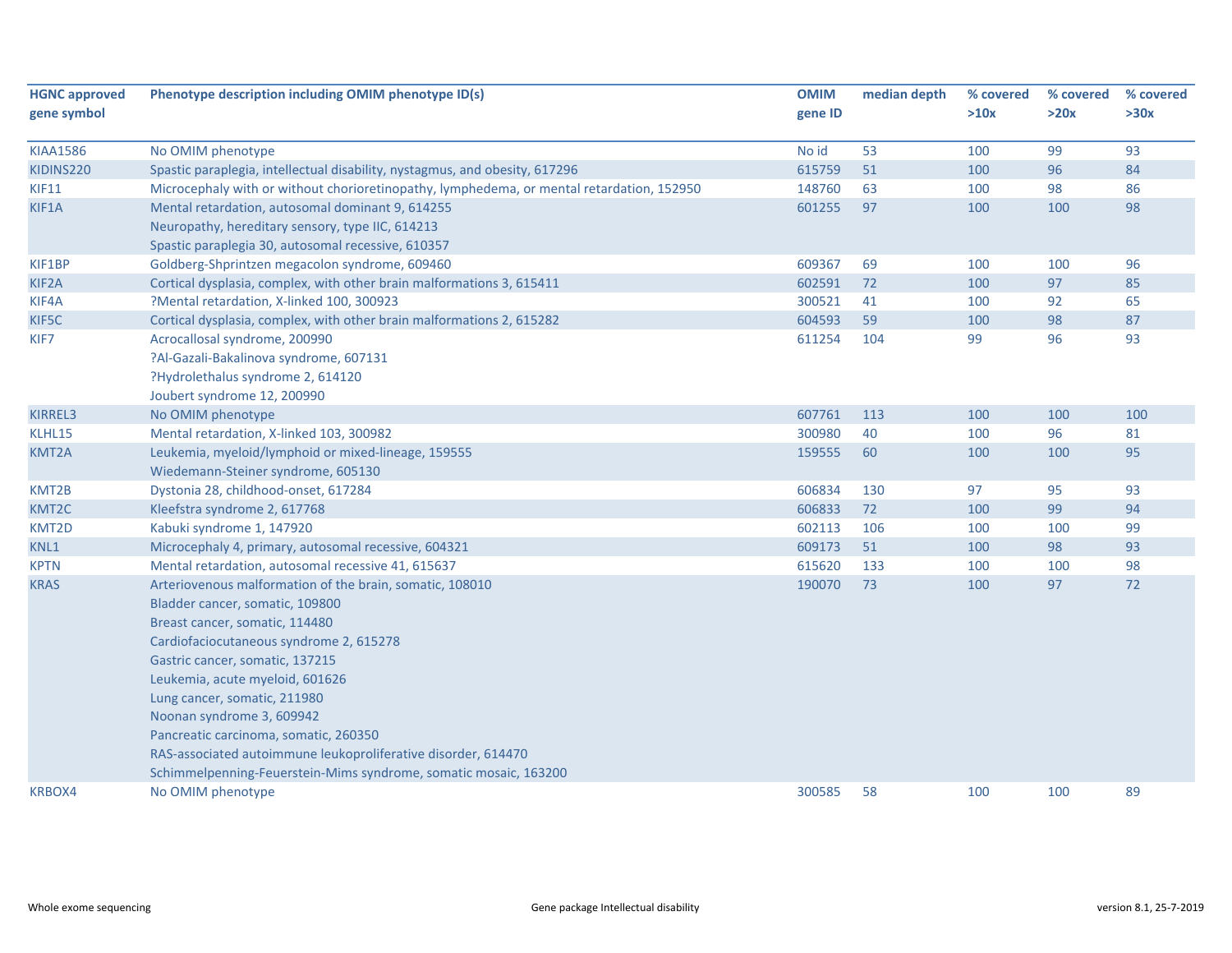| <b>HGNC approved</b><br>gene symbol | Phenotype description including OMIM phenotype ID(s)                                                                                                                                                | <b>OMIM</b><br>gene ID | median depth | % covered<br>>10x | % covered<br>>20x | % covered<br>>30x |
|-------------------------------------|-----------------------------------------------------------------------------------------------------------------------------------------------------------------------------------------------------|------------------------|--------------|-------------------|-------------------|-------------------|
| L1CAM                               | CRASH syndrome, 303350                                                                                                                                                                              | 308840                 | 85           | 100               | 100               | 99                |
|                                     | Corpus callosum, partial agenesis of, 304100                                                                                                                                                        |                        |              |                   |                   |                   |
|                                     | Hydrocephalus due to aqueductal stenosis, 307000                                                                                                                                                    |                        |              |                   |                   |                   |
|                                     | Hydrocephalus with Hirschsprung disease, 307000                                                                                                                                                     |                        |              |                   |                   |                   |
|                                     | Hydrocephalus with congenital idiopathic intestinal pseudoobstruction, 307000                                                                                                                       |                        |              |                   |                   |                   |
|                                     | MASA syndrome, 303350                                                                                                                                                                               |                        |              |                   |                   |                   |
| L2HGDH                              | L-2-hydroxyglutaric aciduria, 236792                                                                                                                                                                | 609584                 | 61           | 100               | 100               | 93                |
| LAMA1                               | Poretti-Boltshauser syndrome, 615960                                                                                                                                                                | 150320                 | 76           | 100               | 99                | 94                |
| LAMA <sub>2</sub>                   | Muscular dystrophy, congenital merosin-deficient, 607855                                                                                                                                            | 156225                 | 60           | 100               | 99                | 92                |
|                                     | Muscular dystrophy, congenital, due to partial LAMA2 deficiency, 607855                                                                                                                             |                        |              |                   |                   |                   |
| LAMC1                               | No OMIM phenotype                                                                                                                                                                                   | 150290                 | 72           | 100               | 99                | 93                |
| LAMC3                               | Cortical malformations, occipital, 614115                                                                                                                                                           | 604349                 | 121          | 100               | 100               | 99                |
| LAMP2                               | Danon disease, 300257                                                                                                                                                                               | 309060                 | 40           | 100               | 91                | 68                |
| LARGE1                              | Muscular dystrophy-dystroglycanopathy (congenital with brain and eye anomalies), type A, 6, 613154<br>Muscular dystrophy-dystroglycanopathy (congenital with mental retardation), type B, 6, 608840 | 603590                 | 86           | 100               | 100               | 98                |
| LARP7                               | Alazami syndrome, 615071                                                                                                                                                                            | 612026                 | 56           | 100               | 97                | 85                |
| LAS1L                               | Wilson-Turner syndrome, 309585                                                                                                                                                                      | 300964                 | 63           | 100               | 100               | 91                |
| <b>LIAS</b>                         | Hyperglycinemia, lactic acidosis, and seizures, 614462                                                                                                                                              | 607031                 | 67           | 100               | 99                | 93                |
| LIG4                                | LIG4 syndrome, 606593                                                                                                                                                                               | 601837                 | 61           | 100               | 100               | 100               |
|                                     | {Multiple myeloma, resistance to}, 254500                                                                                                                                                           |                        |              |                   |                   |                   |
| LINS1                               | Mental retardation, autosomal recessive 27, 614340                                                                                                                                                  | 610350                 | 49           | 100               | 99                | 90                |
| LMAN2L                              | ?Mental retardation, autosomal recessive, 52, 616887                                                                                                                                                | 609552                 | 63           | 100               | 97                | 92                |
| LONP1                               | CODAS syndrome, 600373                                                                                                                                                                              | 605490                 | 129          | 100               | 100               | 100               |
| LRP <sub>2</sub>                    | Donnai-Barrow syndrome, 222448                                                                                                                                                                      | 600073                 | 58           | 100               | 99                | 91                |
| <b>LRPPRC</b>                       | Leigh syndrome, French-Canadian type, 220111                                                                                                                                                        | 607544                 | 51           | 100               | 98                | 84                |
| LZTFL1                              | Bardet-Biedl syndrome 17, 615994                                                                                                                                                                    | 606568                 | 66           | 100               | 100               | 89                |
| <b>MAB21L2</b>                      | Microphthalmia/coloboma and skeletal dysplasia syndrome, 615877                                                                                                                                     | 604357                 | 162          | 100               | 100               | 100               |
| MACF1                               | No OMIM phenotype                                                                                                                                                                                   | 608271                 | 57           | 100               | 97                | 89                |
| <b>MAF</b>                          | Ayme-Gripp syndrome, 601088                                                                                                                                                                         | 177075                 | 84           | 85                | 80                | 77                |
|                                     | Cataract 21, multiple types, 610202                                                                                                                                                                 |                        |              |                   |                   |                   |
| MAGEC3                              | No OMIM phenotype                                                                                                                                                                                   | 300469                 | 58           | 100               | 94                | 86                |
| MAGEL2                              | Schaaf-Yang syndrome, 615547                                                                                                                                                                        | 605283                 | 91           | 100               | 99                | 95                |
| MAGT1                               | Immunodeficiency, X-linked, with magnesium defect, Epstein-Barr virus infection and neoplasia, 300853                                                                                               | 300715                 | 44           | 100               | 97                | 81                |
| MAN1B1                              | Mental retardation, autosomal recessive 15, 614202                                                                                                                                                  | 604346                 | 120          | 100               | 100               | 100               |
| MAN2B1                              | Mannosidosis, alpha-, types I and II, 248500                                                                                                                                                        | 609458                 | 110          | 100               | 100               | 100               |
| <b>MANBA</b>                        | Mannosidosis, beta, 248510                                                                                                                                                                          | 609489                 | 76           | 100               | 98                | 92                |
| <b>MAOA</b>                         | {Antisocial behavior}, 300615<br>Brunner syndrome, 300615                                                                                                                                           | 309850                 | 42           | 100               | 97                | 83                |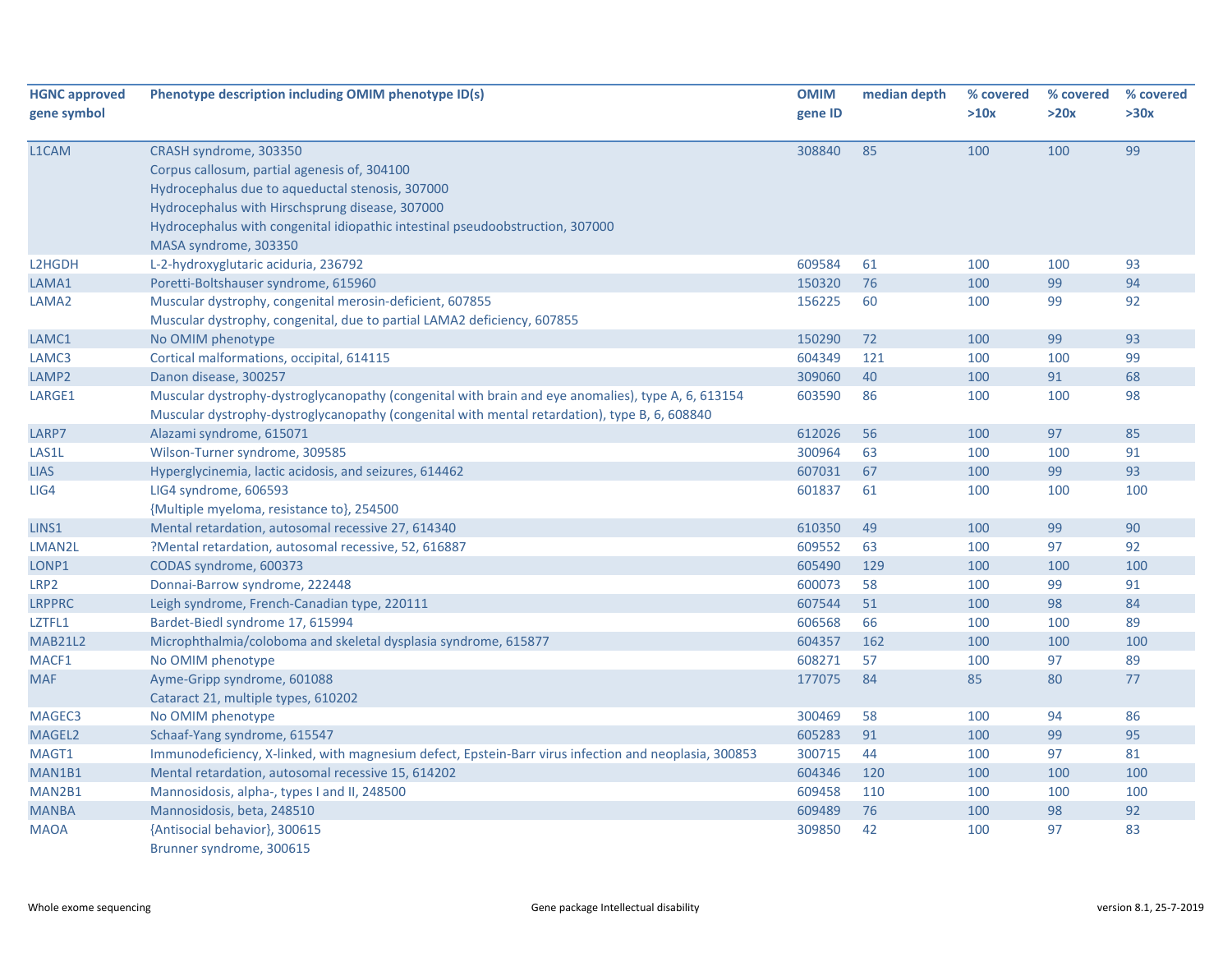| <b>HGNC approved</b> | Phenotype description including OMIM phenotype ID(s)                                                                                                                                                      | <b>OMIM</b> | median depth | % covered | % covered | % covered |
|----------------------|-----------------------------------------------------------------------------------------------------------------------------------------------------------------------------------------------------------|-------------|--------------|-----------|-----------|-----------|
| gene symbol          |                                                                                                                                                                                                           | gene ID     |              | >10x      | >20x      | >30x      |
|                      |                                                                                                                                                                                                           |             |              |           |           |           |
| MAP2K1               | Cardiofaciocutaneous syndrome 3, 615279                                                                                                                                                                   | 176872      | 72           | 100       | 100       | 92        |
| MAP2K2               | Cardiofaciocutaneous syndrome 4, 615280                                                                                                                                                                   | 601263      | 111          | 100       | 100       | 95        |
| MAPRE2               | Symmetric circumferential skin creases, congenital, 2, 616734                                                                                                                                             | 605789      | 74           | 100       | 96        | 84        |
| MASP1                | 3MC syndrome 1, 257920                                                                                                                                                                                    | 600521      | 104          | 100       | 100       | 97        |
| MAST1                | No OMIM phenotype                                                                                                                                                                                         | 612256      | 129          | 100       | 100       | 100       |
| MAT1A                | Hypermethioninemia, persistent, autosomal dominant, due to methionine adenosyltransferase I/III<br>deficiency, 250850                                                                                     | 610550      | 100          | 100       | 100       | 100       |
|                      | Methionine adenosyltransferase deficiency, autosomal recessive, 250850                                                                                                                                    |             |              |           |           |           |
| MBD5                 | Mental retardation, autosomal dominant 1, 156200                                                                                                                                                          | 611472      | 66           | 100       | 100       | 98        |
| MBOAT7               | Mental retardation, autosomal recessive 57, 617188                                                                                                                                                        | 606048      | 95           | 100       | 100       | 100       |
| MBTPS2               | IFAP syndrome with or without BRESHECK syndrome, 308205<br>Keratosis follicularis spinulosa decalvans, X-linked, 308800                                                                                   | 300294      | 39           | 100       | 96        | 79        |
|                      | ?Olmsted syndrome, X-linked, 300918                                                                                                                                                                       |             |              |           |           |           |
| MCCC1                | 3-Methylcrotonyl-CoA carboxylase 1 deficiency, 210200                                                                                                                                                     | 609010      | 60           | 100       | 99        | 89        |
| MCCC <sub>2</sub>    | 3-Methylcrotonyl-CoA carboxylase 2 deficiency, 210210                                                                                                                                                     | 609014      | 56           | 100       | 99        | 90        |
| MCM3AP               | No OMIM phenotype                                                                                                                                                                                         | 603294      | 72           | 100       | 98        | 93        |
| MCOLN1               | Mucolipidosis IV, 252650                                                                                                                                                                                  | 605248      | 121          | 100       | 100       | 100       |
| MCOLN3               | No OMIM phenotype                                                                                                                                                                                         | 607400      | 40           | 99        | 91        | 75        |
| MCPH1                | Microcephaly 1, primary, autosomal recessive, 251200                                                                                                                                                      | 607117      | 76           | 94        | 94        | 88        |
| MDH <sub>2</sub>     | Epileptic encephalopathy, early infantile, 51, 617339                                                                                                                                                     | 154100      | 85           | 100       | 100       | 100       |
| MECP2                | {Autism susceptibility, X-linked 3}, 300496<br>Encephalopathy, neonatal severe, 300673<br>Mental retardation, X-linked syndromic, Lubs type, 300260<br>Mental retardation, X-linked, syndromic 13, 300055 | 300005      | 106          | 100       | 100       | 94        |
|                      | Rett syndrome, 312750<br>Rett syndrome, atypical, 312750<br>Rett syndrome, preserved speech variant, 312750                                                                                               |             |              |           |           |           |
| <b>MECR</b>          | Dystonia, childhood-onset, with optic atrophy and basal ganglia abnormalities, 617282                                                                                                                     | 608205      | 89           | 100       | 100       | 98        |
| MED12                | Lujan-Fryns syndrome, 309520<br>Ohdo syndrome, X-linked, 300895<br>Opitz-Kaveggia syndrome, 305450                                                                                                        | 300188      | 57           | 100       | 99        | 92        |
| MED13L               | Mental retardation and distinctive facial features with or without cardiac defects, 616789                                                                                                                | 608771      | 64           | 100       | 100       | 94        |
|                      | Transposition of the great arteries, dextro-looped 1, 608808                                                                                                                                              |             |              |           |           |           |
| MED17                | Microcephaly, postnatal progressive, with seizures and brain atrophy, 613668                                                                                                                              | 603810      | 81           | 100       | 100       | 96        |
| MED <sub>23</sub>    | Mental retardation, autosomal recessive 18, 614249                                                                                                                                                        | 605042      | 54           | 100       | 99        | 90        |
| MED <sub>25</sub>    | Basel-Vanagait-Smirin-Yosef syndrome, 616449<br>?Charcot-Marie-Tooth disease, type 2B2, 605589                                                                                                            | 610197      | 121          | 100       | 100       | 100       |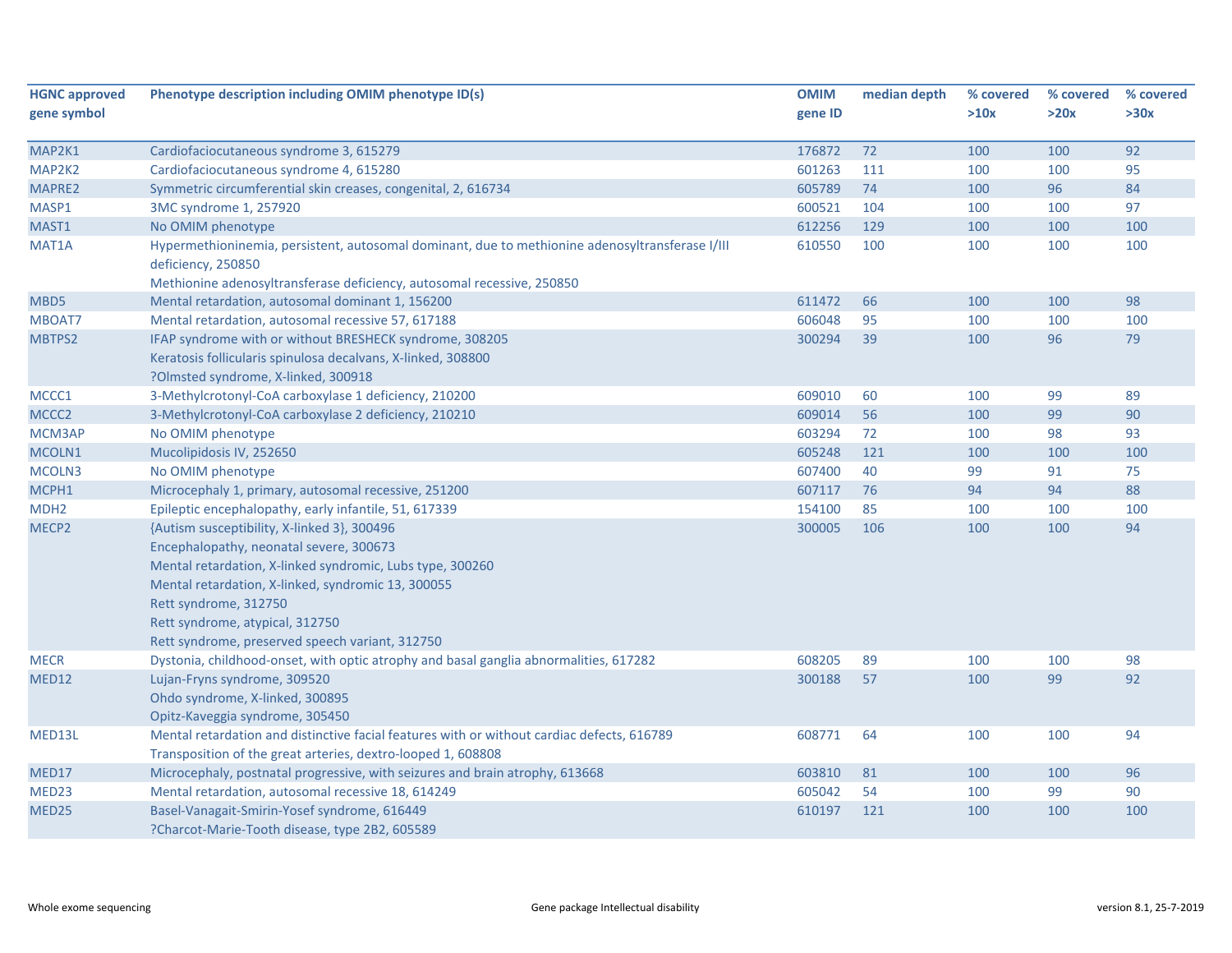| <b>HGNC approved</b> | Phenotype description including OMIM phenotype ID(s)                                       | <b>OMIM</b> | median depth | % covered | % covered | % covered |
|----------------------|--------------------------------------------------------------------------------------------|-------------|--------------|-----------|-----------|-----------|
| gene symbol          |                                                                                            | gene ID     |              | >10x      | >20x      | >30x      |
| MEF2C                | Chromosome 5q14.3 deletion syndrome, 613443                                                | 600662      | 79           | 100       | 98        | 92        |
|                      | Mental retardation, stereotypic movements, epilepsy, and/or cerebral malformations, 613443 |             |              |           |           |           |
| MEIS2                | Cleft palate, cardiac defects, and mental retardation, 600987                              | 601740      | 81           | 100       | 100       | 97        |
| METTL23              | Mental retardation, autosomal recessive 44, 615942                                         | 615262      | 57           | 100       | 100       | 95        |
| MFSD <sub>2</sub> A  | Microcephaly 15, primary, autosomal recessive, 616486                                      | 614397      | 79           | 100       | 100       | 97        |
| MFSD8                | Ceroid lipofuscinosis, neuronal, 7, 610951                                                 | 611124      | 56           | 100       | 99        | 89        |
|                      | Macular dystrophy with central cone involvement, 616170                                    |             |              |           |           |           |
| MGAT2                | Congenital disorder of glycosylation, type IIa, 212066                                     | 602616      | 94           | 100       | 100       | 100       |
| MICU1                | Myopathy with extrapyramidal signs, 615673                                                 | 605084      | 46           | 100       | 96        | 75        |
| MID1                 | Opitz GBBB syndrome, type I, 300000                                                        | 300552      | 74           | 100       | 97        | 85        |
| MID <sub>2</sub>     | ?Mental retardation, X-linked 101, 300928                                                  | 300204      | 46           | 100       | 93        | 75        |
| <b>MKKS</b>          | Bardet-Biedl syndrome 6, 605231                                                            | 604896      | 67           | 100       | 100       | 98        |
|                      | McKusick-Kaufman syndrome, 236700                                                          |             |              |           |           |           |
| MKS1                 | Bardet-Biedl syndrome 13, 615990                                                           | 609883      | 112          | 100       | 100       | 98        |
|                      | Joubert syndrome 28, 617121                                                                |             |              |           |           |           |
|                      | Meckel syndrome 1, 249000                                                                  |             |              |           |           |           |
| MLC1                 | Megalencephalic leukoencephalopathy with subcortical cysts, 604004                         | 605908      | 76           | 100       | 98        | 90        |
| <b>MLYCD</b>         | Malonyl-CoA decarboxylase deficiency, 248360                                               | 606761      | 69           | 100       | 98        | 90        |
| <b>MMAA</b>          | Methylmalonic aciduria, vitamin B12-responsive, 251100                                     | 607481      | 67           | 100       | 100       | 97        |
| <b>MMACHC</b>        | Methylmalonic aciduria and homocystinuria, cblC type, 277400                               | 609831      | 115          | 100       | 100       | 100       |
| <b>MMADHC</b>        | Homocystinuria, cblD type, variant 1, 277410                                               | 611935      | 55           | 100       | 99        | 81        |
|                      | Methylmalonic aciduria and homocystinuria, cbID type, 277410                               |             |              |           |           |           |
|                      | Methylmalonic aciduria, cblD type, variant 2, 277410                                       |             |              |           |           |           |
| MOCS1                | Molybdenum cofactor deficiency A, 252150                                                   | 603707      | 108          | 100       | 100       | 99        |
| MOCS2                | Molybdenum cofactor deficiency B, 252160                                                   | 603708      | 60           | 100       | 100       | 94        |
| <b>MOGS</b>          | Congenital disorder of glycosylation, type IIb, 606056                                     | 601336      | 117          | 100       | 100       | 100       |
| MPDU1                | Congenital disorder of glycosylation, type If, 609180                                      | 604041      | 78           | 100       | 100       | 98        |
| <b>MPDZ</b>          | Hydrocephalus, nonsyndromic, autosomal recessive 2, 615219                                 | 603785      | 60           | 100       | 99        | 91        |
| <b>MPLKIP</b>        | Trichothiodystrophy 4, nonphotosensitive, 234050                                           | 609188      | 59           | 100       | 100       | 98        |
| MRPL3                | Combined oxidative phosphorylation deficiency 9, 614582                                    | 607118      | 56           | 100       | 99        | 87        |
| MRPS22               | Combined oxidative phosphorylation deficiency 5, 611719                                    | 605810      | 70           | 100       | 100       | 91        |
| MSL <sub>2</sub>     | No OMIM phenotype                                                                          | 614802      | 67           | 100       | 100       | 98        |
| <b>MTFMT</b>         | Combined oxidative phosphorylation deficiency 15, 614947                                   | 611766      | 67           | 100       | 98        | 83        |
| <b>MTHFR</b>         | Homocystinuria due to MTHFR deficiency, 236250                                             | 607093      | 95           | 100       | 100       | 99        |
|                      | {Neural tube defects, susceptibility to}, 601634                                           |             |              |           |           |           |
|                      | {Schizophrenia, susceptibility to}, 181500                                                 |             |              |           |           |           |
|                      | {Thromboembolism, susceptibility to}, 188050                                               |             |              |           |           |           |
|                      | {Vascular disease, susceptibility to}                                                      |             |              |           |           |           |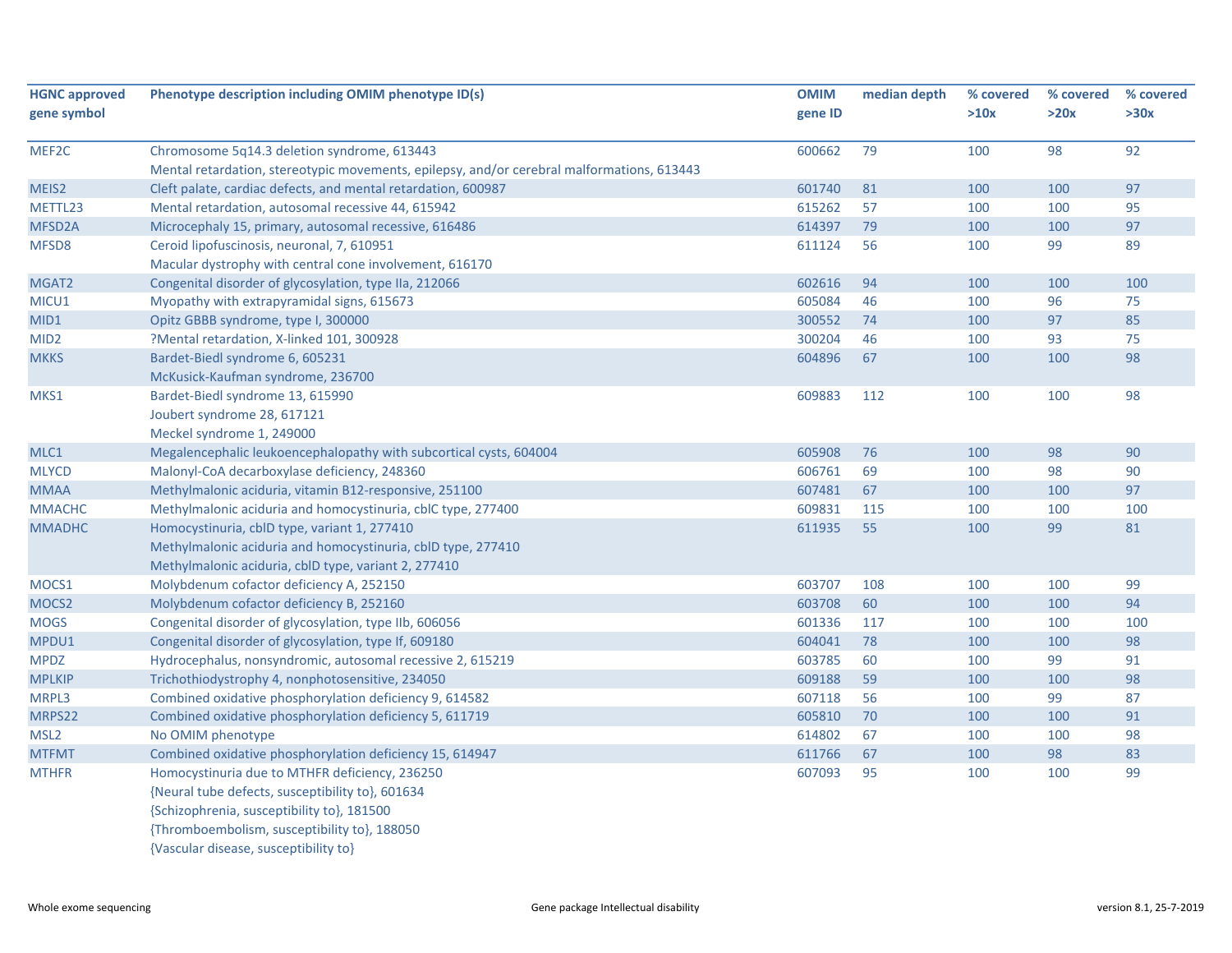| <b>HGNC approved</b> | Phenotype description including OMIM phenotype ID(s)                                                                                                                                | <b>OMIM</b> | median depth | % covered | % covered | % covered |
|----------------------|-------------------------------------------------------------------------------------------------------------------------------------------------------------------------------------|-------------|--------------|-----------|-----------|-----------|
| gene symbol          |                                                                                                                                                                                     | gene ID     |              | >10x      | >20x      | >30x      |
| MTMR9                | No OMIM phenotype                                                                                                                                                                   | 606260      | 74           | 100       | 99        | 94        |
| <b>MTOR</b>          | Focal cortical dysplasia, type II, somatic, 607341<br>Smith-Kingsmore syndrome, 616638                                                                                              | 601231      | 87           | 100       | 100       | 95        |
| <b>MTR</b>           | Homocystinuria-megaloblastic anemia, cblG complementation type, 250940<br>{Neural tube defects, folate-sensitive, susceptibility to}, 601634                                        | 156570      | 69           | 100       | 99        | 93        |
| <b>MTRR</b>          | Homocystinuria-megaloblastic anemia, cbl E type, 236270<br>{Neural tube defects, folate-sensitive, susceptibility to}, 601634                                                       | 602568      | 81           | 100       | 99        | 96        |
| <b>MMUT</b>          | Methylmalonic aciduria, mut(0) type, 251000                                                                                                                                         | 609058      | 62           | 100       | 99        | 91        |
| <b>MVK</b>           | Hyper-IgD syndrome, 260920<br>Mevalonic aciduria, 610377<br>Porokeratosis 3, multiple types, 175900                                                                                 | 251170      | 96           | 100       | 100       | 98        |
| <b>MYCN</b>          | Feingold syndrome 1, 164280                                                                                                                                                         | 164840      | 153          | 100       | 100       | 100       |
| MYH9                 | Deafness, autosomal dominant 17, 603622<br>Macrothrombocytopenia and granulocyte inclusions with or without nephritis or sensorineural hearing loss,<br>155100                      | 160775      | 121          | 100       | 100       | 99        |
| MYO5A                | Griscelli syndrome, type 1, 214450                                                                                                                                                  | 160777      | 62           | 100       | 98        | 90        |
| MYT1L                | Mental retardation, autosomal dominant 39, 616521                                                                                                                                   | 613084      | 88           | 100       | 100       | 96        |
| <b>NAA10</b>         | ?Microphthalmia, syndromic 1, 309800<br>Ogden syndrome, 300855                                                                                                                      | 300013      | 82           | 100       | 100       | 96        |
| <b>NAA15</b>         | Mental retardation, autosomal dominant 50, 617787                                                                                                                                   | 608000      | 70           | 100       | 98        | 89        |
| NACC1                | Neurodevelopmental disorder with epilepsy, cataracts, feeding difficulties, and delayed brain myelination,<br>617393                                                                | 610672      | 156          | 100       | 100       | 100       |
| <b>NAGA</b>          | Kanzaki disease, 609242<br>Schindler disease, type I, 609241<br>Schindler disease, type III, 609241                                                                                 | 104170      | 114          | 100       | 100       | 99        |
| <b>NAGLU</b>         | ?Charcot-Marie-Tooth disease, axonal, type 2V, 616491<br>Mucopolysaccharidosis type IIIB (Sanfilippo B), 252920                                                                     | 609701      | 114          | 100       | 97        | 93        |
| <b>NALCN</b>         | Congenital contractures of the limbs and face, hypotonia, and developmental delay, 616266<br>Hypotonia, infantile, with psychomotor retardation and characteristic facies 1, 615419 | 611549      | 60           | 100       | 99        | 93        |
| <b>NANS</b>          | Spondyloepimetaphyseal dysplasia, Camera-Genevieve type, 610442                                                                                                                     | 605202      | 57           | 100       | 99        | 93        |
| NARS <sub>2</sub>    | Combined oxidative phosphorylation deficiency 24, 616239                                                                                                                            | 612803      | 47           | 99        | 96        | 84        |
| <b>NAT10</b>         | No OMIM phenotype                                                                                                                                                                   | 609221      | 73           | 100       | 98        | 93        |
| <b>NBN</b>           | Aplastic anemia, 609135<br>Leukemia, acute lymphoblastic, 613065<br>Nijmegen breakage syndrome, 251260                                                                              | 602667      | 59           | 100       | 97        | 81        |
| NCOR2                | No OMIM phenotype                                                                                                                                                                   | 600848      | 84           | 99        | 94        | 86        |
| NDE1                 | Lissencephaly 4 (with microcephaly), 614019<br>?Microhydranencephaly, 605013                                                                                                        | 609449      | 99           | 100       | 100       | 97        |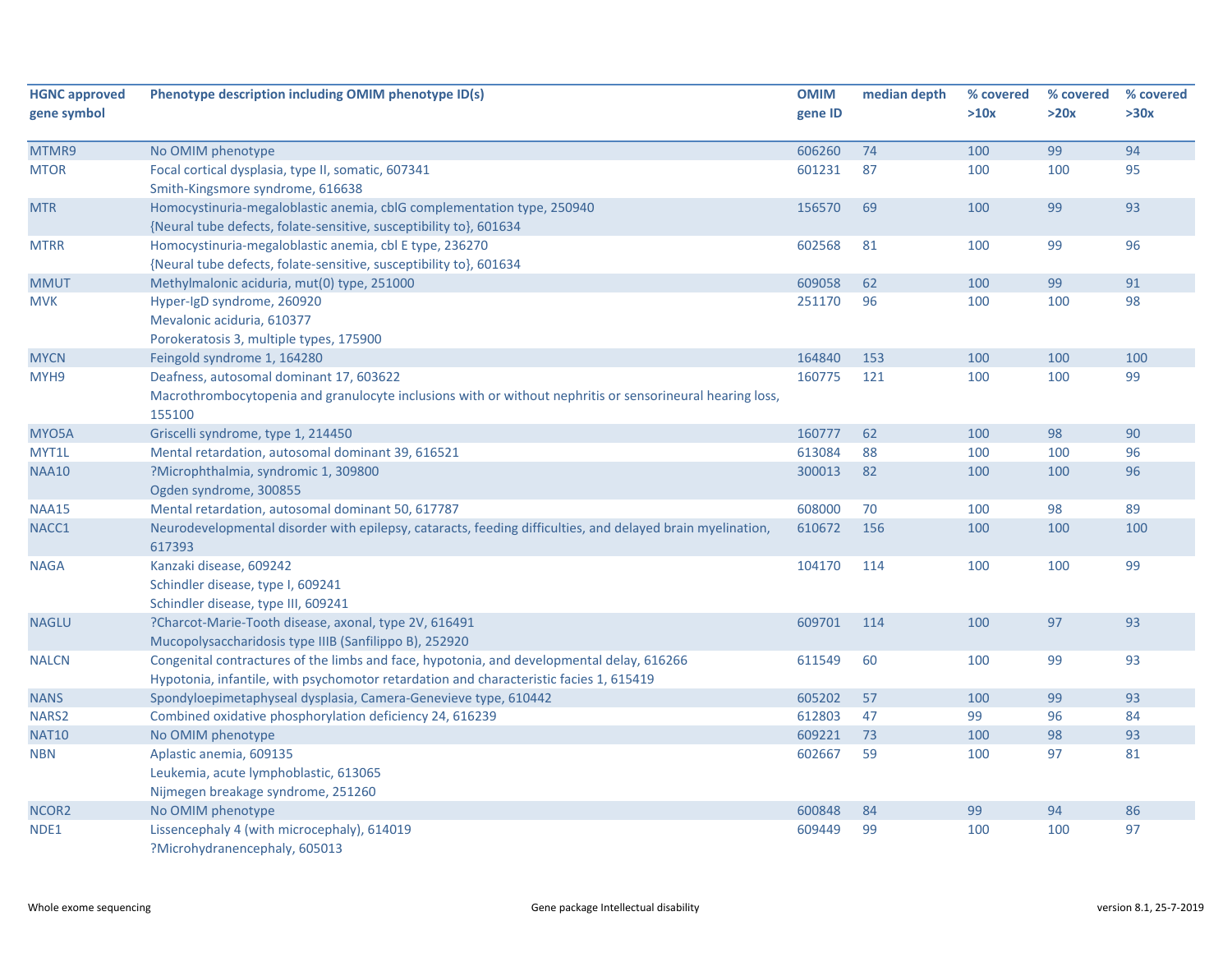| gene symbol<br>gene ID<br>>10x<br>>20x<br><b>NDP</b><br>300658<br>73<br>100<br>100<br>Exudative vitreoretinopathy 2, X-linked, 305390 | >30x<br>100<br>100 |
|---------------------------------------------------------------------------------------------------------------------------------------|--------------------|
|                                                                                                                                       |                    |
|                                                                                                                                       |                    |
|                                                                                                                                       |                    |
| Norrie disease, 310600                                                                                                                |                    |
| Mental retardation, autosomal recessive 46, 616116<br>600853<br>100<br>NDST1<br>135<br>100                                            |                    |
| Mitochondrial complex I deficiency, 252010<br>99<br>300078<br>100<br>100<br>NDUFA1                                                    | 100                |
| Mitochondrial complex I deficiency, 252010<br>612638<br>NDUFA11<br>115<br>100<br>100                                                  | 100                |
| 614530<br>63<br>100<br>100<br>NDUFA12<br>Leigh syndrome due to mitochondrial complex 1 deficiency, 256000                             | 97                 |
| Leigh syndrome due to mitochondrial complex I deficiency, 256000<br>602137<br>98<br>NDUFA2<br>100<br>100                              | 100                |
| Mitochondrial complex I deficiency, 252010<br>612911<br>125<br>100<br>NDUFAF3<br>100                                                  | 100                |
| Mitochondrial complex 1 deficiency, 252010<br>612360<br>63<br>100<br>99<br>NDUFAF5                                                    | 89                 |
| 157655<br>61<br>99<br>NDUFS1<br>Mitochondrial complex I deficiency, 252010<br>100                                                     | 87                 |
| <b>NDUFS2</b><br>Mitochondrial complex I deficiency, 252010<br>602985<br>71<br>100<br>100                                             | 96                 |
| Leigh syndrome due to mitochondrial complex I deficiency, 256000<br>603846<br>100<br>NDUFS3<br>102<br>100                             | 100                |
| Mitochondrial complex I deficiency, 252010                                                                                            |                    |
| 602694<br>NDUFS4<br>Leigh syndrome, 256000<br>69<br>100<br>100                                                                        | 97                 |
| Mitochondrial complex I deficiency, 252010                                                                                            |                    |
| NDUFS6<br>Mitochondrial complex I deficiency, 252010<br>603848<br>69<br>100<br>100                                                    | 97                 |
| <b>NDUFS7</b><br>Leigh syndrome, 256000<br>601825<br>114<br>100<br>100                                                                | 99                 |
| <b>NDUFS8</b><br>Leigh syndrome due to mitochondrial complex I deficiency, 256000<br>602141<br>131<br>100<br>100                      | 100                |
| 161015<br>NDUFV1<br>Mitochondrial complex I deficiency, 252010<br>122<br>100<br>100                                                   | 100                |
| 93<br>Mitochondrial complex I deficiency, 252010<br>600532<br>45<br>NDUFV2<br>100                                                     | 75                 |
| ?Epileptic encephalopathy, early infantile, 21, 615833<br>611623<br>72<br>100<br>NECAP1<br>100                                        | 98                 |
| Cleft lip/palate-ectodermal dysplasia syndrome, 225060<br>600644<br>102<br>100<br>NECTIN1<br>100                                      | 100                |
| Orofacial cleft 7, 225060                                                                                                             |                    |
| 606384<br>62<br>NEDD4L<br>Periventricular nodular heterotopia 7, 617201<br>100<br>98                                                  | 91                 |
| 608272<br>NEU1<br>Sialidosis, type I, 256550<br>143<br>100<br>100                                                                     | 100                |
| Sialidosis, type II, 256550                                                                                                           |                    |
| 300524<br>39<br><b>NEXMIF</b><br>Mental retardation, X-linked 98, 300912<br>100<br>99                                                 | 81                 |
| Leukemia, juvenile myelomonocytic, 607785<br>613113<br>47<br>97<br>87<br>NF1                                                          | 74                 |
| Neurofibromatosis, familial spinal, 162210                                                                                            |                    |
| Neurofibromatosis, type 1, 162200                                                                                                     |                    |
| Neurofibromatosis-Noonan syndrome, 601321                                                                                             |                    |
| Watson syndrome, 193520                                                                                                               |                    |
| No OMIM phenotype<br>600489<br>137<br>100<br>100<br>NFATC1                                                                            | 99                 |
| 57<br>97<br>NFE2L2<br>Immunodeficiency, developmental delay, and hypohomocysteinemia, 617744<br>600492<br>100                         | 92                 |
| Brain malformations with or without urinary tract defects, 613735<br>600727<br>72<br>100<br>100<br><b>NFIA</b>                        | 97                 |
| <b>NFIX</b><br>Marshall-Smith syndrome, 602535<br>164005<br>136<br>100<br>100                                                         | 99                 |
| Sotos syndrome 2, 614753                                                                                                              |                    |
| Congenital disorder of deglycosylation, 615273<br>610661<br>68<br>100<br>100<br>NGLY1                                                 | 92                 |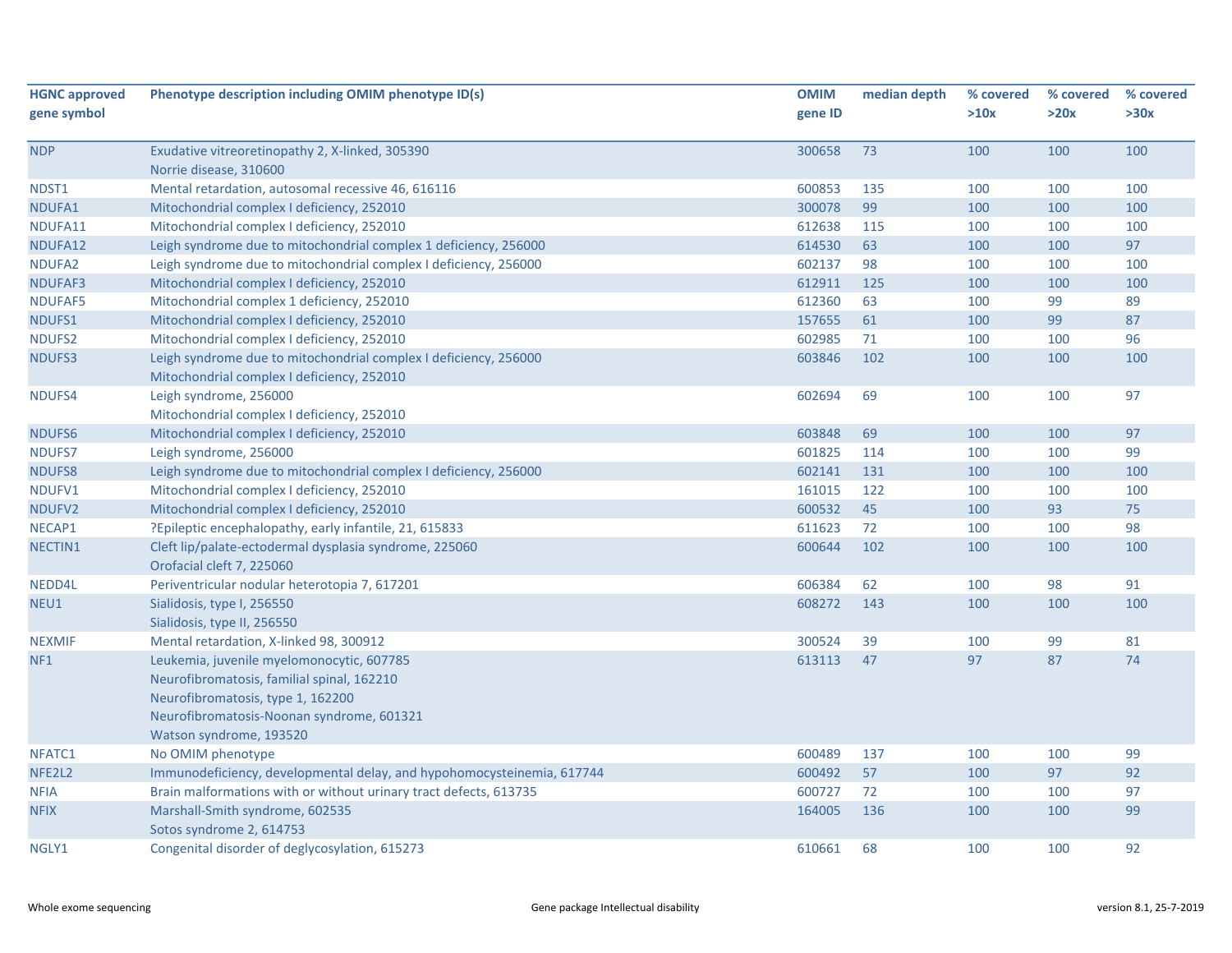| <b>HGNC approved</b> | Phenotype description including OMIM phenotype ID(s)                             | <b>OMIM</b> | median depth | % covered | % covered | % covered |
|----------------------|----------------------------------------------------------------------------------|-------------|--------------|-----------|-----------|-----------|
| gene symbol          |                                                                                  | gene ID     |              | >10x      | >20x      | >30x      |
| <b>NHS</b>           | Cataract 40, X-linked, 302200                                                    | 300457      | 46           | 100       | 95        | 83        |
|                      | Nance-Horan syndrome, 302350                                                     |             |              |           |           |           |
| NID1                 | No OMIM phenotype                                                                | 131390      | 104          | 100       | 100       | 100       |
| NIN                  | ?Seckel syndrome 7, 614851                                                       | 608684      | 72           | 100       | 98        | $90\,$    |
| <b>NIPBL</b>         | Cornelia de Lange syndrome 1, 122470                                             | 608667      | 55           | 100       | 96        | 84        |
| <b>NKX2-1</b>        | Chorea, hereditary benign, 118700                                                | 600635      | 89           | 100       | 100       | 100       |
|                      | Choreoathetosis, hypothyroidism, and neonatal respiratory distress, 610978       |             |              |           |           |           |
|                      | {Thyroid cancer, nonmedullary, 1}, 188550                                        |             |              |           |           |           |
| NLGN3                | {Asperger syndrome susceptibility, X-linked 1}, 300494                           | 300336      | 80           | 100       | 100       | 97        |
|                      | {Autism susceptibility, X-linked 1}, 300425                                      |             |              |           |           |           |
| NLGN4X               | {Asperger syndrome susceptibility, X-linked 2}, 300497                           | 300427      | 159          | 100       | 100       | 100       |
|                      | {Autism susceptibility, X-linked 2}, 300495                                      |             |              |           |           |           |
|                      | Mental retardation, X-linked, 300495                                             |             |              |           |           |           |
| NLRP3                | CINCA syndrome, 607115                                                           | 606416      | 108          | 100       | 100       | 100       |
|                      | Deafness, autosomal dominant 34, with or without inflammation, 617772            |             |              |           |           |           |
|                      | Familial cold inflammatory syndrome 1, 120100                                    |             |              |           |           |           |
|                      | Keratoendothelitis fugax hereditaria, 148200                                     |             |              |           |           |           |
|                      | Muckle-Wells syndrome, 191900                                                    |             |              |           |           |           |
| <b>NONO</b>          | Mental retardation, X-linked, syndromic 34, 300967                               | 300084      | 41           | 97        | 85        | 69        |
| NOVA <sub>2</sub>    | No OMIM phenotype                                                                | 601991      | 105          | 97        | 94        | 91        |
| NPC1                 | Niemann-Pick disease, type C1, 257220                                            | 607623      | 74           | 100       | 100       | 97        |
|                      | Niemann-Pick disease, type D, 257220                                             |             |              |           |           |           |
| NPC <sub>2</sub>     | Niemann-pick disease, type C2, 607625                                            | 601015      | 87           | 100       | 100       | 100       |
| NPHP1                | Joubert syndrome 4, 609583                                                       | 607100      | 50           | 100       | 96        | 82        |
|                      | Nephronophthisis 1, juvenile, 256100                                             |             |              |           |           |           |
|                      | Senior-Loken syndrome-1, 266900                                                  |             |              |           |           |           |
| NPRL3                | Epilepsy, familial focal, with variable foci 3, 617118                           | 600928      | 80           | 100       | 98        | 94        |
| NR2F1                | Bosch-Boonstra-Schaaf optic atrophy syndrome, 615722                             | 132890      | 169          | 100       | 100       | 100       |
| <b>NRAS</b>          | Colorectal cancer, somatic, 114500                                               | 164790      | 53           | 100       | 100       | 95        |
|                      | Epidermal nevus, somatic, 162900                                                 |             |              |           |           |           |
|                      | Melanocytic nevus syndrome, congenital, somatic, 137550                          |             |              |           |           |           |
|                      | Neurocutaneous melanosis, somatic, 249400                                        |             |              |           |           |           |
|                      | Noonan syndrome 6, 613224                                                        |             |              |           |           |           |
|                      | ?RAS-associated autoimmune lymphoproliferative syndrome type IV, somatic, 614470 |             |              |           |           |           |
|                      | Schimmelpenning-Feuerstein-Mims syndrome, somatic mosaic, 163200                 |             |              |           |           |           |
|                      | Thyroid carcinoma, follicular, somatic, 188470                                   |             |              |           |           |           |
| NRXN1                | Pitt-Hopkins-like syndrome 2, 614325                                             | 600565      | 88           | 100       | 99        | 94        |
|                      | {Schizophrenia, susceptibility to, 17}, 614332                                   |             |              |           |           |           |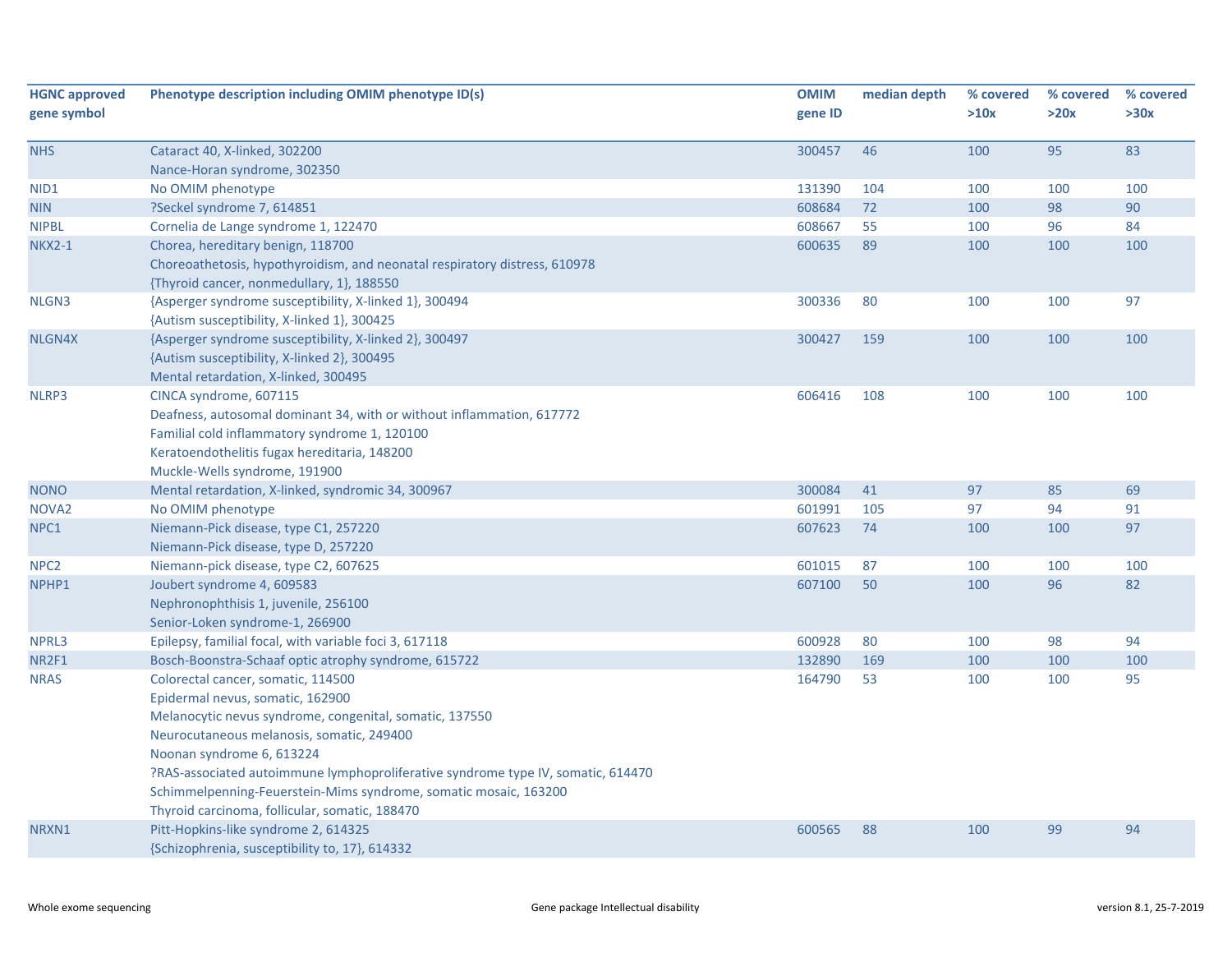| <b>HGNC approved</b><br>gene symbol | Phenotype description including OMIM phenotype ID(s)                                                                                                    | <b>OMIM</b><br>gene ID | median depth | % covered<br>>10x | % covered<br>>20x | % covered<br>>30x |
|-------------------------------------|---------------------------------------------------------------------------------------------------------------------------------------------------------|------------------------|--------------|-------------------|-------------------|-------------------|
| NSD1                                | Leukemia, acute myeloid, 601626<br>Sotos syndrome 1, 117550                                                                                             | 606681                 | 67           | 100               | 99                | 94                |
| <b>NSDHL</b>                        | CHILD syndrome, 308050<br>CK syndrome, 300831                                                                                                           | 300275                 | 62           | 100               | 98                | 88                |
| NSUN <sub>2</sub>                   | Mental retardation, autosomal recessive 5, 611091                                                                                                       | 610916                 | 79           | 100               | 98                | 91                |
| NTRK1                               | Insensitivity to pain, congenital, with anhidrosis, 256800<br>Medullary thyroid carcinoma, familial, 155240                                             | 191315                 | 115          | 100               | 100               | 100               |
| <b>NUP62</b>                        | Striatonigral degeneration, infantile, 271930                                                                                                           | 605815                 | 100          | 100               | 100               | 100               |
| <b>OAT</b>                          | Gyrate atrophy of choroid and retina with or without ornithinemia, 258870                                                                               | 613349                 | 54           | 100               | 94                | 80                |
| <b>OCLN</b>                         | Pseudo-TORCH syndrome 1, 251290                                                                                                                         | 602876                 | 78           | 100               | 100               | 99                |
| <b>OCRL</b>                         | Dent disease 2, 300555<br>Lowe syndrome, 309000                                                                                                         | 300535                 | 35           | 100               | 91                | 67                |
| ODC1                                | {Colonic adenoma recurrence, reduced risk of}, 114500                                                                                                   | 165640                 | 59           | 100               | 100               | 98                |
| OFD1                                | Joubert syndrome 10, 300804<br>Orofaciodigital syndrome I, 311200<br>?Retinitis pigmentosa 23, 300424<br>Simpson-Golabi-Behmel syndrome, type 2, 300209 | 300170                 | 37           | 100               | 89                | 63                |
| OPHN1                               | Mental retardation, X-linked, with cerebellar hypoplasia and distinctive facial appearance, 300486                                                      | 300127                 | 42           | 100               | 91                | 67                |
| ORC1                                | Meier-Gorlin syndrome 1, 224690                                                                                                                         | 601902                 | 76           | 100               | 99                | 93                |
| <b>OTC</b>                          | Ornithine transcarbamylase deficiency, 311250                                                                                                           | 300461                 | 46           | 100               | 94                | 80                |
| P2RX6                               | No OMIM phenotype                                                                                                                                       | 608077                 | 106          | 100               | 97                | 91                |
| PACS1                               | Schuurs-Hoeijmakers syndrome, 615009                                                                                                                    | 607492                 | 84           | 100               | 99                | 96                |
| PACS <sub>2</sub>                   | No OMIM phenotype                                                                                                                                       | 610423                 | 130          | 100               | 99                | 96                |
| PAFAH1B1                            | Lissencephaly 1, 607432<br>Subcortical laminar heterotopia, 607432                                                                                      | 601545                 | 72           | 100               | 94                | 89                |
| PAH                                 | [Hyperphenylalaninemia, non-PKU mild], 261600<br>Phenylketonuria, 261600                                                                                | 612349                 | 57           | 100               | 98                | 91                |
| PAK3                                | Mental retardation, X-linked 30/47, 300558                                                                                                              | 300142                 | 40           | 100               | 93                | 72                |
| PANK <sub>2</sub>                   | HARP syndrome, 607236<br>Neurodegeneration with brain iron accumulation 1, 234200                                                                       | 606157                 | 72           | 100               | 100               | 96                |
| PANX1                               | No OMIM phenotype                                                                                                                                       | 608420                 | 62           | 100               | 98                | 88                |
| PAX1                                | ?Otofaciocervical syndrome 2, 615560                                                                                                                    | 167411                 | 174          | 100               | 91                | 88                |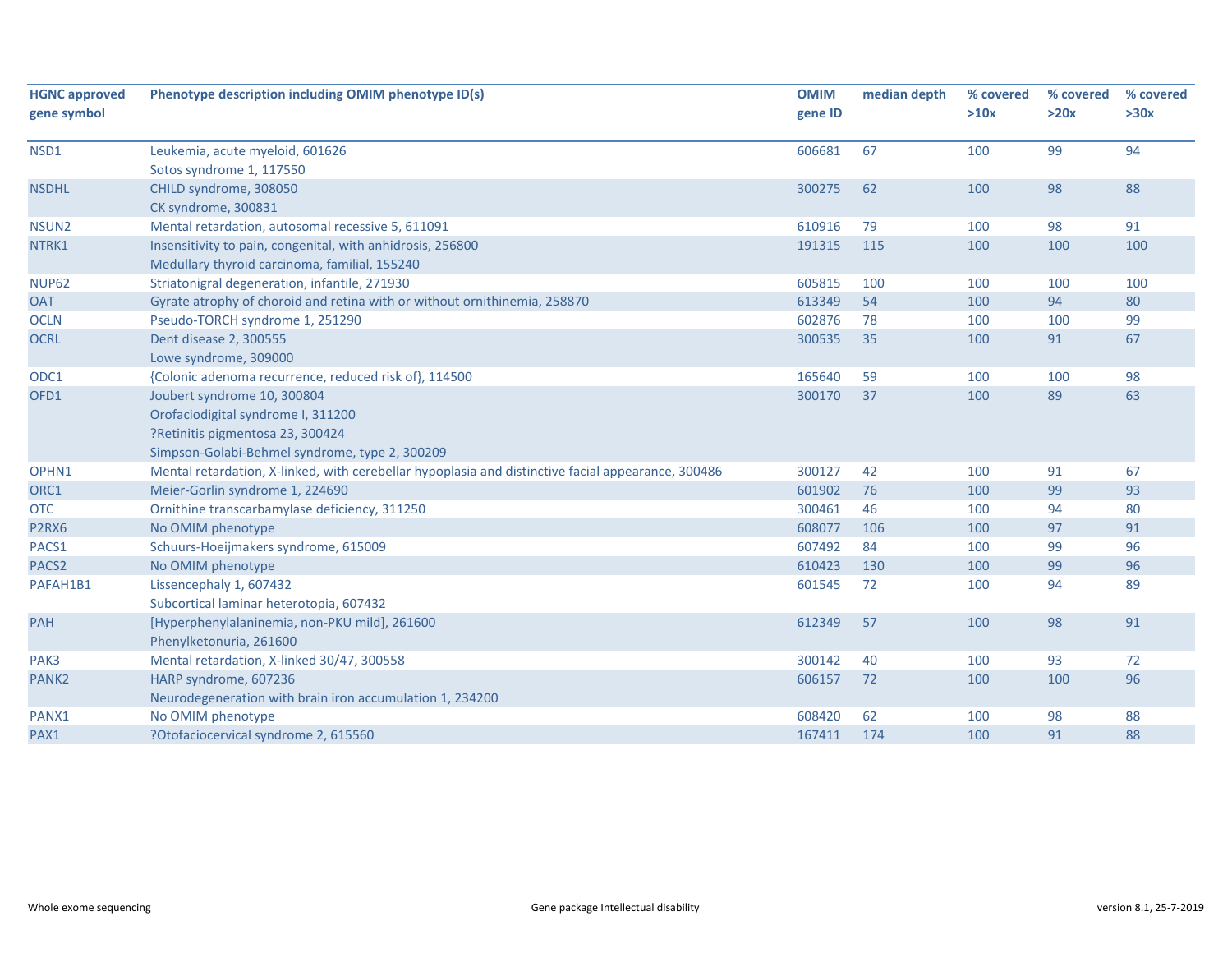| <b>HGNC approved</b><br>gene symbol | Phenotype description including OMIM phenotype ID(s)                                                      | <b>OMIM</b><br>gene ID | median depth | % covered<br>>10x | % covered<br>>20x | % covered<br>>30x |
|-------------------------------------|-----------------------------------------------------------------------------------------------------------|------------------------|--------------|-------------------|-------------------|-------------------|
| PAX <sub>6</sub>                    | Aniridia, 106210                                                                                          | 607108                 | 66           | 100               | 99                | 94                |
|                                     | Anterior segment dysgenesis 5, multiple subtypes, 604229                                                  |                        |              |                   |                   |                   |
|                                     | Cataract with late-onset corneal dystrophy, 106210                                                        |                        |              |                   |                   |                   |
|                                     | ?Coloboma of optic nerve, 120430                                                                          |                        |              |                   |                   |                   |
|                                     | ?Coloboma, ocular, 120200                                                                                 |                        |              |                   |                   |                   |
|                                     | Foveal hypoplasia 1, 136520                                                                               |                        |              |                   |                   |                   |
|                                     | Keratitis, 148190                                                                                         |                        |              |                   |                   |                   |
|                                     | ?Morning glory disc anomaly, 120430                                                                       |                        |              |                   |                   |                   |
|                                     | Optic nerve hypoplasia, 165550                                                                            |                        |              |                   |                   |                   |
| PAX8                                | Hypothyroidism, congenital, due to thyroid dysgenesis or hypoplasia, 218700                               | 167415                 | 105          | 100               | 100               | 95                |
| PBX1                                | Congenital anomalies of kidney and urinary tract syndrome with or without hearing loss, abnormal ears, or | 176310                 | 65           | 100               | 100               | 95                |
|                                     | developmental delay, 617641                                                                               |                        |              |                   |                   |                   |
| $PC$                                | Pyruvate carboxylase deficiency, 266150                                                                   | 608786                 | 135          | 100               | 100               | 99                |
| <b>PCCA</b>                         | Propionicacidemia, 606054                                                                                 | 232000                 | 58           | 100               | 99                | 90                |
| <b>PCCB</b>                         | Propionicacidemia, 606054                                                                                 | 232050                 | 62           | 100               | 97                | 92                |
| PCDH19                              | Epileptic encephalopathy, early infantile, 9, 300088                                                      | 300460                 | 99           | 100               | 99                | 93                |
| PCGF <sub>2</sub>                   | No OMIM phenotype                                                                                         | 600346                 | 77           | 100               | 98                | 95                |
| <b>PCLO</b>                         | ?Pontocerebellar hypoplasia, type 3, 608027                                                               | 604918                 | 70           | 100               | 99                | 96                |
| <b>PCNT</b>                         | Microcephalic osteodysplastic primordial dwarfism, type II, 210720                                        | 605925                 | 121          | 100               | 100               | 98                |
| PDE4D                               | Acrodysostosis 2, with or without hormone resistance, 614613                                              | 600129                 | 62           | 100               | 97                | 91                |
|                                     | {Stroke, susceptibility to, 1}, 606799                                                                    |                        |              |                   |                   |                   |
| PDHA1                               | Pyruvate dehydrogenase E1-alpha deficiency, 312170                                                        | 300502                 | 41           | 99                | 93                | 77                |
| PDP1                                | Pyruvate dehydrogenase phosphatase deficiency, 608782                                                     | 605993                 | 76           | 100               | 100               | 100               |
| PDSS1                               | Coenzyme Q10 deficiency, primary, 2, 614651                                                               | 607429                 | 51           | 99                | 94                | 83                |
| PDSS2                               | Coenzyme Q10 deficiency, primary, 3, 614652                                                               | 610564                 | 64           | 100               | 95                | 81                |
| <b>PEPD</b>                         | Prolidase deficiency, 170100                                                                              | 613230                 | 92           | 100               | 100               | 97                |
| <b>PET100</b>                       | Mitochondrial complex IV deficiency, 220110                                                               | 614770                 | 70           | 99                | 66                | 66                |
| PEX1                                | Heimler syndrome 1, 234580                                                                                | 602136                 | 52           | 100               | 98                | 90                |
|                                     | Peroxisome biogenesis disorder 1A (Zellweger), 214100                                                     |                        |              |                   |                   |                   |
|                                     | Peroxisome biogenesis disorder 1B (NALD/IRD), 601539                                                      |                        |              |                   |                   |                   |
| <b>PEX10</b>                        | Peroxisome biogenesis disorder 6A (Zellweger), 614870                                                     | 602859                 | 96           | 100               | 100               | 96                |
|                                     | Peroxisome biogenesis disorder 6B, 614871                                                                 |                        |              |                   |                   |                   |
| PEX11B                              | ?Peroxisome biogenesis disorder 14B, 614920                                                               | 603867                 | 136          | 100               | 100               | 100               |
| <b>PEX12</b>                        | Peroxisome biogenesis disorder 3A (Zellweger), 614859                                                     | 601758                 | 57           | 100               | 99                | 87                |
|                                     | Peroxisome biogenesis disorder 3B, 266510                                                                 |                        |              |                   |                   |                   |
| <b>PEX13</b>                        | Peroxisome biogenesis disorder 11A (Zellweger), 614883                                                    | 601789                 | 58           | 100               | 100               | 95                |
|                                     | Peroxisome biogenesis disorder 11B, 614885                                                                |                        |              |                   |                   |                   |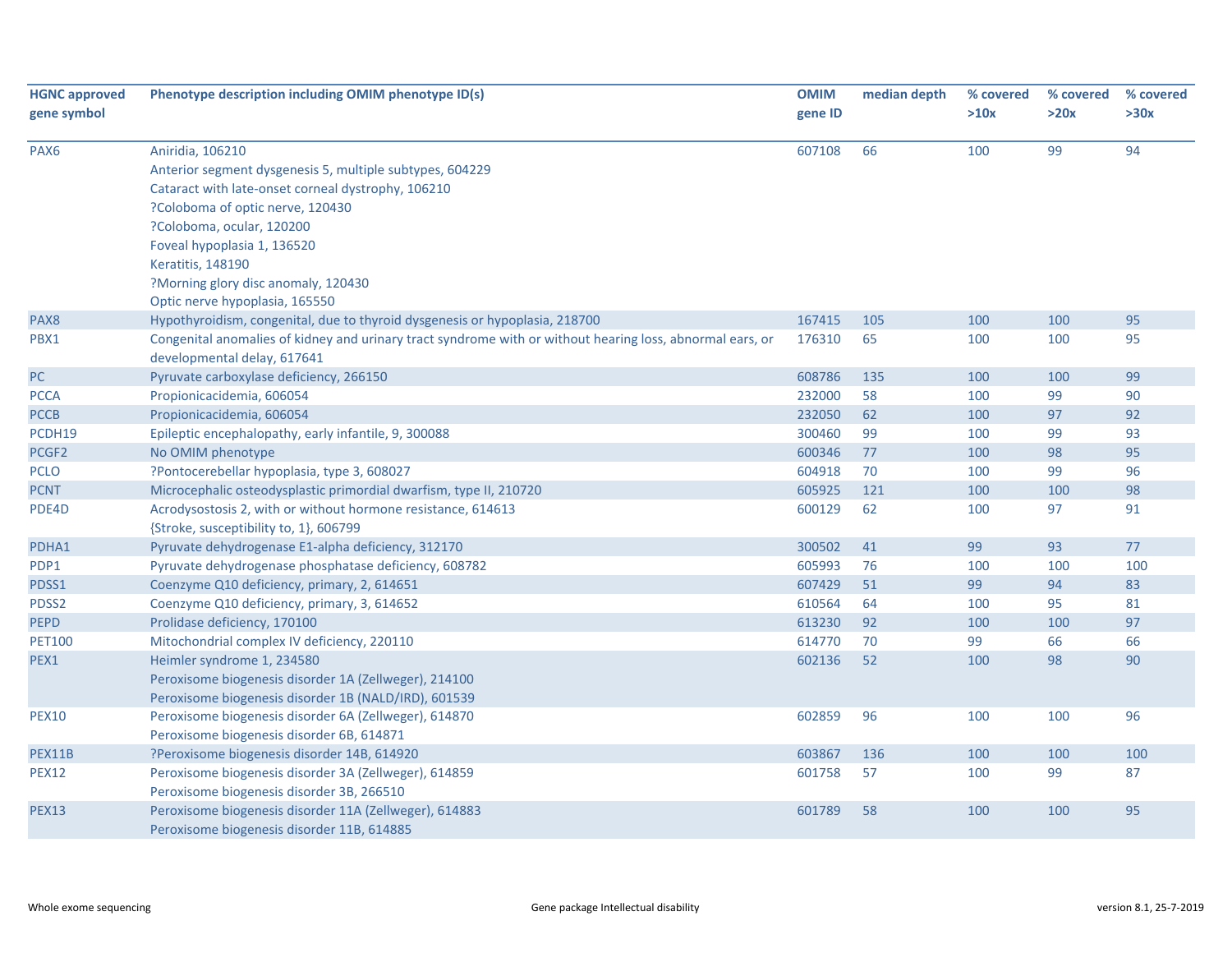| <b>HGNC approved</b> | Phenotype description including OMIM phenotype ID(s)                                                                  | <b>OMIM</b> | median depth | % covered | % covered | % covered |
|----------------------|-----------------------------------------------------------------------------------------------------------------------|-------------|--------------|-----------|-----------|-----------|
| gene symbol          |                                                                                                                       | gene ID     |              | >10x      | >20x      | >30x      |
| <b>PEX16</b>         | Peroxisome biogenesis disorder 8A (Zellweger), 614876                                                                 | 603360      | 124          | 100       | 96        | 93        |
|                      | Peroxisome biogenesis disorder 8B, 614877                                                                             |             |              |           |           |           |
| <b>PEX19</b>         | Peroxisome biogenesis disorder 12A (Zellweger), 614886                                                                | 600279      | 56           | 100       | 100       | 94        |
| PEX2                 | Peroxisome biogenesis disorder 5A (Zellweger), 614866                                                                 | 170993      | 57           | 100       | 100       | 100       |
|                      | Peroxisome biogenesis disorder 5B, 614867                                                                             |             |              |           |           |           |
| <b>PEX26</b>         | Peroxisome biogenesis disorder 7A (Zellweger), 614872                                                                 | 608666      | 123          | 100       | 100       | 100       |
|                      | Peroxisome biogenesis disorder 7B, 614873                                                                             |             |              |           |           |           |
| PEX <sub>3</sub>     | Peroxisome biogenesis disorder 10A (Zellweger), 614882                                                                | 603164      | 50           | 100       | 99        | 90        |
|                      | ?Peroxisome biogenesis disorder 10B, 617370                                                                           |             |              |           |           |           |
| PEX5                 | Peroxisome biogenesis disorder 2A (Zellweger), 214110                                                                 | 600414      | 104          | 100       | 100       | 99        |
|                      | Peroxisome biogenesis disorder 2B, 202370                                                                             |             |              |           |           |           |
|                      | Rhizomelic chondrodysplasia punctata, type 5, 616716                                                                  |             |              |           |           |           |
| PEX <sub>6</sub>     | Heimler syndrome 2, 616617                                                                                            | 601498      | 97           | 100       | 100       | 96        |
|                      | Peroxisome biogenesis disorder 4A (Zellweger), 614862                                                                 |             |              |           |           |           |
|                      | Peroxisome biogenesis disorder 4B, 614863                                                                             |             |              |           |           |           |
| PEX7                 | Peroxisome biogenesis disorder 9B, 614879                                                                             | 601757      | 49           | 100       | 100       | 95        |
|                      | Rhizomelic chondrodysplasia punctata, type 1, 215100                                                                  |             |              |           |           |           |
| PGAP1                | Mental retardation, autosomal recessive 42, 615802                                                                    | 611655      | 56           | 100       | 97        | 83        |
| PGAP2                | Hyperphosphatasia with mental retardation syndrome 3, 614207                                                          | 615187      | 141          | 100       | 100       | 100       |
| PGAP3                | Hyperphosphatasia with mental retardation syndrome 4, 615716                                                          | 611801      | 107          | 100       | 100       | 100       |
| PGK1                 | Phosphoglycerate kinase 1 deficiency, 300653                                                                          | 311800      | 37           | 100       | 99        | 81        |
| PHC1                 | ?Microcephaly 11, primary, autosomal recessive, 615414                                                                | 602978      | 153          | 100       | 100       | 100       |
| PHF23                | No OMIM phenotype                                                                                                     | 612910      | 104          | 100       | 100       | 100       |
| PHF <sub>6</sub>     | Borjeson-Forssman-Lehmann syndrome, 301900                                                                            | 300414      | 42           | 100       | 95        | 74        |
| PHF8                 | Mental retardation syndrome, X-linked, Siderius type, 300263                                                          | 300560      | 51           | 100       | 96        | 73        |
| <b>PHGDH</b>         | Neu-Laxova syndrome 1, 256520                                                                                         | 606879      | 135          | 100       | 100       | 99        |
|                      | Phosphoglycerate dehydrogenase deficiency, 601815                                                                     |             |              |           |           |           |
| <b>PHIP</b>          | Developmental delay, intellectual disability, obesity, and dysmorphic features, 617991                                | 612870      | 59           | 100       | 97        | 86        |
| PI4KA                | Polymicrogyria, perisylvian, with cerebellar hypoplasia and arthrogryposis, 616531                                    | 600286      | 111          | 100       | 99        | 95        |
| <b>PIGA</b>          | Multiple congenital anomalies-hypotonia-seizures syndrome 2, 300868                                                   | 311770      | 56           | 100       | 100       | 93        |
|                      | Paroxysmal nocturnal hemoglobinuria, somatic, 300818                                                                  |             |              |           |           |           |
| <b>PIGC</b>          | Glycosylphosphatidylinositol biosynthesis defect 16, 617816                                                           | 601730      | 122          | 100       | 100       | 100       |
| <b>PIGG</b>          | Mental retardation, autosomal recessive 53, 616917                                                                    | 616918      | 92           | 100       | 100       | 98        |
| PIGL                 | CHIME syndrome, 280000                                                                                                | 605947      | 87           | 100       | 100       | 97        |
| <b>PIGN</b>          | Multiple congenital anomalies-hypotonia-seizures syndrome 1, 614080                                                   | 606097      | 53           | 100       | 97        | 80        |
| <b>PIGO</b>          | Hyperphosphatasia with mental retardation syndrome 2, 614749                                                          | 614730      | 112          | 100       | 100       | 100       |
| <b>PIGT</b>          | Multiple congenital anomalies-hypotonia-seizures syndrome 3, 615398<br>?Paroxysmal nocturnal hemoglobinuria 2, 615399 | 610272      | 124          | 100       | 100       | 100       |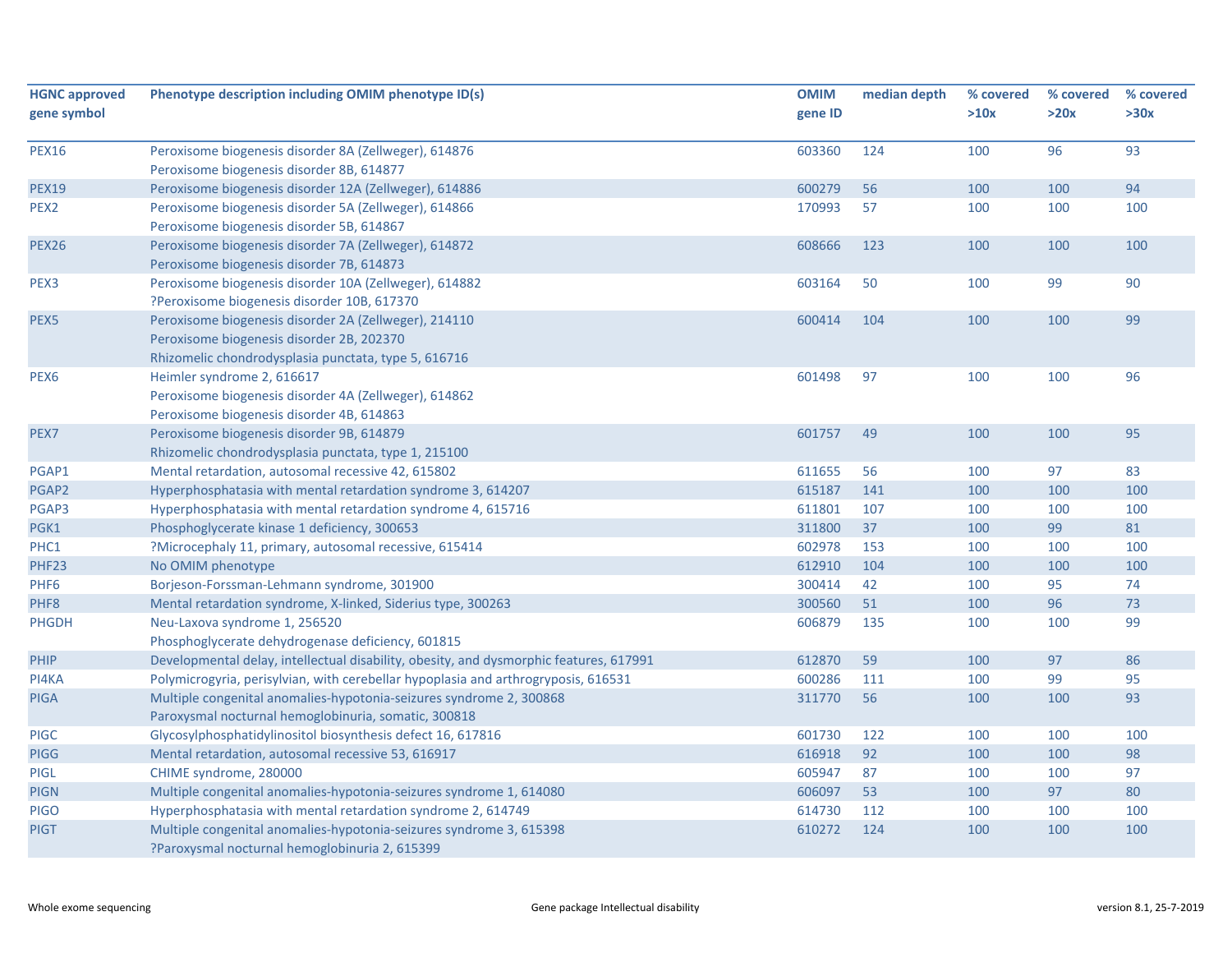| <b>HGNC approved</b><br>gene symbol | Phenotype description including OMIM phenotype ID(s)                                                            | <b>OMIM</b><br>gene ID | median depth | % covered<br>>10x | % covered<br>>20x | % covered<br>>30x |
|-------------------------------------|-----------------------------------------------------------------------------------------------------------------|------------------------|--------------|-------------------|-------------------|-------------------|
| <b>PIGV</b>                         | Hyperphosphatasia with mental retardation syndrome 1, 239300                                                    | 610274                 | 87           | 100               | 100               | 99                |
| <b>PIGW</b>                         | Glycosylphosphatidylinositol biosynthesis defect 11, 616025                                                     | 610275                 | 75           | 100               | 100               | 100               |
| <b>PIGY</b>                         | Hyperphosphatasia with mental retardation syndrome 6, 616809                                                    | 610662                 | 42           | 100               | 100               | 92                |
| PIK3CA                              | Breast cancer, somatic, 114480                                                                                  | 171834                 | 73           | 100               | 99                | 93                |
|                                     | CLOVE syndrome, somatic, 612918                                                                                 |                        |              |                   |                   |                   |
|                                     | Colorectal cancer, somatic, 114500                                                                              |                        |              |                   |                   |                   |
|                                     | Cowden syndrome 5, 615108                                                                                       |                        |              |                   |                   |                   |
|                                     | Gastric cancer, somatic, 613659                                                                                 |                        |              |                   |                   |                   |
|                                     | Hepatocellular carcinoma, somatic, 114550                                                                       |                        |              |                   |                   |                   |
|                                     | Keratosis, seborrheic, somatic, 182000                                                                          |                        |              |                   |                   |                   |
|                                     | Megalencephaly-capillary malformation-polymicrogyria syndrome, somatic, 602501                                  |                        |              |                   |                   |                   |
|                                     | Nevus, epidermal, somatic, 162900                                                                               |                        |              |                   |                   |                   |
|                                     | Nonsmall cell lung cancer, somatic, 211980                                                                      |                        |              |                   |                   |                   |
|                                     | Ovarian cancer, somatic, 167000                                                                                 |                        |              |                   |                   |                   |
| PIK3R2                              | Megalencephaly-polymicrogyria-polydactyly-hydrocephalus syndrome 1, 603387                                      | 603157                 | 85           | 96                | 92                | 90                |
| PLA2G6                              | Infantile neuroaxonal dystrophy 1, 256600                                                                       | 603604                 | 115          | 100               | 100               | 100               |
|                                     | Neurodegeneration with brain iron accumulation 2B, 610217                                                       |                        |              |                   |                   |                   |
|                                     | Parkinson disease 14, autosomal recessive, 612953                                                               |                        |              |                   |                   |                   |
| PLCB1                               | Epileptic encephalopathy, early infantile, 12, 613722                                                           | 607120                 | 51           | 100               | 99                | 89                |
| PLK4                                | Microcephaly and chorioretinopathy, autosomal recessive, 2, 616171                                              | 605031                 | 53           | 100               | 98                | 87                |
| PLP1                                | Pelizaeus-Merzbacher disease, 312080                                                                            | 300401                 | 86           | 100               | 99                | 95                |
|                                     | Spastic paraplegia 2, X-linked, 312920                                                                          |                        |              |                   |                   |                   |
| PLXNA3                              | No OMIM phenotype                                                                                               | 300022                 | 84           | 98                | 97                | 94                |
| PLXND1                              | No OMIM phenotype                                                                                               | 604282                 | 97           | 100               | 99                | 96                |
| PMM <sub>2</sub>                    | Congenital disorder of glycosylation, type Ia, 212065                                                           | 601785                 | 66           | 100               | 100               | 93                |
| <b>PMPCA</b>                        | Spinocerebellar ataxia, autosomal recessive 2, 213200                                                           | 613036                 | 133          | 100               | 100               | 100               |
| <b>PNKP</b>                         | Ataxia-oculomotor apraxia 4, 616267                                                                             | 605610                 | 100          | 100               | 100               | 98                |
|                                     | Microcephaly, seizures, and developmental delay, 613402                                                         |                        |              |                   |                   |                   |
| <b>PNP</b>                          | Immunodeficiency due to purine nucleoside phosphorylase deficiency, 613179                                      | 164050                 | 61           | 100               | 99                | 94                |
| POC1A                               | Short stature, onychodysplasia, facial dysmorphism, and hypotrichosis, 614813                                   | 614783                 | 78           | 100               | 100               | 100               |
| POGZ                                | White-Sutton syndrome, 616364                                                                                   | 614787                 | 73           | 100               | 99                | 95                |
| <b>POLG</b>                         | Mitochondrial DNA depletion syndrome 4A (Alpers type), 203700                                                   | 174763                 | 103          | 100               | 100               | 98                |
|                                     | Mitochondrial DNA depletion syndrome 4B (MNGIE type), 613662                                                    |                        |              |                   |                   |                   |
|                                     | Mitochondrial recessive ataxia syndrome (includes SANDO and SCAE), 607459                                       |                        |              |                   |                   |                   |
|                                     | Progressive external ophthalmoplegia, autosomal dominant 1, 157640                                              |                        |              |                   |                   |                   |
|                                     | Progressive external ophthalmoplegia, autosomal recessive 1, 258450                                             |                        |              |                   |                   |                   |
| POLR3A                              | Leukodystrophy, hypomyelinating, 7, with or without oligodontia and/or hypogonadotropic hypogonadism,<br>607694 | 614258                 | 79           | 100               | 100               | 94                |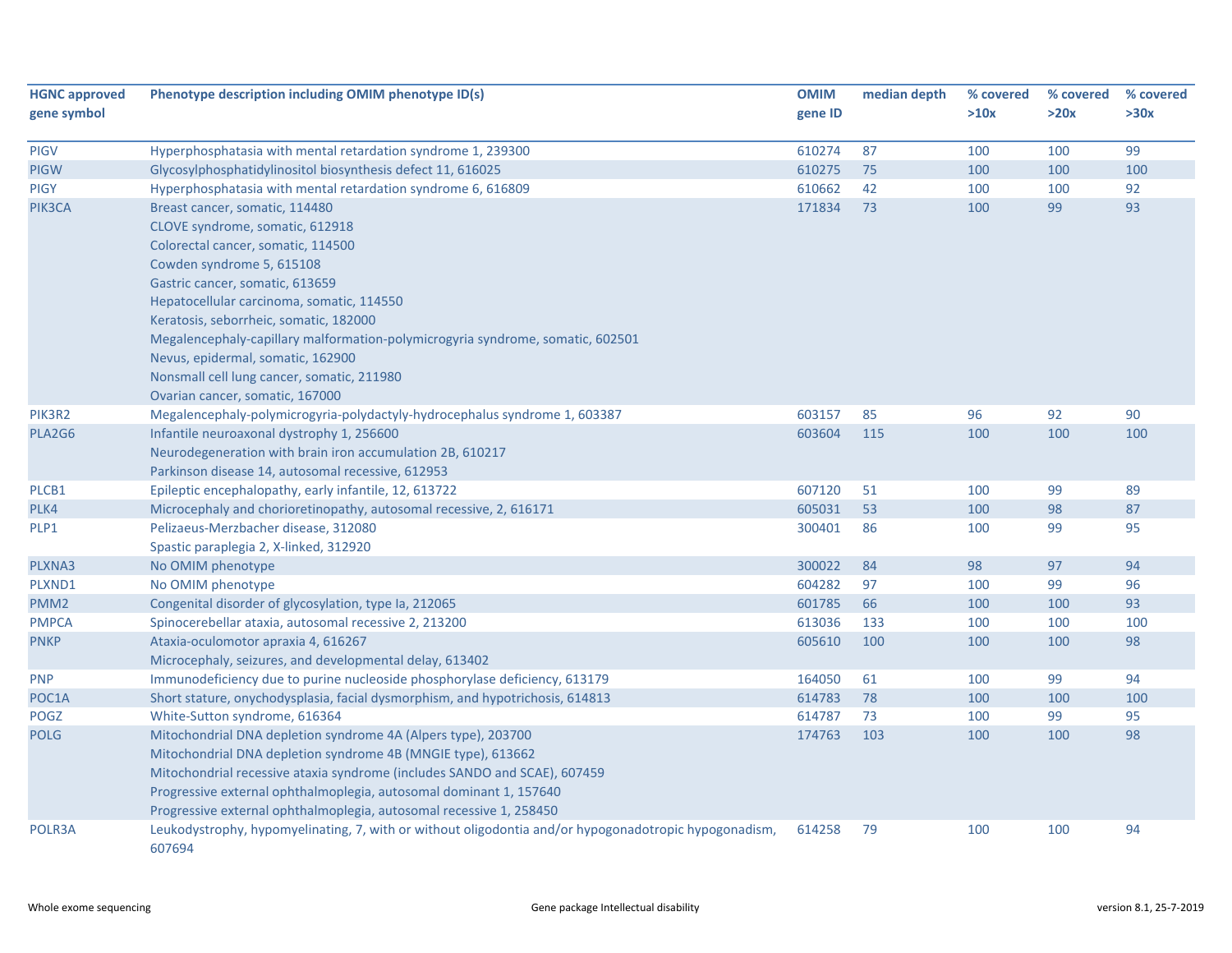| <b>HGNC approved</b><br>gene symbol | Phenotype description including OMIM phenotype ID(s)                                                                                                                                                                                                                                                             | <b>OMIM</b><br>gene ID | median depth | % covered<br>>10x | % covered<br>>20x | % covered<br>>30x |
|-------------------------------------|------------------------------------------------------------------------------------------------------------------------------------------------------------------------------------------------------------------------------------------------------------------------------------------------------------------|------------------------|--------------|-------------------|-------------------|-------------------|
| POLR3B                              | Leukodystrophy, hypomyelinating, 8, with or without oligodontia and/or hypogonadotropic hypogonadism,<br>614381                                                                                                                                                                                                  | 614366                 | 66           | 100               | 98                | 88                |
| POMGNT1                             | Muscular dystrophy-dystroglycanopathy (congenital with brain and eye anomalies), type A, 3, 253280<br>Muscular dystrophy-dystroglycanopathy (congenital with mental retardation), type B, 3, 613151<br>Muscular dystrophy-dystroglycanopathy (limb-girdle), type C, 3, 613157<br>Retinitis pigmentosa 76, 617123 | 606822                 | 80           | 100               | 100               | 98                |
| POMGNT2                             | Muscular dystrophy-dystroglycanopathy (congenital with brain and eye anomalies, type A, 8, 614830                                                                                                                                                                                                                | 614828                 | 145          | 100               | 100               | 100               |
| <b>POMK</b>                         | Muscular dystrophy-dystroglycanopathy (congenital with brain and eye anomalies), type A, 12, 615249<br>?Muscular dystrophy-dystroglycanopathy (limb-girdle), type C, 12, 616094                                                                                                                                  | 615247                 | 80           | 100               | 100               | 100               |
| POMT1                               | Muscular dystrophy-dystroglycanopathy (congenital with brain and eye anomalies), type A, 1, 236670<br>Muscular dystrophy-dystroglycanopathy (congenital with mental retardation), type B, 1, 613155<br>Muscular dystrophy-dystroglycanopathy (limb-girdle), type C, 1, 609308                                    | 607423                 | 96           | 100               | 100               | 100               |
| POMT <sub>2</sub>                   | Muscular dystrophy-dystroglycanopathy (congenital with brain and eye anomalies), type A, 2, 613150<br>Muscular dystrophy-dystroglycanopathy (congenital with mental retardation), type B, 2, 613156<br>Muscular dystrophy-dystroglycanopathy (limb-girdle), type C, 2, 613158                                    | 607439                 | 78           | 100               | 100               | 95                |
| <b>PORCN</b>                        | Focal dermal hypoplasia, 305600                                                                                                                                                                                                                                                                                  | 300651                 | 91           | 100               | 100               | 97                |
| POU1F1                              | Pituitary hormone deficiency, combined, 1, 613038                                                                                                                                                                                                                                                                | 173110                 | 68           | 100               | 100               | 99                |
| POU3F3                              | No OMIM phenotype                                                                                                                                                                                                                                                                                                | 602480                 | 92           | 77                | 68                | 60                |
| PPFIA4                              | No OMIM phenotype                                                                                                                                                                                                                                                                                                | 603145                 | 87           | 100               | 99                | 94                |
| PPM1D                               | Breast cancer, somatic, 114480<br>Intellectual developmental disorder with gastrointestinal difficulties and high pain threshold, 617450                                                                                                                                                                         | 605100                 | 84           | 100               | 100               | 98                |
| <b>PPOX</b>                         | Porphyria variegata, 176200                                                                                                                                                                                                                                                                                      | 600923                 | 103          | 100               | 100               | 99                |
| PPP1CB                              | Noonan syndrome-like disorder with loose anagen hair 2, 617506                                                                                                                                                                                                                                                   | 600590                 | 47           | 100               | 99                | 89                |
| PPP1R15B                            | Microcephaly, short stature, and impaired glucose metabolism 2, 616817                                                                                                                                                                                                                                           | 613257                 | 80           | 100               | 100               | 97                |
| PPP <sub>2CA</sub>                  | No OMIM phenotype                                                                                                                                                                                                                                                                                                | 176915                 | 59           | 100               | 99                | 83                |
| PPP2R1A                             | Mental retardation, autosomal dominant 36, 616362                                                                                                                                                                                                                                                                | 605983                 | 124          | 100               | 100               | 100               |
| PPP2R5B                             | No OMIM phenotype                                                                                                                                                                                                                                                                                                | 601644                 | 86           | 100               | 100               | 100               |
| PPP2R5C                             | No OMIM phenotype                                                                                                                                                                                                                                                                                                | 601645                 | 53           | 98                | 87                | 75                |
| PPP2R5D                             | Mental retardation, autosomal dominant 35, 616355                                                                                                                                                                                                                                                                | 601646                 | 85           | 100               | 100               | 96                |
| PPP3CA                              | Epileptic encephalopathy, infantile or early childhood, 1, 617711                                                                                                                                                                                                                                                | 114105                 | 65           | 100               | 96                | 83                |
| PPT1                                | Ceroid lipofuscinosis, neuronal, 1, 256730                                                                                                                                                                                                                                                                       | 600722                 | 75           | 100               | 100               | 97                |
| PQBP1                               | Renpenning syndrome, 309500                                                                                                                                                                                                                                                                                      | 300463                 | 85           | 100               | 100               | 100               |
| PRIM1                               | No OMIM phenotype                                                                                                                                                                                                                                                                                                | 176635                 | 43           | 100               | 92                | 69                |
| PRKAR1A                             | Acrodysostosis 1, with or without hormone resistance, 101800<br>Adrenocortical tumor, somatic                                                                                                                                                                                                                    | 188830                 | 77           | 100               | 100               | 96                |
|                                     | Carney complex, type 1, 160980<br>Myxoma, intracardiac, 255960<br>Pigmented nodular adrenocortical disease, primary, 1, 610489                                                                                                                                                                                   |                        |              |                   |                   |                   |

χ.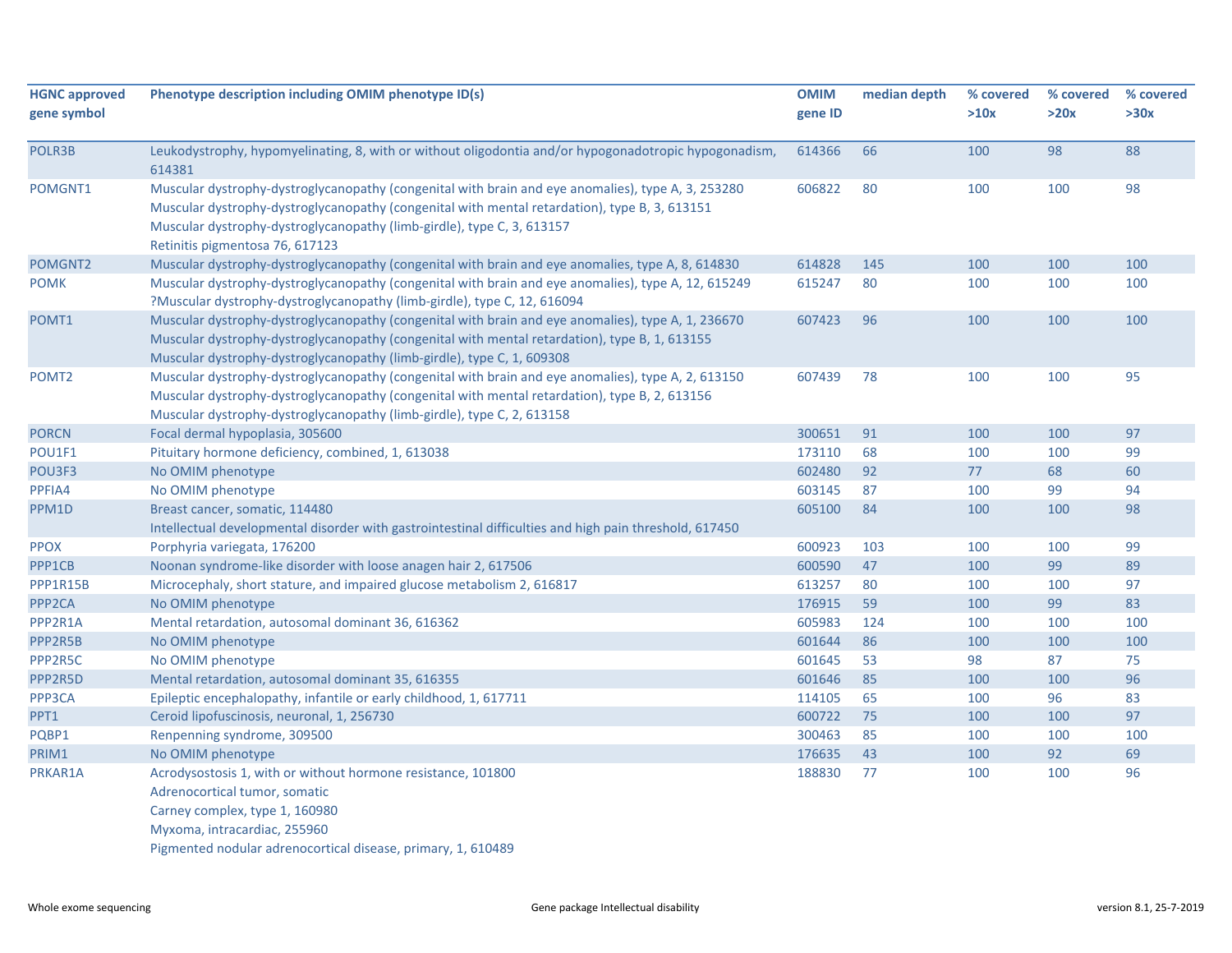| <b>HGNC approved</b> | Phenotype description including OMIM phenotype ID(s)                                      | <b>OMIM</b> | median depth | % covered | % covered | % covered |
|----------------------|-------------------------------------------------------------------------------------------|-------------|--------------|-----------|-----------|-----------|
| gene symbol          |                                                                                           | gene ID     |              | >10x      | >20x      | >30x      |
| PRMT7                | Short stature, brachydactyly, intellectual developmental disability, and seizures, 617157 | 610087      | 95           | 100       | 100       | 98        |
| <b>PRODH</b>         | Hyperprolinemia, type I, 239500                                                           | 606810      | 96           | 100       | 96        | 88        |
|                      | {Schizophrenia, susceptibility to, 4}, 600850                                             |             |              |           |           |           |
| PRPS1                | Arts syndrome, 301835                                                                     | 311850      | 44           | 100       | 96        | 81        |
|                      | Charcot-Marie-Tooth disease, X-linked recessive, 5, 311070                                |             |              |           |           |           |
|                      | Deafness, X-linked 1, 304500, X-linked                                                    |             |              |           |           |           |
|                      | Gout, PRPS-related, 300661                                                                |             |              |           |           |           |
|                      | Phosphoribosylpyrophosphate synthetase superactivity, 300661                              |             |              |           |           |           |
| <b>PRR12</b>         | No OMIM phenotype                                                                         | 616633      | 101          | 100       | 96        | 89        |
| PRSS12               | Mental retardation, autosomal recessive 1, 249500                                         | 606709      | 80           | 100       | 100       | 98        |
| <b>PSAP</b>          | Combined SAP deficiency, 611721                                                           | 176801      | 122          | 100       | 100       | 97        |
|                      | Gaucher disease, atypical, 610539                                                         |             |              |           |           |           |
|                      | Krabbe disease, atypical, 611722                                                          |             |              |           |           |           |
|                      | Metachromatic leukodystrophy due to SAP-b deficiency, 249900                              |             |              |           |           |           |
| PSMD12               | Stankiewicz-Isidor syndrome, 617516                                                       | 604450      | 39           | 96        | 82        | 60        |
| PTCH1                | Basal cell carcinoma, somatic, 605462                                                     | 601309      | 85           | 100       | 98        | 94        |
|                      | Basal cell nevus syndrome, 109400                                                         |             |              |           |           |           |
|                      | Holoprosencephaly 7, 610828                                                               |             |              |           |           |           |
| PTCHD1               | {Autism, susceptibility to, X-linked 4}, 300830                                           | 300828      | 69           | 100       | 100       | 94        |
| PTDSS1               | Lenz-Majewski hyperostotic dwarfism, 151050                                               | 612792      | 55           | 100       | 100       | 93        |
| <b>PTEN</b>          | Bannayan-Riley-Ruvalcaba syndrome, 153480                                                 | 601728      | 103          | 88        | 79        | 76        |
|                      | Cowden syndrome 1, 158350                                                                 |             |              |           |           |           |
|                      | Endometrial carcinoma, somatic, 608089                                                    |             |              |           |           |           |
|                      | {Glioma susceptibility 2}, 613028                                                         |             |              |           |           |           |
|                      | Lhermitte-Duclos syndrome, 158350                                                         |             |              |           |           |           |
|                      | Macrocephaly/autism syndrome, 605309                                                      |             |              |           |           |           |
|                      | Malignant melanoma, somatic, 155600                                                       |             |              |           |           |           |
|                      | {Meningioma}, 607174                                                                      |             |              |           |           |           |
|                      | PTEN hamartoma tumor syndrome                                                             |             |              |           |           |           |
|                      | {Prostate cancer, somatic}, 176807                                                        |             |              |           |           |           |
|                      | Squamous cell carcinoma, head and neck, somatic, 275355                                   |             |              |           |           |           |
|                      | VATER association with macrocephaly and ventriculomegaly, 276950                          |             |              |           |           |           |
| PTF1A                | Pancreatic agenesis 2, 615935                                                             | 607194      | 127          | 100       | 100       | 93        |
|                      | Pancreatic and cerebellar agenesis, 609069                                                |             |              |           |           |           |
| PTGR1                | No OMIM phenotype                                                                         | 601274      | 45           | 99        | 90        | 75        |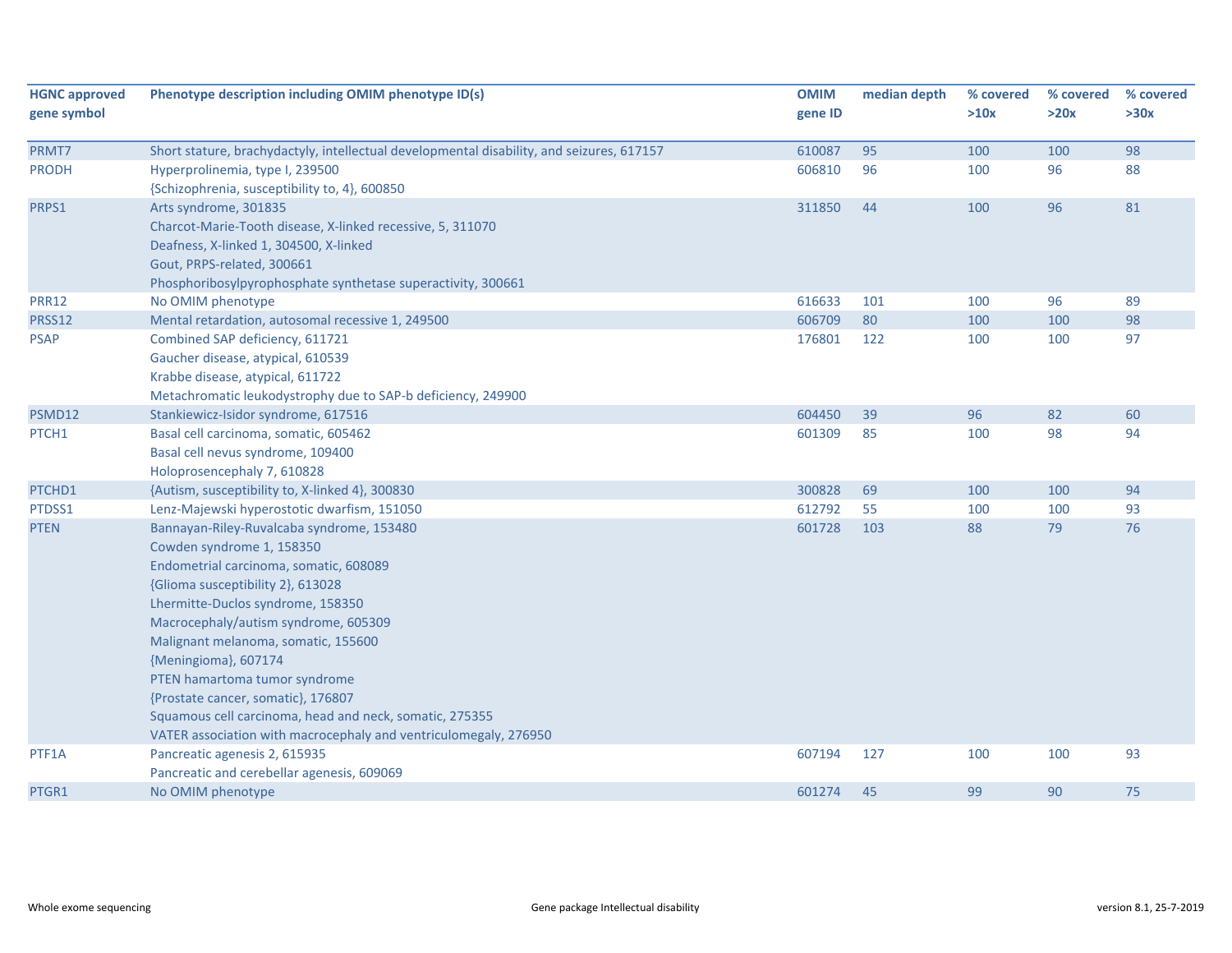| <b>HGNC approved</b> | Phenotype description including OMIM phenotype ID(s)                              | <b>OMIM</b> | median depth | % covered | % covered | % covered |
|----------------------|-----------------------------------------------------------------------------------|-------------|--------------|-----------|-----------|-----------|
| gene symbol          |                                                                                   | gene ID     |              | >10x      | >20x      | >30x      |
| PTPN11               | LEOPARD syndrome 1, 151100                                                        | 176876      | 66           | 100       | 98        | 84        |
|                      | Leukemia, juvenile myelomonocytic, somatic, 607785                                |             |              |           |           |           |
|                      | Metachondromatosis, 156250                                                        |             |              |           |           |           |
|                      | Noonan syndrome 1, 163950                                                         |             |              |           |           |           |
| PTRH <sub>2</sub>    | Infantile-onset multisystem neurologic, endocrine, and pancreatic disease, 616263 | 608625      | 70           | 100       | 100       | 100       |
| PTRHD1               | No OMIM phenotype                                                                 | 617342      | 109          | 100       | 100       | 98        |
| <b>PTS</b>           | Hyperphenylalaninemia, BH4-deficient, A, 261640                                   | 612719      | 75           | 100       | 100       | 90        |
| <b>PUF60</b>         | Verheij syndrome, 615583                                                          | 604819      | 127          | 100       | 100       | 100       |
| PUM1                 | Spinocerebellar ataxia 47, 617931                                                 | 607204      | 58           | 100       | 100       | 95        |
| <b>PURA</b>          | Mental retardation, autosomal dominant 31, 616158                                 | 600473      | 190          | 100       | 100       | 100       |
| PUS1                 | Myopathy, lactic acidosis, and sideroblastic anemia 1, 600462                     | 608109      | 86           | 100       | 100       | 95        |
| PUS3                 | ?Mental retardation, autosomal recessive 55, 617051                               | 616283      | 58           | 100       | 98        | 93        |
| PUS7                 | No OMIM phenotype                                                                 | 616261      | 49           | 100       | 96        | 82        |
| PYCR1                | Cutis laxa, autosomal recessive, type IIB, 612940                                 | 179035      | 96           | 100       | 100       | 96        |
|                      | Cutis laxa, autosomal recessive, type IIIB, 614438                                |             |              |           |           |           |
| PYCR <sub>2</sub>    | Leukodystrophy, hypomyelinating, 10, 616420                                       | 616406      | 109          | 100       | 100       | 100       |
| QARS                 | Microcephaly, progressive, seizures, and cerebral and cerebellar atrophy, 615760  | 603727      | 92           | 100       | 100       | 98        |
| <b>QDPR</b>          | Hyperphenylalaninemia, BH4-deficient, C, 261630                                   | 612676      | 80           | 100       | 100       | 95        |
| <b>RAB18</b>         | Warburg micro syndrome 3, 614222                                                  | 602207      | 74           | 100       | 100       | 91        |
| RAB27A               | Griscelli syndrome, type 2, 607624                                                | 603868      | 44           | 100       | 98        | 81        |
| RAB39B               | Mental retardation, X-linked 72, 300271                                           | 300774      | 52           | 100       | 100       | 98        |
|                      | ?Waisman syndrome, 311510                                                         |             |              |           |           |           |
| RAB3GAP1             | Warburg micro syndrome 1, 600118                                                  | 602536      | 55           | 100       | 100       | 93        |
| RAB3GAP2             | Martsolf syndrome, 212720                                                         | 609275      | 57           | 100       | 98        | 86        |
|                      | Warburg micro syndrome 2, 614225                                                  |             |              |           |           |           |
| RAB40AL              | No OMIM phenotype                                                                 | 300405      | 208          | 100       | 100       | 100       |
| RAC1                 | Mental retardation, autosomal dominant 48, 617751                                 | 602048      | 79           | 100       | 100       | 93        |
| RAD21                | Cornelia de Lange syndrome 4, 614701                                              | 606462      | 61           | 100       | 98        | 88        |
| <b>RAD50</b>         | Nijmegen breakage syndrome-like disorder, 613078                                  | 604040      | 83           | 100       | 100       | 96        |
| RAF1                 | Cardiomyopathy, dilated, 1NN, 615916                                              | 164760      | 66           | 100       | 98        | 90        |
|                      | LEOPARD syndrome 2, 611554                                                        |             |              |           |           |           |
|                      | Noonan syndrome 5, 611553                                                         |             |              |           |           |           |
| RAI1                 | Smith-Magenis syndrome, 182290                                                    | 607642      | 167          | 100       | 100       | 100       |
| <b>RARB</b>          | Microphthalmia, syndromic 12, 615524                                              | 180220      | 70           | 100       | 100       | 95        |
| RARS2                | Pontocerebellar hypoplasia, type 6, 611523                                        | 611524      | 57           | 100       | 97        | 85        |
| RBBP8                | Jawad syndrome, 251255                                                            | 604124      | 49           | 100       | 98        | 81        |
|                      | Pancreatic carcinoma, somatic                                                     |             |              |           |           |           |
|                      | Seckel syndrome 2, 606744                                                         |             |              |           |           |           |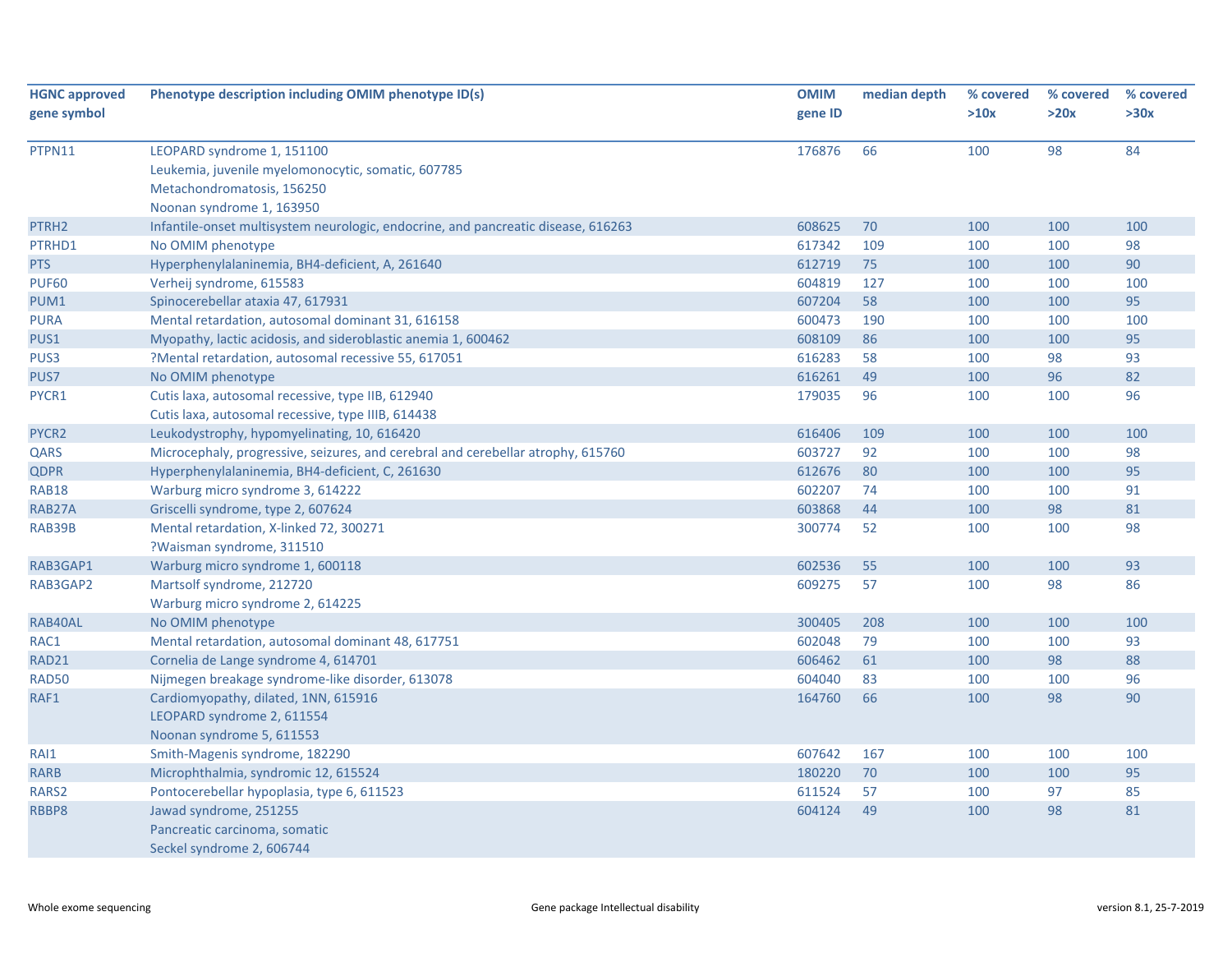| <b>HGNC approved</b> | Phenotype description including OMIM phenotype ID(s)                                      | <b>OMIM</b> | median depth     | % covered | % covered | % covered |
|----------------------|-------------------------------------------------------------------------------------------|-------------|------------------|-----------|-----------|-----------|
| gene symbol          |                                                                                           | gene ID     |                  | >10x      | >20x      | >30x      |
| RBFOX1               | No OMIM phenotype                                                                         | 605104      | 95               | 100       | 100       | 96        |
| <b>RBM10</b>         | TARP syndrome, 311900                                                                     | 300080      | 69               | 100       | 94        | 87        |
| <b>RBM28</b>         | ?Alopecia, neurologic defects, and endocrinopathy syndrome, 612079                        | 612074      | 61               | 100       | 99        | 92        |
| <b>RBPJ</b>          | Adams-Oliver syndrome 3, 614814                                                           | 147183      | 64               | 100       | 96        | 83        |
| RCBTB1               | Retinal dystrophy with or without extraocular anomalies, 617175                           | 607867      | 84               | 100       | 100       | 96        |
| <b>RELN</b>          | {Epilepsy, familial temporal lobe, 7}, 616436                                             | 600514      | 64               | 100       | 99        | 92        |
|                      | Lissencephaly 2 (Norman-Roberts type), 257320                                             |             |                  |           |           |           |
| <b>RERE</b>          | Neurodevelopmental disorder with or without anomalies of the brain, eye, or heart, 616975 | 605226      | 61               | 96        | 91        | 83        |
| REV3L                | No OMIM phenotype                                                                         | 602776      | 53               | 100       | 99        | 91        |
| RFT1                 | Congenital disorder of glycosylation, type In, 612015                                     | 611908      | 55               | 100       | 98        | 88        |
| <b>RHEB</b>          | No OMIM phenotype                                                                         | 601293      | 24               | 86        | 54        | 29        |
| RHOBTB2              | Epileptic encephalopathy, early infantile, 64, 618004                                     | 607352      | 133              | 100       | 100       | 99        |
| RIT1                 | Noonan syndrome 8, 615355                                                                 | 609591      | 62               | 100       | 100       | 98        |
| <b>RLIM</b>          | Mental retardation, X-linked 61, 300978                                                   | 300379      | 59               | 100       | 98        | 83        |
| RMND1                | Combined oxidative phosphorylation deficiency 11, 614922                                  | 614917      | 60               | 100       | 99        | 86        |
| <b>RMRP</b>          | Anauxetic dysplasia 1, 607095                                                             | 157660      | No coverage data |           |           |           |
|                      | Cartilage-hair hypoplasia, 250250                                                         |             |                  |           |           |           |
|                      | Metaphyseal dysplasia without hypotrichosis, 250460                                       |             |                  |           |           |           |
| RNASEH2A             | Aicardi-Goutieres syndrome 4, 610333                                                      | 606034      | 98               | 100       | 100       | 100       |
| RNASEH2B             | Aicardi-Goutieres syndrome 2, 610181                                                      | 610326      | 54               | 100       | 100       | 88        |
| RNASEH2C             | Aicardi-Goutieres syndrome 3, 610329                                                      | 610330      | 279              | 100       | 100       | 100       |
| RNASET2              | Leukoencephalopathy, cystic, without megalencephaly, 612951                               | 612944      | 100              | 100       | 100       | 94        |
| <b>RNF113A</b>       | ?Trichothiodystrophy 5, nonphotosensitive, 300953                                         | 300951      | 90               | 100       | 100       | 100       |
| <b>RNF125</b>        | Tenorio syndrome, 616260                                                                  | 610432      | 84               | 100       | 100       | 98        |
| <b>RNF135</b>        | Macrocephaly, macrosomia, facial dysmorphism syndrome, 614192                             | 611358      | 75               | 100       | 100       | 98        |
| <b>ROGDI</b>         | Kohlschutter-Tonz syndrome, 226750                                                        | 614574      | 88               | 100       | 96        | 91        |
| <b>RORA</b>          | No OMIM phenotype                                                                         | 600825      | 71               | 100       | 100       | 94        |
| RPGRIP1L             | COACH syndrome, 216360                                                                    | 610937      | 52               | 98        | 94        | 81        |
|                      | Joubert syndrome 7, 611560                                                                |             |                  |           |           |           |
|                      | Meckel syndrome 5, 611561                                                                 |             |                  |           |           |           |
| <b>RPL10</b>         | {Autism, susceptibility to, X-linked 5}, 300847                                           | 312173      | 89               | 100       | 100       | 100       |
|                      | Mental retardation, X-linked, syndromic, 35, 300998                                       |             |                  |           |           |           |
| RPS6KA3              | Coffin-Lowry syndrome, 303600                                                             | 300075      | 40               | 99        | 85        | 58        |
|                      | Mental retardation, X-linked 19, 300844                                                   |             |                  |           |           |           |
| RSPRY1               | Spondyloepimetaphyseal dysplasia, Faden-Alkuraya type, 616723                             | 616585      | 64               | 100       | 95        | 83        |
| RTEL1                | Dyskeratosis congenita, autosomal dominant 4, 615190                                      | 608833      | 132              | 100       | 100       | 99        |
|                      | Dyskeratosis congenita, autosomal recessive 5, 615190                                     |             |                  |           |           |           |
|                      | Pulmonary fibrosis and/or bone marrow failure, telomere-related, 3, 616373                |             |                  |           |           |           |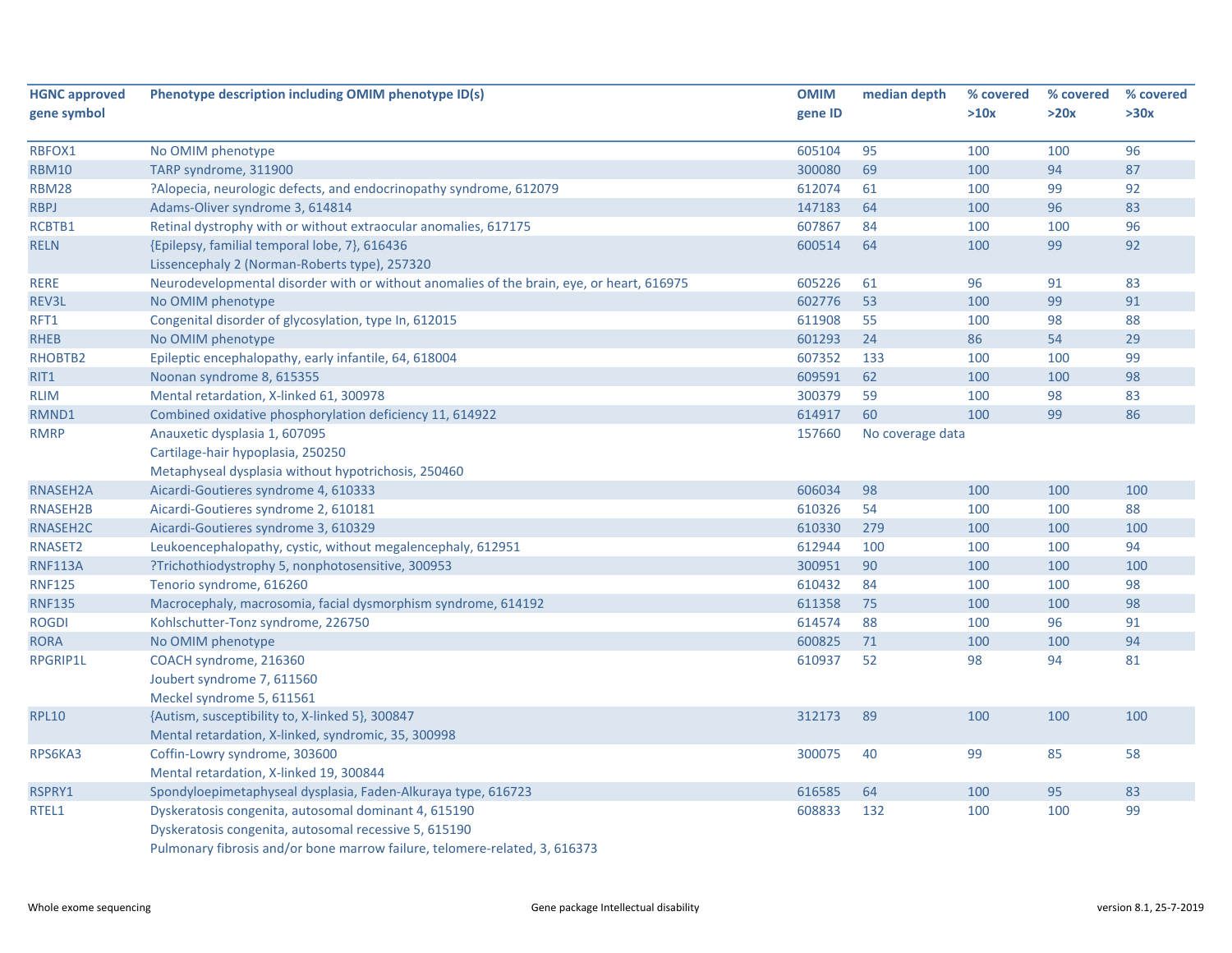| <b>HGNC approved</b> | Phenotype description including OMIM phenotype ID(s)                                                           | <b>OMIM</b> | median depth | % covered | % covered | % covered |
|----------------------|----------------------------------------------------------------------------------------------------------------|-------------|--------------|-----------|-----------|-----------|
| gene symbol          |                                                                                                                | gene ID     |              | >10x      | >20x      | >30x      |
| <b>RTTN</b>          | Microcephaly, short stature, and polymicrogyria with seizures, 614833                                          | 610436      | 59           | 100       | 98        | 88        |
| <b>RUBCN</b>         | ?Spinocerebellar ataxia, autosomal recessive 15, 615705                                                        | 613516      | 77           | 100       | 98        | 94        |
| RUSC <sub>2</sub>    | Mental retardation, autosomal recessive 61, 617773                                                             | 611053      | 155          | 100       | 100       | 100       |
| RXYLT1               | Muscular dystrophy-dystroglycanopathy (congenital with brain and eye anomalies), type A, 10, 615041            | 605862      | 91           | 100       | 98        | 87        |
| SALL1                | Townes-Brocks branchiootorenal-like syndrome, 107480                                                           | 602218      | 113          | 100       | 100       | 99        |
|                      | Townes-Brocks syndrome 1, 107480                                                                               |             |              |           |           |           |
| SAMHD1               | Aicardi-Goutieres syndrome 5, 612952                                                                           | 606754      | 58           | 100       | 97        | 80        |
|                      | ?Chilblain lupus 2, 614415                                                                                     |             |              |           |           |           |
| SATB <sub>2</sub>    | Glass syndrome, 612313                                                                                         | 608148      | 86           | 100       | 100       | 95        |
| <b>SBDS</b>          | {Aplastic anemia, susceptibility to}, 609135                                                                   | 607444      | 72           | 100       | 100       | 98        |
|                      | Shwachman-Diamond syndrome, 260400                                                                             |             |              |           |           |           |
| SC <sub>5</sub> D    | Lathosterolosis, 607330                                                                                        | 602286      | 70           | 100       | 100       | 98        |
| SCAF4                | No OMIM phenotype                                                                                              | 616023      | 54           | 100       | 95        | 82        |
| SCN1A                | Epilepsy, generalized, with febrile seizures plus, type 2, 604403                                              | 182389      | 76           | 100       | 100       | 96        |
|                      | Epileptic encephalopathy, early infantile, 6 (Dravet syndrome), 607208                                         |             |              |           |           |           |
|                      | Febrile seizures, familial, 3A, 604403                                                                         |             |              |           |           |           |
|                      | Migraine, familial hemiplegic, 3, 609634                                                                       |             |              |           |           |           |
| SCN1B                | Atrial fibrillation, familial, 13, 615377                                                                      | 600235      | 165          | 100       | 100       | 94        |
|                      | Brugada syndrome 5, 612838                                                                                     |             |              |           |           |           |
|                      | Cardiac conduction defect, nonspecific, 612838                                                                 |             |              |           |           |           |
|                      | Epilepsy, generalized, with febrile seizures plus, type 1, 604233                                              |             |              |           |           |           |
|                      | Epileptic encephalopathy, early infantile, 52, 617350                                                          |             |              |           |           |           |
| SCN <sub>2</sub> A   | Epileptic encephalopathy, early infantile, 11, 613721                                                          | 182390      | 80           | 100       | 100       | 95        |
|                      | Seizures, benign familial infantile, 3, 607745                                                                 |             |              |           |           |           |
| SCN3A                | Epilepsy, familial focal, with variable foci 4, 617935                                                         | 182391      | 70           | 100       | 99        | 94        |
|                      | Epileptic encephalopathy, early infantile, 62, 617938                                                          |             |              |           |           |           |
| SCN8A                | ?Cognitive impairment with or without cerebellar ataxia, 614306                                                | 600702      | 96           | 100       | 100       | 96        |
|                      | Epileptic encephalopathy, early infantile, 13, 614558                                                          |             |              |           |           |           |
|                      | Seizures, benign familial infantile, 5, 617080                                                                 |             |              |           |           |           |
| SCO <sub>1</sub>     | Mitochondrial complex IV deficiency, 220110                                                                    | 603644      | 97           | 100       | 100       | 97        |
| SCO <sub>2</sub>     | Cardioencephalomyopathy, fatal infantile, due to cytochrome c oxidase deficiency 1, 604377<br>Myopia 6, 608908 | 604272      | 126          | 100       | 100       | 100       |
| <b>SDHA</b>          | Cardiomyopathy, dilated, 1GG, 613642                                                                           | 600857      | 128          | 100       | 97        | 90        |
|                      | Leigh syndrome, 256000                                                                                         |             |              |           |           |           |
|                      | Mitochondrial respiratory chain complex II deficiency, 252011                                                  |             |              |           |           |           |
|                      | Paragangliomas 5, 614165                                                                                       |             |              |           |           |           |
| SEMA3E               | ?CHARGE syndrome, 214800                                                                                       | 608166      | 53           | 100       | 99        | 87        |
| <b>SEPSECS</b>       | Pontocerebellar hypoplasia type 2D, 613811                                                                     | 613009      | 65           | 100       | 99        | 91        |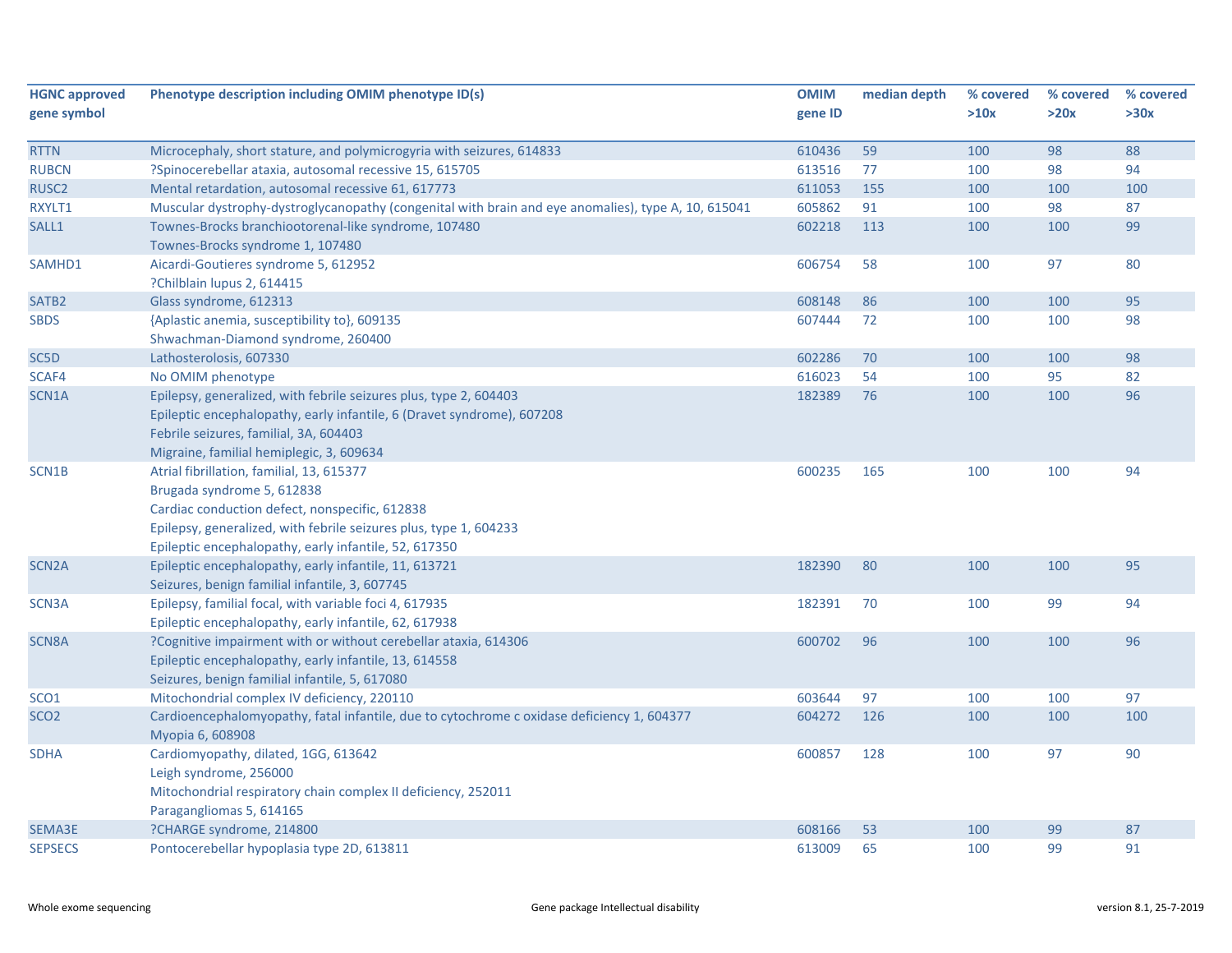| <b>HGNC approved</b> | Phenotype description including OMIM phenotype ID(s)                                               | <b>OMIM</b> | median depth | % covered | % covered | % covered |
|----------------------|----------------------------------------------------------------------------------------------------|-------------|--------------|-----------|-----------|-----------|
| gene symbol          |                                                                                                    | gene ID     |              | >10x      | >20x      | >30x      |
| SERAC1               | 3-methylglutaconic aciduria with deafness, encephalopathy, and Leigh-like syndrome, 614739         | 614725      | 56           | 100       | 95        | 79        |
| SETBP1               | Mental retardation, autosomal dominant 29, 616078                                                  | 611060      | 87           | 99        | 98        | 97        |
|                      | Schinzel-Giedion midface retraction syndrome, 269150                                               |             |              |           |           |           |
| SETD1A               | No OMIM phenotype                                                                                  | 611052      | 113          | 100       | 98        | 96        |
| SETD <sub>2</sub>    | Luscan-Lumish syndrome, 616831                                                                     | 612778      | 57           | 100       | 100       | 95        |
| SETD5                | Mental retardation, autosomal dominant 23, 615761                                                  | 615743      | 71           | 100       | 100       | 96        |
| SF <sub>1</sub>      | No OMIM phenotype                                                                                  | 601516      | 57           | 92        | 85        | 80        |
| <b>SGSH</b>          | Mucopolysaccharidosis type IIIA (Sanfilippo A), 252900                                             | 605270      | 102          | 100       | 95        | 89        |
| SH3KBP1              | No OMIM phenotype                                                                                  | 300374      | 46           | 99        | 85        | 60        |
| SHANK2               | {Autism susceptibility 17}, 613436                                                                 | 603290      | 119          | 100       | 99        | 96        |
| SHANK3               | Phelan-McDermid syndrome, 606232                                                                   | 606230      | 106          | 98        | 91        | 84        |
|                      | {Schizophrenia 15}, 613950                                                                         |             |              |           |           |           |
| <b>SHH</b>           | Holoprosencephaly 3, 142945                                                                        | 600725      | 116          | 100       | 100       | 99        |
|                      | Microphthalmia with coloboma 5, 611638                                                             |             |              |           |           |           |
|                      | Schizencephaly, 269160                                                                             |             |              |           |           |           |
|                      | Single median maxillary central incisor, 147250                                                    |             |              |           |           |           |
| SHOC <sub>2</sub>    | Noonan-like syndrome with loose anagen hair, 607721                                                | 602775      | 51           | 100       | 98        | 89        |
| SHROOM4              | Stocco dos Santos X-linked mental retardation syndrome, 300434                                     | 300579      | 57           | 100       | 99        | 95        |
| SIK1                 | Epileptic encephalopathy, early infantile, 30, 616341                                              | 605705      | 125          | 100       | 100       | 100       |
| SIL1                 | Marinesco-Sjogren syndrome, 248800                                                                 | 608005      | 94           | 100       | 100       | 99        |
| SIN <sub>3</sub> A   | Witteveen-Kolk syndrome, 613406                                                                    | 607776      | 59           | 100       | 99        | 94        |
| SIX <sub>3</sub>     | Holoprosencephaly 2, 157170                                                                        | 603714      | 149          | 100       | 99        | 95        |
|                      | Schizencephaly, 269160                                                                             |             |              |           |           |           |
| SKI                  | Shprintzen-Goldberg syndrome, 182212                                                               | 164780      | 118          | 100       | 100       | 99        |
| <b>SLC12A6</b>       | Agenesis of the corpus callosum with peripheral neuropathy, 218000                                 | 604878      | 56           | 100       | 98        | 89        |
| <b>SLC13A5</b>       | Epileptic encephalopathy, early infantile, 25, 615905                                              | 608305      | 119          | 100       | 100       | 97        |
| <b>SLC16A2</b>       | Allan-Herndon-Dudley syndrome, 300523                                                              | 300095      | 66           | 100       | 100       | 93        |
| <b>SLC17A5</b>       | Salla disease, 604369                                                                              | 604322      | 73           | 100       | 100       | 94        |
|                      | Sialic acid storage disorder, infantile, 269920                                                    |             |              |           |           |           |
| <b>SLC19A3</b>       | Thiamine metabolism dysfunction syndrome 2 (biotin- or thiamine-responsive encephalopathy type 2), | 606152      | 61           | 100       | 100       | 96        |
|                      | 607483                                                                                             |             |              |           |           |           |
| SLC1A1               | Dicarboxylic aminoaciduria, 222730                                                                 | 133550      | 84           | 100       | 100       | 95        |
|                      | {?Schizophrenia susceptibility 18}, 615232                                                         |             |              |           |           |           |
| SLC1A2               | Epileptic encephalopathy, early infantile, 41, 617105                                              | 600300      | 58           | 100       | 100       | 93        |
| SLC1A4               | Spastic tetraplegia, thin corpus callosum, and progressive microcephaly, 616657                    | 600229      | 122          | 100       | 100       | 100       |
| <b>SLC25A12</b>      | Epileptic encephalopathy, early infantile, 39, 612949                                              | 603667      | 79           | 100       | 100       | 96        |
| <b>SLC25A15</b>      | Hyperornithinemia-hyperammonemia-homocitrullinemia syndrome, 238970                                | 603861      | 121          | 100       | 100       | 96        |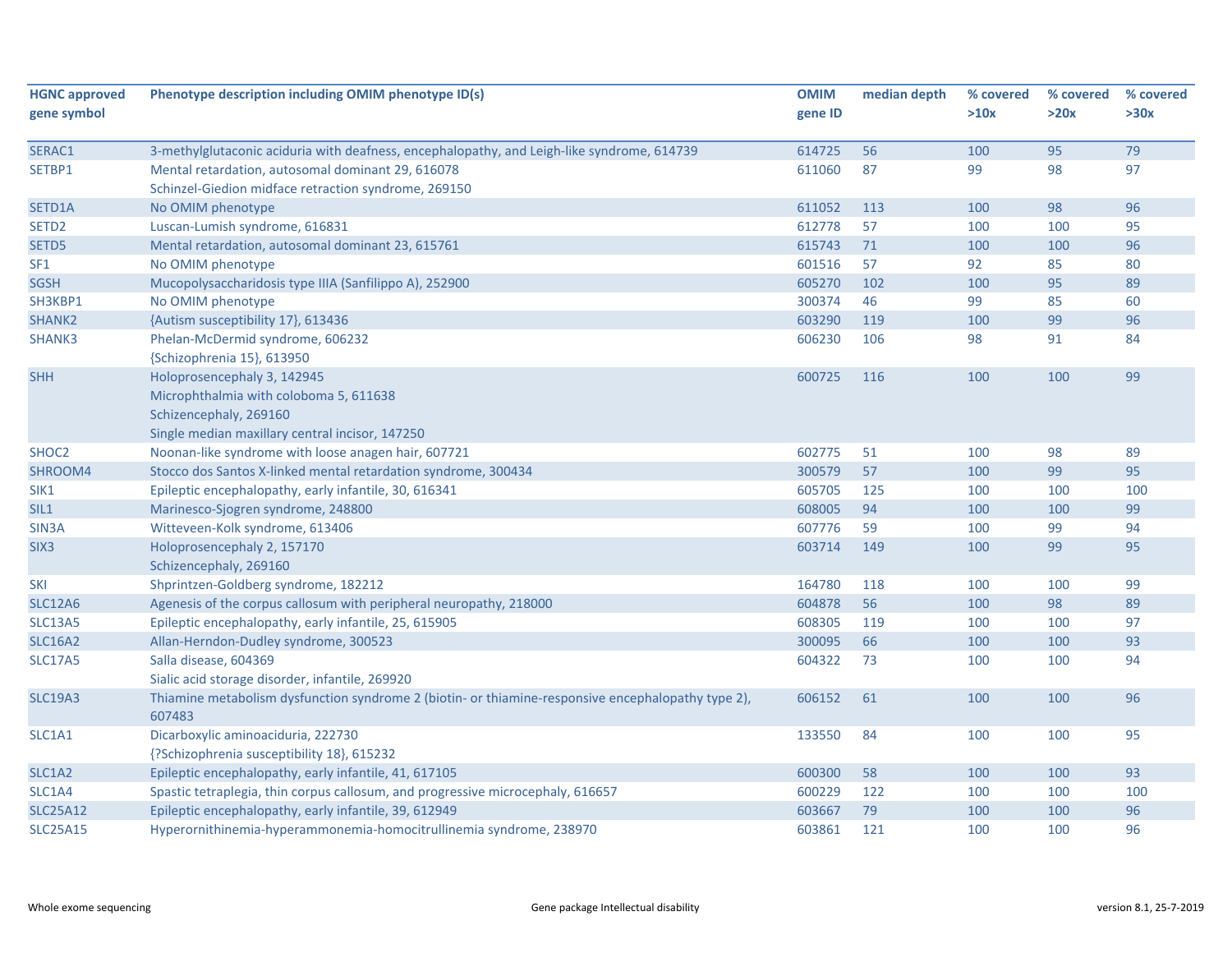| <b>HGNC approved</b><br>gene symbol | Phenotype description including OMIM phenotype ID(s)                                 | <b>OMIM</b><br>gene ID | median depth | % covered<br>>10x | % covered<br>>20x | % covered<br>>30x |
|-------------------------------------|--------------------------------------------------------------------------------------|------------------------|--------------|-------------------|-------------------|-------------------|
| <b>SLC25A19</b>                     | Microcephaly, Amish type, 607196                                                     | 606521                 | 99           | 100               | 100               | 99                |
|                                     | Thiamine metabolism dysfunction syndrome 4 (progressive polyneuropathy type), 613710 |                        |              |                   |                   |                   |
| <b>SLC25A22</b>                     | Epileptic encephalopathy, early infantile, 3, 609304                                 | 609302                 | 111          | 100               | 100               | 100               |
| SLC <sub>2</sub> A <sub>1</sub>     | Dystonia 9, 601042                                                                   | 138140                 | 117          | 100               | 100               | 100               |
|                                     | {Epilepsy, idiopathic generalized, susceptibility to, 12}, 614847                    |                        |              |                   |                   |                   |
|                                     | GLUT1 deficiency syndrome 1, infantile onset, severe, 606777                         |                        |              |                   |                   |                   |
|                                     | GLUT1 deficiency syndrome 2, childhood onset, 612126                                 |                        |              |                   |                   |                   |
|                                     | Stomatin-deficient cryohydrocytosis with neurologic defects, 608885                  |                        |              |                   |                   |                   |
| SLC33A1                             | Congenital cataracts, hearing loss, and neurodegeneration, 614482                    | 603690                 | 60           | 100               | 96                | 81                |
|                                     | Spastic paraplegia 42, autosomal dominant, 612539                                    |                        |              |                   |                   |                   |
| <b>SLC35A1</b>                      | Congenital disorder of glycosylation, type IIf, 603585                               | 605634                 | 60           | 100               | 100               | 93                |
| <b>SLC35A2</b>                      | Congenital disorder of glycosylation, type IIm, 300896                               | 314375                 | 68           | 100               | 100               | 99                |
| <b>SLC35A3</b>                      | ?Arthrogryposis, mental retardation, and seizures, 615553                            | 605632                 | 62           | 100               | 96                | 84                |
| <b>SLC35C1</b>                      | Congenital disorder of glycosylation, type IIc, 266265                               | 605881                 | 133          | 100               | 100               | 100               |
| <b>SLC39A12</b>                     | No OMIM phenotype                                                                    | 608734                 | 49           | 100               | 95                | 80                |
| <b>SLC39A8</b>                      | Congenital disorder of glycosylation, type IIn, 616721                               | 608732                 | 67           | 100               | 99                | 90                |
| SLC4A4                              | Renal tubular acidosis, proximal, with ocular abnormalities, 604278                  | 603345                 | 51           | 100               | 99                | 91                |
| SLC6A1                              | Myoclonic-atonic epilepsy, 616421                                                    | 137165                 | 104          | 100               | 100               | 99                |
| SLC6A17                             | Mental retardation, autosomal recessive 48, 616269                                   | 610299                 | 108          | 100               | 100               | 100               |
| SLC6A3                              | {Nicotine dependence, protection against}, 188890                                    | 126455                 | 99           | 100               | 100               | 100               |
|                                     | Parkinsonism-dystonia, infantile, 613135                                             |                        |              |                   |                   |                   |
| SLC6A8                              | Cerebral creatine deficiency syndrome 1, 300352                                      | 300036                 | 91           | 100               | 99                | 96                |
| SLC7A7                              | Lysinuric protein intolerance, 222700                                                | 603593                 | 67           | 100               | 99                | 94                |
| SLC9A6                              | Mental retardation, X-linked syndromic, Christianson type, 300243                    | 300231                 | 53           | 100               | 93                | 77                |
| SMAD4                               | Juvenile polyposis/hereditary hemorrhagic telangiectasia syndrome, 175050            | 600993                 | 69           | 100               | 100               | 96                |
|                                     | Myhre syndrome, 139210                                                               |                        |              |                   |                   |                   |
|                                     | Pancreatic cancer, somatic, 260350                                                   |                        |              |                   |                   |                   |
|                                     | Polyposis, juvenile intestinal, 174900                                               |                        |              |                   |                   |                   |
| SMARCA2                             | Nicolaides-Baraitser syndrome, 601358                                                | 600014                 | 81           | 98                | 98                | 94                |
| SMARCA4                             | Coffin-Siris syndrome 4, 614609                                                      | 603254                 | 119          | 100               | 100               | 100               |
|                                     | {Rhabdoid tumor predisposition syndrome 2}, 613325                                   |                        |              |                   |                   |                   |
| SMARCB1                             | Coffin-Siris syndrome 3, 614608                                                      | 601607                 | 121          | 100               | 100               | 98                |
|                                     | {Rhabdoid tumor predisposition syndrome 1}, 609322                                   |                        |              |                   |                   |                   |
|                                     | Rhabdoid tumors, somatic, 609322                                                     |                        |              |                   |                   |                   |
|                                     | {Schwannomatosis-1, susceptibility to}, 162091                                       |                        |              |                   |                   |                   |
| SMARCC <sub>2</sub>                 | No OMIM phenotype                                                                    | 601734                 | 67           | 100               | 99                | 92                |
| SMARCE1                             | Coffin-Siris syndrome 5, 616938                                                      | 603111                 | 51           | 100               | 100               | 91                |
|                                     | {Meningioma, familial, susceptibility to}, 607174                                    |                        |              |                   |                   |                   |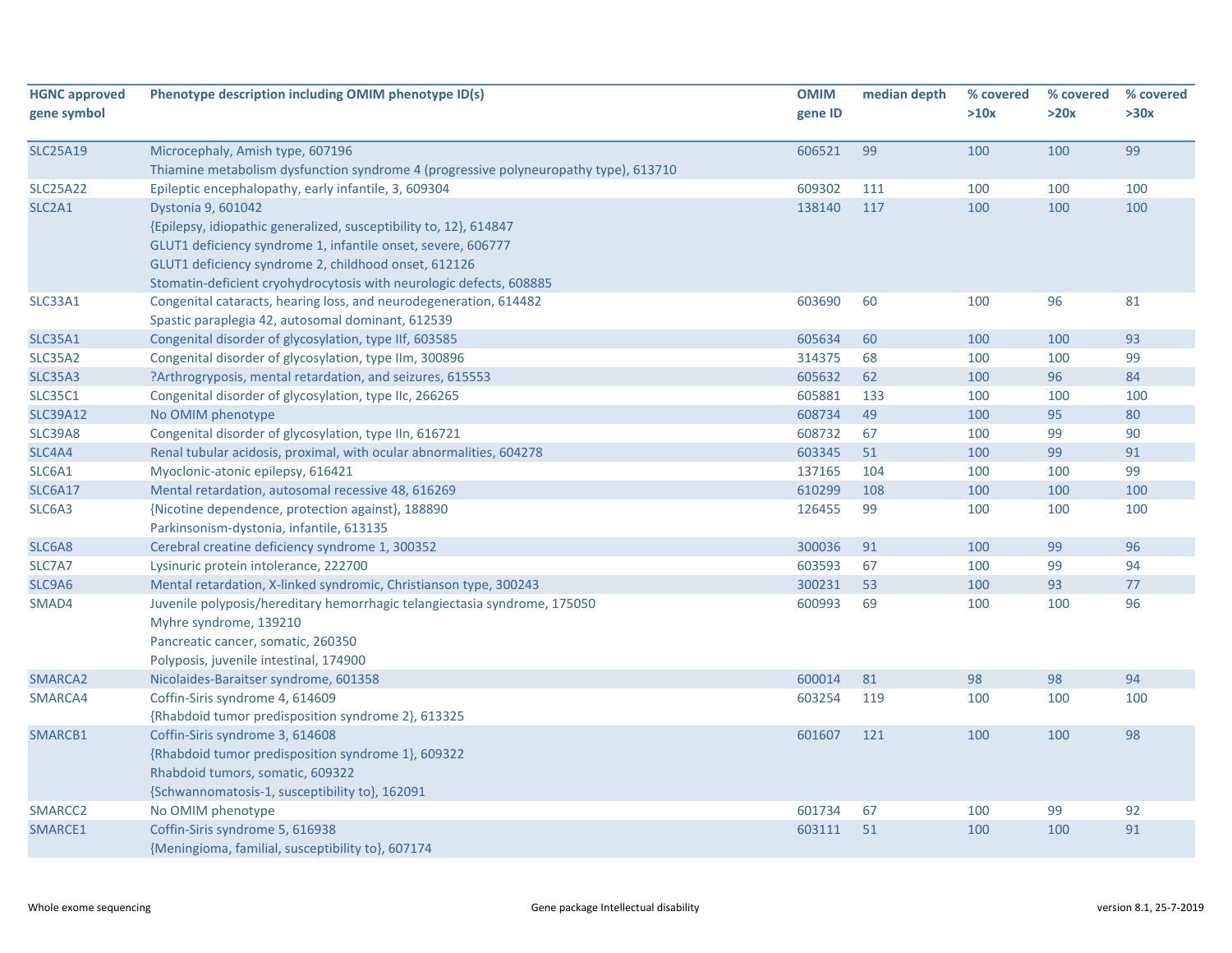| <b>HGNC approved</b> | Phenotype description including OMIM phenotype ID(s)                                       | <b>OMIM</b> | median depth | % covered | % covered | % covered |
|----------------------|--------------------------------------------------------------------------------------------|-------------|--------------|-----------|-----------|-----------|
| gene symbol          |                                                                                            | gene ID     |              | >10x      | >20x      | >30x      |
| SMC1A                | Cornelia de Lange syndrome 2, 300590                                                       | 300040      | 62           | 100       | 99        | 91        |
| SMC3                 | Cornelia de Lange syndrome 3, 610759                                                       | 606062      | 59           | 100       | 94        | 79        |
| SMOC1                | Microphthalmia with limb anomalies, 206920                                                 | 608488      | 99           | 100       | 100       | 95        |
| SMPD1                | Niemann-Pick disease, type A, 257200                                                       | 607608      | 130          | 100       | 100       | 98        |
|                      | Niemann-Pick disease, type B, 607616                                                       |             |              |           |           |           |
| SMPD4                | No OMIM phenotype                                                                          | 610457      | 108          | 100       | 100       | 97        |
| <b>SMS</b>           | Mental retardation, X-linked, Snyder-Robinson type, 309583                                 | 300105      | 36           | 95        | 80        | 59        |
| SNAP25               | ?Myasthenic syndrome, congenital, 18, 616330                                               | 600322      | 78           | 100       | 100       | 92        |
| SNAP29               | Cerebral dysgenesis, neuropathy, ichthyosis, and palmoplantar keratoderma syndrome, 609528 | 604202      | 142          | 100       | 100       | 100       |
| SNIP1                | Psychomotor retardation, epilepsy, and craniofacial dysmorphism, 614501                    | 608241      | 86           | 100       | 100       | 100       |
| SNRNP70              | No OMIM phenotype                                                                          | 180740      | 98           | 100       | 99        | 97        |
| <b>SNRPN</b>         | Prader-Willi syndrome, 176270                                                              | 182279      | 81           | 100       | 100       | 99        |
| <b>SNX14</b>         | Spinocerebellar ataxia, autosomal recessive 20, 616354                                     | 616105      | 56           | 100       | 97        | 83        |
| <b>SOBP</b>          | Mental retardation, anterior maxillary protrusion, and strabismus, 613671                  | 613667      | 120          | 100       | 97        | 93        |
| SON                  | ZTTK syndrome, 617140                                                                      | 182465      | 77           | 99        | 95        | 88        |
| <b>SOS1</b>          | ?Fibromatosis, gingival, 1, 135300                                                         | 182530      | 62           | 100       | 99        | 89        |
|                      | Noonan syndrome 4, 610733                                                                  |             |              |           |           |           |
| SOS <sub>2</sub>     | Noonan syndrome 9, 616559                                                                  | 601247      | 66           | 100       | 98        | 90        |
| SOX10                | PCWH syndrome, 609136                                                                      | 602229      | 67           | 100       | 96        | 86        |
|                      | Waardenburg syndrome, type 2E, with or without neurologic involvement, 611584              |             |              |           |           |           |
|                      | Waardenburg syndrome, type 4C, 613266                                                      |             |              |           |           |           |
| <b>SOX11</b>         | Mental retardation, autosomal dominant 27, 615866                                          | 600898      | 160          | 100       | 100       | 100       |
| SOX <sub>2</sub>     | Microphthalmia, syndromic 3, 206900                                                        | 184429      | 161          | 100       | 100       | 100       |
|                      | Optic nerve hypoplasia and abnormalities of the central nervous system, 206900             |             |              |           |           |           |
| SOX <sub>3</sub>     | Mental retardation, X-linked, with isolated growth hormone deficiency, 300123              | 313430      | 66           | 100       | 96        | 92        |
|                      | Panhypopituitarism, X-linked, 312000                                                       |             |              |           |           |           |
| SOX <sub>5</sub>     | Lamb-Shaffer syndrome, 616803                                                              | 604975      | 70           | 100       | 99        | 91        |
| <b>SPAST</b>         | Spastic paraplegia 4, autosomal dominant, 182601                                           | 604277      | 55           | 100       | 99        | 88        |
| SPATA5               | Epilepsy, hearing loss, and mental retardation syndrome, 616577                            | 613940      | 59           | 100       | 99        | 92        |
| <b>SPG11</b>         | Amyotrophic lateral sclerosis 5, juvenile, 602099                                          | 610844      | 72           | 100       | 99        | 95        |
|                      | Charcot-Marie-Tooth disease, axonal, type 2X, 616668                                       |             |              |           |           |           |
|                      | Spastic paraplegia 11, autosomal recessive, 604360                                         |             |              |           |           |           |
| SPOCK1               | No OMIM phenotype                                                                          | 602264      | 102          | 100       | 100       | 93        |
| SPRED1               | Legius syndrome, 611431                                                                    | 609291      | 49           | 100       | 96        | 87        |
| SPTAN1               | Epileptic encephalopathy, early infantile, 5, 613477                                       | 182810      | 86           | 100       | 100       | 97        |
| SPTBN2               | Spinocerebellar ataxia 5, 600224                                                           | 604985      | 116          | 100       | 100       | 100       |
|                      | Spinocerebellar ataxia, autosomal recessive 14, 615386                                     |             |              |           |           |           |
| <b>SRCAP</b>         | Floating-Harbor syndrome, 136140                                                           | 611421      | 116          | 100       | 100       | 99        |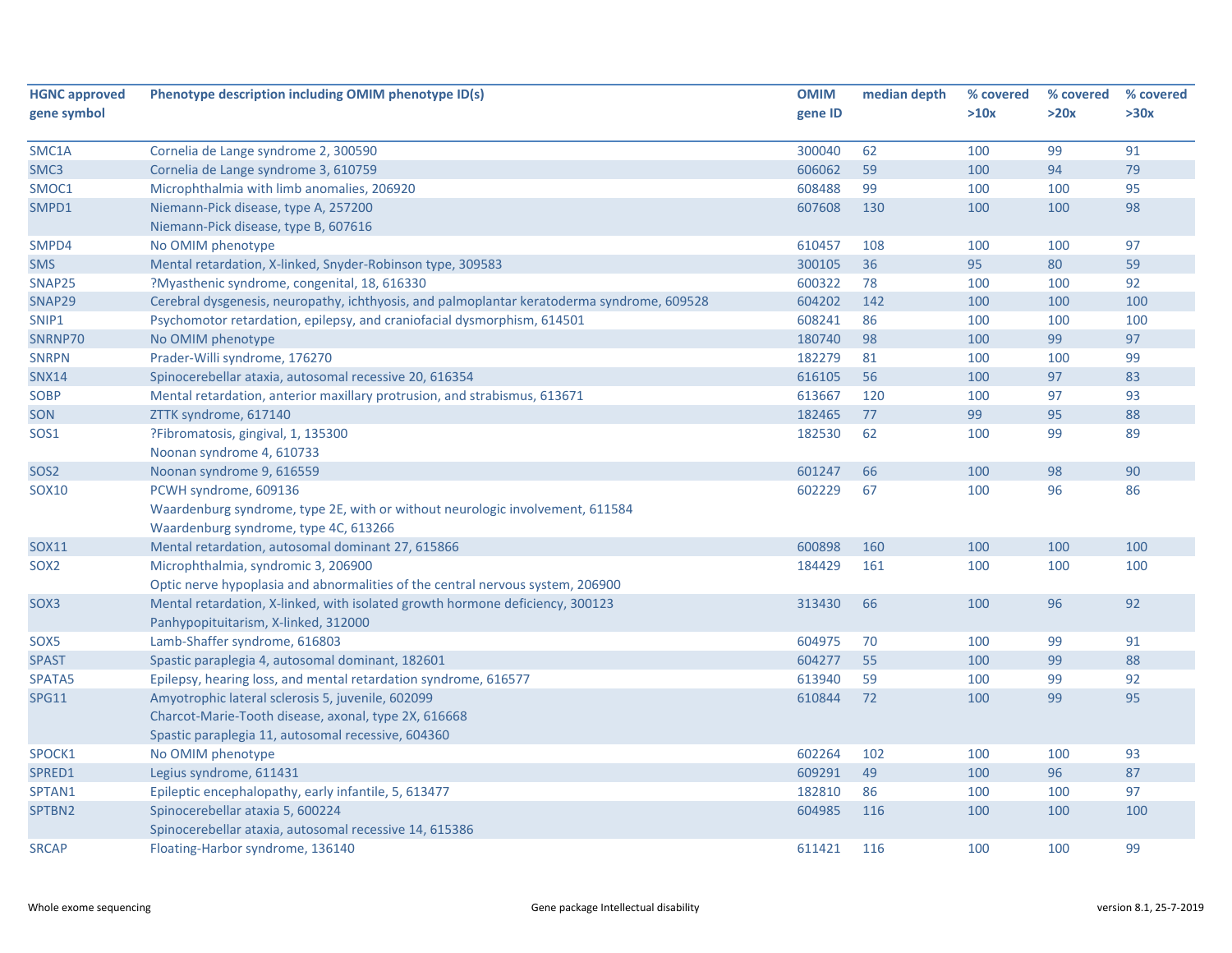| <b>HGNC approved</b> | Phenotype description including OMIM phenotype ID(s)                                                          | <b>OMIM</b> | median depth | % covered | % covered | % covered |
|----------------------|---------------------------------------------------------------------------------------------------------------|-------------|--------------|-----------|-----------|-----------|
| gene symbol          |                                                                                                               | gene ID     |              | >10x      | >20x      | >30x      |
| SRD5A3               | Congenital disorder of glycosylation, type Iq, 612379                                                         | 611715      | 107          | 100       | 99        | 95        |
|                      | Kahrizi syndrome, 612713                                                                                      |             |              |           |           |           |
| SRPX2                | ?Rolandic epilepsy, mental retardation, and speech dyspraxia, 300643                                          | 300642      | 48           | 100       | 98        | 87        |
| SSR4                 | Congenital disorder of glycosylation, type Iy, 300934                                                         | 300090      | 73           | 100       | 100       | 98        |
| ST3GAL3              | ?Epileptic encephalopathy, early infantile, 15, 615006                                                        | 606494      | 71           | 100       | 99        | 94        |
|                      | Mental retardation, autosomal recessive 12, 611090                                                            |             |              |           |           |           |
| ST3GAL5              | Salt and pepper developmental regression syndrome, 609056                                                     | 604402      | 47           | 99        | 90        | 77        |
| STAG1                | Mental retardation, autosomal dominant 47, 617635                                                             | 604358      | 42           | 100       | 94        | 74        |
| <b>STAMBP</b>        | Microcephaly-capillary malformation syndrome, 614261                                                          | 606247      | 64           | 100       | 100       | 93        |
| <b>STIL</b>          | Microcephaly 7, primary, autosomal recessive, 612703                                                          | 181590      | 56           | 100       | 99        | 94        |
| STRA6                | Microphthalmia, isolated, with coloboma 8, 601186                                                             | 610745      | 93           | 100       | 100       | 100       |
|                      | Microphthalmia, syndromic 9, 601186                                                                           |             |              |           |           |           |
| <b>STRADA</b>        | Polyhydramnios, megalencephaly, and symptomatic epilepsy, 611087                                              | 608626      | 91           | 100       | 100       | 97        |
| STT3A                | ?Congenital disorder of glycosylation, type Iw, 615596                                                        | 601134      | 52           | 100       | 99        | 95        |
| STT3B                | ?Congenital disorder of glycosylation, type Ix, 615597                                                        | 608605      | 79           | 100       | 99        | 93        |
| STX1B                | Generalized epilepsy with febrile seizures plus, type 9, 616172                                               | 601485      | 117          | 100       | 100       | 96        |
| STXBP1               | Epileptic encephalopathy, early infantile, 4, 612164                                                          | 602926      | 69           | 100       | 100       | 96        |
| <b>SUCLA2</b>        | Mitochondrial DNA depletion syndrome 5 (encephalomyopathic with or without methylmalonic aciduria),<br>612073 | 603921      | 51           | 100       | 96        | 81        |
| SUCLG1               | Mitochondrial DNA depletion syndrome 9 (encephalomyopathic type with methylmalonic aciduria), 245400          | 611224      | 82           | 100       | 100       | 99        |
| <b>SUCO</b>          | No OMIM phenotype                                                                                             | No id       | 53           | 100       | 99        | 90        |
| SUMF1                | Multiple sulfatase deficiency, 272200                                                                         | 607939      | 83           | 100       | 100       | 96        |
| <b>SUOX</b>          | Sulfite oxidase deficiency, 272300                                                                            | 606887      | 124          | 100       | 100       | 100       |
| SURF1                | Charcot-Marie-Tooth disease, type 4K, 616684                                                                  | 185620      | 78           | 95        | 89        | 87        |
|                      | Leigh syndrome, due to COX IV deficiency, 256000                                                              |             |              |           |           |           |
| <b>SUZ12</b>         | No OMIM phenotype                                                                                             | 606245      | 61           | 100       | 97        | 90        |
| SYN1                 | Epilepsy, X-linked, with variable learning disabilities and behavior disorders, 300491                        | 313440      | 55           | 100       | 99        | 89        |
| <b>SYNCRIP</b>       | No OMIM phenotype                                                                                             | 616686      | 58           | 96        | 87        | 72        |
| SYNE1                | Emery-Dreifuss muscular dystrophy 4, autosomal dominant, 612998                                               | 608441      | 67           | 100       | 99        | 93        |
|                      | Spinocerebellar ataxia, autosomal recessive 8, 610743                                                         |             |              |           |           |           |
| SYNGAP1              | Mental retardation, autosomal dominant 5, 612621                                                              | 603384      | 151          | 98        | 98        | 98        |
| <b>SYP</b>           | Mental retardation, X-linked 96, 300802                                                                       | 313475      | 67           | 100       | 100       | 95        |
| SYT1                 | No OMIM phenotype                                                                                             | 185605      | 86           | 100       | 100       | 97        |
| <b>SYT14</b>         | Spinocerebellar ataxia, autosomal recessive 11, 614229                                                        | 610949      | 51           | 99        | 93        | 81        |
| SZT <sub>2</sub>     | Epileptic encephalopathy, early infantile, 18, 615476                                                         | 615463      | 105          | 100       | 100       | 99        |
| TAF1                 | Dystonia-Parkinsonism, X-linked, 314250                                                                       | 313650      | 43           | 100       | 94        | 75        |
|                      | Mental retardation, X-linked, syndromic 33, 300966                                                            |             |              |           |           |           |
| TAF <sub>2</sub>     | Mental retardation, autosomal recessive 40, 615599                                                            | 604912      | 55           | 100       | 97        | 84        |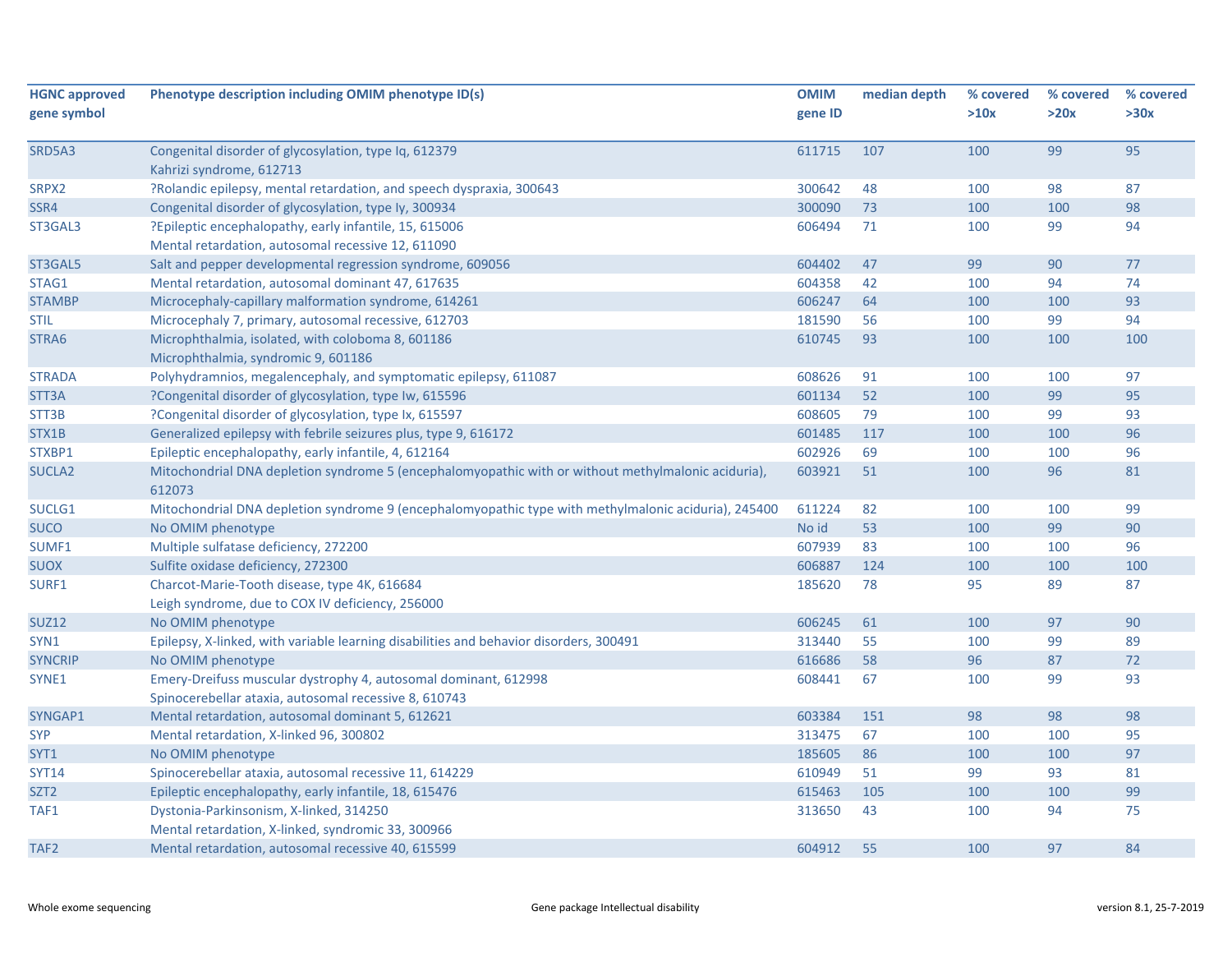| <b>HGNC approved</b><br>gene symbol | Phenotype description including OMIM phenotype ID(s)                                          | <b>OMIM</b><br>gene ID | median depth | % covered<br>>10x | % covered<br>>20x | % covered<br>>30x |
|-------------------------------------|-----------------------------------------------------------------------------------------------|------------------------|--------------|-------------------|-------------------|-------------------|
| <b>TAT</b>                          | Tyrosinemia, type II, 276600                                                                  | 613018                 | 54           | 100               | 100               | 94                |
| <b>TBC1D20</b>                      | Warburg micro syndrome 4, 615663                                                              | 611663                 | 67           | 100               | 93                | 93                |
| <b>TBC1D24</b>                      | DOORS syndrome, 220500                                                                        | 613577                 | 147          | 100               | 100               | 99                |
|                                     | Deafness, autosomal recessive 86, 614617                                                      |                        |              |                   |                   |                   |
|                                     | Deafness, autosomal dominant 65, 616044                                                       |                        |              |                   |                   |                   |
|                                     | Epileptic encephalopathy, early infantile, 16, 615338                                         |                        |              |                   |                   |                   |
|                                     | Myoclonic epilepsy, infantile, familial, 605021                                               |                        |              |                   |                   |                   |
| <b>TBC1D7</b>                       | Macrocephaly/megalencephaly syndrome, autosomal recessive, 248000                             | 612655                 | 48           | 100               | 97                | 84                |
| <b>TBCD</b>                         | Encephalopathy, progressive, early-onset, with brain atrophy and thin corpus callosum, 617193 | 604649                 | 99           | 100               | 99                | 94                |
| <b>TBCE</b>                         | Encephalopathy, progressive, with amyotrophy and optic atrophy, 617207                        | 604934                 | 53           | 99                | 95                | 82                |
|                                     | Hypoparathyroidism-retardation-dysmorphism syndrome, 241410                                   |                        |              |                   |                   |                   |
|                                     | Kenny-Caffey syndrome, type 1, 244460                                                         |                        |              |                   |                   |                   |
| <b>TBCK</b>                         | Hypotonia, infantile, with psychomotor retardation and characteristic facies 3, 616900        | 616899                 | 45           | 100               | 97                | 78                |
| TBL1XR1                             | Mental retardation, autosomal dominant 41, 616944                                             | 608628                 | 64           | 100               | 95                | 86                |
|                                     | Pierpont syndrome, 602342                                                                     |                        |              |                   |                   |                   |
| <b>TBP</b>                          | {Parkinson disease, susceptibility to}, 168600                                                | 600075                 | 63           | 100               | 99                | 92                |
|                                     | Spinocerebellar ataxia 17, 607136                                                             |                        |              |                   |                   |                   |
| TBR1                                | No OMIM phenotype                                                                             | 604616                 | 126          | 100               | 100               | 97                |
| TBX1                                | Conotruncal anomaly face syndrome, 217095                                                     | 602054                 | 81           | 94                | 85                | 79                |
|                                     | DiGeorge syndrome, 188400                                                                     |                        |              |                   |                   |                   |
|                                     | Tetralogy of Fallot, 187500                                                                   |                        |              |                   |                   |                   |
|                                     | Velocardiofacial syndrome, 192430                                                             |                        |              |                   |                   |                   |
| <b>TCF12</b>                        | Craniosynostosis 3, 615314                                                                    | 600480                 | 61           | 100               | 100               | 95                |
| <b>TCF20</b>                        | No OMIM phenotype                                                                             | 603107                 | 95           | 100               | 100               | 100               |
| TCF4                                | Corneal dystrophy, Fuchs endothelial, 3, 613267                                               | 602272                 | 63           | 100               | 99                | 93                |
|                                     | Pitt-Hopkins syndrome, 610954                                                                 |                        |              |                   |                   |                   |
| TCF7L2                              | {Diabetes mellitus, type 2, susceptibility to}, 125853                                        | 602228                 | 91           | 100               | 99                | 91                |
| TCN <sub>2</sub>                    | Transcobalamin II deficiency, 275350                                                          | 613441                 | 107          | 100               | 100               | 100               |
| TCTN3                               | Joubert syndrome 18, 614815                                                                   | 613847                 | 59           | 100               | 100               | 94                |
|                                     | Orofaciodigital syndrome IV, 258860                                                           |                        |              |                   |                   |                   |
| TDP2                                | Spinocerebellar ataxia, autosomal recessive 23, 616949                                        | 605764                 | 102          | 100               | 100               | 96                |
| TECPR2                              | Spastic paraplegia 49, autosomal recessive, 615031                                            | 615000                 | 92           | 100               | 100               | 99                |
| <b>TECR</b>                         | Mental retardation, autosomal recessive 14, 614020                                            | 610057                 | 135          | 100               | 100               | 99                |
| TELO <sub>2</sub>                   | You-Hoover-Fong syndrome, 616954                                                              | 611140                 | 117          | 100               | 98                | 94                |
| TFAP2A                              | Branchiooculofacial syndrome, 113620                                                          | 107580                 | 93           | 100               | 100               | 100               |
| TGFBR1                              | Loeys-Dietz syndrome 1, 609192                                                                | 190181                 | 161          | 96                | 93                | 93                |
|                                     | {Multiple self-healing squamous epithelioma, susceptibility to}, 132800                       |                        |              |                   |                   |                   |

Whole exome sequencing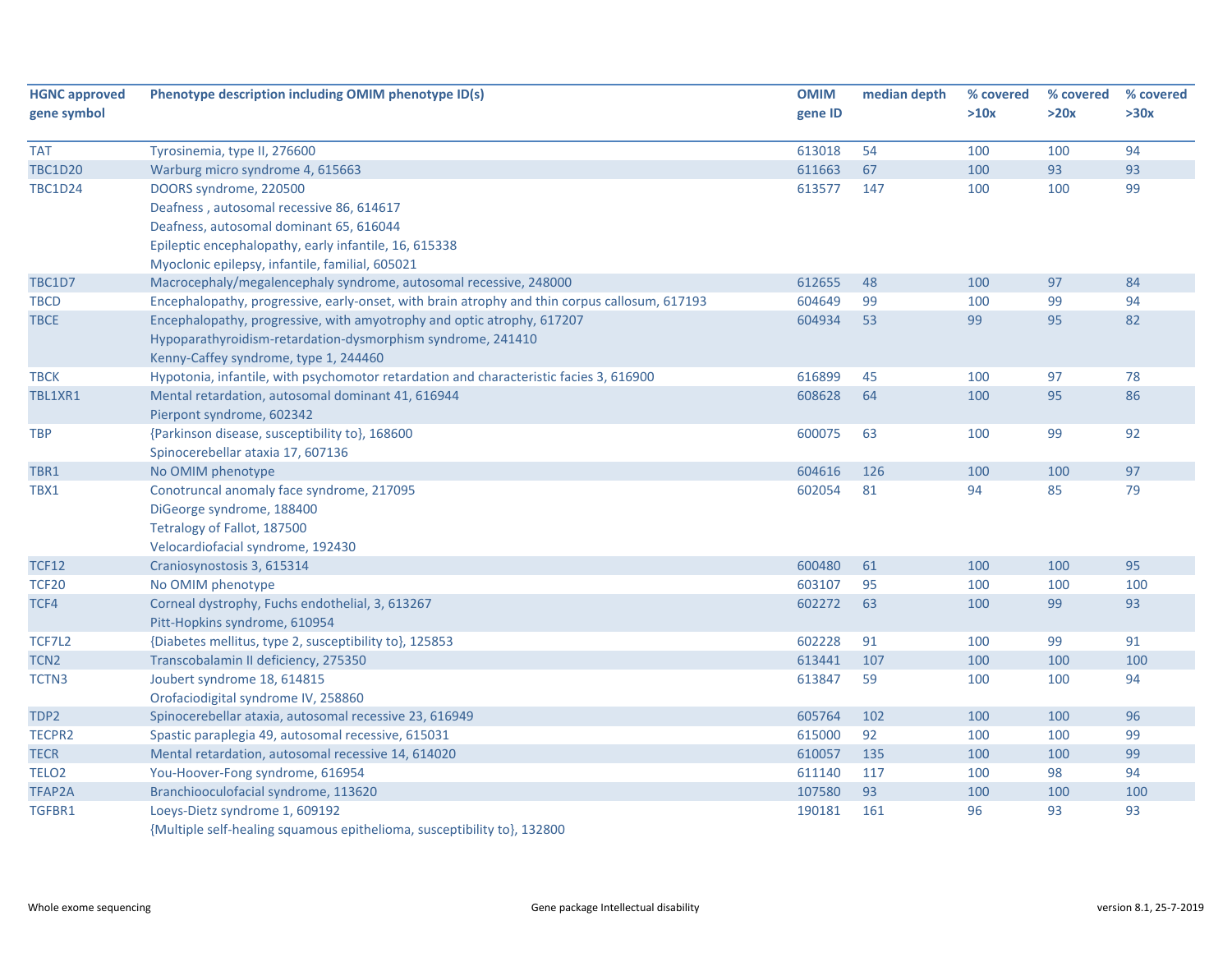| <b>HGNC approved</b> | Phenotype description including OMIM phenotype ID(s)                                             | <b>OMIM</b> | median depth | % covered | % covered | % covered |
|----------------------|--------------------------------------------------------------------------------------------------|-------------|--------------|-----------|-----------|-----------|
| gene symbol          |                                                                                                  | gene ID     |              | >10x      | >20x      | >30x      |
|                      |                                                                                                  | 190182      | 200          | 100       | 100       | 100       |
| TGFBR2               | Colorectal cancer, hereditary nonpolyposis, type 6, 614331<br>Esophageal cancer, somatic, 133239 |             |              |           |           |           |
|                      | Loeys-Dietz syndrome 2, 610168                                                                   |             |              |           |           |           |
|                      | Holoprosencephaly 4, 142946                                                                      | 602630      | 138          |           | 100       | 100       |
| TGIF1                |                                                                                                  | 191290      | 92           | 100       | 99        | 94        |
| <b>TH</b>            | Segawa syndrome, recessive, 605407                                                               |             |              | 100       |           |           |
| THOC <sub>2</sub>    | Mental retardation, X-linked 12/35, 300957                                                       | 300395      | 37           | 100       | 88        | 59        |
| THOC <sub>6</sub>    | Beaulieu-Boycott-Innes syndrome, 613680                                                          | 615403      | 184          | 100       | 100       | 100       |
| <b>THRB</b>          | Thyroid hormone resistance, 188570                                                               | 190160      | 75           | 100       | 100       | 97        |
|                      | Thyroid hormone resistance, autosomal recessive, 274300                                          |             |              |           |           |           |
|                      | Thyroid hormone resistance, selective pituitary, 145650                                          |             |              |           |           |           |
| <b>TIMM8A</b>        | Mohr-Tranebjaerg syndrome, 304700                                                                | 300356      | 131          | 100       | 100       | 100       |
| TINF <sub>2</sub>    | Dyskeratosis congenita, autosomal dominant 3, 613990<br>Revesz syndrome, 268130                  | 604319      | 140          | 100       | 100       | 100       |
| TLK <sub>2</sub>     | No OMIM phenotype                                                                                | 608439      | 50           | 95        | 78        | 59        |
| <b>TM4SF20</b>       | {Specific language impairment 5}, 615432                                                         | 615404      | 50           | 100       | 99        | 92        |
| TMCO1                | Craniofacial dysmorphism, skeletal anomalies, and mental retardation syndrome, 213980            | 614123      | 98           | 100       | 99        | 90        |
| <b>TMEM165</b>       | Congenital disorder of glycosylation, type IIk, 614727                                           | 614726      | 109          | 100       | 100       | 98        |
| <b>TMEM231</b>       | Joubert syndrome 20, 614970                                                                      | 614949      | 101          | 100       | 100       | 99        |
|                      | Meckel syndrome 11, 615397                                                                       |             |              |           |           |           |
| TMEM237              | Joubert syndrome 14, 614424                                                                      | 614423      | 48           | 100       | 96        | 83        |
| <b>TMEM240</b>       | Spinocerebellar ataxia 21, 607454                                                                | 616101      | 93           | 100       | 100       | 100       |
| TMEM67               | {Bardet-Biedl syndrome 14, modifier of}, 615991                                                  | 609884      | 68           | 100       | 99        | 87        |
|                      | COACH syndrome, 216360                                                                           |             |              |           |           |           |
|                      | Joubert syndrome 6, 610688                                                                       |             |              |           |           |           |
|                      | Meckel syndrome 3, 607361                                                                        |             |              |           |           |           |
|                      | Nephronophthisis 11, 613550                                                                      |             |              |           |           |           |
| TMEM70               | Mitochondrial complex V (ATP synthase) deficiency, nuclear type 2, 614052                        | 612418      | 81           | 100       | 100       | 93        |
| <b>TMLHE</b>         | {Autism, susceptibility to, X-linked 6}, 300872                                                  | 300777      | 35           | 100       | 93        | 65        |
| <b>TMPRSS7</b>       | No OMIM phenotype                                                                                | No id       | 45           | 100       | 98        | 88        |
| TMTC3                | Lissencephaly 8, 617255                                                                          | 617218      | 63           | 100       | 98        | 89        |
| TMX2                 | No OMIM phenotype                                                                                | 616715      | 61           | 100       | 93        | 86        |
| <b>TNIK</b>          | Mental retardation, autosomal recessive 54, 617028                                               | 610005      | 49           | 100       | 97        | 86        |
| TOE1                 | Pontocerebellar hypoplasia, type 7, 614969                                                       | 613931      | 89           | 100       | 99        | 97        |
| TPI1                 | Hemolytic anemia due to triosephosphate isomerase deficiency, 615512                             | 190450      | 112          | 100       | 99        | 96        |
| <b>TPO</b>           | Thyroid dyshormonogenesis 2A, 274500                                                             | 606765      | 107          | 100       | 100       | 99        |
| TPP1                 | Ceroid lipofuscinosis, neuronal, 2, 204500                                                       | 607998      | 87           | 100       | 100       | 99        |
|                      | Spinocerebellar ataxia, autosomal recessive 7, 609270                                            |             |              |           |           |           |
| <b>TRAIP</b>         | Seckel syndrome 9, 616777                                                                        | 605958      | 82           | 100       | 100       | 100       |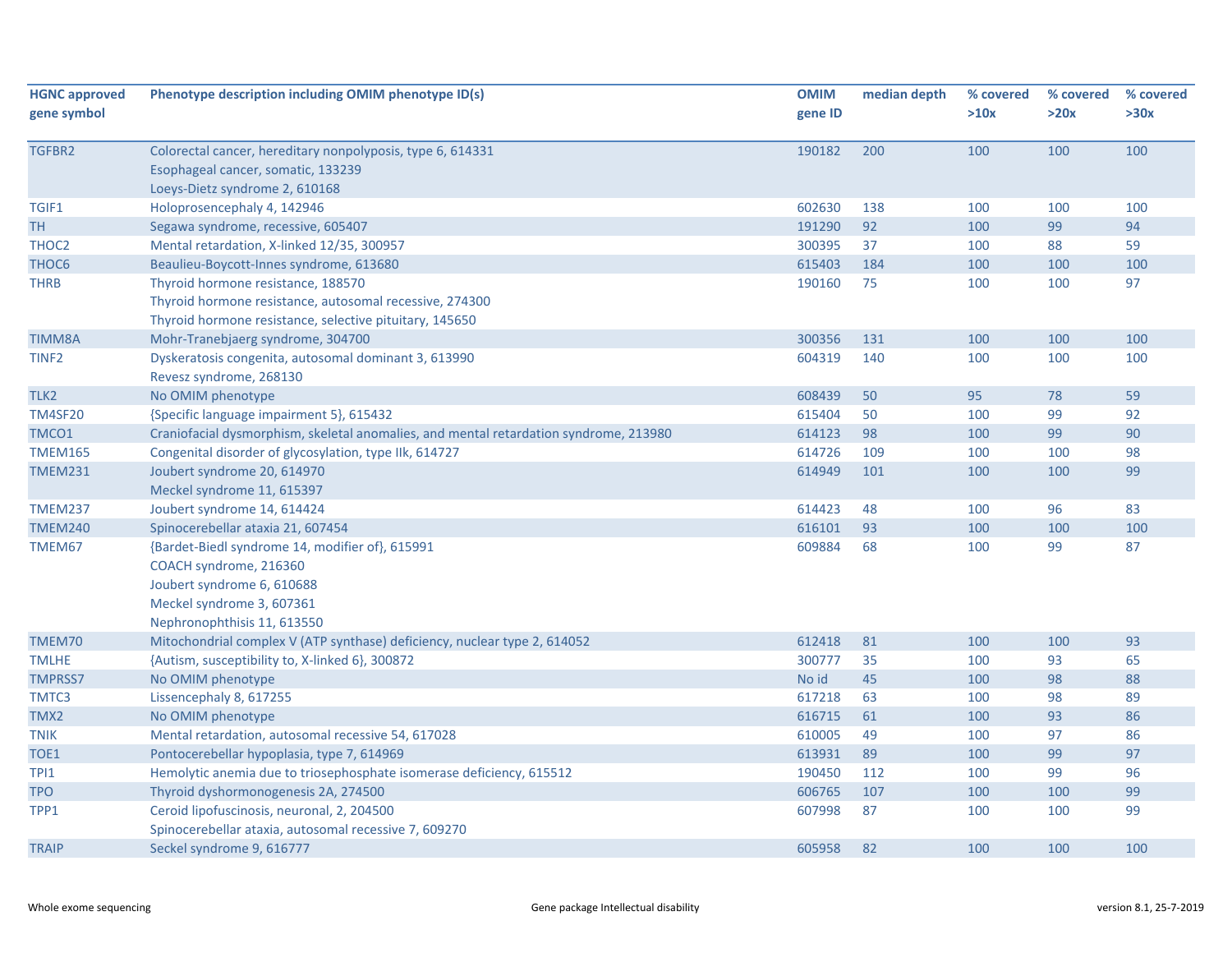| <b>HGNC approved</b><br>gene symbol | Phenotype description including OMIM phenotype ID(s)                                                                                                 | <b>OMIM</b><br>gene ID | median depth | % covered<br>>10x | % covered<br>>20x | % covered<br>>30x |
|-------------------------------------|------------------------------------------------------------------------------------------------------------------------------------------------------|------------------------|--------------|-------------------|-------------------|-------------------|
|                                     |                                                                                                                                                      |                        |              |                   |                   |                   |
| TRAPPC11                            | Muscular dystrophy, limb-girdle, type 2S, 615356                                                                                                     | 614138                 | 51           | 100               | 96                | 84                |
| <b>TRAPPC6B</b>                     | Neurodevelopmental disorder with microcephaly, epilepsy, and brain atrophy, 617862                                                                   | 610397                 | 52           | 100               | 92                | $71\,$            |
| <b>TRAPPC9</b>                      | Mental retardation, autosomal recessive 13, 613192                                                                                                   | 611966                 | 93           | 100               | 100               | 97                |
| TREX1                               | Aicardi-Goutieres syndrome 1, dominant and recessive, 225750<br>Chilblain lupus, 610448<br>{Systemic lupus erythematosus, susceptibility to}, 152700 | 606609                 | 217          | 100               | 100               | 100               |
|                                     | Vasculopathy, retinal, with cerebral leukodystrophy, 192315                                                                                          |                        |              |                   |                   |                   |
| TRIM32                              | ?Bardet-Biedl syndrome 11, 615988                                                                                                                    | 602290                 | 96           | 100               | 100               | 100               |
|                                     | Muscular dystrophy, limb-girdle, type 2H, 254110                                                                                                     |                        |              |                   |                   |                   |
| <b>TRIO</b>                         | Mental retardation, autosomal dominant 44, 617061                                                                                                    | 601893                 | 89           | 99                | 99                | 96                |
| <b>TRIP12</b>                       | Mental retardation, autosomal dominant 49, 617752                                                                                                    | 604506                 | 63           | 100               | 99                | 92                |
| TRMT1                               | No OMIM phenotype                                                                                                                                    | 611669                 | 96           | 100               | 99                | 93                |
| TRMT10A                             | Microcephaly, short stature, and impaired glucose metabolism 1, 616033                                                                               | 616013                 | 76           | 100               | 99                | 88                |
| TSC1                                | Focal cortical dysplasia, type II, somatic, 607341                                                                                                   | 605284                 | 153          | 100               | 100               | 100               |
|                                     | Lymphangioleiomyomatosis, 606690                                                                                                                     |                        |              |                   |                   |                   |
|                                     | Tuberous sclerosis-1, 191100                                                                                                                         |                        |              |                   |                   |                   |
| TSC <sub>2</sub>                    | ?Focal cortical dysplasia, type II, somatic, 607341                                                                                                  | 191092                 | 189          | 100               | 100               | 100               |
|                                     | Lymphangioleiomyomatosis, somatic, 606690                                                                                                            |                        |              |                   |                   |                   |
|                                     | Tuberous sclerosis-2, 613254                                                                                                                         |                        |              |                   |                   |                   |
| <b>TSEN15</b>                       | Pontocerebellar hypoplasia, type 2F, 617026                                                                                                          | 608756                 | 66           | 100               | 100               | 100               |
| <b>TSEN54</b>                       | Pontocerebellar hypoplasia type 2A, 277470                                                                                                           | 608755                 | 103          | 99                | 96                | 96                |
|                                     | Pontocerebellar hypoplasia type 4, 225753                                                                                                            |                        |              |                   |                   |                   |
|                                     | ?Pontocerebellar hypoplasia type 5, 610204                                                                                                           |                        |              |                   |                   |                   |
| <b>TSHB</b>                         | Hypothyroidism, congenital, nongoitrous 4, 275100                                                                                                    | 188540                 | 79           | 100               | 100               | 100               |
| <b>TSPAN7</b>                       | Mental retardation, X-linked 58, 300210                                                                                                              | 300096                 | 47           | 100               | 98                | 80                |
| <b>TTC19</b>                        | Mitochondrial complex III deficiency, nuclear type 2, 615157                                                                                         | 613814                 | 46           | 100               | 93                | 72                |
| TTC37                               | Trichohepatoenteric syndrome 1, 222470                                                                                                               | 614589                 | 50           | 100               | 98                | 87                |
| TTC8                                | Bardet-Biedl syndrome 8, 615985                                                                                                                      | 608132                 | 57           | 100               | 99                | 87                |
|                                     | ?Retinitis pigmentosa 51, 613464                                                                                                                     |                        |              |                   |                   |                   |
| TTI <sub>2</sub>                    | Mental retardation, autosomal recessive 39, 615541                                                                                                   | 614426                 | 57           | 100               | 100               | 94                |
| <b>TUBA1A</b>                       | Lissencephaly 3, 611603                                                                                                                              | 602529                 | 101          | 100               | 100               | 100               |
| TUBA8                               | Cortical dysplasia, complex, with other brain malformations 8, 613180                                                                                | 605742                 | 105          | 100               | 100               | 100               |
| <b>TUBB</b>                         | Cortical dysplasia, complex, with other brain malformations 6, 615771                                                                                | 191130                 | 174          | 100               | 99                | 96                |
|                                     | Symmetric circumferential skin creases, congenital, 1, 156610                                                                                        |                        |              |                   |                   |                   |
| <b>TUBB2A</b>                       | Cortical dysplasia, complex, with other brain malformations 5, 615763                                                                                | 615101                 | 242          | 100               | 99                | 95                |
| <b>TUBB2B</b>                       | Cortical dysplasia, complex, with other brain malformations 7, 610031                                                                                | 612850                 | 250          | 100               | 100               | 100               |
| TUBB3                               | Cortical dysplasia, complex, with other brain malformations 1, 614039<br>Fibrosis of extraocular muscles, congenital, 3A, 600638                     | 602661                 | 245          | 100               | 100               | 95                |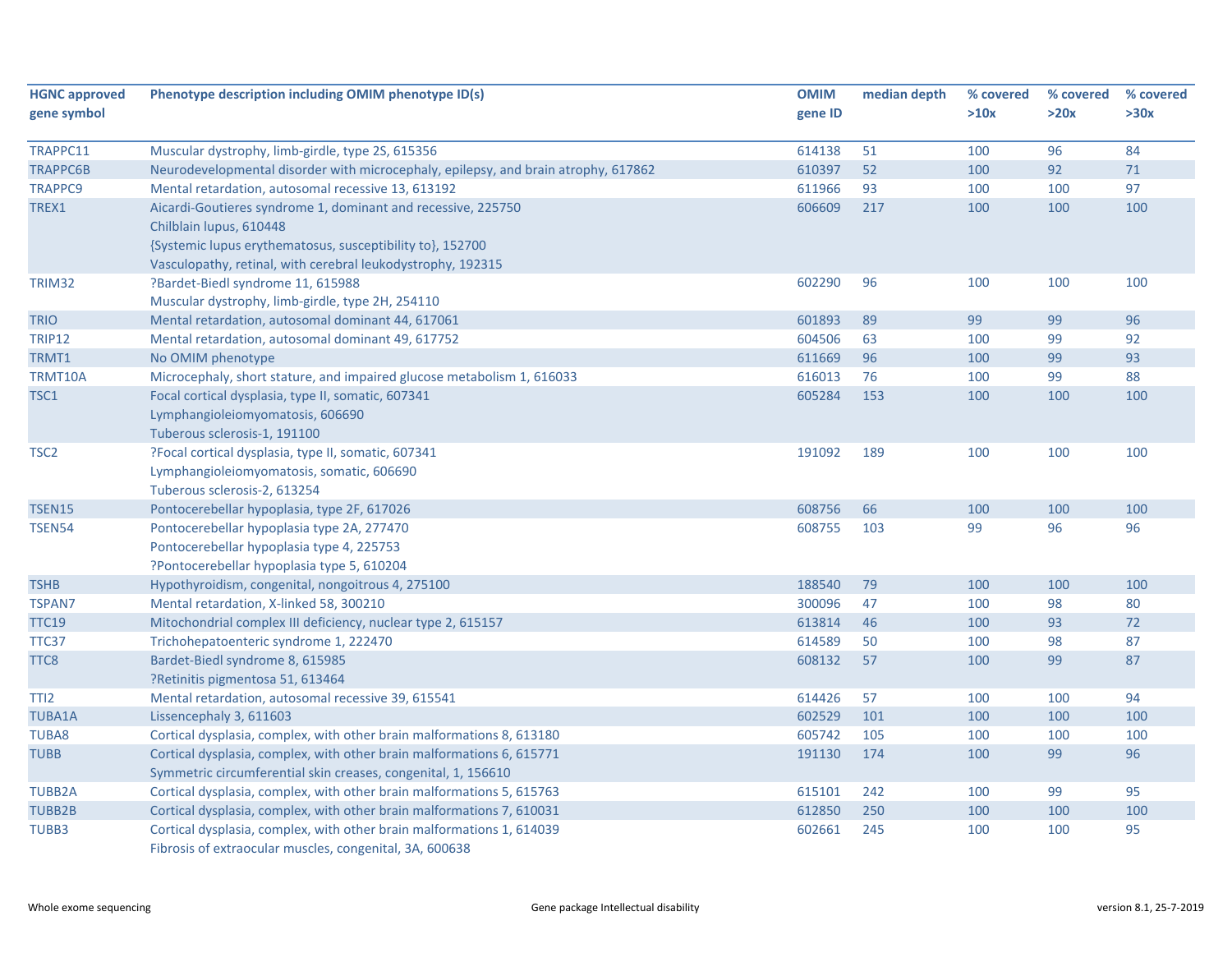| <b>HGNC approved</b> | Phenotype description including OMIM phenotype ID(s)                                                | <b>OMIM</b> | median depth | % covered | % covered | % covered |
|----------------------|-----------------------------------------------------------------------------------------------------|-------------|--------------|-----------|-----------|-----------|
| gene symbol          |                                                                                                     | gene ID     |              | >10x      | >20x      | >30x      |
| <b>TUBB4A</b>        | Dystonia 4, torsion, autosomal dominant, 128101                                                     | 602662      | 216          | 100       | 100       | 99        |
|                      | Leukodystrophy, hypomyelinating, 6, 612438                                                          |             |              |           |           |           |
| <b>TUBG1</b>         | Cortical dysplasia, complex, with other brain malformations 4, 615412                               | 191135      | 168          | 100       | 100       | 100       |
| <b>TUBGCP4</b>       | Microcephaly and chorioretinopathy, autosomal recessive, 3, 616335                                  | 609610      | 65           | 100       | 98        | 90        |
| <b>TUBGCP6</b>       | Microcephaly and chorioretinopathy, autosomal recessive, 1, 251270                                  | 610053      | 147          | 100       | 100       | 99        |
| TUSC <sub>3</sub>    | Mental retardation, autosomal recessive 7, 611093                                                   | 601385      | 64           | 100       | 100       | 91        |
| <b>TWIST1</b>        | Craniosynostosis 1, 123100                                                                          | 601622      | 137          | 100       | 100       | 97        |
|                      | Robinow-Sorauf syndrome, 180750                                                                     |             |              |           |           |           |
|                      | Saethre-Chotzen syndrome with or without eyelid anomalies, 101400                                   |             |              |           |           |           |
|                      | Sweeney-Cox syndrome, 617746                                                                        |             |              |           |           |           |
| <b>TWNK</b>          | Mitochondrial DNA depletion syndrome 7 (hepatocerebral type), 271245                                | 606075      | 130          | 100       | 100       | 100       |
|                      | Perrault syndrome 5, 616138                                                                         |             |              |           |           |           |
|                      | Progressive external ophthalmoplegia with mitochondrial DNA deletions, autosomal dominant 3, 609286 |             |              |           |           |           |
| UBA5                 | Epileptic encephalopathy, early infantile, 44, 617132                                               | 610552      | 41           | 100       | 87        | 62        |
|                      | ?Spinocerebellar ataxia, autosomal recessive 24, 617133                                             |             |              |           |           |           |
| UBE2A                | Mental retardation, X-linked syndromic, Nascimento-type, 300860                                     | 312180      | 52           | 100       | 93        | 75        |
| UBE3A                | Angelman syndrome, 105830                                                                           | 601623      | 54           | 100       | 100       | 94        |
| UBE3B                | Kaufman oculocerebrofacial syndrome, 244450                                                         | 608047      | 110          | 100       | 100       | 97        |
| UBR1                 | Johanson-Blizzard syndrome, 243800                                                                  | 605981      | 52           | 100       | 98        | 87        |
| <b>UNC80</b>         | Hypotonia, infantile, with psychomotor retardation and characteristic facies 2, 616801              | 612636      | 65           | 100       | 99        | 94        |
| UPB1                 | Beta-ureidopropionase deficiency, 613161                                                            | 606673      | 91           | 100       | 100       | 99        |
| UPF3B                | Mental retardation, X-linked, syndromic 14, 300676                                                  | 300298      | 68           | 100       | 97        | 83        |
| UQCC2                | ?Mitochondrial complex III deficiency, nuclear type 7, 615824                                       | 614461      | 127          | 100       | 100       | 100       |
| <b>UQCRQ</b>         | Mitochondrial complex III deficiency, nuclear type 4, 615159                                        | 612080      | 120          | 100       | 100       | 100       |
| UROC1                | ?Urocanase deficiency, 276880                                                                       | 613012      | 107          | 100       | 100       | 99        |
| <b>USP18</b>         | Pseudo-TORCH syndrome 2, 617397                                                                     | 607057      | 120          | 100       | 95        | 95        |
| USP27X               | Mental retardation, X-linked 105, 300984                                                            | 300975      | 68           | 100       | 100       | 95        |
| USP7                 | No OMIM phenotype                                                                                   | 602519      | 40           | 97        | 86        | 67        |
| USP9X                | Mental retardation, X-linked 99, 300919                                                             | 300072      | 55           | 100       | 97        | 89        |
|                      | Mental retardation, X-linked 99, syndromic, female-restricted, 300968                               |             |              |           |           |           |
| <b>UTRN</b>          | No OMIM phenotype                                                                                   | 128240      | 66           | 100       | 99        | 95        |
| <b>VLDLR</b>         | Cerebellar hypoplasia and mental retardation with or without quadrupedal locomotion 1, 224050       | 192977      | 59           | 100       | 100       | 93        |
| <b>VPS11</b>         | Leukodystrophy, hypomyelinating, 12, 616683                                                         | 608549      | 86           | 100       | 100       | 97        |
| VPS13B               | Cohen syndrome, 216550                                                                              | 607817      | 63           | 100       | 98        | 91        |
| VPS13C               | Parkinson disease 23, autosomal recessive, early onset, 616840                                      | 608879      | 43           | 100       | 94        | 76        |
| VPS37A               | Spastic paraplegia 53, autosomal recessive, 614898                                                  | 609927      | 39           | 100       | 97        | 73        |
| <b>VPS53</b>         | Pontocerebellar hypoplasia, type 2E, 615851                                                         | 615850      | 75           | 100       | 99        | 93        |
| VRK1                 | Pontocerebellar hypoplasia type 1A, 607596                                                          | 602168      | 46           | 100       | 97        | 84        |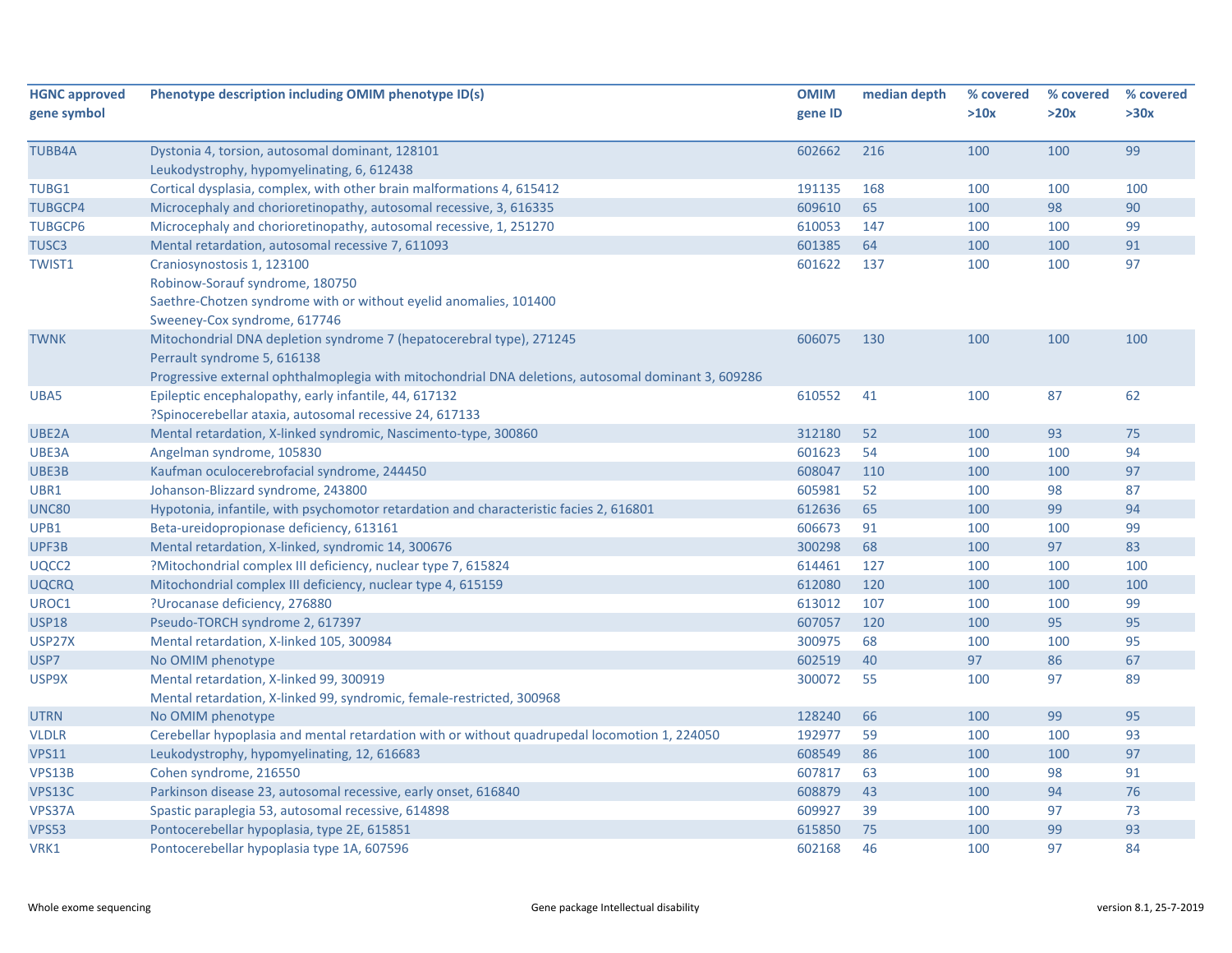| <b>HGNC approved</b> | Phenotype description including OMIM phenotype ID(s)                                                      | <b>OMIM</b> | median depth | % covered | % covered | % covered |
|----------------------|-----------------------------------------------------------------------------------------------------------|-------------|--------------|-----------|-----------|-----------|
| gene symbol          |                                                                                                           | gene ID     |              | >10x      | >20x      | >30x      |
|                      |                                                                                                           |             |              |           |           |           |
| VWA3B                | ?Spinocerebellar ataxia, autosomal recessive 22, 616948                                                   | 614884      | 58           | 100       | 96        | 86        |
| <b>WAC</b>           | Desanto-Shinawi syndrome, 616708                                                                          | 615049      | 50           | 100       | 97        | 86        |
| WASHC4               | ?Mental retardation, autosomal recessive 43, 615817                                                       | 615748      | 59           | 100       | 96        | 85        |
| <b>WASHC5</b>        | Ritscher-Schinzel syndrome 1, 220210                                                                      | 610657      | 52           | 100       | 98        | 86        |
|                      | Spastic paraplegia 8, autosomal dominant, 603563                                                          |             |              |           |           |           |
| <b>WBP11</b>         | No OMIM phenotype                                                                                         | No id       | 44           | 94        | 67        | 48        |
| WDR13                | No OMIM phenotype                                                                                         | 300512      | 75           | 100       | 100       | 98        |
| WDR19                | ?Cranioectodermal dysplasia 4, 614378                                                                     | 608151      | 62           | 100       | 99        | 92        |
|                      | Nephronophthisis 13, 614377                                                                               |             |              |           |           |           |
|                      | Senior-Loken syndrome 8, 616307                                                                           |             |              |           |           |           |
|                      | ?Short-rib thoracic dysplasia 5 with or without polydactyly, 614376                                       |             |              |           |           |           |
| WDR26                | Skraban-Deardorff syndrome, 617616                                                                        | 617424      | 46           | 100       | 93        | 76        |
| WDR4                 | No OMIM phenotype                                                                                         | 605924      | 103          | 100       | 100       | 100       |
| WDR45                | Neurodegeneration with brain iron accumulation 5, 300894                                                  | 300526      | 80           | 100       | 100       | 99        |
| WDR54                | No OMIM phenotype                                                                                         | No id       | 99           | 100       | 100       | 98        |
| WDR62                | Microcephaly 2, primary, autosomal recessive, with or without cortical malformations, 604317              | 613583      | 129          | 100       | 100       | 99        |
| WDR73                | Galloway-Mowat syndrome 1, 251300                                                                         | 616144      | 140          | 100       | 100       | 95        |
| WDR81                | Cerebellar ataxia, mental retardation, and dysequilibrium syndrome 2, 610185                              | 614218      | 146          | 100       | 100       | 100       |
|                      | Hydrocephalus, nonsyndromic, autosomal recessive 3, 617967                                                |             |              |           |           |           |
| WFS1                 | ?Cataract 41, 116400                                                                                      | 606201      | 175          | 100       | 100       | 100       |
|                      | Deafness, autosomal dominant 6/14/38, 600965                                                              |             |              |           |           |           |
|                      | {Diabetes mellitus, noninsulin-dependent, association with}, 125853                                       |             |              |           |           |           |
|                      | Wolfram syndrome 1, 222300                                                                                |             |              |           |           |           |
|                      | Wolfram-like syndrome, autosomal dominant, 614296                                                         |             |              |           |           |           |
| <b>WWOX</b>          | Epileptic encephalopathy, early infantile, 28, 616211                                                     | 605131      | 85           | 100       | 100       | 98        |
|                      | Esophageal squamous cell carcinoma, somatic, 133239                                                       |             |              |           |           |           |
|                      | Spinocerebellar ataxia, autosomal recessive 12, 614322                                                    |             |              |           |           |           |
| <b>XIAP</b>          | Lymphoproliferative syndrome, X-linked, 2, 300635                                                         | 300079      | 39           | 100       | 93        | 78        |
| <b>XPA</b>           | Xeroderma pigmentosum, group A, 278700                                                                    | 611153      | 62           | 100       | 99        | 86        |
| <b>XPC</b>           | Xeroderma pigmentosum, group C, 278720                                                                    | 613208      | 101          | 100       | 100       | 96        |
| <b>XPNPEP3</b>       | Nephronophthisis-like nephropathy 1, 613159                                                               | 613553      | 56           | 100       | 99        | 92        |
| XYLT1                | Desbuquois dysplasia 2, 615777                                                                            | 608124      | 97           | 100       | 97        | 92        |
|                      | {Pseudoxanthoma elasticum, modifier of severity of}, 264800                                               |             |              |           |           |           |
| YAP1                 | Coloboma, ocular, with or without hearing impairment, cleft lip/palate, and/or mental retardation, 120433 | 606608      | 63           | 100       | 99        | 87        |
| YME1L1               | ?Optic atrophy 11, 617302                                                                                 | 607472      | 41           | 99        | 93        | 75        |
| <b>YWHAE</b>         | No OMIM phenotype                                                                                         | 605066      | 66           | 100       | 100       | 91        |
| YY1                  | Gabriele-de Vries syndrome, 617557                                                                        | 600013      | 101          | 100       | 100       | 100       |